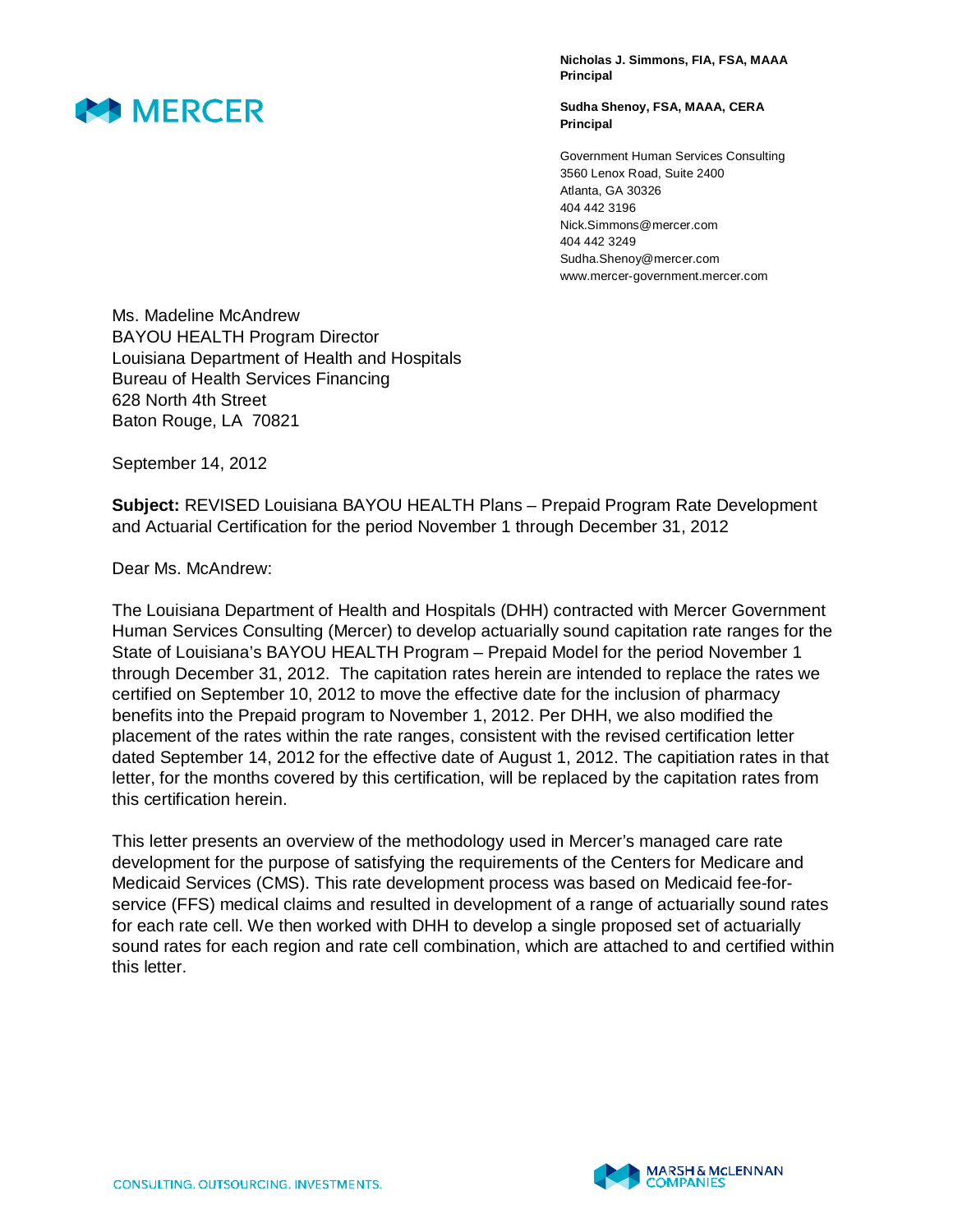

Page 2 September 14, 2012 Ms. Madeline McAndrew Louisiana Department of Health and Hospitals

# **Rate Methodology**

### **Overview**

Capitation rate ranges for the Prepaid program were developed in accordance with rate-setting guidelines established by CMS. One of the key considerations in the rate range development was the base data. Mercer worked with DHH to obtain Medicaid FFS data from State Fiscal Year (SFY) 2010 and SFY 2011. Louisiana's SFY runs from July 1st through June 30th of the following year. Restrictions were applied to the enrollment and FFS claims data so that it matched the populations and benefit package defined in the Contract.

To develop capitation rates, adjustments were applied to the base data consistent with the CMS Capitated Rate-Setting Checklist:

- Removal of enrollment and claims during periods of retroactive eligibility (AA.3.4);
- Completion factors to account for unpaid claims at the time of the data submission (AA.3.14);
- Adjustment to reflect amounts paid outside of the Louisiana Medicaid Management Information System (MMIS), including but not limited to inpatient outlier stays, inpatient and outpatient cost reconciliations, and fraud and abuse recoupments (AA.3.0);
- Trend factors to forecast the expenditures and utilization to the appropriate contract period (AA.3.10);
- Prospective and historic program changes not reflected in the base data (AA.3.1);
- Data smoothing (AA.5.0); and
- Administration loading, including projected underwriting gain (AA.3.2).

The resulting rate ranges for each individual rate cell were gross of Graduate Medical Education (GME) payments to teaching hospitals provided in the Louisiana Medicaid State Plan. Mercer then worked with DHH to develop a single, actuarially sound rate, gross of GME for each rate cell. Finally, Mercer developed a GME adjustment for each rate cell designed to reduce the gross rates to net rates consistent with DHH's decision to continue paying exactly the same GME amounts as in the State Plan directly to the teaching hospitals. The resulting net rates are certified as actuarially sound later in this letter.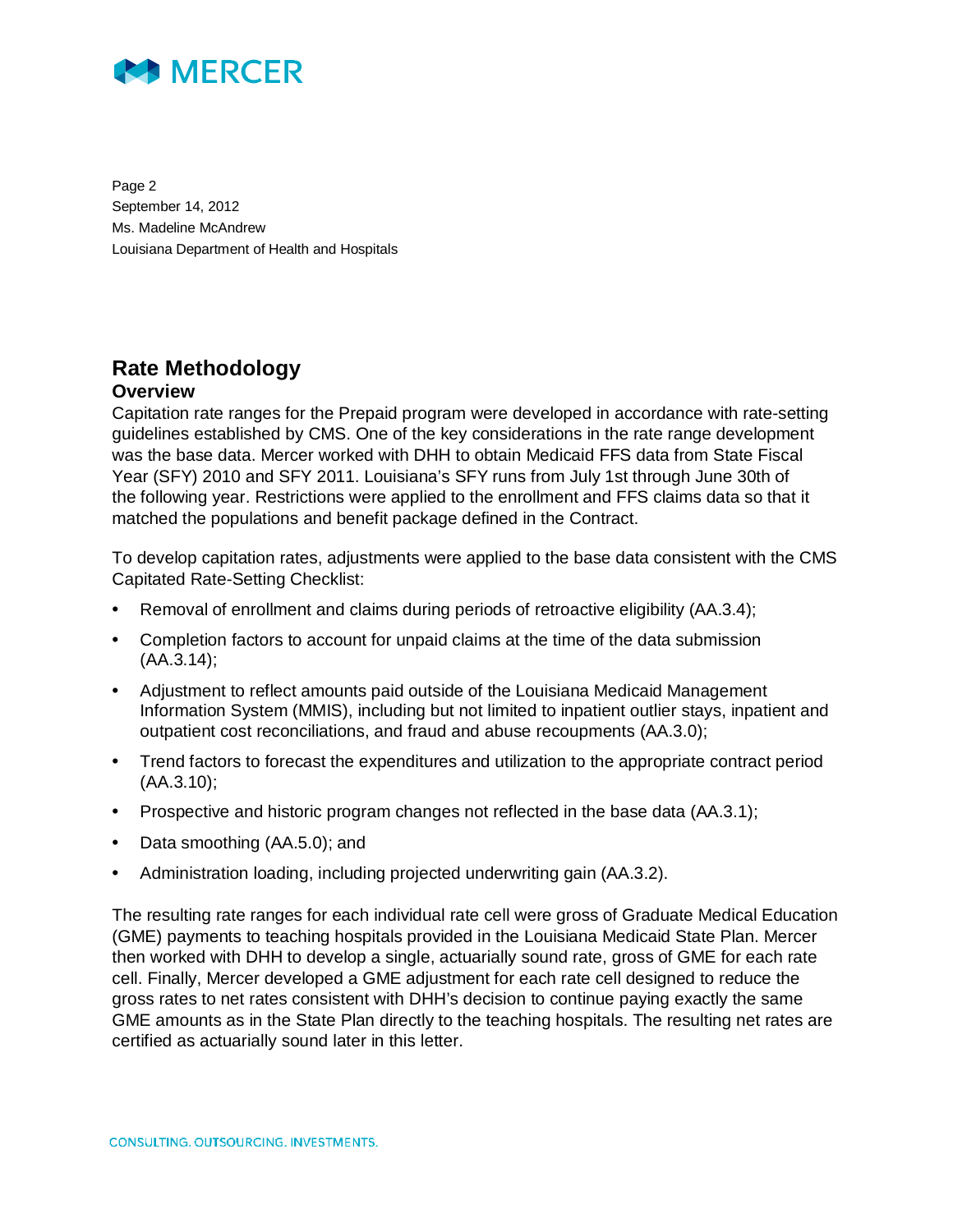

Page 3 September 14, 2012 Ms. Madeline McAndrew Louisiana Department of Health and Hospitals

#### **Base Data Development**

Mercer was provided with Medicaid FFS enrollment and claims data from SFY10 and SFY11 with runout through August 2011, to develop the capitation rates. Mercer was also provided with supplemental data files containing information on outlier claims paid outside of the MMIS system, fraud and abuse recoupments, GME payments, and inpatient and outpatient hospital cost settlements. These payments/recoupments outside of the MMIS system (in some instances based on estimates) have been added to or subtracted from the base claims data, as appropriate, so that the relevant cost for the population eligible for enrollment in the Prepaid program is replicated.

Mercer reviewed the data provided by the State for consistency and reasonableness and determined that the data appears appropriate for the purpose of setting capitation rates for the Prepaid program. Attachment D provides the certification by the State for the data used for setting prepaid capitation rates.

#### *Enrollment Data*

The enrollment file supplied by DHH's fiscal agent provided all enrollment records for each member for each month. Therefore, if a member's eligibility status was retroactively changed, both the old and the new records were present. Most often this occurred because a recipient was retroactively categorized as SSI from Family and Children. In this case, the enrollment file would have included both the SSI enrollment record and the Family and Children record for the same month. Mercer worked with DHH to develop a hierarchy to determine the appropriate unique enrollment record to use – typically the SSI record. This treatment is consistent with DHH's proposed policy to recoup the prior capitation payments and re-pay the corrected rates for up to twelve months when status changes retroactively.

#### *Claims Data*

Mercer used SFY10 and SFY11 FFS data as the data source. The FFS data reflects the actual medical expenses to DHH of providing health care coverage for the Prepaid eligible population. The expenses are net Third Party Liability and subrogation. Mercer reviewed the FFS data to ensure it appeared reasonable and appropriate but did not audit the data. Specifically, Mercer reviewed the following issues: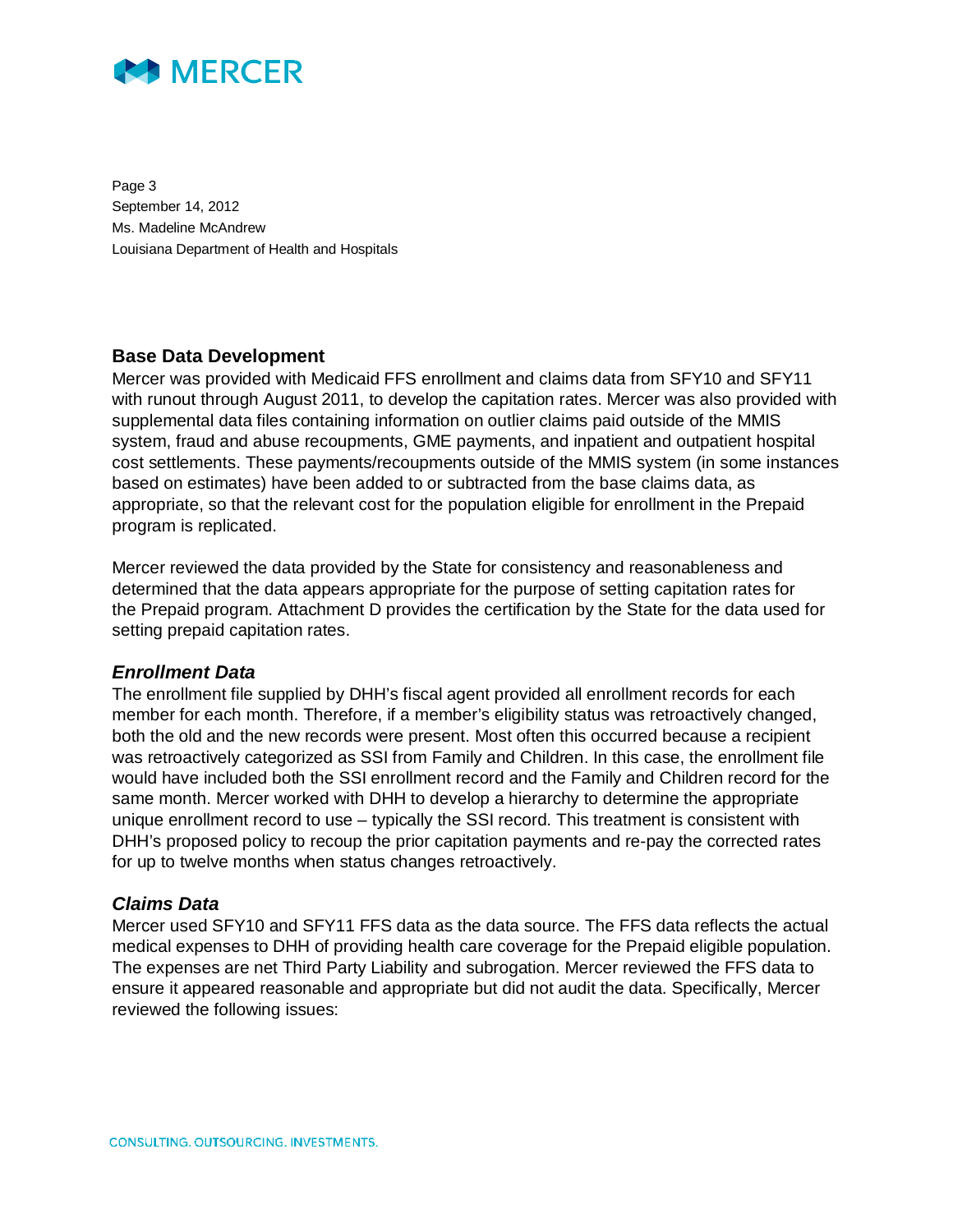

Page 4 September 14, 2012 Ms. Madeline McAndrew Louisiana Department of Health and Hospitals

- Completeness and consistency of incurred claims over time;
- Consistency between FFS claims data and DHH published reports;
- All payments outside of the MMIS claims system appeared to be properly accounted for; and
- The data appeared to have been properly restricted to those services and populations to be covered under the Prepaid program.

Adjustments were made to the FFS data to reflect the complete cost of an actuarially equivalent population for the Prepaid contract.

**Outlier Claims for Children Under 6 Years –** DHH makes payments to a maximum of \$10 million, annually, for outlier claims incurred during an inpatient admission for children under 6 years old outside of the MMIS. Adding outlier claims with a cap of \$10 million per year to the base data resulted in an increase to cost of 0.39% in SFY10 and 0.40% in SFY11.

**Incurred-but-not-Reported Claims Adjustments –** Mercer estimated and adjusted for the remaining liability associated with incurred-but-not-reported claims for SFY10 and SFY11. The overall adjustments for SFY10 and SFY11, using paid claims data through August 2011, were -0.10% and 2.24%, respectively.

**Fraud-and-Abuse Recoupments –** Adjustments were made for recoupments due to fraud-andabuse recoveries. Those adjustments were -0.09% in SFY10 and -0.17% in SFY11.

**Graduate Medical Education (GME) (AA.3.8) –** DHH will be making payments for GME outside of the capitation rates. Therefore, after developing the gross rates, Mercer made adjustments to remove GME payments from the net rates.

**Pharmacy Rebates –** Capitation rates are gross of rebates as DHH will file for them outside of capitation. Supplemental rebates expected to be earned by the MCOs are reflected under managed care savings.

**Inpatient, Outpatient Hospital Cost Settlements, and Supplemental Payments to High Medicaid Community Hospitals –** LSU state hospitals and other hospitals receive settlements based on cost reports. Certain "High Medicaid Community Hospitals" also receive supplemental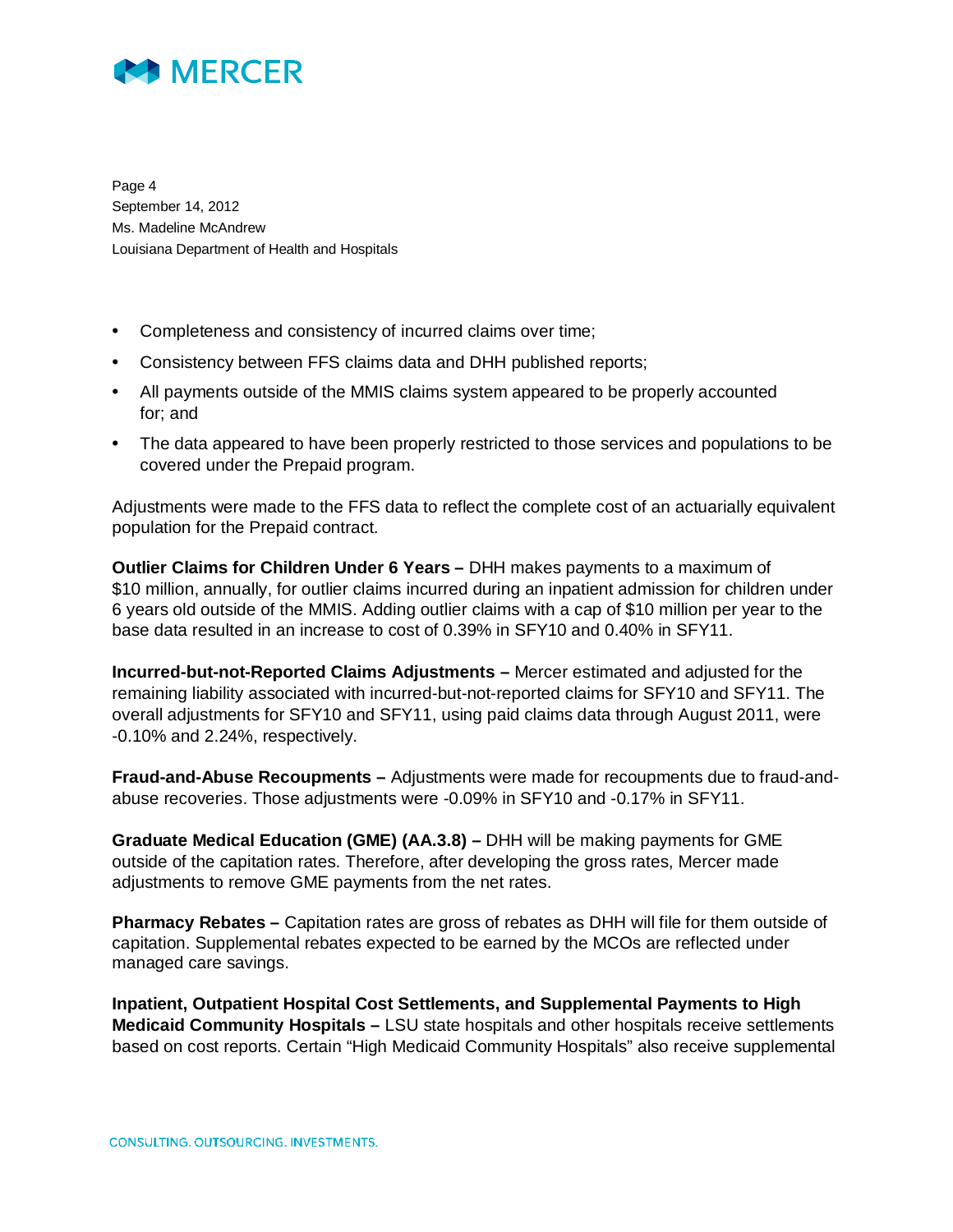

Page 5 September 14, 2012 Ms. Madeline McAndrew Louisiana Department of Health and Hospitals

payments that are provided for in the State plan. BAYOU HEALTH plans are required to pay at least the FFS Medicaid rate when contracting with the hospitals including the impact of cost settlements. Mercer applied adjustments of 0.73% in SFY10, and 0.66% in SFY11, to capture the impact of cost settlements made outside of the MMIS.

**Retroactive Eligibility (AA.3.4) –** Individuals will not enroll with a health plan until Medicaid eligible. Even after receiving Medicaid eligibility, it may take 30 days to become enrolled in a health plan. Therefore, enrollment and claims incurred during the retroactive period and those during the first month of Medicaid eligibility have been removed from our calculations. Infants are an exception because they are covered under the mother's plan from the date of birth.

**Non-covered Populations (AA.2.1, AA.2.2) –** In general, the Prepaid program includes individuals classified as SSI, Family and Children, Foster Children, Breast and Cervical Cancer, and HCBS Waiver. The following individuals are excluded from participation in the Prepaid program:

- Medicare Dually Eligible Individuals;
- Chisholm Class Members:
- Individuals Receiving Medicaid Hospice Services;
- Individuals Residing in Long-Term Care Facilities (Nursing Home, ICF/DD);
- Individuals Receiving Services for Three Months or Less (Medically Needy Spend-down);
- Undocumented Immigrants Eligible for Emergency Services Only;
- Enrollees receiving single service (family planning only); and
- LaCHIP Affordable Plan.

**Non-covered Services (AA.2.4) –** The Prepaid rates are based on services covered under the provider agreement. The following services have been excluded in the determination of the capitation rates:

- Services provided through DHH's Early-Steps Program;
- Dental Services;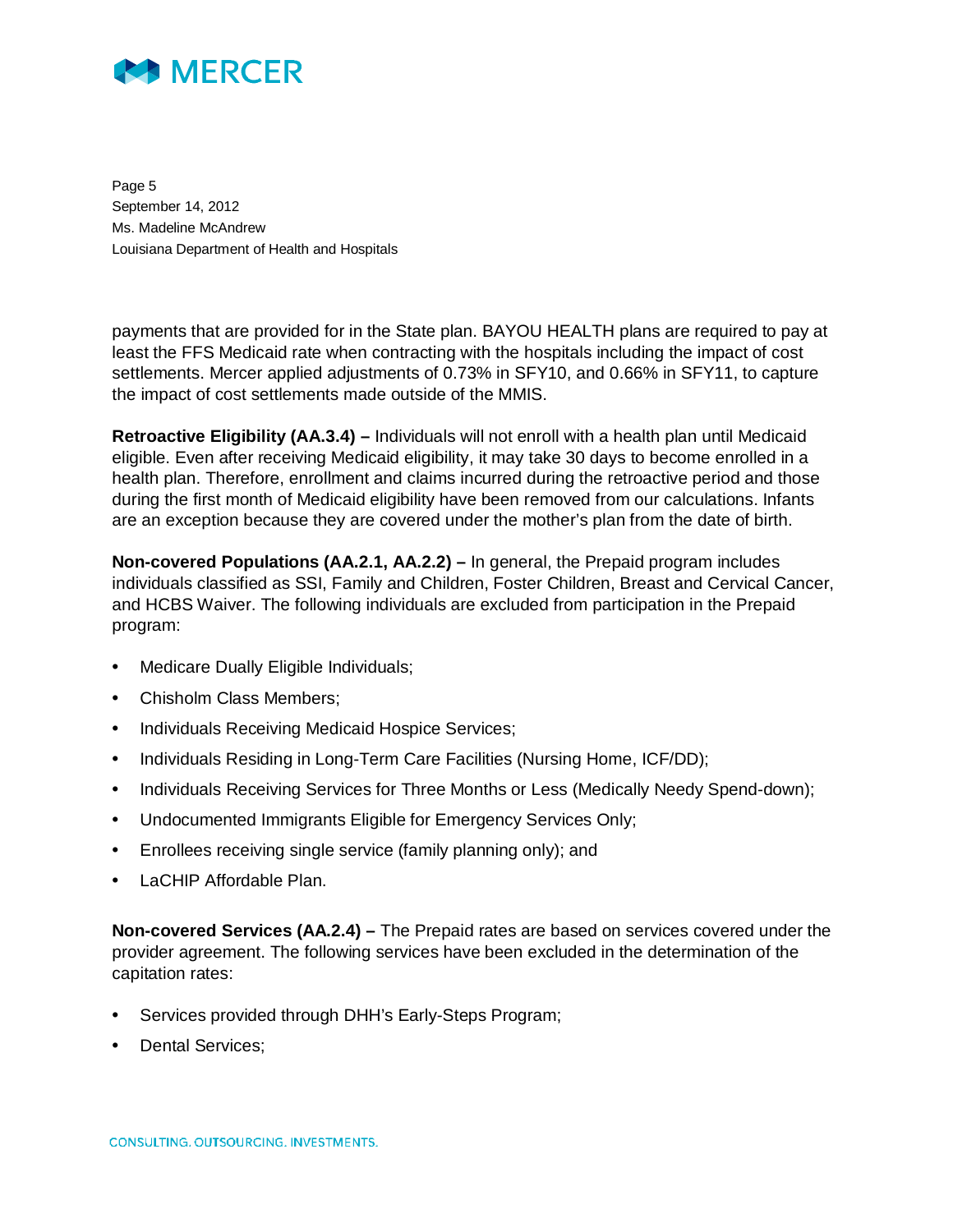

Page 6 September 14, 2012 Ms. Madeline McAndrew Louisiana Department of Health and Hospitals

- ICF/DD Services;
- Hospice;
- Personal Care Services (EPSDT and LT-PCS);
- Nursing Facility Services;
- School-based Individualized Education Plan Services provided by a school district and billed through the intermediate school district, or school-based services funded with certified public expenditures including school nurses;
- Home and Community-Based Waiver Services;
- Specialized Behavioral Health, including hospital services provided to recipients with a mental health diagnosis; and
- Targeted Case Management Services.

**Client Participation Amounts (AA.2.3, AA.3.13) –** Costs associated with "spend-down" and post-eligibility treatment of income are not included in the base data.

**Third-Party Liability (AA.3.6) –** Recoveries associated with Third Party Liability and subrogation have been removed from claims.

**DSH Payments (AA.3.5) –** DSH payments are made outside of the MMIS system and have not been included in the capitation rates. Any such payments will be made outside of the capitation rates by DHH after implementation of the Prepaid program.

**FQHC and RHC Reimbursement (AA.3.9) –** DHH requires that all health plans reimburse FQHCs and RHCs at the Prospective Payment System (PPS) rate so that cash flows will be improved to these facilities. DHH will perform reconciliation quarterly to ensure that the PPS rate has been paid. In the unlikely event of a shortfall, the plans will pay the amount necessary to bring reimbursements to these facilities up to the PPS rate.

**Co-payments (AA.3.7) –** Co-pays are only applicable to prescription drugs. Since co-pays will remain in place unchanged, no adjustment is necessary.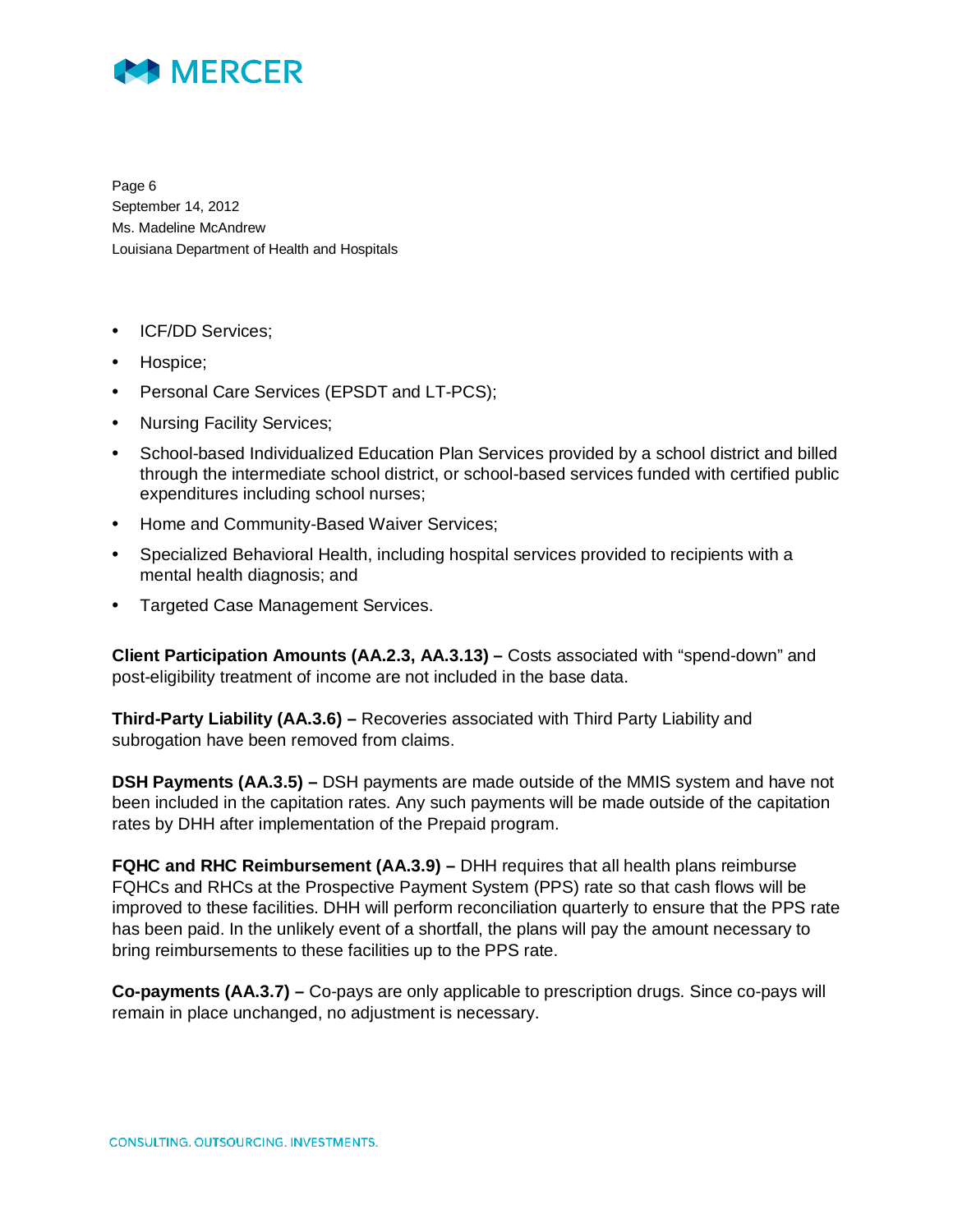

Page 7 September 14, 2012 Ms. Madeline McAndrew Louisiana Department of Health and Hospitals

**Primary Case Care Management (PCCM) Fee (AA.3.0) – Historically, Louisiana has paid a** PCCM fee for members assigned to a primary care provider under the PCCM program. Since the PCCM fee is not allowed to be included in the capitation rates, Mercer has excluded the PCCM fee by excluding payments associated with procedure code CC001.

#### **Rate Category Groupings**

Rates will vary by the major categories of eligibility. Furthermore, where appropriate, the rates within a particular category of eligibility are subdivided into different age and gender bands to reflect differences in risk due to age and gender and during child bearing ages. In addition, due to the high cost associated with pregnancies, DHH will pay a maternity kickpayment to the plans for each delivery that takes place. The following is a list of the different rate cells for each eligibility category including the maternity kickpayment.

| <b>SSI</b> |                                       |   |                                             |  |  |
|------------|---------------------------------------|---|---------------------------------------------|--|--|
|            | 0 - 2 Months, Male and Female         | ٠ | 14 - 18 Years, Male and Female              |  |  |
|            | 3 - 11 Months, Male and Female        |   | 19 - 44 Years, Male and Female              |  |  |
|            | 1 - 5 Years, Male and Female          |   | 45+ Years, Male and Female                  |  |  |
|            | 6 - 13 Years, Male and Female         |   |                                             |  |  |
|            | <b>Family &amp; Children</b>          |   |                                             |  |  |
|            | 0 - 2 Months, Male and Female         |   | 14 - 18 Years, Male                         |  |  |
|            | 3 - 11 Months, Male and Female        |   | 19 - 44 Years, Female                       |  |  |
|            | 1 - 5 Years, Male and Female          |   | 19 - 44 Years, Male                         |  |  |
|            | 6 - 13 Years, Male and Female         |   | 45+ Years, Female                           |  |  |
|            | 14 - 18 Years, Female                 |   | 45+ Years, Male                             |  |  |
|            | <b>Foster Care Children, All Ages</b> |   | <b>Breast and Cervical Cancer, All Ages</b> |  |  |
|            | <b>HCBS Waiver</b>                    |   |                                             |  |  |
|            | 0 - 18 Years, Male and Female         | ٠ | 19+ Years, Male and Female                  |  |  |
|            | <b>Maternity Kickpayment</b>          |   |                                             |  |  |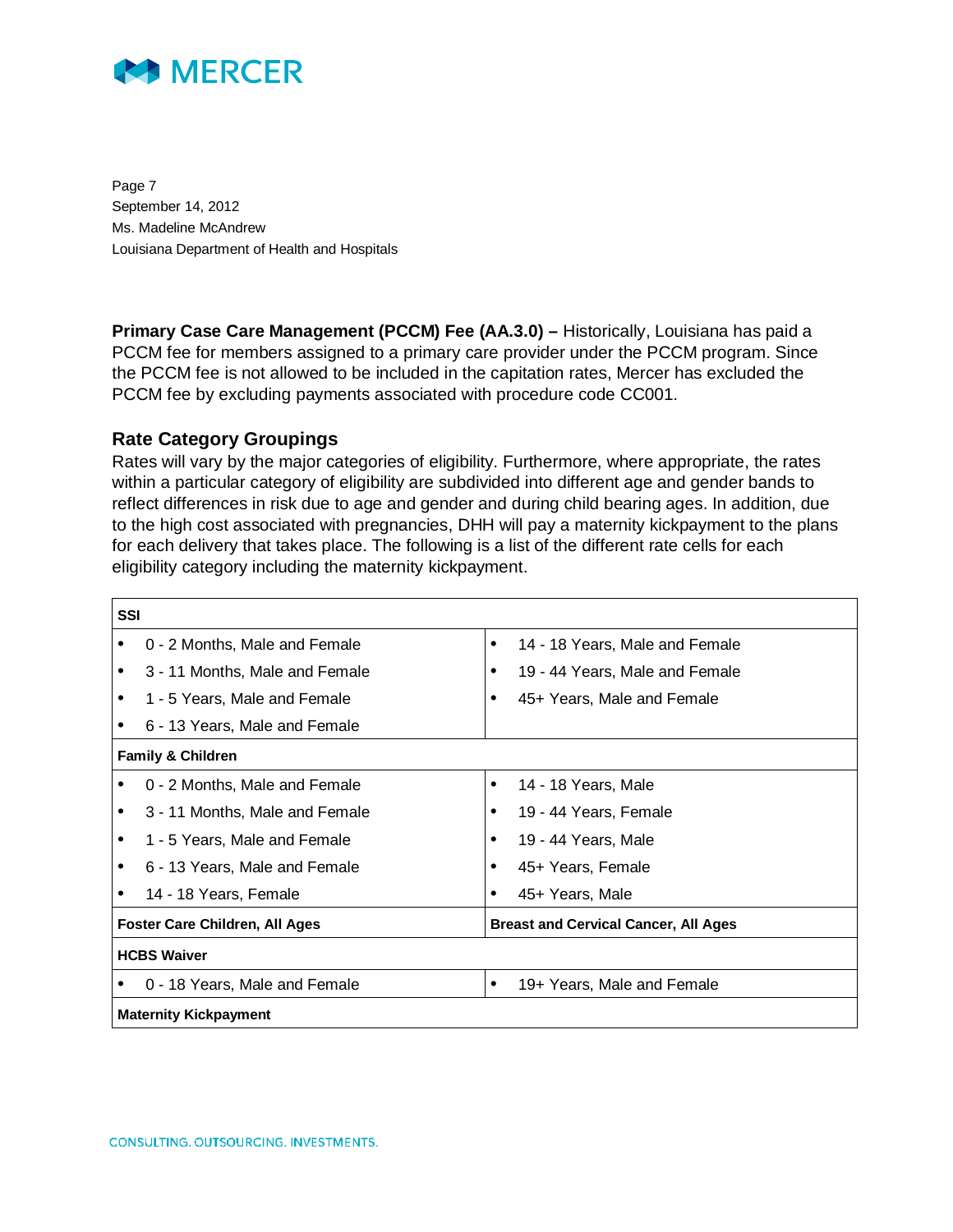

Page 8 September 14, 2012 Ms. Madeline McAndrew Louisiana Department of Health and Hospitals

### **Trend Development**

Trend is an estimate of the change in the overall cost of providing health care benefits over a finite period of time. A trend factor is necessary to estimate the expenses of providing health care services in a future period. Mercer reviewed a variety of sources to develop the trend assumptions. These sources included, but were not limited to:

- Health care economic indices such as Consumer Price Index for the South-Atlantic region,
- Mercer's regression analysis applied to trends exhibited in the FFS claims data,
- Trends in other state Medicaid programs for similar populations, and
- Judgment regarding economic outlook balancing a variety of sources.

Mercer developed individual trends for each category of eligibility and service category. Mercer's target trend can be found in the following table.

| <b>COA Description</b> | <b>COS Description</b>                              | <b>Utilization</b> | <b>Unit Cost</b> | <b>PMPM Trend</b> |
|------------------------|-----------------------------------------------------|--------------------|------------------|-------------------|
| SSI                    | <b>Inpatient Hospital</b>                           | 1.31%              | $0.00\%$         | 1.31%             |
| SSI                    | <b>Outpatient Hospital</b>                          | 5.74%              | 3.76%            | 9.71%             |
| SSI                    | Primary Care Physician                              | 3.62%              | 0.00%            | 3.62%             |
| SSI                    | Specialty Care Physician                            | 3.62%              | $0.00\%$         | 3.62%             |
| SSI                    | <b>FQHC/RHC</b>                                     | 3.62%              | 2.00%            | 5.69%             |
| SSI                    | <b>EPSDT</b>                                        | 3.62%              | $0.00\%$         | 3.62%             |
| SSI                    | <b>Certified Nurse Practitioners/Clinical Nurse</b> | 3.62%              | 0.00%            | 3.62%             |
| SSI                    | Lab/Radiology                                       | 3.62%              | 0.00%            | 3.62%             |
| SSI                    | Home Health                                         | 3.62%              | 0.00%            | 3.62%             |
| SSI                    | <b>Emergency Transportation</b>                     | 3.74%              | $0.00\%$         | 3.74%             |
| SSI                    | Non-Emergency Transportation                        | 3.74%              | $0.00\%$         | 3.74%             |
| SSI                    | Rehabilitation Services (OT, PT, ST)                | 3.62%              | $0.00\%$         | 3.62%             |
| SSI                    | DME                                                 | 3.62%              | $0.00\%$         | 3.62%             |
| SSI                    | Clinic                                              | 3.62%              | $0.00\%$         | 3.62%             |
| SSI                    | <b>Family Planning</b>                              | 3.62%              | $0.00\%$         | 3.62%             |
| SSI                    | Other                                               | 3.62%              | 0.00%            | 3.62%             |
| SSI                    | <b>Prescribed Drugs</b>                             | 1.37%              | 0.00%            | 1.37%             |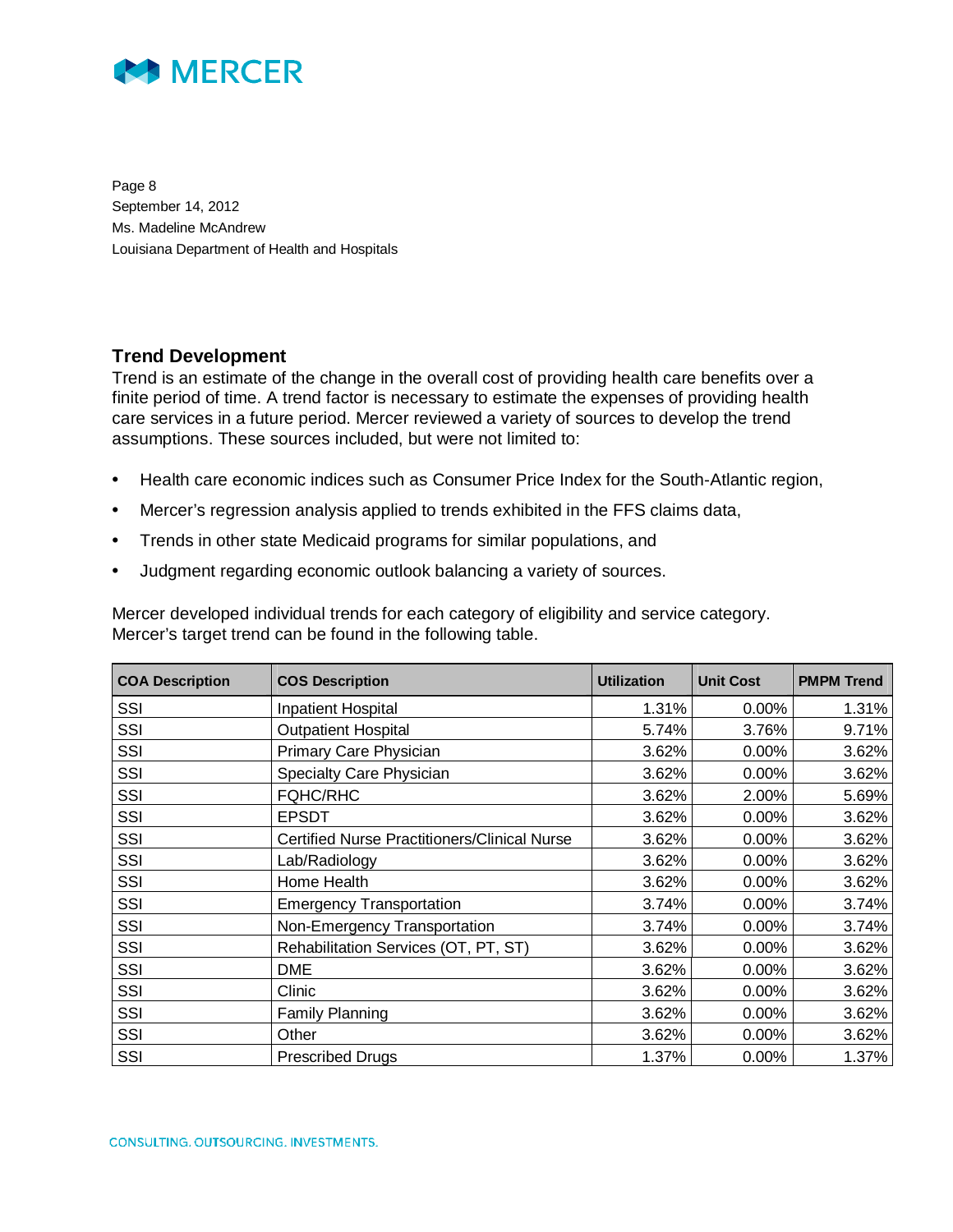

Page 9 September 14, 2012 Ms. Madeline McAndrew Louisiana Department of Health and Hospitals

| <b>COA Description</b>      | <b>COS Description</b>                              | <b>Utilization</b> | <b>Unit Cost</b> | <b>PMPM Trend</b> |
|-----------------------------|-----------------------------------------------------|--------------------|------------------|-------------------|
| SSI                         | <b>Emergency Room</b>                               | 5.74%              | 3.76%            | 9.71%             |
| SSI                         | <b>Basic Behavioral Health</b>                      | 3.62%              | 0.00%            | 3.62%             |
| <b>Family and Children</b>  | <b>Inpatient Hospital</b>                           | 0.87%              | 0.00%            | 0.87%             |
| Family and Children         | <b>Outpatient Hospital</b>                          | 4.74%              | 3.76%            | 8.68%             |
| Family and Children         | Primary Care Physician                              | 2.74%              | 0.00%            | 2.74%             |
| Family and Children         | Specialty Care Physician                            | 2.74%              | 0.00%            | 2.74%             |
| Family and Children         | <b>FQHC/RHC</b>                                     | 2.74%              | 2.00%            | 4.80%             |
| Family and Children         | <b>EPSDT</b>                                        | 2.74%              | 0.00%            | 2.74%             |
| Family and Children         | <b>Certified Nurse Practitioners/Clinical Nurse</b> | 2.74%              | 0.00%            | 2.74%             |
| Family and Children         | Lab/Radiology                                       | 3.62%              | 0.00%            | 3.62%             |
| Family and Children         | Home Health                                         | 3.62%              | 0.00%            | 3.62%             |
| Family and Children         | <b>Emergency Transportation</b>                     | 3.74%              | 0.00%            | 3.74%             |
| Family and Children         | Non-Emergency Transportation                        | 3.74%              | 0.00%            | 3.74%             |
| Family and Children         | Rehabilitation Services (OT, PT, ST)                | 3.62%              | 0.00%            | 3.62%             |
| Family and Children         | <b>DME</b>                                          | 3.62%              | 0.00%            | 3.62%             |
| Family and Children         | Clinic                                              | 2.74%              | 0.00%            | 2.74%             |
| Family and Children         | <b>Family Planning</b>                              | 2.74%              | 0.00%            | 2.74%             |
| Family and Children         | Other                                               | 3.62%              | 0.00%            | 3.62%             |
| Family and Children         | <b>Prescribed Drugs</b>                             | 1.37%              | 0.00%            | 1.37%             |
| Family and Children         | <b>Emergency Room</b>                               | 4.74%              | 3.76%            | 8.68%             |
| Family and Children         | <b>Basic Behavioral Health</b>                      | 2.74%              | 0.00%            | 2.74%             |
| Foster Care Children        | Inpatient Hospital                                  | 1.31%              | 0.00%            | 1.31%             |
| <b>Foster Care Children</b> | <b>Outpatient Hospital</b>                          | 5.74%              | 3.75%            | 9.71%             |
| Foster Care Children        | Primary Care Physician                              | 3.62%              | 0.00%            | 3.62%             |
| <b>Foster Care Children</b> | Specialty Care Physician                            | 3.62%              | 0.00%            | 3.62%             |
| Foster Care Children        | <b>FQHC/RHC</b>                                     | 3.62%              | 2.00%            | 5.69%             |
| <b>Foster Care Children</b> | <b>EPSDT</b>                                        | 3.62%              | 0.00%            | 3.62%             |
| Foster Care Children        | <b>Certified Nurse Practitioners/Clinical Nurse</b> | 3.62%              | 0.00%            | 3.62%             |
| Foster Care Children        | Lab/Radiology                                       | 3.62%              | 0.00%            | 3.62%             |
| Foster Care Children        | Home Health                                         | 3.62%              | 0.00%            | 3.62%             |
| Foster Care Children        | <b>Emergency Transportation</b>                     | 3.74%              | 0.00%            | 3.74%             |
| Foster Care Children        | Non-Emergency Transportation                        | 3.74%              | 0.00%            | 3.74%             |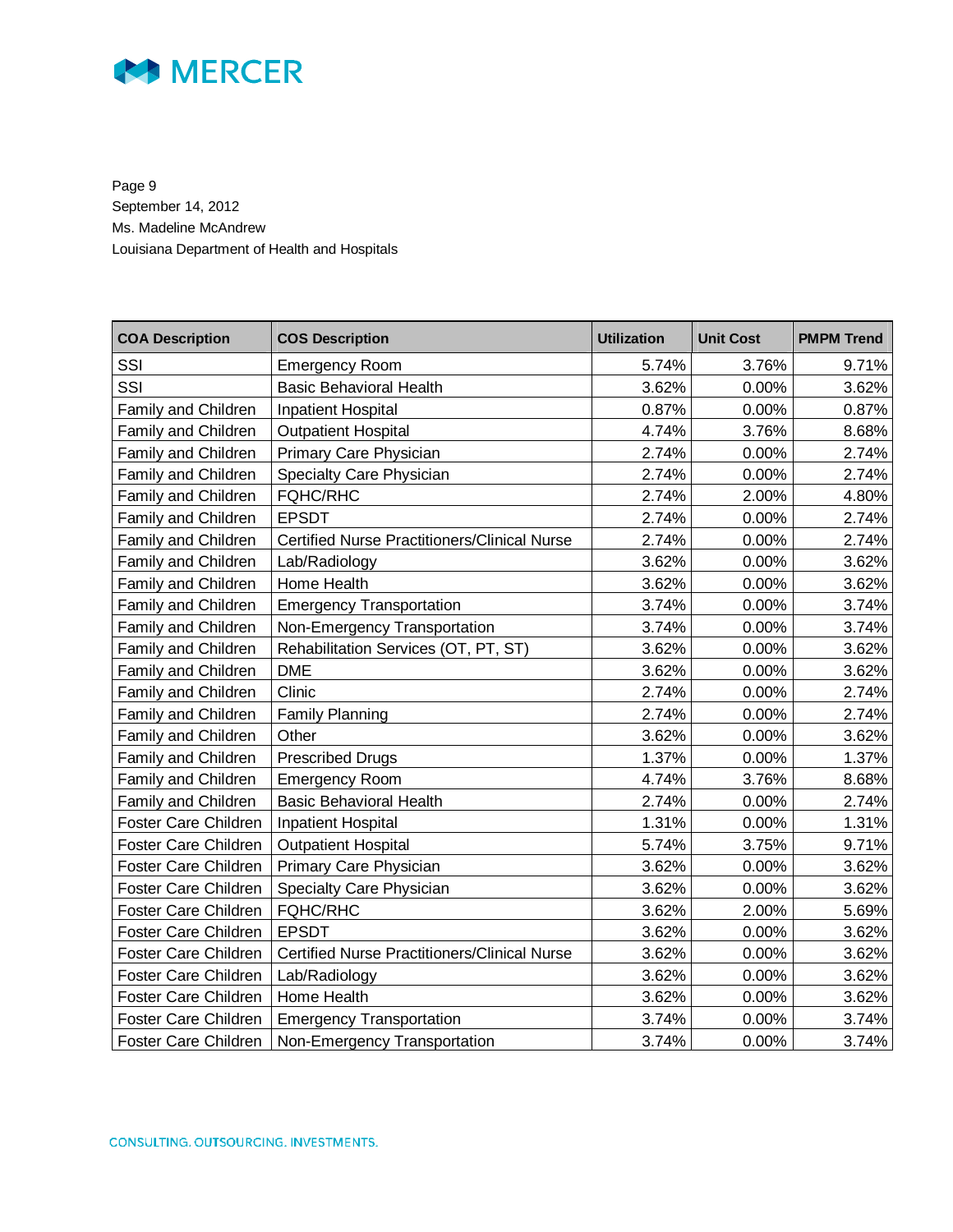

Page 10 September 14, 2012 Ms. Madeline McAndrew Louisiana Department of Health and Hospitals

| <b>COA Description</b>               | <b>COS Description</b>                              | <b>Utilization</b> | <b>Unit Cost</b> | <b>PMPM Trend</b> |
|--------------------------------------|-----------------------------------------------------|--------------------|------------------|-------------------|
| Foster Care Children                 | Rehabilitation Services (OT, PT, ST)                | 3.62%              | 0.00%            | 3.62%             |
| <b>Foster Care Children</b>          | <b>DME</b>                                          | 3.62%              | 0.00%            | 3.62%             |
| Foster Care Children                 | Clinic                                              | 3.62%              | 0.00%            | 3.62%             |
| Foster Care Children                 | <b>Family Planning</b>                              | 3.62%              | 0.00%            | 3.62%             |
| <b>Foster Care Children</b>          | Other                                               | 3.62%              | 0.00%            | 3.62%             |
| Foster Care Children                 | <b>Prescribed Drugs</b>                             | 1.37%              | 0.00%            | 1.37%             |
| Foster Care Children                 | <b>Emergency Room</b>                               | 5.74%              | 3.76%            | 9.71%             |
| <b>Foster Care Children</b>          | <b>Basic Behavioral Health</b>                      | 3.62%              | 0.00%            | 3.62%             |
| <b>Breast and Cervical</b><br>Cancer | <b>Inpatient Hospital</b>                           | 1.31%              | 0.00%            | 1.31%             |
| <b>Breast and Cervical</b><br>Cancer | <b>Outpatient Hospital</b>                          | 5.74%              | 3.76%            | 9.72%             |
| <b>Breast and Cervical</b><br>Cancer | Primary Care Physician                              | 3.62%              | 0.00%            | 3.62%             |
| <b>Breast and Cervical</b><br>Cancer | Specialty Care Physician                            | 3.62%              | 0.00%            | 3.62%             |
| <b>Breast and Cervical</b><br>Cancer | <b>FQHC/RHC</b>                                     | 3.62%              | 2.00%            | 5.69%             |
| <b>Breast and Cervical</b><br>Cancer | <b>EPSDT</b>                                        | 3.62%              | 0.00%            | 3.62%             |
| <b>Breast and Cervical</b><br>Cancer | <b>Certified Nurse Practitioners/Clinical Nurse</b> | 3.62%              | 0.00%            | 3.62%             |
| <b>Breast and Cervical</b><br>Cancer | Lab/Radiology                                       | 3.62%              | 0.00%            | 3.62%             |
| <b>Breast and Cervical</b><br>Cancer | Home Health                                         | 3.62%              | 0.00%            | 3.62%             |
| <b>Breast and Cervical</b><br>Cancer | <b>Emergency Transportation</b>                     | 3.74%              | 0.00%            | 3.74%             |
| <b>Breast and Cervical</b><br>Cancer | Non-Emergency Transportation                        | 3.74%              | 0.00%            | 3.74%             |
| <b>Breast and Cervical</b><br>Cancer | Rehabilitation Services (OT, PT, ST)                | 3.62%              | 0.00%            | 3.62%             |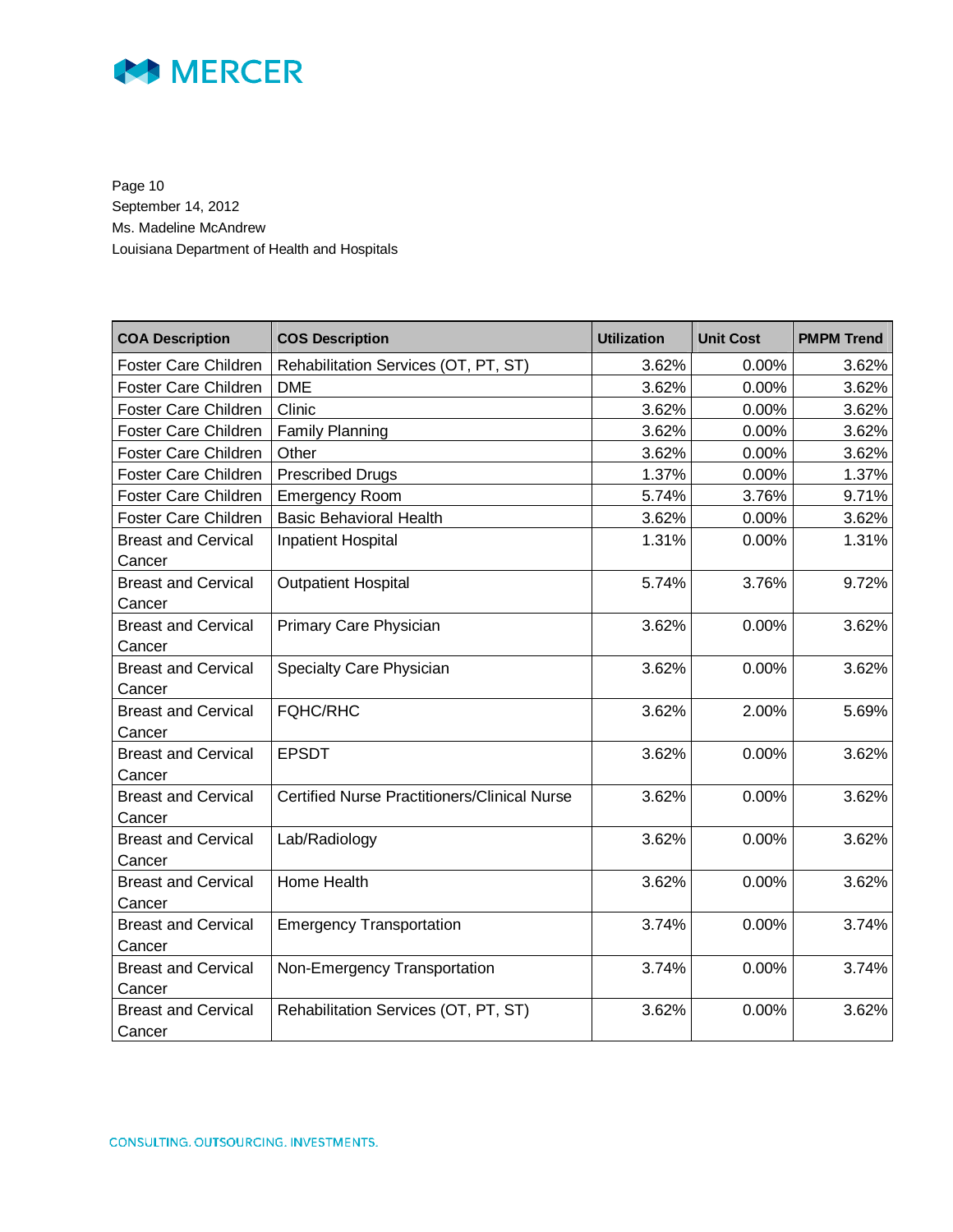

Page 11 September 14, 2012 Ms. Madeline McAndrew Louisiana Department of Health and Hospitals

| <b>COA Description</b>     | <b>COS Description</b>                              | <b>Utilization</b> | <b>Unit Cost</b> | <b>PMPM Trend</b> |
|----------------------------|-----------------------------------------------------|--------------------|------------------|-------------------|
| <b>Breast and Cervical</b> | <b>DME</b>                                          | 3.62%              | 0.00%            | 3.62%             |
| Cancer                     |                                                     |                    |                  |                   |
| <b>Breast and Cervical</b> | Clinic                                              | 3.62%              | 0.00%            | 3.62%             |
| Cancer                     |                                                     |                    |                  |                   |
| <b>Breast and Cervical</b> | <b>Family Planning</b>                              | 3.62%              | 0.00%            | 3.62%             |
| Cancer                     |                                                     |                    |                  |                   |
| <b>Breast and Cervical</b> | Other                                               | 3.62%              | 0.00%            | 3.62%             |
| Cancer                     |                                                     |                    |                  |                   |
| <b>Breast and Cervical</b> | <b>Prescribed Drugs</b>                             | 1.37%              | 0.00%            | 1.37%             |
| Cancer                     |                                                     |                    |                  |                   |
| <b>Breast and Cervical</b> | <b>Emergency Room</b>                               | 5.74%              | 3.75%            | 9.71%             |
| Cancer                     |                                                     |                    |                  |                   |
| <b>Breast and Cervical</b> | <b>Basic Behavioral Health</b>                      | 3.62%              | 0.00%            | 3.62%             |
| Cancer                     |                                                     |                    |                  |                   |
| <b>HCBS Waiver</b>         | <b>Inpatient Hospital</b>                           | 3.62%              | 0.00%            | 3.62%             |
| <b>HCBS Waiver</b>         | <b>Outpatient Hospital</b>                          | 7.62%              | 4.01%            | 11.94%            |
| <b>HCBS Waiver</b>         | Primary Care Physician                              | 5.62%              | 0.00%            | 5.62%             |
| <b>HCBS Waiver</b>         | Specialty Care Physician                            | 5.62%              | 0.00%            | 5.62%             |
| <b>HCBS Waiver</b>         | <b>FQHC/RHC</b>                                     | 5.62%              | 2.00%            | 7.73%             |
| <b>HCBS Waiver</b>         | <b>EPSDT</b>                                        | 5.62%              | 0.00%            | 5.62%             |
| <b>HCBS Waiver</b>         | <b>Certified Nurse Practitioners/Clinical Nurse</b> | 5.62%              | 0.00%            | 5.62%             |
| <b>HCBS Waiver</b>         | Lab/Radiology                                       | 7.74%              | 0.00%            | 7.74%             |
| <b>HCBS Waiver</b>         | Home Health                                         | 7.74%              | 0.00%            | 7.74%             |
| <b>HCBS Waiver</b>         | <b>Emergency Transportation</b>                     | 6.74%              | 0.00%            | 6.74%             |
| <b>HCBS Waiver</b>         | Non-Emergency Transportation                        | 6.74%              | 0.00%            | 6.74%             |
| <b>HCBS Waiver</b>         | Rehabilitation Services (OT, PT, ST)                | 7.74%              | 0.00%            | 7.74%             |
| <b>HCBS Waiver</b>         | <b>DME</b>                                          | 7.74%              | 0.00%            | 7.74%             |
| <b>HCBS Waiver</b>         | Clinic                                              | 5.62%              | 0.00%            | 5.62%             |
| <b>HCBS Waiver</b>         | Family Planning                                     | 5.62%              | 0.00%            | 5.62%             |
| <b>HCBS Waiver</b>         | Other                                               | 7.75%              | 0.00%            | 7.75%             |
| <b>HCBS Waiver</b>         | <b>Prescribed Drugs</b>                             | 6.98%              | 0.00%            | 6.98%             |
| <b>HCBS Waiver</b>         | <b>Emergency Room</b>                               | 8.04%              | 3.81%            | 12.16%            |
| <b>HCBS Waiver</b>         | <b>Basic Behavioral Health</b>                      | 5.62%              | 0.00%            | 5.62%             |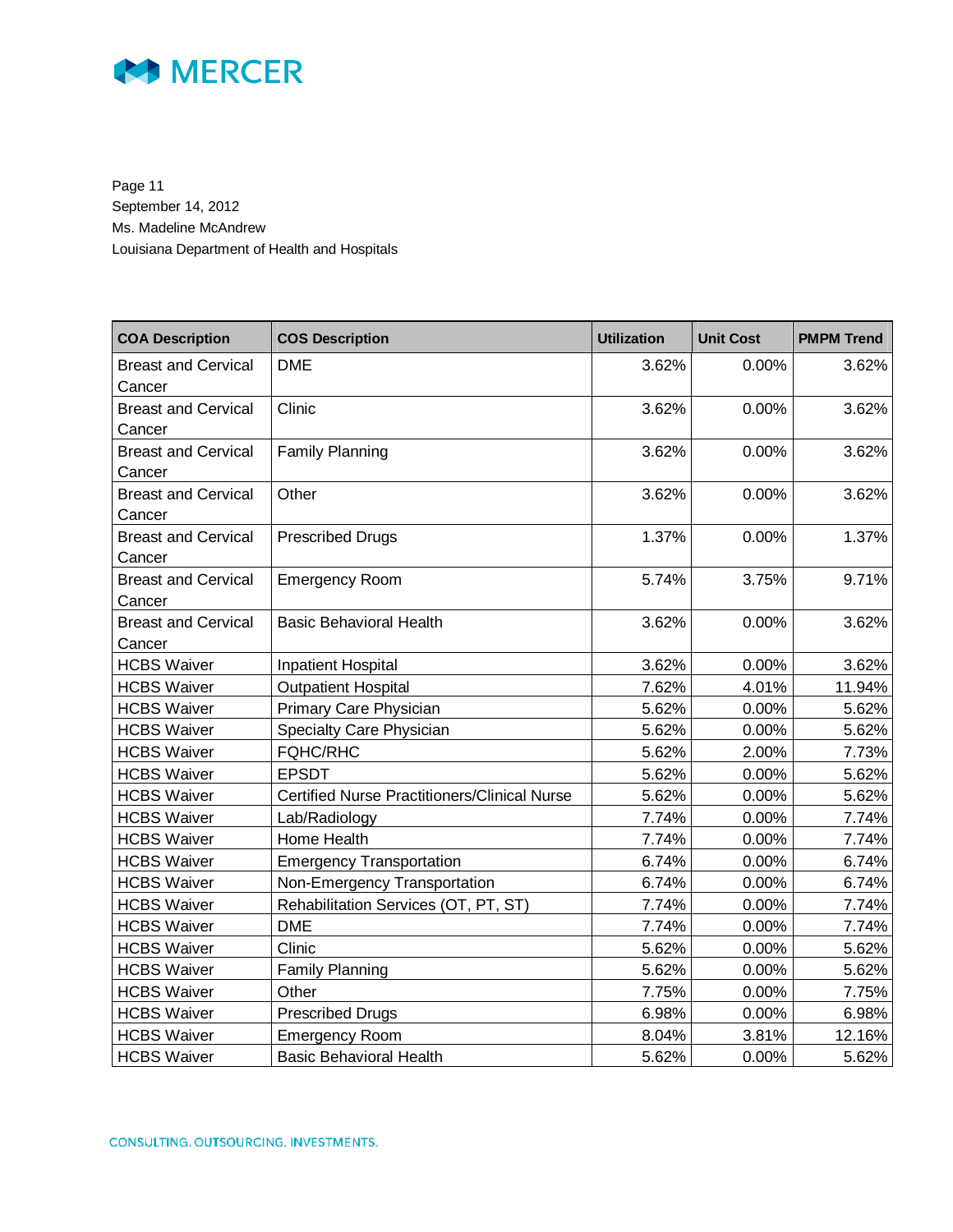

Page 12 September 14, 2012 Ms. Madeline McAndrew Louisiana Department of Health and Hospitals

| <b>COA Description</b> | <b>COS Description</b> | <b>Utilization</b> | <b>Unit Cost</b> | <b>PMPM Trend</b> |
|------------------------|------------------------|--------------------|------------------|-------------------|
| Maternity              | Maternity Kickpayment  | $0.00\%$           | $0.00\%$         | $0.00\%$          |
| Kickpayment            |                        |                    |                  |                   |

The overall annualized per member per month (PMPM) trend assumption for the Prepaid program is 2.89%.

### **Programmatic Changes/Rate Issues**

Programmatic change adjustments recognize the impact of benefit or eligibility changes that took place during or after the base year. Mercer applied programmatic change adjustments to incorporate factors not fully reflected in the base data. These adjustments were mutually exclusive and made only once in the rate-setting process.

**Changes to Inpatient Hospital Reimbursement –** Various changes have been made to hospital per diem rates. Effective for dates of service on or after August 1, 2012, the inpatient per diem rates as of January 1, 2011, and applicable cost settlements are reduced by 3.7% for children's and private hospitals and 10% for State hospitals. Rural hospitals continue to be excluded from the rate reductions.

**Changes to the Laboratory/Radiology Fee Schedule –** There have been various changes to fee schedules. Most recently, effective for dates of service on or after July 1, 2012, the reimbursement rates for laboratory services was reduced by 3.7% of the fee amounts on file as of January 1, 2011.

#### **Outpatient Hospital Fee Schedule Changes**  *Children's Specialty Hospitals*

Effective for dates of service on or after August 1, 2012, the reimbursement paid to children's specialty hospitals for clinical diagnostic laboratory, rehabilitation services, and outpatient hospital facility fees for office/outpatient visits is reduced by 3.7% of the fee schedule on file as of January 1, 2011.

Through August 3, 2009, children's specialty hospitals were cost settled at 83.18% of allowable cost for other outpatient hospital services. From August 4, 2009 through August 31, 2009, these hospitals were cost settled at 78.48% of allowable cost. From September 1, 2009 through February 2, 2010, these hospitals were cost settled at 97.00% of allowable cost. From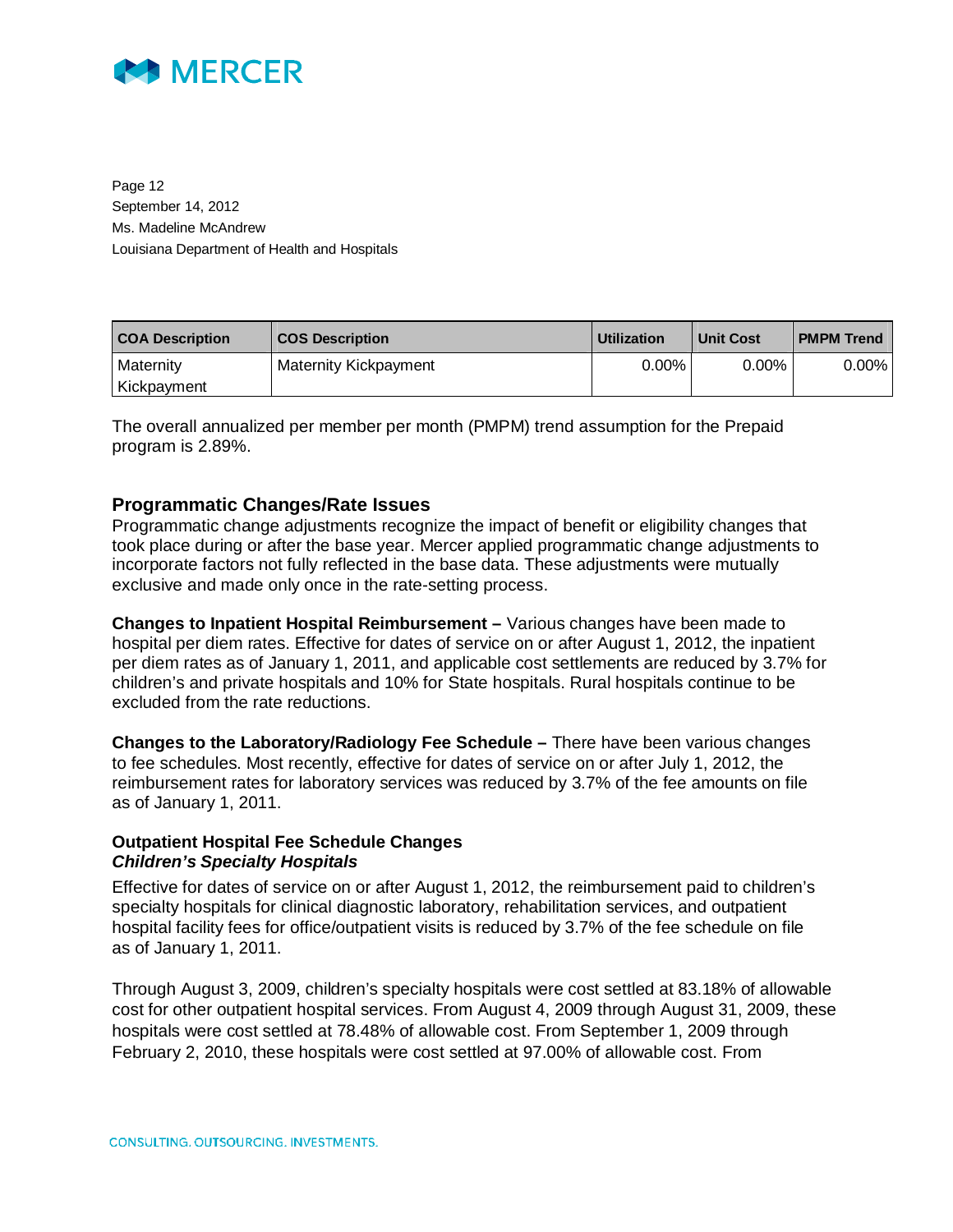

Page 13 September 14, 2012 Ms. Madeline McAndrew Louisiana Department of Health and Hospitals

February 3, 2010 through July 31, 2010, these hospitals were cost settled at 92.15% of allowable cost. From August 1, 2010 through December 31, 2010, these hospitals were cost settled at 87.91% of allowable cost. From January 1, 2011 through July 31, 2012, these hospitals were cost settled at 86.15% of allowable cost. From August 1, 2012 forward, these hospitals' cost settlements are to be reduced by 3.7% of allowable cost as calculated through the cost report settlement process, making final reimbursement 82.96%.

#### *Non-State and Non-Rural Hospitals*

Again, there have been various changes to fee schedules. Most recently, effective for dates of service on or after August 1, 2012, the reimbursement paid to non-rural, non-state hospitals for outpatient clinical diagnostic laboratory services, surgeries, rehabilitation services, and hospital facility fees for office/outpatient visits is reduced by 3.7% of the fee schedule on file as of January 1, 2011.

Through August 3, 2009, non-state and non-rural outpatient hospitals were cost settled at 83.18% of cost. From August 4, 2009 through February 2, 2010, these hospitals were cost settled at 78.48% of cost. From February 3, 2010 through July 31, 2010, these hospitals were cost settled at 74.56% of cost. From August 1, 2010 through December 31, 2010, these hospitals were cost settled at 71.13% of cost. From January 1, 2011 through July 31, 2012, these hospitals were cost settled at 69.71% of allowable cost. From August 1, 2012 forward, these hospitals' cost settlements are to be reduced by 3.7% of allowable cost as calculated through the cost report settlement process, making final reimbursement 67.13%.

#### *State Hospitals*

Effective for dates of service on or after August 1, 2012, the reimbursement paid to State hospitals for outpatient clinical diagnostic laboratory services, surgeries, rehabilitation services, and hospital facility fees for office/outpatient visits is reduced by 10.0% of the fee schedule on file as of July 31, 2012.

Through July 31, 2012, State hospitals were cost settled at 100.0% of allowable cost for other outpatient services. From August 1, 2012 forward, these hospitals' cost settlements are to be reduced by 10.0% of allowable cost as calculated through the cost report settlement process, making final reimbursement 90.0%.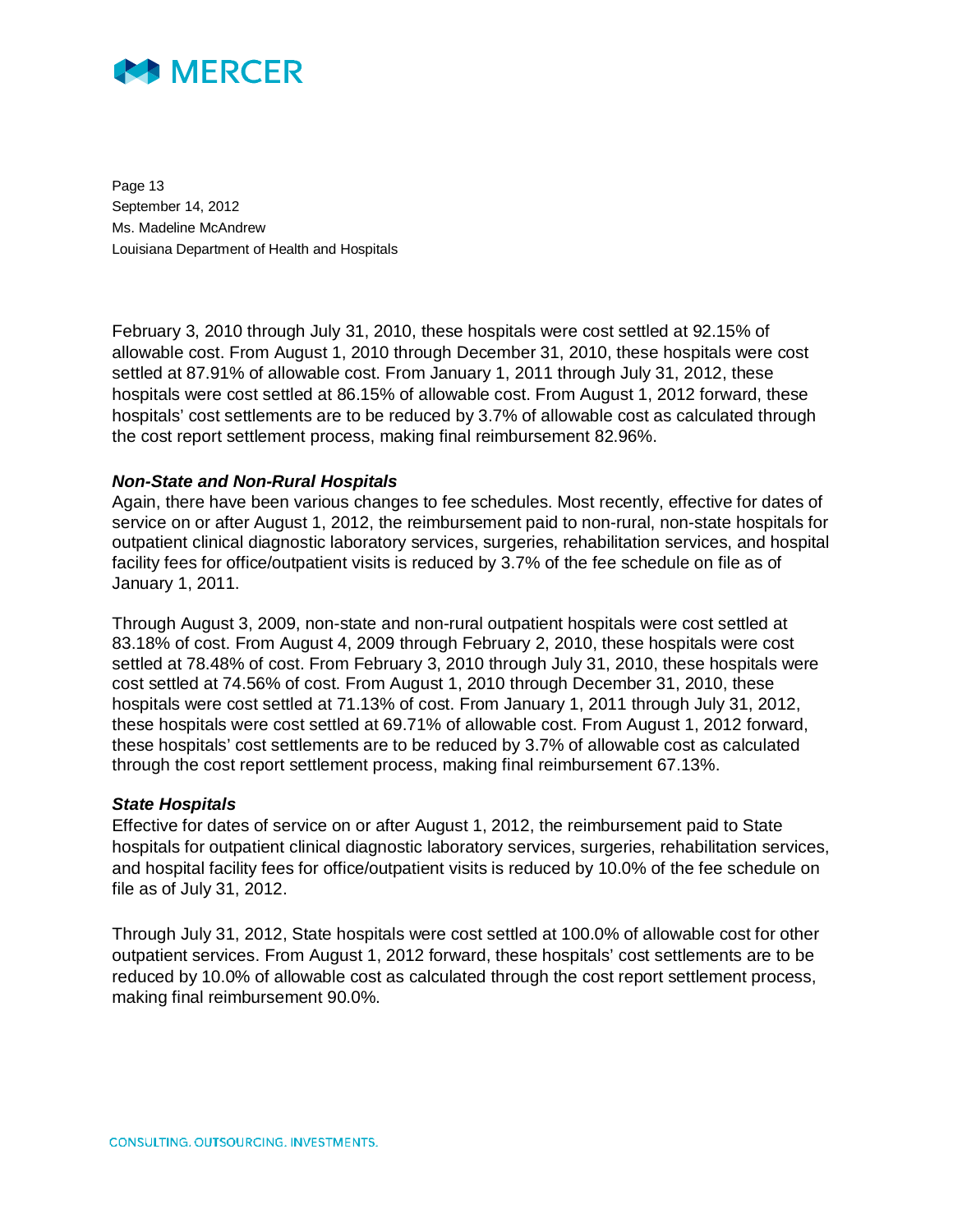

Page 14 September 14, 2012 Ms. Madeline McAndrew Louisiana Department of Health and Hospitals

### **Physician Fee Schedule Changes**

Effective July 1, 2012, in general, the reimbursement for non-FQHC/RHC physician services was reduced by 3.4% of the rates in effect on January 22, 2010. Exceptions to the general rule are primary care codes (99201-99499) and vaccine administration codes (90460-1, 90471-4) with specialties of Family Practice, Pediatrics, and Internal Medicine that are subject to reimbursement at 100% of Medicare in 2013, under the Affordable Care Act. In addition, cesarean deliveries and consult codes are reimbursed at the vaginal delivery rate or evaluation and management (E&M) rate, respectively.

#### **Clinical Services-End Stage Renal Disease Facilities Non-Medicare Claims Reimbursement Rate Reduction**

Various changes, most recently, effective for dates of service on or after July 1, 2012, the reimbursement to ESRD facilities was reduced by 3.7% of the rates in effect on January 1, 2011.

**Non-Emergency Medical Transportation –** Most recently, effective for dates of service on or after July 1, 2012, the reimbursement rates for non-emergency, non-ambulance medical transportation services was reduced by 3.7% of the rates in effect on January 1, 2011.

**Emergency Medical Transportation –** Most recently, effective on or after August 1, 2012, the reimbursement rates for emergency ambulance transportation services is reduced by 5.0% of the rate on file as of July 1, 2012.

The compounded effect of all of the fee schedule changes by category of aid and category of service can be found in the table below. Overall, the fee schedule changes since the base data period reduced cost by approximately 8.04% for SFY10 and 3.75% for SFY11.

| <b>Mercer COA Description</b> | <b>Final Mercer COS Description</b> | <b>Adjustment for</b><br><b>Fee Schedule</b><br><b>Changes</b><br><b>(SFY10)</b> | <b>Adjustment for</b><br><b>Fee Schedule</b><br><b>Changes</b><br>(SFY11) |
|-------------------------------|-------------------------------------|----------------------------------------------------------------------------------|---------------------------------------------------------------------------|
| SSI                           | <b>Inpatient Hospital</b>           | $-11.82%$                                                                        | $-5.66%$                                                                  |
| SSI                           | <b>Outpatient Hospital</b>          | $-10.29\%$                                                                       | -6.78%                                                                    |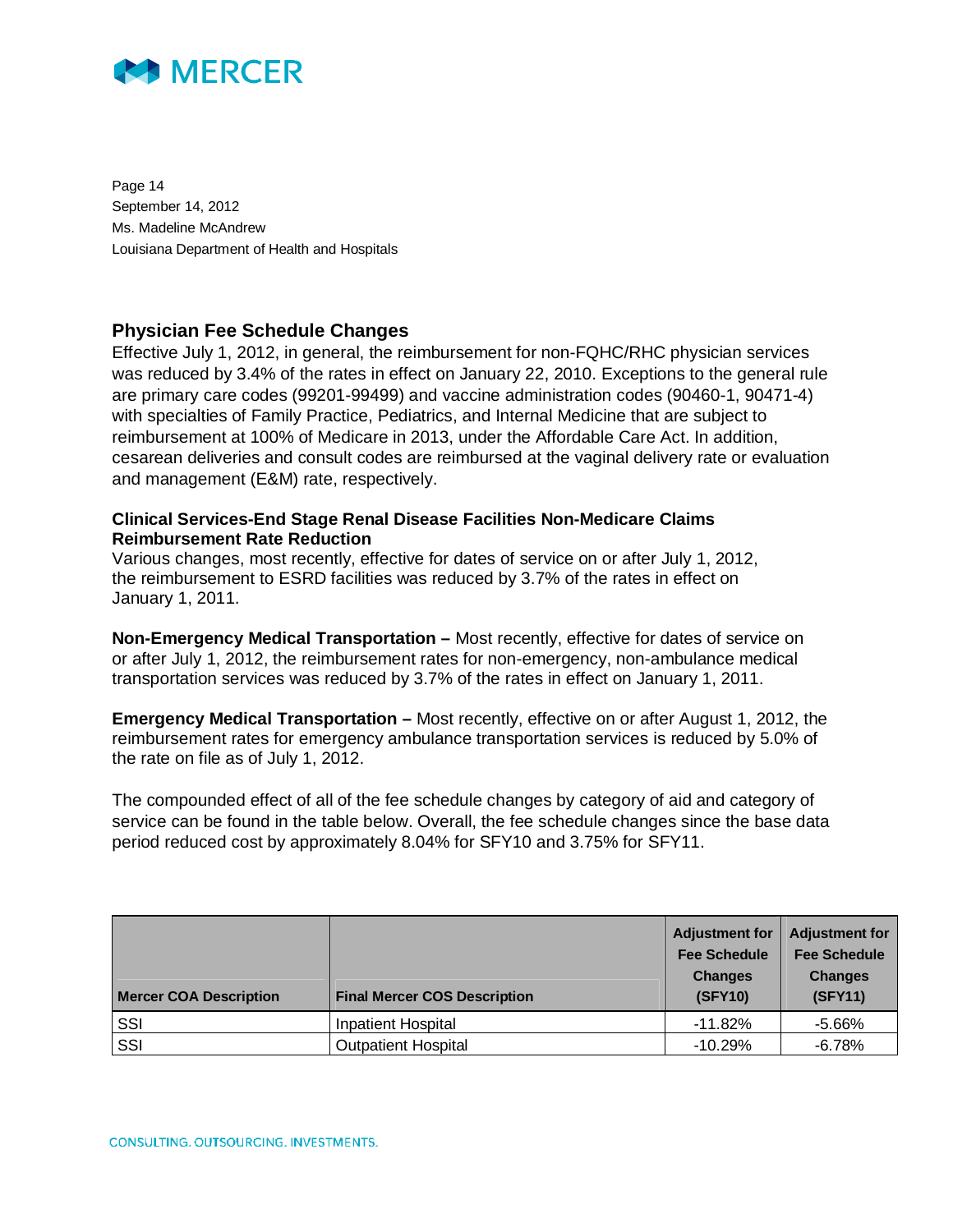

Page 15 September 14, 2012 Ms. Madeline McAndrew Louisiana Department of Health and Hospitals

| <b>Mercer COA Description</b> | <b>Final Mercer COS Description</b>                 | <b>Adjustment for</b><br><b>Fee Schedule</b><br><b>Changes</b><br>(SFY10) | <b>Adjustment for</b><br><b>Fee Schedule</b><br><b>Changes</b><br>(SFY11) |
|-------------------------------|-----------------------------------------------------|---------------------------------------------------------------------------|---------------------------------------------------------------------------|
| SSI                           | Primary Care Physician                              | $-3.41%$                                                                  | 0.54%                                                                     |
| SSI                           | Specialty Care Physician                            | $-5.51%$                                                                  | 0.29%                                                                     |
| SSI                           | FQHC/RHC                                            | 0.02%                                                                     | 0.03%                                                                     |
| SSI                           | <b>EPSDT</b>                                        | $-2.54%$                                                                  | $-1.27%$                                                                  |
| SSI                           | <b>Certified Nurse Practitioners/Clinical Nurse</b> | $-3.74%$                                                                  | $-3.68%$                                                                  |
| SSI                           | Lab/Radiology                                       | $-11.62%$                                                                 | $-4.60%$                                                                  |
| SSI                           | Home Health                                         | $-5.63%$                                                                  | $-4.66%$                                                                  |
| SSI                           | <b>Emergency Transportation</b>                     | $-14.27%$                                                                 | $-10.89%$                                                                 |
| SSI                           | Non-Emergency Transportation                        | $-12.41%$                                                                 | $-5.02%$                                                                  |
| SSI                           | Rehabilitation Services (OT, PT, ST)                | $-3.70%$                                                                  | $-3.70%$                                                                  |
| SSI                           | <b>DME</b>                                          | $-3.70%$                                                                  | $-3.70%$                                                                  |
| SSI                           | Clinic                                              | $-11.57%$                                                                 | $-4.65%$                                                                  |
| SSI                           | <b>Family Planning</b>                              | $-8.36%$                                                                  | $-7.12%$                                                                  |
| SSI                           | Other                                               | $-19.52%$                                                                 | $-3.66%$                                                                  |
| SSI                           | <b>Prescribed Drugs</b>                             | $-6.10%$                                                                  | $-4.55%$                                                                  |
| SSI                           | <b>Emergency Room</b>                               | $-8.39%$                                                                  | $-3.38%$                                                                  |
| SSI                           | <b>Basic Behavioral Health</b>                      | $-0.65%$                                                                  | 0.91%                                                                     |
| Family and Children           | Inpatient Hospital                                  | $-8.66%$                                                                  | $-2.93%$                                                                  |
| Family and Children           | <b>Outpatient Hospital</b>                          | $-10.36%$                                                                 | $-5.00%$                                                                  |
| <b>Family and Children</b>    | Primary Care Physician                              | $-3.71%$                                                                  | 2.57%                                                                     |
| Family and Children           | Specialty Care Physician                            | $-8.49%$                                                                  | $-1.10%$                                                                  |
| Family and Children           | <b>FQHC/RHC</b>                                     | 0.02%                                                                     | 0.04%                                                                     |
| Family and Children           | <b>EPSDT</b>                                        | $-3.07%$                                                                  | $-1.48%$                                                                  |
| Family and Children           | <b>Certified Nurse Practitioners/Clinical Nurse</b> | $-3.70%$                                                                  | $-3.70%$                                                                  |
| Family and Children           | Lab/Radiology                                       | $-10.32%$                                                                 | $-3.74%$                                                                  |
| Family and Children           | Home Health                                         | $-5.63%$                                                                  | $-4.66%$                                                                  |
| Family and Children           | <b>Emergency Transportation</b>                     | $-14.27%$                                                                 | $-10.89%$                                                                 |
| Family and Children           | Non-Emergency Transportation                        | $-12.41%$                                                                 | $-5.02%$                                                                  |
| Family and Children           | Rehabilitation Services (OT, PT, ST)                | $-3.70%$                                                                  | $-3.70%$                                                                  |
| Family and Children           | <b>DME</b>                                          | $-3.70%$                                                                  | $-3.70%$                                                                  |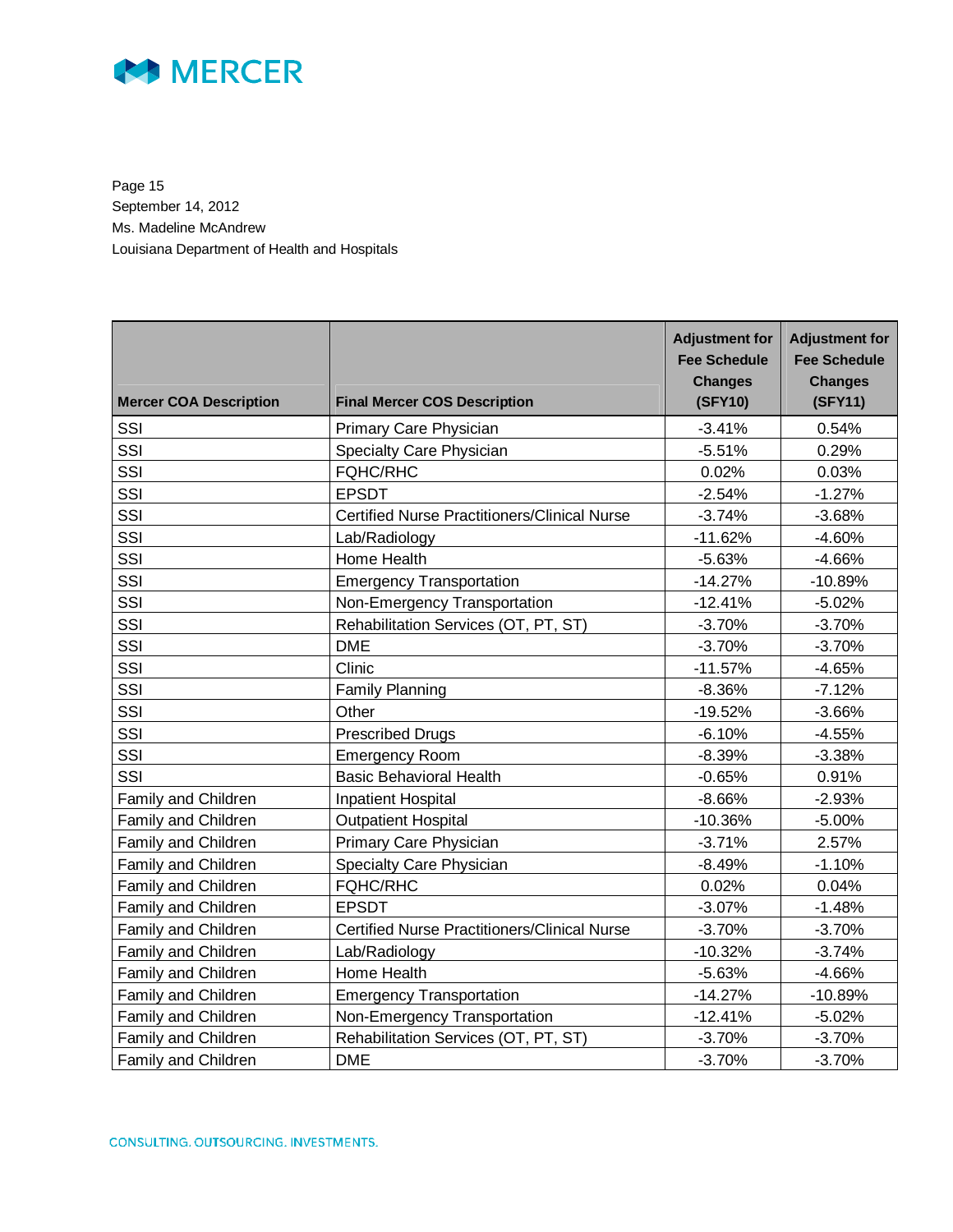

Page 16 September 14, 2012 Ms. Madeline McAndrew Louisiana Department of Health and Hospitals

| <b>Mercer COA Description</b>     | <b>Final Mercer COS Description</b>                 | <b>Adjustment for</b><br><b>Fee Schedule</b><br><b>Changes</b><br>(SFY10) | <b>Adjustment for</b><br><b>Fee Schedule</b><br><b>Changes</b><br>(SFY11) |
|-----------------------------------|-----------------------------------------------------|---------------------------------------------------------------------------|---------------------------------------------------------------------------|
| Family and Children               | Clinic                                              | $-4.56%$                                                                  | $-4.02%$                                                                  |
| Family and Children               | <b>Family Planning</b>                              | $-10.43%$                                                                 | $-6.97%$                                                                  |
| Family and Children               | Other                                               | $-12.02%$                                                                 | $-2.95%$                                                                  |
| Family and Children               | <b>Prescribed Drugs</b>                             | $-6.10%$                                                                  | $-4.55%$                                                                  |
| Family and Children               | <b>Emergency Room</b>                               | $-8.80%$                                                                  | $-2.63%$                                                                  |
| Family and Children               | <b>Basic Behavioral Health</b>                      | 1.93%                                                                     | 4.17%                                                                     |
| <b>Foster Care Children</b>       | <b>Inpatient Hospital</b>                           | $-11.62%$                                                                 | $-12.48%$                                                                 |
| Foster Care Children              | <b>Outpatient Hospital</b>                          | $-10.94%$                                                                 | $-5.83%$                                                                  |
| <b>Foster Care Children</b>       | Primary Care Physician                              | $-4.78%$                                                                  | 3.27%                                                                     |
| Foster Care Children              | Specialty Care Physician                            | $-9.67%$                                                                  | $-1.68%$                                                                  |
| Foster Care Children              | <b>FQHC/RHC</b>                                     | 0.02%                                                                     | 0.04%                                                                     |
| <b>Foster Care Children</b>       | <b>EPSDT</b>                                        | $-3.55%$                                                                  | $-1.61%$                                                                  |
| <b>Foster Care Children</b>       | <b>Certified Nurse Practitioners/Clinical Nurse</b> | $-3.70%$                                                                  | $-3.70%$                                                                  |
| <b>Foster Care Children</b>       | Lab/Radiology                                       | $-10.63%$                                                                 | $-3.92%$                                                                  |
| <b>Foster Care Children</b>       | Home Health                                         | $-5.63%$                                                                  | $-4.66%$                                                                  |
| Foster Care Children              | <b>Emergency Transportation</b>                     | $-14.27%$                                                                 | $-10.89%$                                                                 |
| Foster Care Children              | Non-Emergency Transportation                        | $-12.41%$                                                                 | $-5.02%$                                                                  |
| <b>Foster Care Children</b>       | Rehabilitation Services (OT, PT, ST)                | $-3.70%$                                                                  | $-3.70%$                                                                  |
| <b>Foster Care Children</b>       | <b>DME</b>                                          | $-3.70%$                                                                  | $-3.70%$                                                                  |
| <b>Foster Care Children</b>       | Clinic                                              | $-4.83%$                                                                  | $-4.96%$                                                                  |
| <b>Foster Care Children</b>       | Family Planning                                     | $-5.93%$                                                                  | $-5.39%$                                                                  |
| Foster Care Children              | Other                                               | $-6.11%$                                                                  | $-2.28%$                                                                  |
| <b>Foster Care Children</b>       | <b>Prescribed Drugs</b>                             | $-6.10%$                                                                  | $-4.55%$                                                                  |
| <b>Foster Care Children</b>       | <b>Emergency Room</b>                               | $-8.52%$                                                                  | $-2.24%$                                                                  |
| Foster Care Children              | <b>Basic Behavioral Health</b>                      | $-1.03%$                                                                  | 5.26%                                                                     |
| <b>Breast and Cervical Cancer</b> | Inpatient Hospital                                  | $-20.71%$                                                                 | $-10.26%$                                                                 |
| <b>Breast and Cervical Cancer</b> | <b>Outpatient Hospital</b>                          | $-10.67%$                                                                 | $-8.92%$                                                                  |
| <b>Breast and Cervical Cancer</b> | Primary Care Physician                              | $-1.81%$                                                                  | 1.72%                                                                     |
| <b>Breast and Cervical Cancer</b> | Specialty Care Physician                            | $-6.27%$                                                                  | $-0.64%$                                                                  |
| <b>Breast and Cervical Cancer</b> | <b>FQHC/RHC</b>                                     | 0.02%                                                                     | 0.02%                                                                     |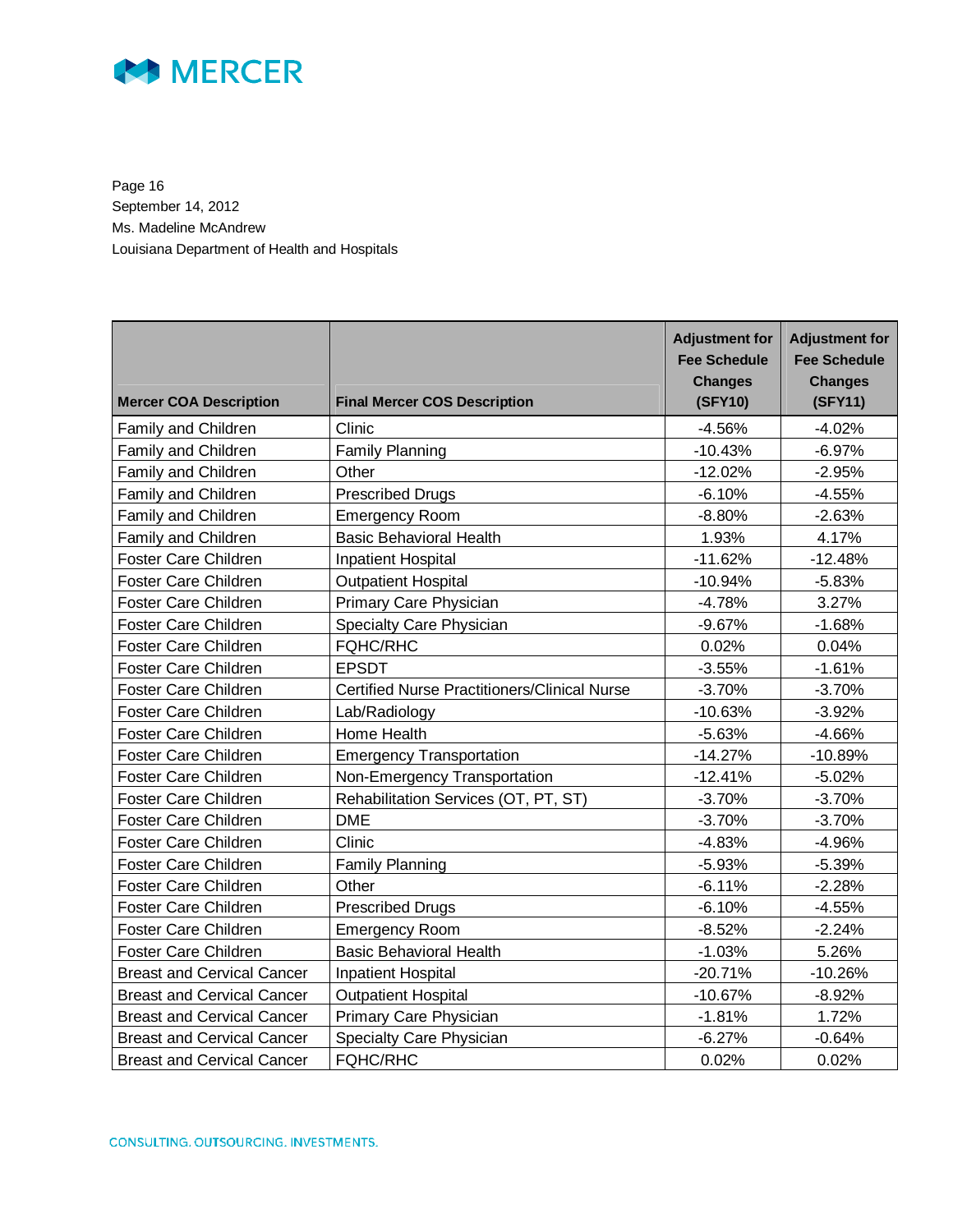

Page 17 September 14, 2012 Ms. Madeline McAndrew Louisiana Department of Health and Hospitals

| <b>Mercer COA Description</b>     | <b>Final Mercer COS Description</b>                 | <b>Adjustment for</b><br><b>Fee Schedule</b><br><b>Changes</b><br>(SFY10) | <b>Adjustment for</b><br><b>Fee Schedule</b><br><b>Changes</b><br>(SFY11) |
|-----------------------------------|-----------------------------------------------------|---------------------------------------------------------------------------|---------------------------------------------------------------------------|
| <b>Breast and Cervical Cancer</b> | <b>EPSDT</b>                                        | $-2.00%$                                                                  | 0.00%                                                                     |
| <b>Breast and Cervical Cancer</b> | <b>Certified Nurse Practitioners/Clinical Nurse</b> |                                                                           | $-3.70%$                                                                  |
| <b>Breast and Cervical Cancer</b> | Lab/Radiology                                       | $-12.59%$                                                                 | $-2.87%$                                                                  |
| <b>Breast and Cervical Cancer</b> | Home Health                                         |                                                                           | $-4.66%$                                                                  |
| <b>Breast and Cervical Cancer</b> | <b>Emergency Transportation</b>                     |                                                                           | $-10.89%$                                                                 |
| <b>Breast and Cervical Cancer</b> | Non-Emergency Transportation                        |                                                                           | $-5.02%$                                                                  |
| <b>Breast and Cervical Cancer</b> | Rehabilitation Services (OT, PT, ST)                | $-3.70%$                                                                  | $-3.70%$                                                                  |
| <b>Breast and Cervical Cancer</b> | <b>DME</b>                                          | $-3.70%$                                                                  | $-3.70%$                                                                  |
| <b>Breast and Cervical Cancer</b> | Clinic                                              | $-4.99%$                                                                  | 5.96%                                                                     |
| <b>Breast and Cervical Cancer</b> | <b>Family Planning</b>                              | $-14.37%$                                                                 | $-12.82%$                                                                 |
| <b>Breast and Cervical Cancer</b> | Other                                               | $-10.48%$                                                                 | $-3.70%$                                                                  |
| <b>Breast and Cervical Cancer</b> | <b>Prescribed Drugs</b>                             | $-6.10%$                                                                  | $-4.55%$                                                                  |
| <b>Breast and Cervical Cancer</b> | <b>Emergency Room</b>                               | $-8.64%$                                                                  | $-4.73%$                                                                  |
| <b>Breast and Cervical Cancer</b> | <b>Basic Behavioral Health</b>                      | $-3.49%$                                                                  | $-1.65%$                                                                  |
| <b>HCBS Waiver</b>                | <b>Inpatient Hospital</b>                           | $-14.49%$                                                                 | $-8.66%$                                                                  |
| <b>HCBS Waiver</b>                | <b>Outpatient Hospital</b>                          | $-9.10%$                                                                  | $-4.73%$                                                                  |
| <b>HCBS Waiver</b>                | Primary Care Physician                              | $-1.07%$                                                                  | 0.78%                                                                     |
| <b>HCBS Waiver</b>                | Specialty Care Physician                            | $-6.20%$                                                                  | $-0.37%$                                                                  |
| <b>HCBS Waiver</b>                | <b>FQHC/RHC</b>                                     | 0.02%                                                                     | 0.03%                                                                     |
| <b>HCBS Waiver</b>                | <b>EPSDT</b>                                        | $-2.05%$                                                                  | $-1.04%$                                                                  |
| <b>HCBS Waiver</b>                | <b>Certified Nurse Practitioners/Clinical Nurse</b> | $-3.74%$                                                                  | $-3.65%$                                                                  |
| <b>HCBS Waiver</b>                | Lab/Radiology                                       | $-11.12%$                                                                 | $-4.37%$                                                                  |
| <b>HCBS Waiver</b>                | Home Health                                         | $-5.63%$                                                                  | $-4.66%$                                                                  |
| <b>HCBS Waiver</b>                | <b>Emergency Transportation</b>                     | $-14.27%$                                                                 | $-10.89%$                                                                 |
| <b>HCBS Waiver</b>                | Non-Emergency Transportation                        | $-12.41%$                                                                 | $-5.02%$                                                                  |
| <b>HCBS Waiver</b>                | Rehabilitation Services (OT, PT, ST)                | $-3.70%$                                                                  | $-3.70%$                                                                  |
| <b>HCBS Waiver</b>                | <b>DME</b>                                          | $-3.70%$                                                                  | $-3.70%$                                                                  |
| <b>HCBS Waiver</b>                | Clinic                                              | $-11.29%$                                                                 | $-4.49%$                                                                  |
| <b>HCBS Waiver</b>                | <b>Family Planning</b>                              | $-7.46%$                                                                  | $-5.84%$                                                                  |
| <b>HCBS Waiver</b>                | Other                                               | $-23.01%$                                                                 | $-3.70%$                                                                  |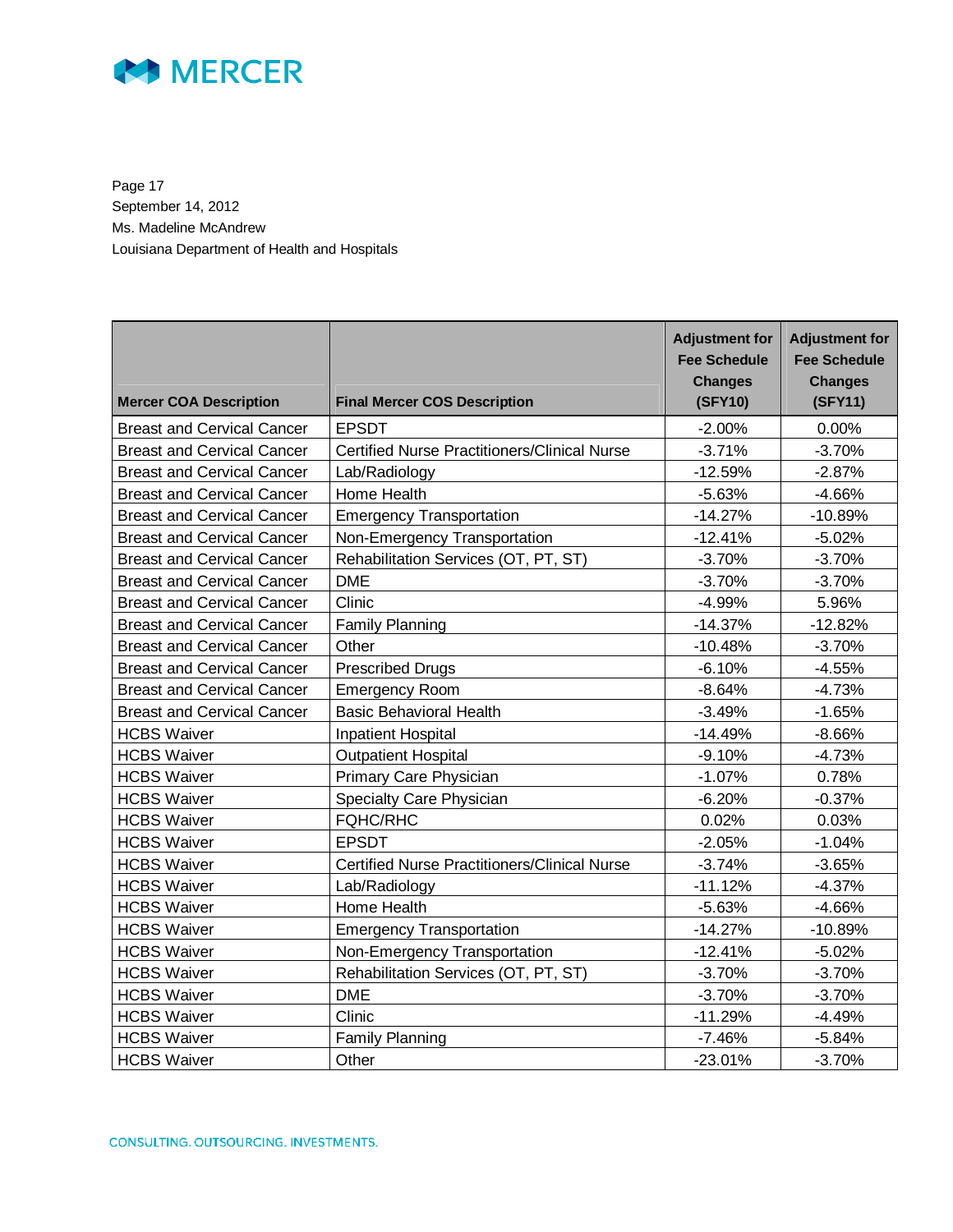

Page 18 September 14, 2012 Ms. Madeline McAndrew Louisiana Department of Health and Hospitals

| <b>Mercer COA Description</b> | <b>Final Mercer COS Description</b> | <b>Adjustment for</b><br><b>Fee Schedule</b><br><b>Changes</b><br><b>(SFY10)</b> | <b>Adjustment for</b><br><b>Fee Schedule</b><br><b>Changes</b><br>(SFY11) |
|-------------------------------|-------------------------------------|----------------------------------------------------------------------------------|---------------------------------------------------------------------------|
| <b>HCBS Waiver</b>            | <b>Prescribed Drugs</b>             | $-6.10%$                                                                         | $-4.55%$                                                                  |
| <b>HCBS Waiver</b>            | <b>Emergency Room</b>               | $-8.09\%$                                                                        | $-3.04%$                                                                  |
| <b>HCBS Waiver</b>            | <b>Basic Behavioral Health</b>      | $-0.95%$                                                                         | 0.05%                                                                     |
| <b>Maternity Kickpayment</b>  | <b>Maternity Kickpayment</b>        | $-12.48%$                                                                        | $-4.80%$                                                                  |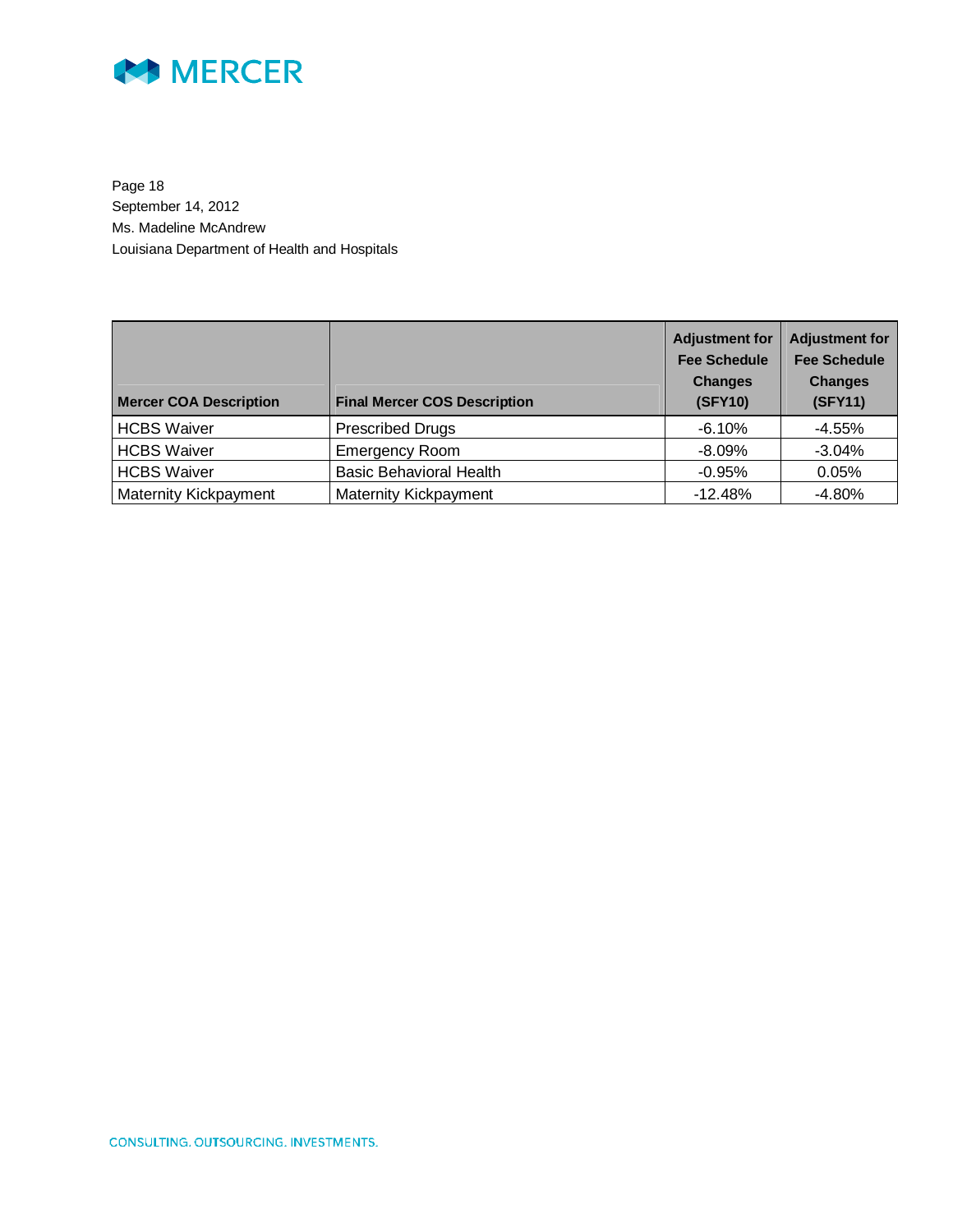

Page 19 September 14, 2012 Ms. Madeline McAndrew Louisiana Department of Health and Hospitals

### **Data Smoothing**

As part of the rate development process, Mercer blended data from SFY10 and SFY11 to arrive at the overall data source for rate setting. The goal of the blending process is to obtain a set of base data that has sufficient credibility and reasonableness to develop actuarially-sound capitation rates. Mercer applied weights of 60% and 40% to the SFY11 and SFY10 data, respectively.

Beyond blending data from multiple years, Mercer also used Statewide figures where particular rate cells within a region had small enrollment. The cost PMPM for a small rate cell is subject to large fluctuations from one year to the next, thus rendering it less effective at predicting future cost. Using Statewide figures results in greater data credibility and reduces the impact of random fluctuations exhibited by the data.

Some categories of eligibility such as the Foster Children, Breast and Cervical Cancer, and HCBS Waiver populations are too small to have separate rate cells due to data credibility concerns. Therefore, Statewide figures are used for these populations and the data has been combined across all age and sex cells in determining the capitation rate.

#### **Managed Care Assumptions**

Mercer and DHH discussed areas for improvements in managed care efficiency. Prior studies of savings achieved in transitioning from FFS to Managed Care showed savings of 2%-19%<sup>1</sup>.

Managed Care is able to generate savings by:

- Encouraging the use of preventive services so that acute conditions are not exacerbated to the point that requires a visit to the emergency room (ER) or hospitalization.
- Use of alternatives to the ER for conditions that are non-emergent in nature. Some Louisiana Medicaid recipients make very frequent use of the ER, and ERs are much more expensive than other viable alternatives. Those alternatives, such as extended hours for doctor's offices, after-hours urgent care clinics, or even nurse advice lines, may result in significantly more pleasant experiences than the hospital ER as well.

-

<sup>&</sup>lt;sup>1</sup> The Lewin Group – Medicaid Capitation Expansion's Potential Cost Savings.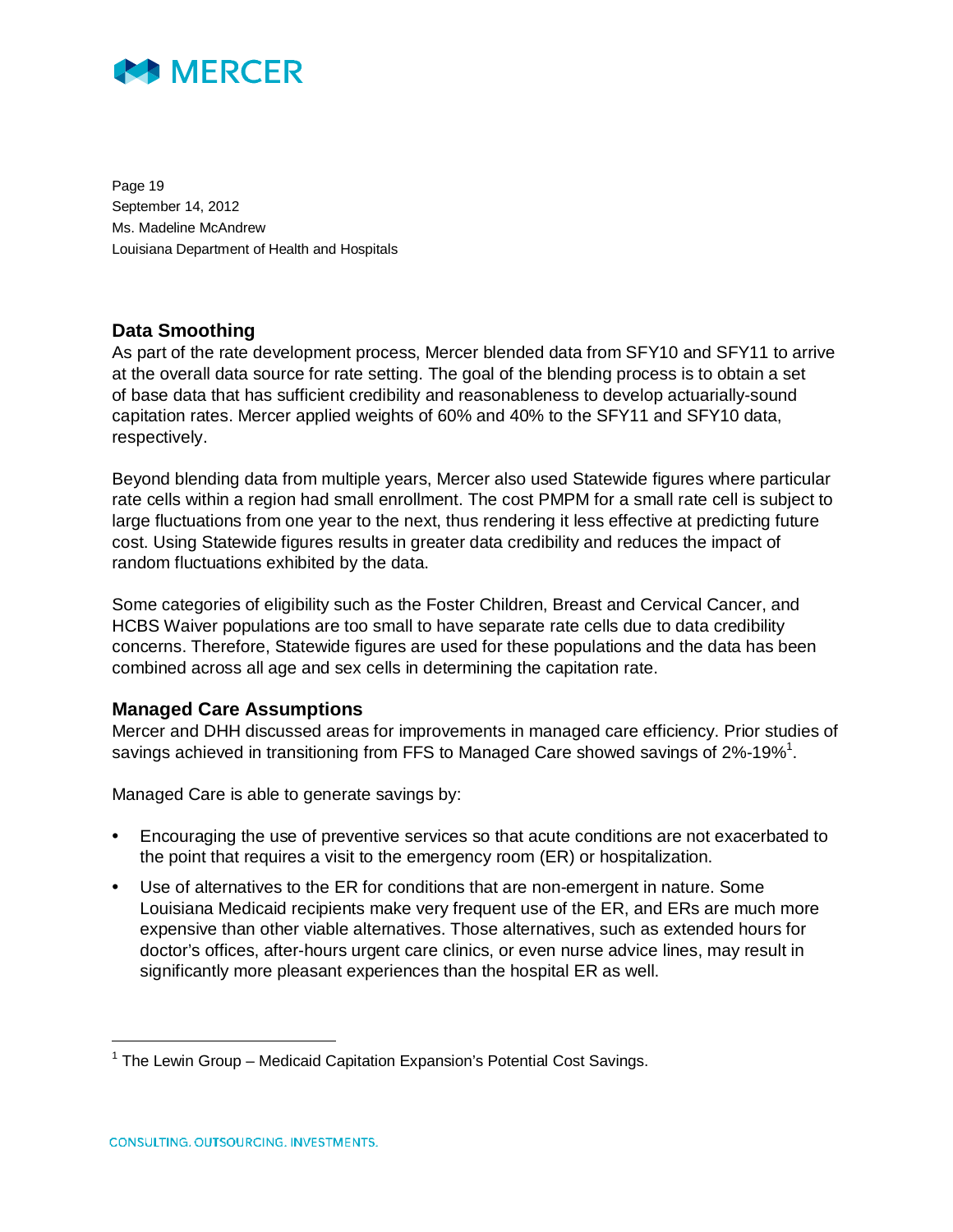

Page 20 September 14, 2012 Ms. Madeline McAndrew Louisiana Department of Health and Hospitals

- By increasing access and providing member education, BAYOU HEALTH plans can steer some of the members away from the more costly ER setting when the condition is not emergent in nature.
- Minimizing duplication of services. When a recipient doesn't have a "medical home" or care coordinator, they often seek care from different providers, sometimes at different locations, each time they need care. The new provider must get to know them and their history over again and may order duplicative tests that have already been done by another provider. The provider that knows them may more easily focus in on their needs and provide more targeted care.
- Hospital discharge planning to ensure a smooth transition from facility-based care to community resources, and minimize readmissions.

Mercer has performed a study of the potentially preventable hospital admissions using the method prescribed by the Agency for Healthcare Research and Quality (AHRQ). The study confirmed that there were significant opportunities for savings due to hospital admissions associated with low birth weight babies, congestive heart failure, bacterial pneumonia, and other conditions which AHRQ has determined to be avoidable.

| <b>COA Description</b> | <b>COS Description</b>                              | <b>Utilization</b> | <b>Unit Cost</b> | <b>PMPM</b> |
|------------------------|-----------------------------------------------------|--------------------|------------------|-------------|
| SSI                    | <b>Inpatient Hospital</b>                           | $-20.63%$          | 4.52%            | $-17.04%$   |
| SSI                    | <b>Outpatient Hospital</b>                          | $-15.63%$          | 2.80%            | $-13.26%$   |
| SSI                    | Primary Care Physician                              | 9.39%              | 6.77%            | 16.79%      |
| SSI                    | Specialty Care Physician                            | $-15.61%$          | 1.77%            | $-14.12%$   |
| SSI                    | <b>FQHC/RHC</b>                                     | 4.39%              | 1.77%            | 6.23%       |
| SSI                    | <b>EPSDT</b>                                        | 9.39%              | 6.77%            | 16.79%      |
| SSI                    | <b>Certified Nurse Practitioners/Clinical Nurse</b> | 9.39%              | 6.76%            | 16.79%      |
| SSI                    | Lab/Radiology                                       | $-11.22%$          | 1.78%            | $-9.64%$    |
| SSI                    | Home Health                                         | 4.39%              | 1.77%            | 6.23%       |
| SSI                    | <b>Emergency Transportation</b>                     | $-5.62%$           | 1.76%            | $-3.96%$    |
| SSI                    | Non-Emergency Transportation                        | 4.38%              | 1.76%            | 6.21%       |
| SSI                    | Rehabilitation Services (OT, PT, ST)                | $-5.61%$           | 1.77%            | $-3.94%$    |

The table below illustrates the savings applied by category of aid and categories of service.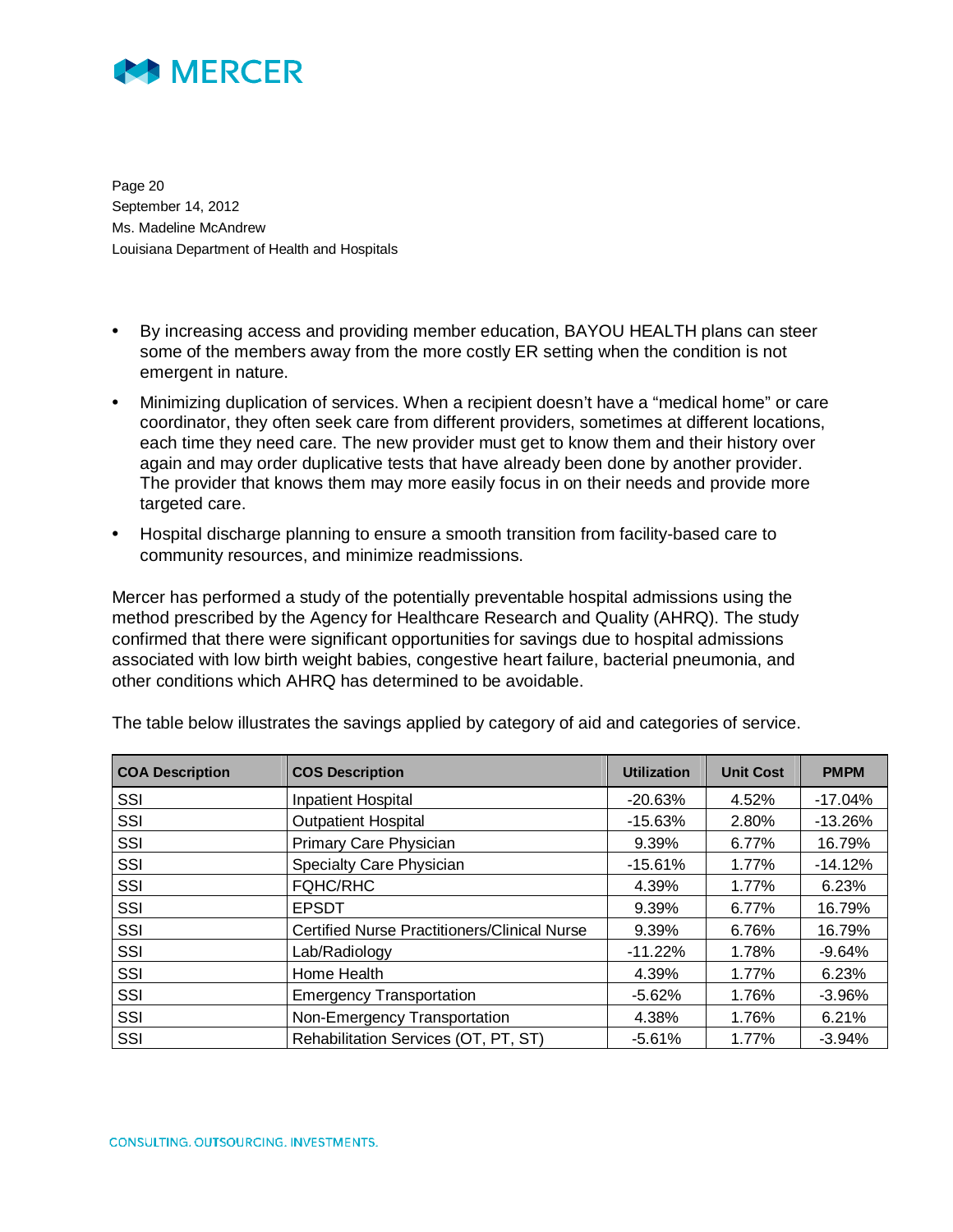

Page 21 September 14, 2012 Ms. Madeline McAndrew Louisiana Department of Health and Hospitals

| <b>COA Description</b>      | <b>COS Description</b>                              | <b>Utilization</b> | <b>Unit Cost</b> | <b>PMPM</b> |
|-----------------------------|-----------------------------------------------------|--------------------|------------------|-------------|
| SSI                         | <b>DME</b>                                          | $-15.61%$          | 1.77%            | $-14.12%$   |
| SSI                         | Clinic                                              | $-15.61%$          | 1.77%            | $-14.12%$   |
| SSI                         | <b>Family Planning</b>                              | 4.39%              | 1.77%            | 6.23%       |
| SSI                         | Other                                               | 4.39%              | 1.77%            | 6.24%       |
| SSI                         | <b>Prescribed Drugs</b>                             | $-2.90%$           | $-9.60%$         | $-12.22%$   |
| SSI                         | <b>Emergency Room</b>                               | $-25.63%$          | 6.81%            | $-20.56%$   |
| SSI                         | <b>Basic Behavioral Health</b>                      | 4.39%              | 1.77%            | 6.23%       |
| Family and Children         | <b>Inpatient Hospital</b>                           | $-30.64%$          | 4.52%            | $-27.50%$   |
| Family and Children         | <b>Outpatient Hospital</b>                          | $-15.63%$          | 2.80%            | $-13.26%$   |
| Family and Children         | Primary Care Physician                              | 9.38%              | 6.76%            | 16.77%      |
| Family and Children         | Specialty Care Physician                            | $-15.62%$          | 1.76%            | $-14.14%$   |
| Family and Children         | <b>FQHC/RHC</b>                                     | 4.38%              | 1.76%            | 6.21%       |
| Family and Children         | <b>EPSDT</b>                                        | 9.38%              | 6.76%            | 16.77%      |
| <b>Family and Children</b>  | <b>Certified Nurse Practitioners/Clinical Nurse</b> | 9.38%              | 6.76%            | 16.77%      |
| Family and Children         | Lab/Radiology                                       | $-11.22%$          | 1.78%            | $-9.64%$    |
| Family and Children         | Home Health                                         | 4.39%              | 1.77%            | 6.23%       |
| Family and Children         | <b>Emergency Transportation</b>                     | $-5.62%$           | 1.76%            | $-3.96%$    |
| <b>Family and Children</b>  | Non-Emergency Transportation                        | 4.38%              | 1.76%            | 6.21%       |
| Family and Children         | Rehabilitation Services (OT, PT, ST)                | $-5.61%$           | 1.77%            | $-3.95%$    |
| Family and Children         | <b>DME</b>                                          | $-15.61%$          | 1.77%            | $-14.12%$   |
| Family and Children         | Clinic                                              | $-15.62%$          | 1.76%            | $-14.14%$   |
| Family and Children         | <b>Family Planning</b>                              | 4.38%              | 1.76%            | 6.21%       |
| Family and Children         | Other                                               | 4.39%              | 1.77%            | 6.23%       |
| Family and Children         | <b>Prescribed Drugs</b>                             | $-2.80%$           | $-11.00%$        | $-13.49%$   |
| <b>Family and Children</b>  | <b>Emergency Room</b>                               | $-25.62%$          | 6.81%            | $-20.56%$   |
| Family and Children         | <b>Basic Behavioral Health</b>                      | 4.38%              | 1.76%            | 6.21%       |
| <b>Foster Care Children</b> | <b>Inpatient Hospital</b>                           | $-20.63%$          | 4.52%            | $-17.04%$   |
| Foster Care Children        | <b>Outpatient Hospital</b>                          | $-15.63%$          | 2.80%            | $-13.26%$   |
| Foster Care Children        | Primary Care Physician                              | 9.39%              | 6.76%            | 16.79%      |
| Foster Care Children        | Specialty Care Physician                            | $-15.61%$          | 1.77%            | $-14.12%$   |
| Foster Care Children        | <b>FQHC/RHC</b>                                     | 4.39%              | 1.77%            | 6.23%       |
| <b>Foster Care Children</b> | <b>EPSDT</b>                                        | 9.39%              | 6.76%            | 16.79%      |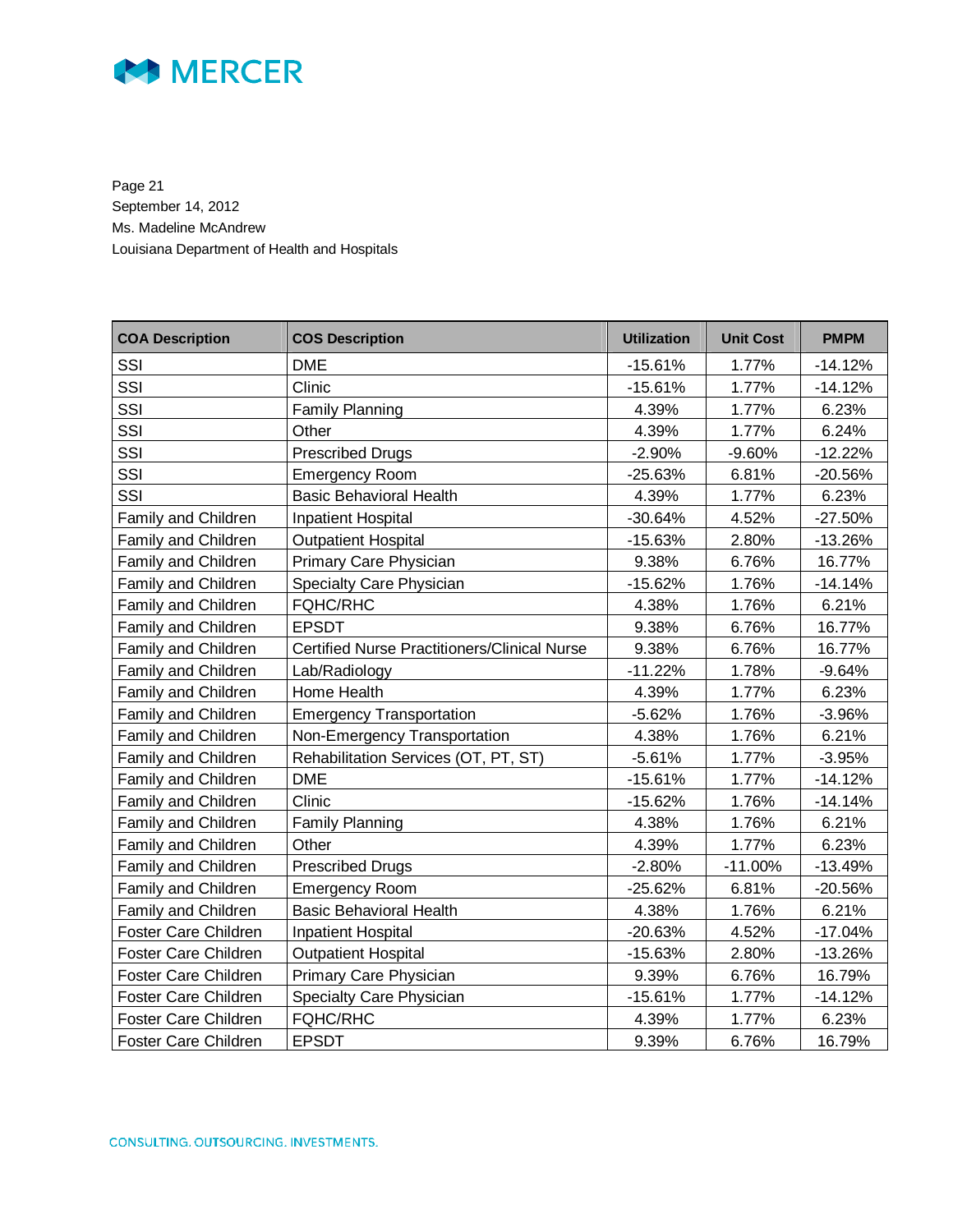

Page 22 September 14, 2012 Ms. Madeline McAndrew Louisiana Department of Health and Hospitals

| <b>COA Description</b>      | <b>COS Description</b>                              | <b>Utilization</b> | <b>Unit Cost</b> | <b>PMPM</b> |
|-----------------------------|-----------------------------------------------------|--------------------|------------------|-------------|
| Foster Care Children        | <b>Certified Nurse Practitioners/Clinical Nurse</b> | 9.39%              | 6.76%            | 16.79%      |
| <b>Foster Care Children</b> | Lab/Radiology                                       | $-11.22%$          | 1.78%            | $-9.64%$    |
| Foster Care Children        | Home Health                                         | 4.39%              | 1.76%            | 6.23%       |
| Foster Care Children        | <b>Emergency Transportation</b>                     | $-5.62%$           | 1.76%            | $-3.96%$    |
| Foster Care Children        | Non-Emergency Transportation                        | 4.38%              | 1.76%            | 6.22%       |
| Foster Care Children        | Rehabilitation Services (OT, PT, ST)                | $-5.61%$           | 1.76%            | $-3.95%$    |
| <b>Foster Care Children</b> | <b>DME</b>                                          | $-15.61%$          | 1.76%            | $-14.12%$   |
| <b>Foster Care Children</b> | Clinic                                              | $-15.61%$          | 1.77%            | $-14.12%$   |
| Foster Care Children        | <b>Family Planning</b>                              | 4.39%              | 1.77%            | 6.23%       |
| Foster Care Children        | Other                                               | 4.39%              | 1.77%            | 6.23%       |
| Foster Care Children        | <b>Prescribed Drugs</b>                             | $-1.60%$           | $-9.60%$         | $-11.05%$   |
| Foster Care Children        | <b>Emergency Room</b>                               | $-25.62%$          | 6.81%            | $-20.56%$   |
| Foster Care Children        | <b>Basic Behavioral Health</b>                      | 4.39%              | 1.76%            | 6.23%       |
| <b>Breast and Cervical</b>  | <b>Inpatient Hospital</b>                           | $-20.63%$          | 4.52%            | $-17.04%$   |
| Cancer                      |                                                     |                    |                  |             |
| <b>Breast and Cervical</b>  | <b>Outpatient Hospital</b>                          | $-15.62%$          | 2.80%            | $-13.26%$   |
| Cancer                      |                                                     |                    |                  |             |
| <b>Breast and Cervical</b>  | Primary Care Physician                              | 9.39%              | 6.77%            | 16.79%      |
| Cancer                      |                                                     |                    |                  |             |
| <b>Breast and Cervical</b>  | Specialty Care Physician                            | $-15.61%$          | 1.77%            | $-14.12%$   |
| Cancer                      |                                                     |                    |                  |             |
| <b>Breast and Cervical</b>  | <b>FQHC/RHC</b>                                     | 4.39%              | 1.77%            | 6.23%       |
| Cancer                      |                                                     |                    |                  |             |
| <b>Breast and Cervical</b>  | <b>EPSDT</b>                                        | 9.40%              | 6.77%            | 16.80%      |
| Cancer                      |                                                     |                    |                  |             |
| <b>Breast and Cervical</b>  | <b>Certified Nurse Practitioners/Clinical Nurse</b> | 9.39%              | 6.76%            | 16.79%      |
| Cancer                      |                                                     |                    |                  |             |
| <b>Breast and Cervical</b>  | Lab/Radiology                                       | $-11.22%$          | 1.78%            | $-9.65%$    |
| Cancer                      |                                                     |                    |                  |             |
| <b>Breast and Cervical</b>  | Home Health                                         | 4.39%              | 1.77%            | 6.23%       |
| Cancer                      |                                                     |                    |                  |             |
| <b>Breast and Cervical</b>  | <b>Emergency Transportation</b>                     | $-5.62%$           | 1.76%            | $-3.96%$    |
| Cancer                      |                                                     |                    |                  |             |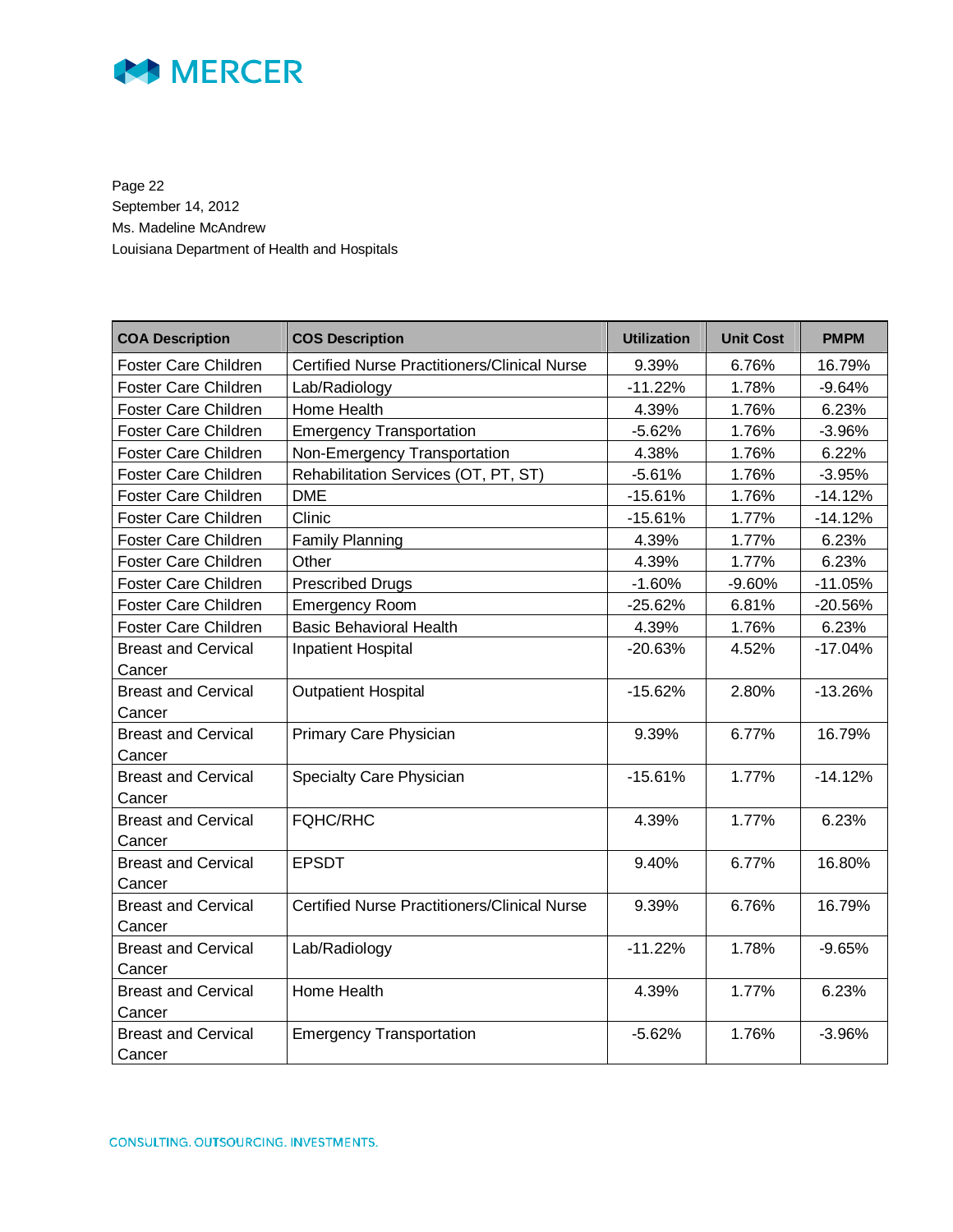

Page 23 September 14, 2012 Ms. Madeline McAndrew Louisiana Department of Health and Hospitals

| <b>COA Description</b>               | <b>COS Description</b>                              | <b>Utilization</b> | <b>Unit Cost</b> | <b>PMPM</b> |
|--------------------------------------|-----------------------------------------------------|--------------------|------------------|-------------|
| <b>Breast and Cervical</b><br>Cancer | Non-Emergency Transportation                        | 4.38%              | 1.76%            | 6.21%       |
| <b>Breast and Cervical</b><br>Cancer | Rehabilitation Services (OT, PT, ST)                | $-5.62%$           | 1.76%            | $-3.95%$    |
| <b>Breast and Cervical</b><br>Cancer | <b>DME</b>                                          | $-15.62%$          | 1.77%            | $-14.12%$   |
| <b>Breast and Cervical</b><br>Cancer | Clinic                                              | $-15.61%$          | 1.77%            | $-14.12%$   |
| <b>Breast and Cervical</b><br>Cancer | <b>Family Planning</b>                              | 4.39%              | 1.77%            | 6.23%       |
| <b>Breast and Cervical</b><br>Cancer | Other                                               | 4.39%              | 1.77%            | 6.23%       |
| <b>Breast and Cervical</b><br>Cancer | <b>Prescribed Drugs</b>                             | $-0.50%$           | $-10.80%$        | $-11.25%$   |
| <b>Breast and Cervical</b><br>Cancer | <b>Emergency Room</b>                               | $-25.63%$          | 6.81%            | $-20.56%$   |
| <b>Breast and Cervical</b><br>Cancer | <b>Basic Behavioral Health</b>                      | 4.39%              | 1.77%            | 6.23%       |
| <b>HCBS Waiver</b>                   | <b>Inpatient Hospital</b>                           | $-20.61%$          | 4.54%            | $-17.01%$   |
| <b>HCBS Waiver</b>                   | <b>Outpatient Hospital</b>                          | $-15.61%$          | 2.80%            | $-13.25%$   |
| <b>HCBS Waiver</b>                   | Primary Care Physician                              | 9.39%              | 6.76%            | 16.79%      |
| <b>HCBS Waiver</b>                   | Specialty Care Physician                            | $-15.61%$          | 1.77%            | $-14.12%$   |
| <b>HCBS Waiver</b>                   | <b>FQHC/RHC</b>                                     | 4.39%              | 1.76%            | 6.23%       |
| <b>HCBS Waiver</b>                   | <b>EPSDT</b>                                        | 9.39%              | 6.76%            | 16.79%      |
| <b>HCBS Waiver</b>                   | <b>Certified Nurse Practitioners/Clinical Nurse</b> | 9.39%              | 6.76%            | 16.79%      |
| <b>HCBS Waiver</b>                   | Lab/Radiology                                       | $-11.25%$          | 1.77%            | $-9.68%$    |
| <b>HCBS Waiver</b>                   | Home Health                                         | 4.37%              | 1.76%            | 6.21%       |
| <b>HCBS Waiver</b>                   | <b>Emergency Transportation</b>                     | $-5.63%$           | 1.76%            | $-3.96%$    |
| <b>HCBS Waiver</b>                   | Non-Emergency Transportation                        | 4.37%              | 1.76%            | 6.21%       |
| <b>HCBS Waiver</b>                   | Rehabilitation Services (OT, PT, ST)                | $-5.63%$           | 1.76%            | $-3.96%$    |
| <b>HCBS Waiver</b>                   | <b>DME</b>                                          | $-15.63%$          | 1.76%            | $-14.14%$   |
| <b>HCBS Waiver</b>                   | Clinic                                              | $-15.61%$          | 1.77%            | $-14.12%$   |
| <b>HCBS Waiver</b>                   | <b>Family Planning</b>                              | 4.39%              | 1.76%            | 6.23%       |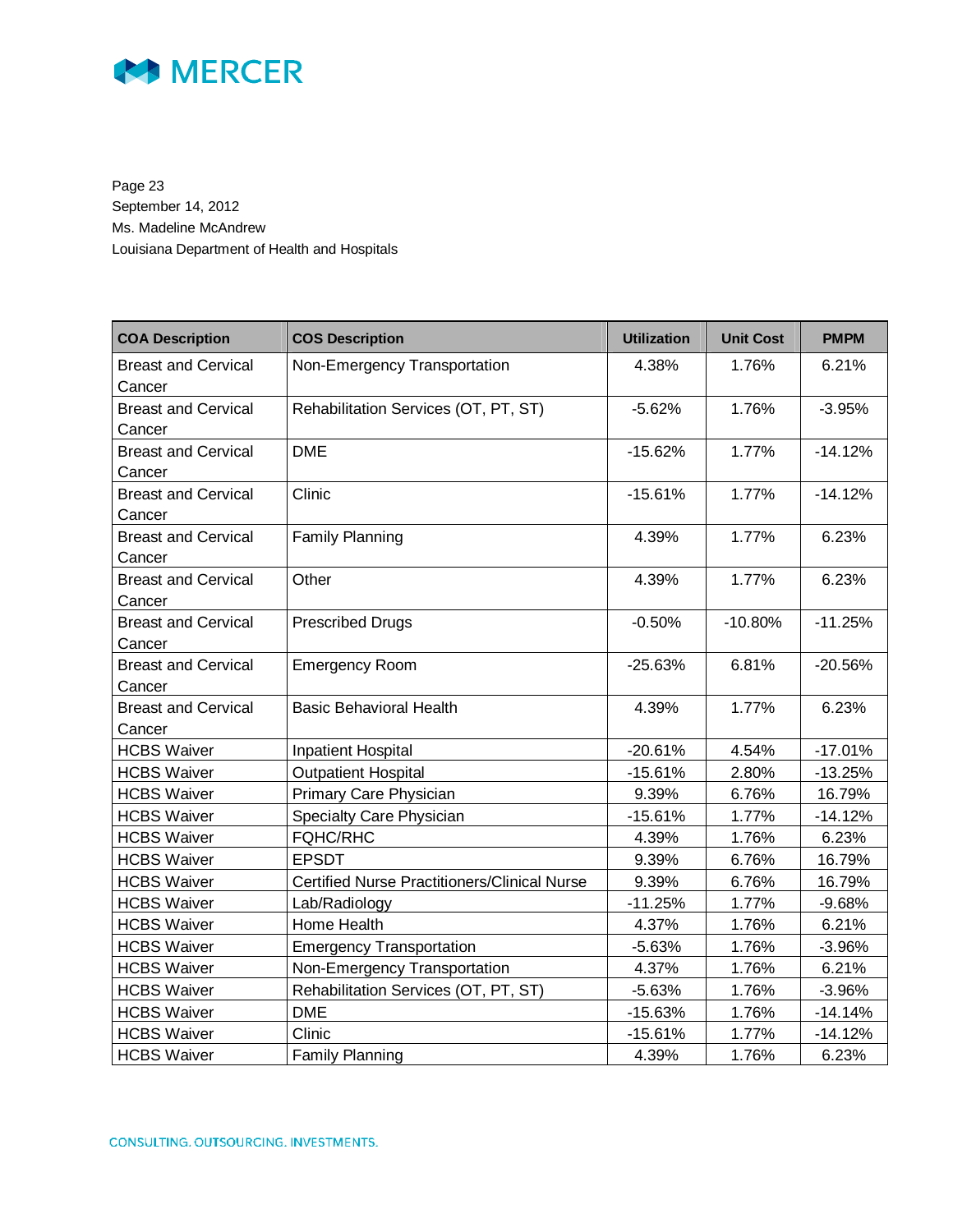

Page 24 September 14, 2012 Ms. Madeline McAndrew Louisiana Department of Health and Hospitals

| <b>COA Description</b>       | <b>COS Description</b>         | <b>Utilization</b> | <b>Unit Cost</b> | <b>PMPM</b> |
|------------------------------|--------------------------------|--------------------|------------------|-------------|
| <b>HCBS Waiver</b>           | Other                          | 4.38%              | 1.76%            | 6.22%       |
| <b>HCBS Waiver</b>           | <b>Prescribed Drugs</b>        | $-5.30%$           | $-9.90%$         | $-14.68%$   |
| <b>HCBS Waiver</b>           | <b>Emergency Room</b>          | $-25.61\%$         | 6.81%            | $-20.55%$   |
| <b>HCBS Waiver</b>           | <b>Basic Behavioral Health</b> | 4.39%              | 1.77%            | 6.23%       |
| <b>Maternity Kickpayment</b> | <b>Maternity Kickpayment</b>   | $0.00\%$           | 1.74%            | 1.74%       |

The overall impact of managed care assumptions was a reduction of 10.64% to the rates.

#### **Commercial Reinsurance**

To provide protection against the risk of catastrophic claims, the Prepaid plans are encouraged to purchase reinsurance to insure against large claims incurred by an individual member.

#### **Administration, Profit, and Tax Load**

Mercer and DHH reviewed the components of the administrative allowance to evaluate the administrative rates paid to the BAYOU HEALTH plans. The review focused on the reporting and organizational requirements detailed in the BAYOU HEALTH provider agreement. Mercer modeled the cost structure for these requirements to determine the administrative load necessary for an average plan in this program. Based on the analysis and comparisons with other state Medicaid programs' administrative allowances, Mercer assumed an overall administration load of 8.9% for the final premium rates. This has been reduced from the prior certification reflecting the addition of pharmacy benefits

In addition, Mercer included profit and margin considerations in the rate development explicitly through a load of 1.9% of premium. This is an acceptable rate consideration per AA.3.2 of the CMS Rate-Setting Checklist. As instructed by DHH, a load for premium tax of 2.25% was also included in the final premium loaded for administration and profit.

In total, the overall load applied to the rates for administration and profit/contingencies was approximately 12.8%. We applied this as a load of 7.7% on the Maternity Kickpayment and a load of 13.1% on all other rate cells.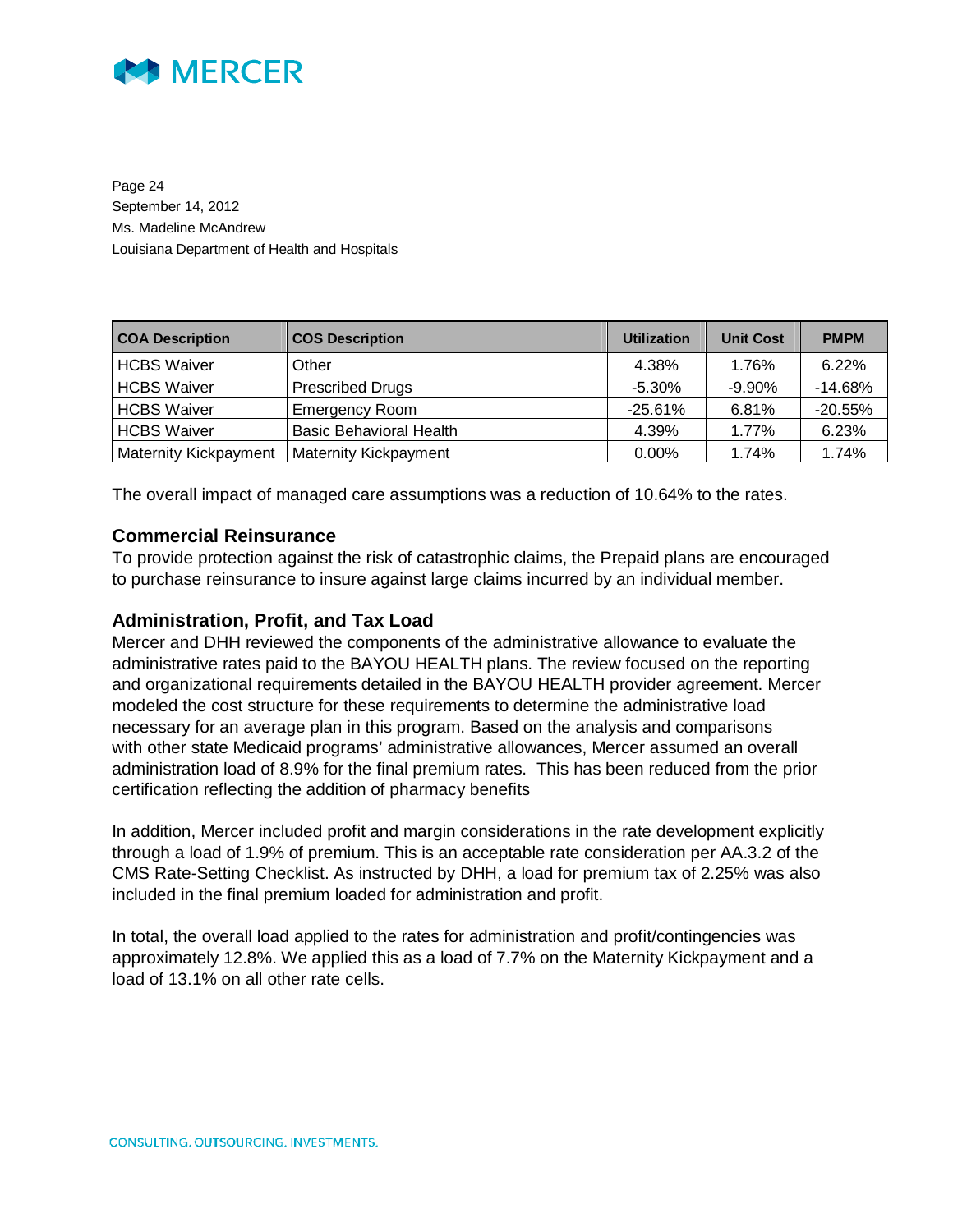

Page 25 September 14, 2012 Ms. Madeline McAndrew Louisiana Department of Health and Hospitals

#### **Risk Adjustment**

Risk adjustment will be applied to the rates in exhibit A to reflect differences in health status of the members served in each plan using the ACG model. The risk adjustment process does not increase or decrease the overall cost of the program but can change the distribution across the various BAYOU HEALTH plans according to the relative risk of their enrolled members. Actuarially sound risk adjustment protocols have been developed so as to be appropriate to rates that have been developed by underlying age and gender cells.

### **Rate Ranges**

Mercer developed actuarially-sound rate ranges for DHH to use in determining the appropriate rates to pay the BAYOU HEALTH Plans. Mercer specifically priced the upper and lower bound of the rate ranges by varying the assumptions outlined above. Mercer varied the trend assumptions and the financial data adjustments to account for different levels of managed care efficiency and potential risk selection. As a result, the lower bound of the rate range represents a rate for a very efficient BAYOU HEALTH Plan and the upper bound represents the least amount of efficiency DHH is willing to purchase. The final rates to be paid by DHH are within the ranges and are included as Attachment A to this letter.

#### **Rate Development Overview**

To provide additional detail on the rate development, Mercer has also provided an overview of the adjustments applied to each rate cell in Attachment B. This exhibit presents the breakdown of the assumptions used to calculate the Target rate within the actuarially sound rate range.

#### **Family Planning Portion of the Rates**

Mercer has analyzed the component of the rates associated with Family Planning services so that DHH may claim the enhanced federal match of 90% on these services. CMS issued a guide in June 2009, to assist States in determining which services are allowed to be claimed at the enhanced federal match rate. Specific details on codes used to identify family planning services can be found in the document accompanying this letter.

Attachment C below contains the PMPMs associated with Family Planning that will be claimed at the enhanced match rate. Please note that these Family Planning PMPMs do not include load for administration and profit.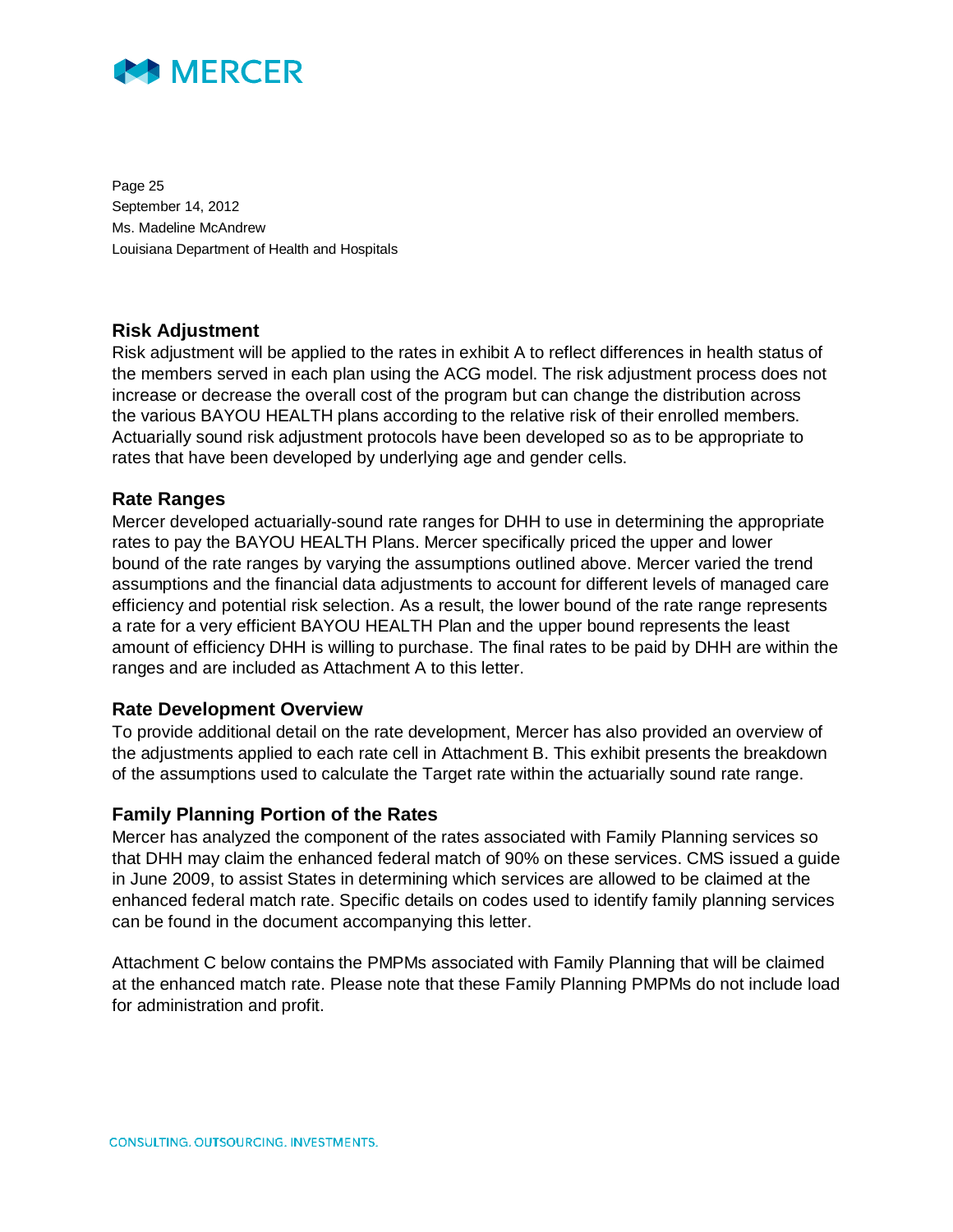

Page 26 September 14, 2012 Ms. Madeline McAndrew Louisiana Department of Health and Hospitals

### **Certification of Final Rate Ranges**

In preparing the rate ranges underlying the rates shown in Attachment A, Mercer has used and relied upon enrollment, FFS claims, reimbursement level, benefit design, and information supplied by the DHH and its fiscal agent. The DHH and its fiscal agent are responsible for the validity and completeness of this supplied data and information. We have reviewed the data and information for internal consistency and reasonableness but we did not audit it. In our opinion it is appropriate for the intended purposes. If the data and information are incomplete or inaccurate, the values shown in this report may need to be revised accordingly.

Mercer certifies that the rates in Attachment A were developed in accordance with generally accepted actuarial practices and principles and are appropriate for the Medicaid covered populations and services under the managed care contract. Rate estimates provided are based upon the information available at a point in time, and are subject to unforeseen and random events. Therefore, any projection must be interpreted as having a likely range of variability from the estimate. The undersigned actuaries are members of the American Academy of Actuaries and meet its qualification standards to certify to the actuarial soundness of Medicaid managed care capitation rates.

Rates and ranges developed by Mercer are actuarial projections of future contingent events. Actual BAYOU HEALTH plan costs will differ from these projections. Mercer has developed these rates on behalf of DHH to demonstrate compliance with the CMS requirements under 42 CFR 438.6(c), and in accordance with applicable law and regulations. Use of these rate ranges for any purpose beyond that stated may not be appropriate.

BAYOU HEALTH plans are advised that the use of these rate ranges may not be appropriate for their particular circumstance and Mercer disclaims any responsibility for the use of these rate ranges by BAYOU HEALTH plans for any purpose. Mercer recommends that any BAYOU HEALTH plan considering contracting with the DHH should analyze its own projected medical expense, administrative expense, and any other premium needs for comparison to these rate ranges before deciding whether to contract with the DHH.

This certification letter assumes the reader is familiar with the BAYOU HEALTH Program, Medicaid eligibility rules, and actuarial rating techniques. It is intended for DHH and CMS, and should not be relied upon by third parties. Other readers should seek the advice of actuaries or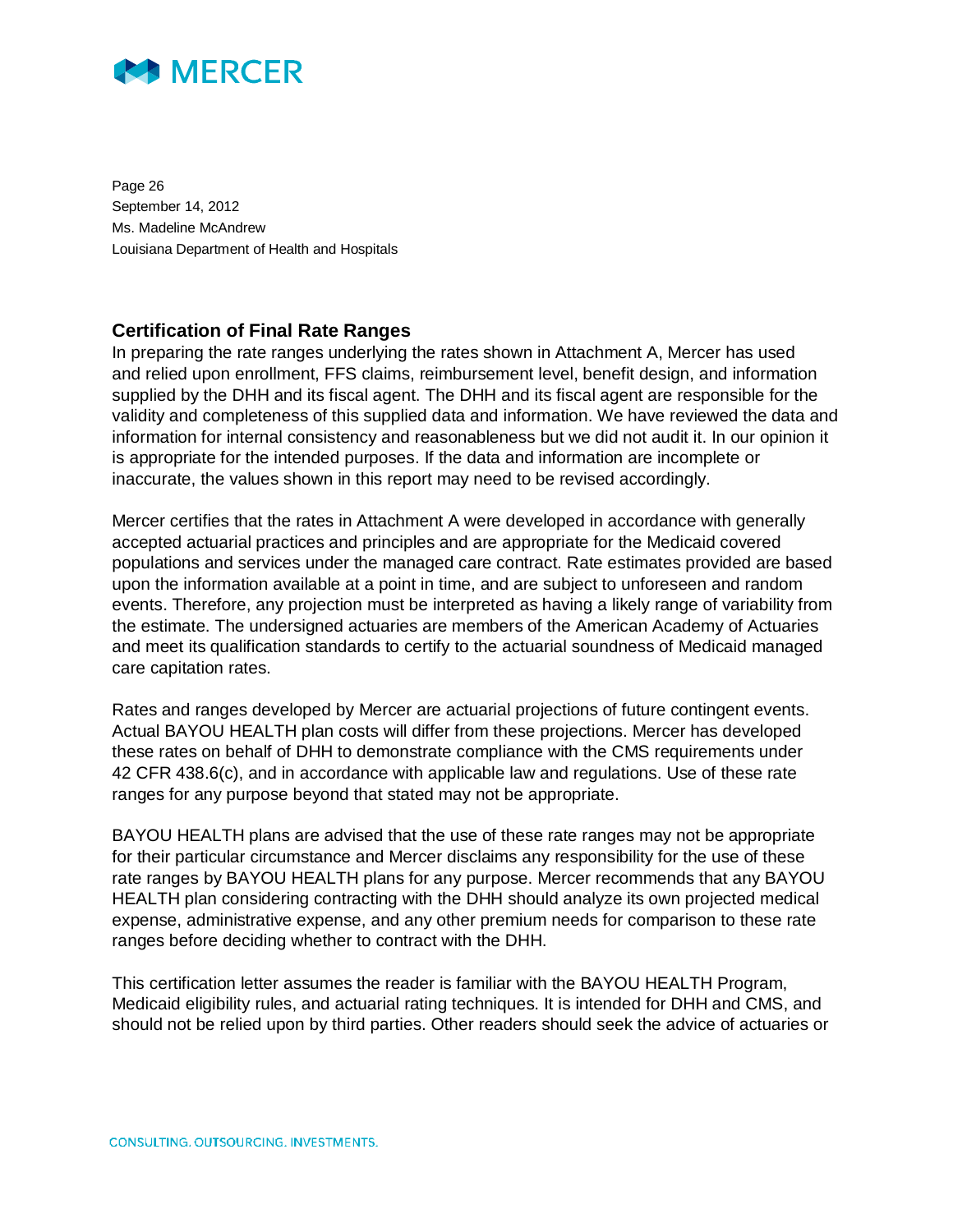

Page 27 September 14, 2012 Ms. Madeline McAndrew Louisiana Department of Health and Hospitals

other qualified professionals competent in the area of actuarial rate projections to understand the technical nature of these results.

If you have any questions on any of the information provided, please feel free to call Nick Simmons at 404 442 3196 and/or Sudha Shenoy at 404 442 3249.

Sincerely,

Ladinal

Nicholas J Simmons, FIA, FSA, MAAA Principal

Sudha Sheng

Sudha Shenoy, FSA, MAAA, CERA Principal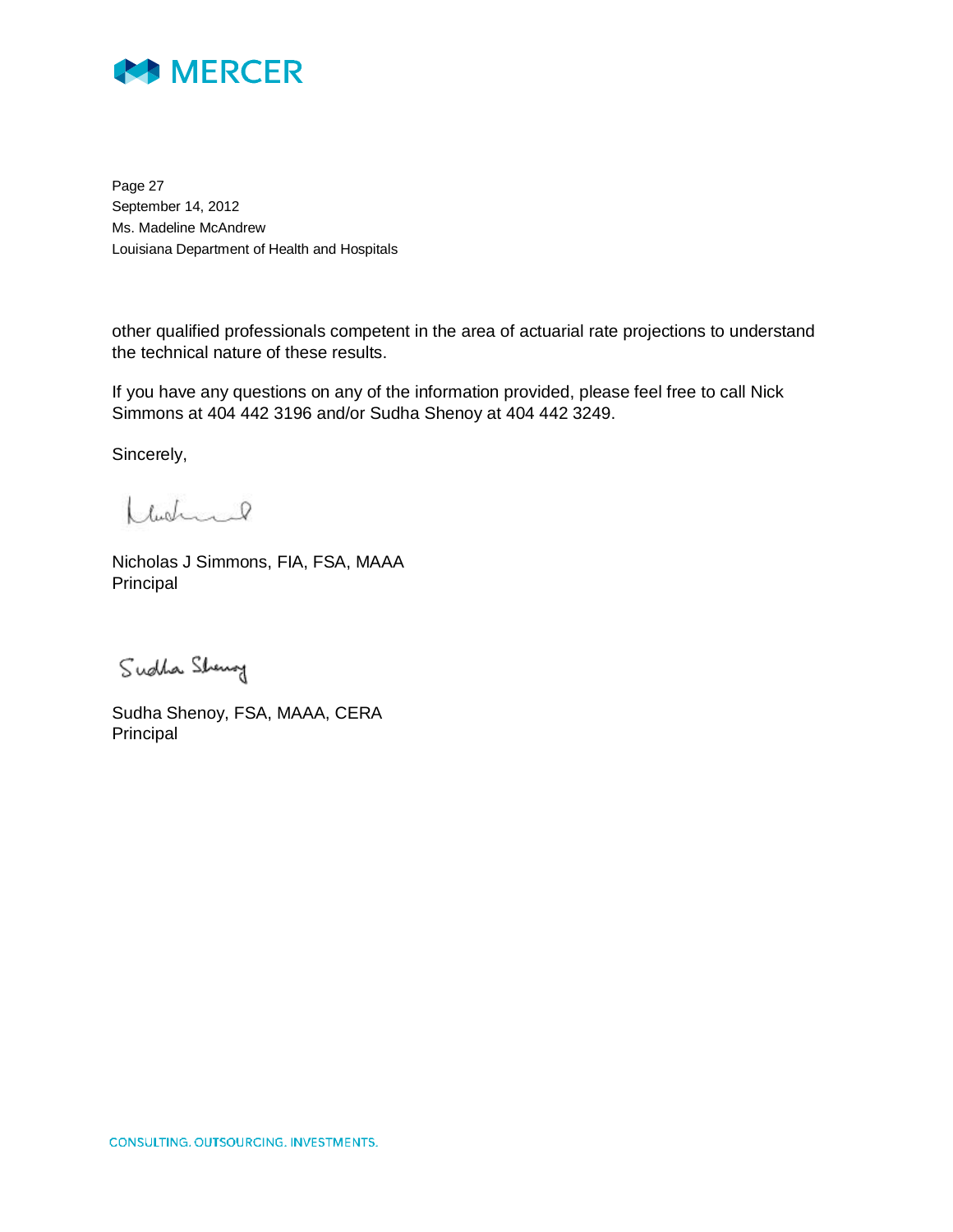|                                        |                           |                                   |                                     | 11/1/2012-12/31/2012                       |                                                     |                       |                                            |  |  |  |
|----------------------------------------|---------------------------|-----------------------------------|-------------------------------------|--------------------------------------------|-----------------------------------------------------|-----------------------|--------------------------------------------|--|--|--|
|                                        |                           |                                   |                                     |                                            | <b>Prepaid Final Rates w/</b><br>Tax (Gross of GME) |                       | Prepaid Final Rates w/<br>Tax (Net of GME) |  |  |  |
| <b>DHH</b><br>Administrative<br>Region | <b>Region Description</b> | <b>COA Description</b>            | <b>RC Description</b>               | <b>FY11 Member Months</b><br>or Deliveries | <b>PMPM or Cost/Delivery</b>                        | <b>GME Adjustment</b> | <b>PMPM or Cost/Delivery</b>               |  |  |  |
| 01                                     | New Orleans               | SSI                               | 0-2 Months. Male and Female         | 294                                        | 17.183.15<br>\$.                                    | 0.9473                | 16.276.94                                  |  |  |  |
| 01                                     | New Orleans               | $\overline{\text{SSI}}$           | 3-11 Months. Male and Female        | 1,232                                      | \$<br>3,926.30                                      | 0.9538                | \$<br>3,744.81                             |  |  |  |
| 01                                     | <b>New Orleans</b>        | $\overline{\text{SSI}}$           | 1-5 Years, Male and Female          | 15,362                                     | \$<br>686.84                                        | 0.9746                | $\mathfrak{s}$<br>669.40                   |  |  |  |
| 01                                     | New Orleans               | SSI                               | 6-13 Years. Male and Female         | $42,308$ \$                                | 317.79                                              | 0.9866                | \$<br>313.53                               |  |  |  |
| 01                                     | New Orleans               | SSI                               | 14-18 Years, Male and Female        | $27,513$ \$                                | 308.12                                              | 0.9811                | $\mathfrak{s}$<br>302.30                   |  |  |  |
| 01                                     | New Orleans               | SSI                               | 19-44 Years, Male and Female        | 82,727                                     | l s<br>613.91                                       | 0.9335                | $\mathbf{s}$<br>573.07                     |  |  |  |
| 01                                     | New Orleans               | SSI                               | 45+ Years, Male and Female          | 114,401                                    | <b>S</b><br>945.60                                  | 0.9360                | \$<br>885.06                               |  |  |  |
| 01                                     | New Orleans               | Family and Children               | 0-2 Months. Male and Female         | 32.904                                     | 1.086.46<br>l \$                                    | 0.8544                | 928.25                                     |  |  |  |
| 01                                     | New Orleans               | Family and Children               | 3-11 Months, Male and Female        | 75,824                                     | \$<br>215.39                                        | 0.9583                | \$<br>206.41                               |  |  |  |
| 01                                     | New Orleans               | Family and Children               | 1-5 Years, Male and Female          | 476,472 \$                                 | 104.97                                              | 0.9748                | 102.33<br>\$                               |  |  |  |
| 01                                     | New Orleans               | Family and Children               | 6-13 Years. Male and Female         | 555.798 \$                                 | 77.86                                               | 0.9841                | 76.62                                      |  |  |  |
| 01                                     | <b>New Orleans</b>        | Family and Children               | 14-18 Years, Female                 | 159,990 \$                                 | 101.24                                              | 0.9785                | \$<br>99.06                                |  |  |  |
| $\overline{01}$                        | New Orleans               | Family and Children               | 14-18 Years, Male                   | 145,692 \$                                 | 79.90                                               | 0.9625                | $\mathbf{s}$<br>76.91                      |  |  |  |
| 01                                     | New Orleans               | Family and Children               | 19-44 Years, Female                 | 242,741                                    | l \$<br>204.87                                      | 0.9625                | \$<br>197.19                               |  |  |  |
| 01                                     | <b>New Orleans</b>        | Family and Children               | 19-44 Years, Male                   | 10,938                                     | l s<br>243.07                                       | 0.9851                | $\mathfrak{s}$<br>239.44                   |  |  |  |
| 01                                     | <b>New Orleans</b>        | Family and Children               | 45+ Years, Female                   | 12.952                                     | $\mathbf{s}$<br>421.04                              | 0.9859                | \$<br>415.10                               |  |  |  |
| $\overline{01}$                        | <b>New Orleans</b>        | Family and Children               | 45+ Years, Male                     | 3,291                                      | $\mathbf{s}$<br>420.23                              | 0.9846                | 413.76<br>\$                               |  |  |  |
| 01                                     | New Orleans               | Foster Care Children              | Foster Care, All Ages Male & Female | 12.874                                     | $\mathfrak{S}$<br>210.04                            | 0.9917                | $\mathfrak{s}$<br>208.28                   |  |  |  |
| 01                                     | New Orleans               | <b>Breast and Cervical Cancer</b> | <b>BCC, All Ages Female</b>         | 2,509                                      | $\overline{\phantom{a}}$<br>1,876.12                | 0.9815                | \$<br>1,841.45                             |  |  |  |
| 01                                     | <b>New Orleans</b>        | <b>HCBS Waiver</b>                | 0-18 Years, Male and Female         | 2.089                                      | $\mathbf{s}$<br>1.147.03                            | 0.9937                | \$<br>1.139.85                             |  |  |  |
| 01                                     | New Orleans               | <b>HCBS Waiver</b>                | 19+ Years. Male and Female          | $11,553$ \$                                | 583.70                                              | 0.9864                | 575.77<br>-S                               |  |  |  |
| 01                                     | <b>New Orleans</b>        | Maternity Kickpayment             | Maternity Kickpayment, All Ages     | 7.521                                      | <b>S</b><br>6,625.69                                | 0.9488                | $\mathfrak{s}$<br>6,286.46                 |  |  |  |
| 09                                     | Mandeville                | SSI                               | 0-2 Months. Male and Female         | 173                                        | $\overline{1s}$<br>17,183.15                        | 0.9473                | 16.276.94<br>$\mathbf{s}$                  |  |  |  |
| 09                                     | Mandeville                | SSI                               | 3-11 Months, Male and Female        | 596 \$                                     | 3,926.30                                            | 0.9538                | 3,744.81<br>-S                             |  |  |  |
| 09                                     | Mandeville                | SSI                               | 1-5 Years, Male and Female          |                                            | 686.84                                              | 0.9746                | \$<br>669.40                               |  |  |  |
| 09                                     | Mandeville                | $\overline{\text{SSI}}$           | 6-13 Years, Male and Female         | $16,916$ \$                                | 317.79                                              | 0.9866                | 313.53<br>\$                               |  |  |  |
| 09                                     | Mandeville                | $\overline{\text{SSI}}$           | 14-18 Years, Male and Female        | $10,695$ \$                                | 308.12                                              | 0.9811                | 302.30<br>\$                               |  |  |  |
| 09                                     | Mandeville                | SSI                               | 19-44 Years, Male and Female        | 38.299                                     | $\overline{\mathsf{I}}$<br>649.51                   | 0.9954                | $\mathfrak{s}$<br>646.52                   |  |  |  |
| 09                                     | Mandeville                | SSI                               | 45+ Years, Male and Female          | 58,835 \$                                  | 1,007.28                                            | 0.9977                | 1,004.92<br>\$                             |  |  |  |
| 09                                     | Mandeville                | Family and Children               | 0-2 Months. Male and Female         | 18,001                                     | $\overline{1}$<br>974.29                            | 0.9950                | $\mathbf{s}$<br>969.42                     |  |  |  |
| 09                                     | Mandeville                | Family and Children               | 3-11 Months, Male and Female        | $41,145$ \ \$                              | 252.51                                              | 0.9989                | 252.23<br>\$                               |  |  |  |
| 09                                     | Mandeville                | Family and Children               | 1-5 Years, Male and Female          | 266,364                                    | l \$<br>134.72                                      | 0.9985                | $\mathfrak{s}$<br>134.52                   |  |  |  |
| 09                                     | Mandeville                | Family and Children               | 6-13 Years. Male and Female         | 355.302                                    | l \$<br>114.42                                      | 0.9990                | 114.31<br>\$                               |  |  |  |
| 09                                     | Mandeville                | Family and Children               | 14-18 Years, Female                 | 97,331                                     | $\mathbf{s}$<br>138.60                              | 0.9991                | \$<br>138.48                               |  |  |  |
| 09                                     | Mandeville                | Family and Children               | 14-18 Years, Male                   | 94.301                                     | $\overline{\$}$<br>113.81                           | 0.9992                | \$<br>113.72                               |  |  |  |
| 09                                     | Mandeville                | Family and Children               | 19-44 Years, Female                 | 111,129                                    | l s<br>262.46                                       | 0.9993                | \$.<br>262.27                              |  |  |  |
| 09                                     | Mandeville                | Family and Children               | 19-44 Years, Male                   | $8.316$ $\sqrt{5}$                         | 243.07                                              | 0.9851                | \$<br>239.44                               |  |  |  |
| 09                                     | Mandeville                | <b>Family and Children</b>        | 45+ Years. Female                   | $5,016$ \$                                 | 421.04                                              | 0.9859                | \$<br>415.10                               |  |  |  |
| 09                                     | Mandeville                | Family and Children               | 45+ Years, Male                     | 2.000                                      | 420.23<br>l \$                                      | 0.9846                | $\mathfrak{s}$<br>413.76                   |  |  |  |
| 09                                     | Mandeville                | Foster Care Children              | Foster Care, All Ages Male & Female | $19,842$ \$                                | 210.04                                              | 0.9917                | 208.28<br>$\mathbf{s}$                     |  |  |  |
| 09                                     | Mandeville                | <b>Breast and Cervical Cancer</b> | BCC, All Ages Female                | 1,993                                      | 1,876.12<br>$\sqrt{3}$                              | 0.9815<br>0.9937      | 1,841.45<br>\$<br>1,139.85                 |  |  |  |
| 09                                     | Mandeville                | <b>HCBS Waiver</b>                | 0-18 Years, Male and Female         | $2,143$ \$                                 | 1,147.03                                            |                       | \$                                         |  |  |  |
| 09                                     | Mandeville                | <b>HCBS Waiver</b>                | 19+ Years, Male and Female          | 8.154                                      | 583.70<br>\$                                        | 0.9864                | 575.77                                     |  |  |  |
| 09                                     | Mandeville                | <b>Maternity Kickpayment</b>      | Maternity Kickpayment, All Ages     | 4,165                                      | \$<br>4,929.40                                      | 0.9965                | 4,912.18<br>\$                             |  |  |  |

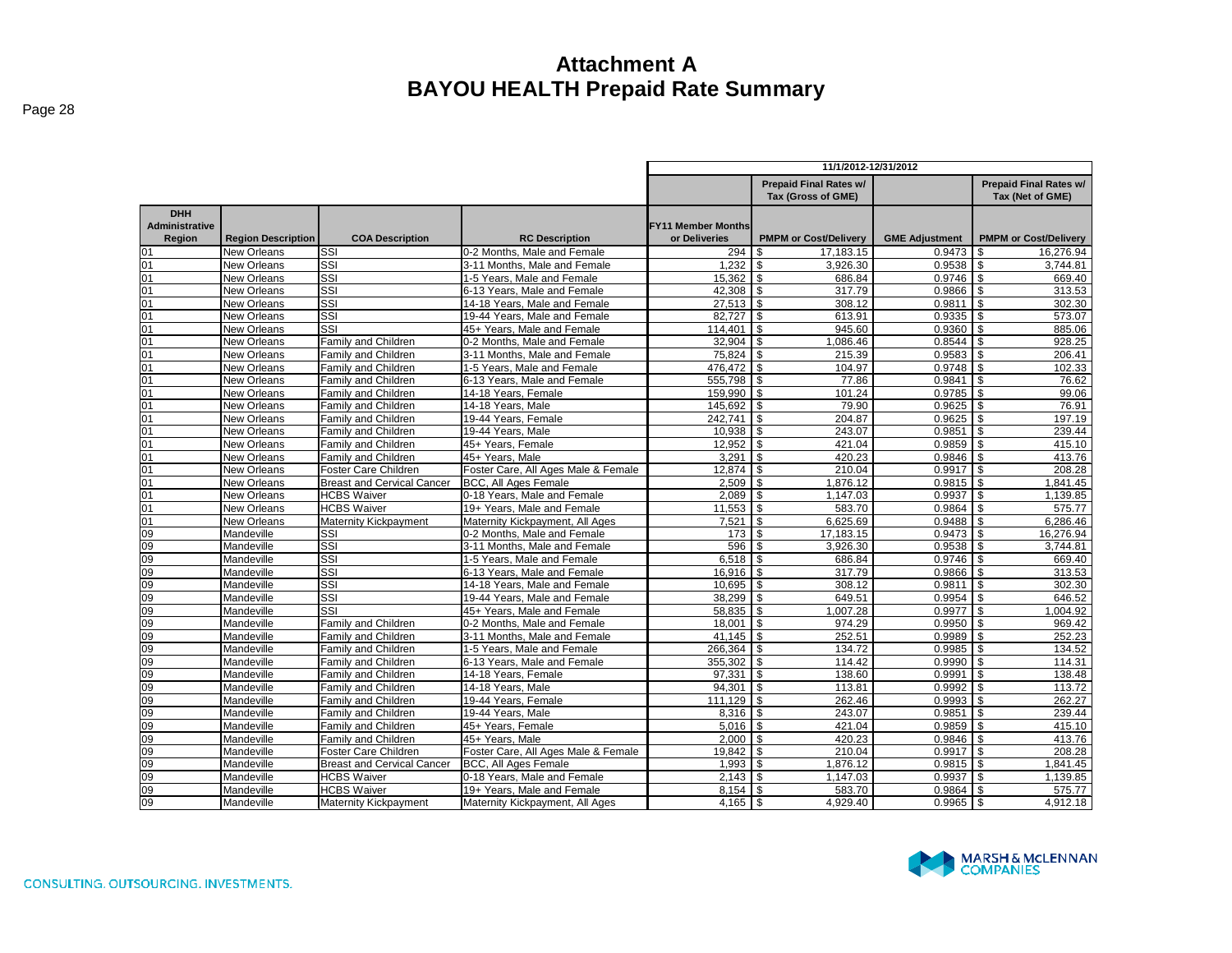|--|--|

|                                                      |                              |                                   |                                                             |                                                             | 11/1/2012-12/31/2012                              |                       |                              |
|------------------------------------------------------|------------------------------|-----------------------------------|-------------------------------------------------------------|-------------------------------------------------------------|---------------------------------------------------|-----------------------|------------------------------|
|                                                      |                              |                                   |                                                             |                                                             | <b>Prepaid Final Rates w/</b><br>Tax (Net of GME) |                       |                              |
| <b>DHH</b><br><b>Administrative</b><br><b>Region</b> | Region<br><b>Description</b> | <b>COA Description</b>            | <b>RC Description</b>                                       | <b>FY11 Member</b><br><b>Months or</b><br><b>Deliveries</b> | <b>PMPM or Cost/Delivery</b>                      | <b>GME Adjustment</b> | <b>PMPM or Cost/Delivery</b> |
| 02                                                   | <b>Baton Rouge</b>           | SSI                               | 0-2 Months, Male and Female                                 | 219                                                         | 17.183.15<br>-S                                   | 0.9473                | 16.276.94<br>\$.             |
| 02                                                   | <b>Baton Rouge</b>           | SSI                               | 3-11 Months, Male and Female                                | 1.074                                                       | l \$<br>3,926.30                                  | 0.9538                | \$.<br>3,744.81              |
| 02                                                   | <b>Baton Rouge</b>           | SSI                               | 1-5 Years, Male and Female                                  | 13,466                                                      | - \$<br>686.84                                    | 0.9746                | \$<br>669.40                 |
| 02                                                   | <b>Baton Rouge</b>           | SSI                               | 6-13 Years, Male and Female                                 | 29,350                                                      | l \$<br>317.79                                    | 0.9866                | \$<br>313.53                 |
| 02                                                   | <b>Baton Rouge</b>           | SSI                               | 14-18 Years, Male and Female                                |                                                             | 308.12                                            | 0.9811                | 302.30<br>\$                 |
| 02                                                   | <b>Baton Rouge</b>           | SSI                               | 19-44 Years, Male and Female                                | 48.997 \$                                                   | 698.68                                            | 0.9902                | \$<br>691.80                 |
| $\overline{02}$                                      | <b>Baton Rouge</b>           | SSI                               | 45+ Years, Male and Female                                  | 68,000                                                      | <b>\$</b><br>972.75                               | 0.9909                | 963.94<br>\$                 |
| $\overline{02}$                                      | <b>Baton Rouge</b>           | <b>Family and Children</b>        | 0-2 Months, Male and Female                                 | 23.748 \$                                                   | 1.060.75                                          | 0.9873                | \$<br>1,047.33               |
| 02                                                   | <b>Baton Rouge</b>           | Family and Children               | 3-11 Months, Male and Female                                | 55,139                                                      | l \$<br>239.02                                    | 0.9937                | \$<br>237.52                 |
| 02                                                   | <b>Baton Rouge</b>           | Family and Children               | 1-5 Years, Male and Female                                  | 346,294                                                     | <b>S</b><br>106.56                                | 0.9960                | \$<br>106.14                 |
| $\overline{02}$                                      | <b>Baton Rouge</b>           | Family and Children               | 6-13 Years, Male and Female                                 | 442.619 \$                                                  | 81.37                                             | 0.9975                | \$.<br>81.16                 |
| 02                                                   | <b>Baton Rouge</b>           | Family and Children               | 14-18 Years, Female                                         | $122,643$ \$                                                | 103.39                                            | 0.9965                | 103.03<br>\$                 |
| $\overline{02}$                                      | <b>Baton Rouge</b>           | Family and Children               | 14-18 Years, Male                                           | 115,101                                                     | <b>S</b><br>80.67                                 | 0.9963                | \$<br>80.37                  |
| 02                                                   | <b>Baton Rouge</b>           | <b>Family and Children</b>        | 19-44 Years, Female                                         | 145.570                                                     | l \$<br>214.03                                    | 0.9943                | \$<br>212.80                 |
| 02                                                   | <b>Baton Rouge</b>           | Family and Children               | 19-44 Years, Male                                           | 5,940                                                       | l \$<br>243.07                                    | 0.9851                | \$<br>239.44                 |
| 02                                                   | <b>Baton Rouge</b>           | Family and Children               | 45+ Years, Female                                           | 7.700                                                       | \$<br>421.04                                      | 0.9859                | \$<br>415.10                 |
| 02                                                   | <b>Baton Rouge</b>           | Family and Children               | 45+ Years, Male                                             |                                                             | 420.23                                            | 0.9846                | \$<br>413.76                 |
| 02                                                   | <b>Baton Rouge</b>           | Foster Care Children              | Foster Care, All Ages Male & Female                         | 10.239                                                      | \$<br>210.04                                      | 0.9917                | \$<br>208.28                 |
| 02                                                   | <b>Baton Rouge</b>           | <b>Breast and Cervical Cancer</b> | <b>BCC, All Ages Female</b>                                 | $1,712$ \$                                                  | 1,876.12                                          | 0.9815                | \$<br>1,841.45               |
| 02                                                   | <b>Baton Rouge</b>           | <b>HCBS Waiver</b>                | 0-18 Years, Male and Female                                 | 1,824                                                       | \$<br>1,147.03                                    | 0.9937                | \$<br>1,139.85               |
| 02                                                   | Baton Rouge                  | <b>HCBS Waiver</b>                | 19+ Years, Male and Female                                  | 11,347                                                      | <b>S</b><br>583.70                                | 0.9864                | 575.77<br>\$                 |
| 02                                                   | <b>Baton Rouge</b>           | <b>Maternity Kickpayment</b>      | Maternity Kickpayment, All Ages                             | 5,364                                                       | l \$<br>5,339.99                                  | 0.9988                | 5,333.68                     |
| 03<br>03                                             | Thibodaux                    | SSI<br>SSI                        | 0-2 Months, Male and Female                                 | 193                                                         | 17,183.15<br>l \$                                 | 0.9473                | 16,276.94<br>\$              |
|                                                      | Thibodaux                    | SSI                               | 3-11 Months, Male and Female                                | 722                                                         | \$<br>3.926.30                                    | 0.9538                | 3.744.81<br>\$.<br>\$        |
| 03                                                   | Thibodaux                    | SSI                               | 1-5 Years, Male and Female                                  | 8.422                                                       | 686.84<br>\$<br>\$                                | 0.9746                | 669.40                       |
| 03<br>03                                             | Thibodaux<br>Thibodaux       | SSI                               | 6-13 Years, Male and Female<br>14-18 Years, Male and Female | 21,828<br>12,746                                            | 317.79<br>308.12<br>l \$                          | 0.9866<br>0.9811      | \$<br>313.53<br>302.30<br>\$ |
| 03                                                   |                              | SSI                               | 19-44 Years, Male and Female                                | $37,137$ \$                                                 | 553.75                                            | 0.9840                | \$<br>544.87                 |
| 03                                                   | Thibodaux<br>Thibodaux       | SSI                               | 45+ Years, Male and Female                                  | 48.395                                                      | l \$<br>937.03                                    | 0.9845                | 922.48<br>\$                 |
| 03                                                   | Thibodaux                    | Family and Children               | 0-2 Months, Male and Female                                 | 15,071                                                      | <b>S</b><br>908.41                                | 0.9696                | \$<br>880.83                 |
| 03                                                   | Thibodaux                    | Family and Children               | 3-11 Months, Male and Female                                | 35.335                                                      | l \$<br>255.43                                    | 0.9907                | 253.06<br>\$.                |
| 03                                                   | Thibodaux                    | Family and Children               | 1-5 Years, Male and Female                                  | 221,101                                                     | \$<br>128.41                                      | 0.9940                | \$<br>127.65                 |
| 03                                                   | Thibodaux                    | Family and Children               | 6-13 Years, Male and Female                                 | 279,343 \$                                                  | 102.66                                            | 0.9954                | \$<br>102.19                 |
| 03                                                   | Thibodaux                    | <b>Family and Children</b>        | 14-18 Years, Female                                         | 82,364                                                      | 139.86<br>l \$                                    | 0.9940                | 139.02<br>\$                 |
| 03                                                   | Thibodaux                    | Family and Children               | 14-18 Years, Male                                           | 76,550                                                      | l \$<br>106.90                                    | 0.9919                | \$<br>106.04                 |
| 03                                                   | Thibodaux                    | Family and Children               | 19-44 Years, Female                                         | 102,127                                                     | <b>S</b><br>256.51                                | 0.9897                | \$<br>253.87                 |
| 03                                                   | Thibodaux                    | Family and Children               | 19-44 Years, Male                                           | 6.290                                                       | l \$<br>243.07                                    | 0.9851                | \$<br>239.44                 |
| 03                                                   | Thibodaux                    | Family and Children               | 45+ Years, Female                                           | 4.273                                                       | <b>S</b><br>421.04                                | 0.9859                | \$<br>415.10                 |
| 03                                                   | Thibodaux                    | Family and Children               | 45+ Years, Male                                             | 1,283                                                       | l \$<br>420.23                                    | 0.9846                | 413.76<br>\$                 |
| 03                                                   | Thibodaux                    | Foster Care Children              | Foster Care, All Ages Male & Female                         | 7,365                                                       | <b>S</b><br>210.04                                | 0.9917                | \$<br>208.28                 |
| 03                                                   | Thibodaux                    | <b>Breast and Cervical Cancer</b> | <b>BCC. All Ages Female</b>                                 | 1.111                                                       | $\overline{1}$<br>1,876.12                        | 0.9815                | l \$<br>1,841.45             |
| 03                                                   | Thibodaux                    | <b>HCBS Waiver</b>                | 0-18 Years, Male and Female                                 | 1.331                                                       | 1,147.03<br>l \$                                  | 0.9937                | \$<br>1,139.85               |
| 03                                                   | Thibodaux                    | <b>HCBS Waiver</b>                | 19+ Years, Male and Female                                  | 6,555                                                       | 583.70<br>l \$                                    | 0.9864                | \$<br>575.77                 |
| $\overline{03}$                                      | Thibodaux                    | Maternity Kickpayment             | Maternity Kickpayment, All Ages                             |                                                             | 5,259.26                                          | 0.9856                | \$<br>5.183.58               |
|                                                      |                              |                                   |                                                             |                                                             |                                                   |                       |                              |

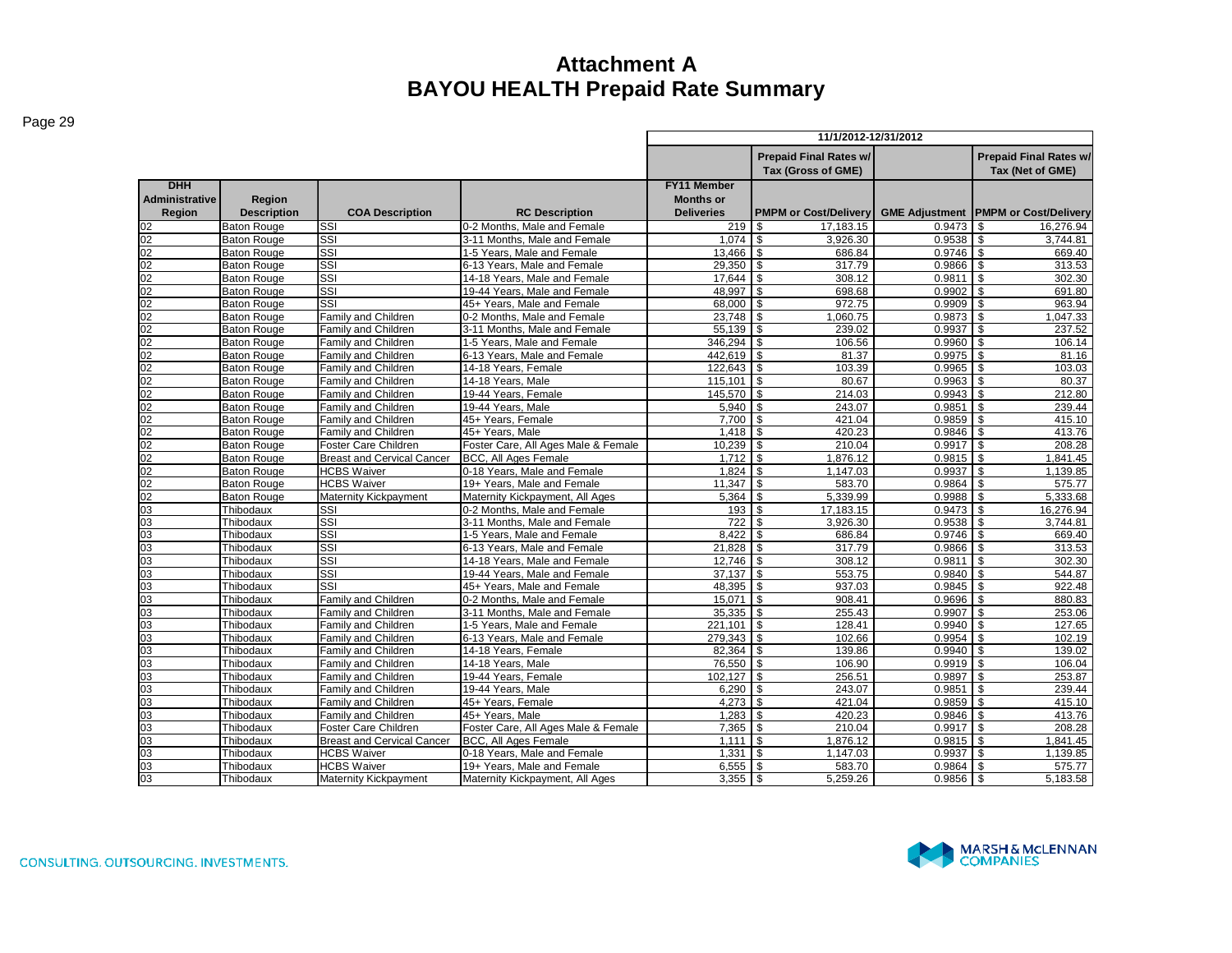|                                               |                              |                                   |                                     |                                                             | 11/1/2012-12/31/2012                                              |                                                   |                    |  |
|-----------------------------------------------|------------------------------|-----------------------------------|-------------------------------------|-------------------------------------------------------------|-------------------------------------------------------------------|---------------------------------------------------|--------------------|--|
|                                               |                              |                                   |                                     |                                                             | <b>Prepaid Final Rates w/</b>                                     | <b>Prepaid Final Rates w/</b><br>Tax (Net of GME) |                    |  |
| <b>DHH</b><br><b>Administrative</b><br>Region | Region<br><b>Description</b> | <b>COA Description</b>            | <b>RC Description</b>               | <b>FY11 Member</b><br><b>Months or</b><br><b>Deliveries</b> | <b>PMPM or Cost/Delivery GME Adjustment PMPM or Cost/Delivery</b> |                                                   |                    |  |
| 04                                            | _afavette                    | SSI                               | 0-2 Months. Male and Female         | 204                                                         | 17,183.15<br>-\$                                                  | 0.9473                                            | \$<br>16,276.94    |  |
| 04                                            | Lafayette                    | SSI                               | 3-11 Months. Male and Female        | 1.001                                                       | $\blacksquare$<br>3.926.30                                        | 0.9538                                            | . ጽ<br>3.744.81    |  |
| 04                                            | _afavette                    | SSI                               | 1-5 Years, Male and Female          | $10,698$ \$                                                 | 686.84                                                            | $0.9746$ \$                                       | 669.40             |  |
| 04                                            | _afavette                    | SSI                               | 6-13 Years. Male and Female         | $22,343$ \$                                                 | 317.79                                                            | 0.9866                                            | 313.53             |  |
| 04                                            | _afayette                    | SSI                               | 14-18 Years, Male and Female        | 13,496 \$                                                   | 308.12                                                            | 0.9811                                            | <b>S</b><br>302.30 |  |
| 04                                            | Lafayette                    | SSI                               | 19-44 Years, Male and Female        | $50,952$ \$                                                 | 622.87                                                            | 0.9899                                            | \$<br>616.59       |  |
| 04                                            | _afayette                    | SSI                               | 45+ Years, Male and Female          | 77,776 \$                                                   | 931.75                                                            | 0.9900                                            | \$.<br>922.43      |  |
| 04                                            | _afayette                    | Family and Children               | 0-2 Months, Male and Female         | $23,690$ \$                                                 | 1.057.08                                                          | 0.9740                                            | \$<br>1,029.63     |  |
| 04                                            | Lafayette                    | Family and Children               | 3-11 Months. Male and Female        | 55,876 \$                                                   | 259.80                                                            | 0.9923                                            | \$<br>257.81       |  |
| 04                                            | Lafayette                    | Family and Children               | 1-5 Years. Male and Female          | $340,123$ \$                                                | 119.30                                                            | 0.9943                                            | \$<br>118.63       |  |
| 04                                            | Lafavette                    | Family and Children               | 6-13 Years, Male and Female         | 442,460 \$                                                  | 101.51                                                            | 0.9970                                            | \$<br>101.21       |  |
| 04                                            | Lafayette                    | Family and Children               | 14-18 Years, Female                 | 122,849 \$                                                  | 125.08                                                            | 0.9952                                            | 124.48             |  |
| 04                                            | Lafavette                    | Family and Children               | 14-18 Years, Male                   | 116,245 \$                                                  | 96.55                                                             | 0.9937                                            | \$<br>95.94        |  |
| 04                                            | ∟afayette                    | Family and Children               | 19-44 Years, Female                 | 140,357 \$                                                  | 229.68                                                            | 0.9939                                            | \$<br>228.29       |  |
| 04                                            | _afavette                    | Family and Children               | 19-44 Years, Male                   | 8.731                                                       | $\blacksquare$<br>243.07                                          | 0.9851                                            | \$.<br>239.44      |  |
| 04                                            | _afavette                    | Family and Children               | 45+ Years, Female                   | $6,135$ \$                                                  | 421.04                                                            | 0.9859                                            | 415.10             |  |
| 04                                            | _afayette                    | Family and Children               | 45+ Years, Male                     | $1,726$ \$                                                  | 420.23                                                            | 0.9846                                            | -\$<br>413.76      |  |
| 04                                            | _afavette                    | Foster Care Children              | Foster Care, All Ages Male & Female | $17,319$ \$                                                 | 210.04                                                            | 0.9917                                            | \$.<br>208.28      |  |
| 04                                            | _afayette                    | <b>Breast and Cervical Cancer</b> | BCC, All Ages Female                |                                                             | 1.876.12                                                          | 0.9815                                            | \$<br>.841.45      |  |
| 04                                            | _afavette                    | <b>HCBS Waiver</b>                | 0-18 Years, Male and Female         | 1.829                                                       | ∣ \$<br>1.147.03                                                  | 0.9937                                            | \$<br>1,139.85     |  |
| 04                                            | _afayette                    | <b>HCBS Waiver</b>                | 19+ Years, Male and Female          |                                                             | 583.70                                                            | 0.9864                                            | \$<br>575.77       |  |
| 04                                            | Lafayette                    | Maternity Kickpayment             | Maternity Kickpayment, All Ages     | $5,376$ \$                                                  | 4,668.83                                                          | 0.9996                                            | \$<br>4,666.81     |  |

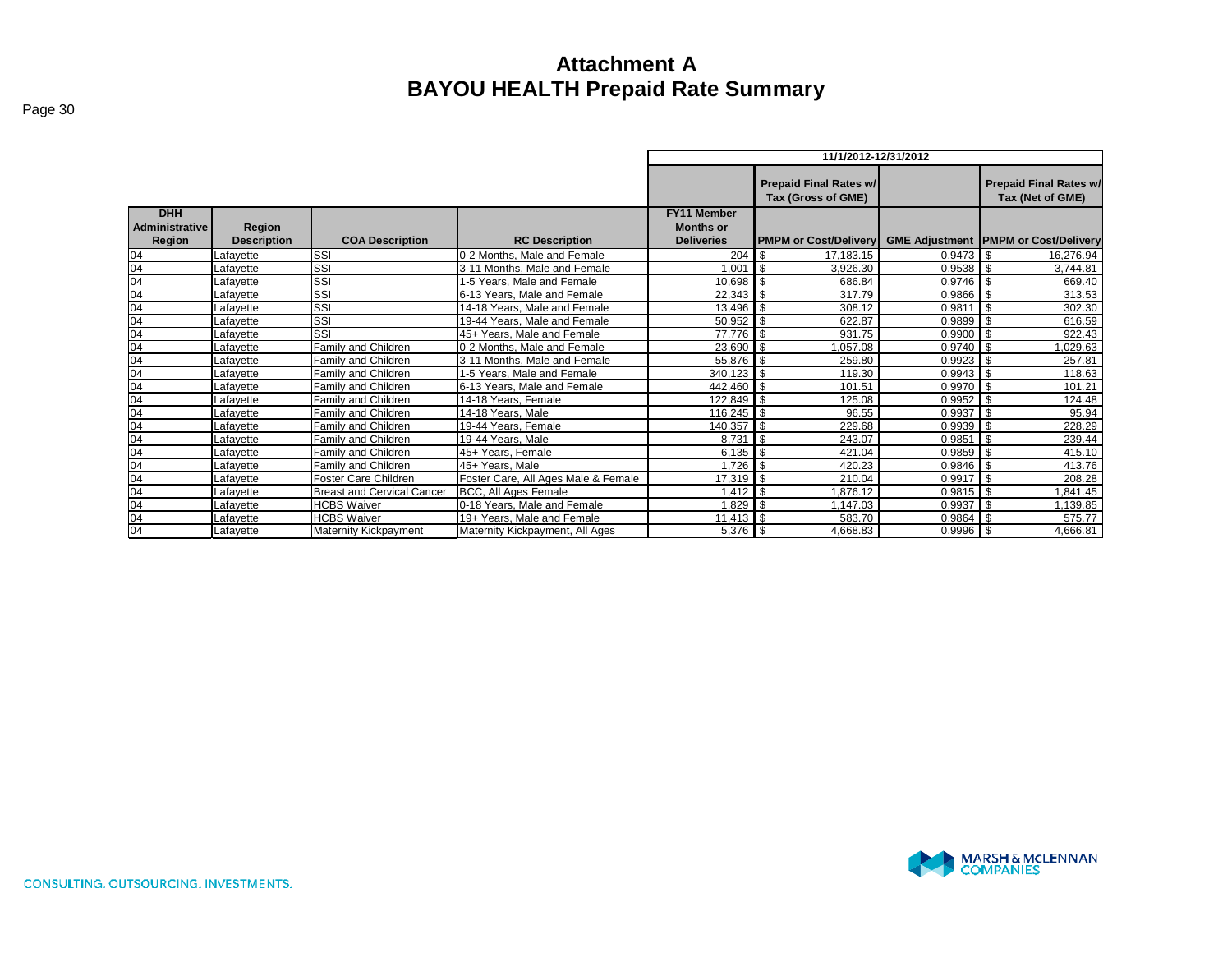|                                               |                                     |                                   |                                     | 11/1/2012-12/31/2012                                        |                                                     |                       |                                                   |  |  |  |
|-----------------------------------------------|-------------------------------------|-----------------------------------|-------------------------------------|-------------------------------------------------------------|-----------------------------------------------------|-----------------------|---------------------------------------------------|--|--|--|
|                                               |                                     |                                   |                                     |                                                             | <b>Prepaid Final Rates w/</b><br>Tax (Gross of GME) |                       | <b>Prepaid Final Rates w/</b><br>Tax (Net of GME) |  |  |  |
| <b>DHH</b><br><b>Administrative</b><br>Region | <b>Region</b><br><b>Description</b> | <b>COA Description</b>            | <b>RC Description</b>               | <b>FY11 Member</b><br><b>Months or</b><br><b>Deliveries</b> | <b>PMPM or Cost/Delivery</b>                        | <b>GME Adjustment</b> | <b>PMPM or Cost/Delivery</b>                      |  |  |  |
| 05                                            | ake Charles                         | <b>SSI</b>                        | 0-2 Months, Male and Female         | 73                                                          | 17,183.15<br>\$                                     | 0.9473                | 16,276.94                                         |  |  |  |
| $\overline{05}$                               | Lake Charles                        | SSI                               | 3-11 Months. Male and Female        | 376 \$                                                      | 3,926.30                                            | 0.9538                | \$<br>3.744.81                                    |  |  |  |
| $\overline{05}$                               | Lake Charles                        | <b>SSI</b>                        | 1-5 Years, Male and Female          |                                                             | 686.84                                              | 0.9746                | \$<br>669.40                                      |  |  |  |
| 05                                            | Lake Charles                        | <b>I</b> ssi                      | 6-13 Years. Male and Female         |                                                             | 317.79                                              | 0.9866                | \$<br>313.53                                      |  |  |  |
| 05                                            | Lake Charles                        | <b>SSI</b>                        | 14-18 Years, Male and Female        | $5,981$ \$                                                  | 308.12                                              | 0.9811                | \$<br>302.30                                      |  |  |  |
| $\overline{05}$                               | Lake Charles                        | <b>SSI</b>                        | 19-44 Years, Male and Female        | 20,788 \$                                                   | 540.77                                              | 0.9996                | 540.54                                            |  |  |  |
| 05                                            | ake Charles                         | SSI                               | 45+ Years, Male and Female          | $29,943$ \$                                                 | 892.84                                              | 0.9992                | 892.16                                            |  |  |  |
| 05                                            | Lake Charles                        | Family and Children               | 0-2 Months. Male and Female         |                                                             | 895.23                                              | 0.9974                | 892.90                                            |  |  |  |
| 05                                            | ake Charles                         | Family and Children               | 3-11 Months, Male and Female        | $25,854$ \$                                                 | 279.23                                              | 0.9985                | 278.81                                            |  |  |  |
| 05                                            | Lake Charles                        | Family and Children               | 1-5 Years, Male and Female          | 161,883 \$                                                  | 133.35                                              | 0.9995                | 133.29<br>\$.                                     |  |  |  |
| $\overline{05}$                               | Lake Charles                        | Family and Children               | 6-13 Years. Male and Female         | 209,804 \$                                                  | 112.87                                              | 0.9997                | \$<br>112.84                                      |  |  |  |
| 05                                            | ake Charles                         | Family and Children               | 14-18 Years, Female                 | 57,089 \$                                                   | 144.30                                              | 0.9999                | $\mathfrak{L}$<br>144.28                          |  |  |  |
| 05                                            | ake Charles                         | Family and Children               | 14-18 Years, Male                   | $55,183$ \$                                                 | 108.53                                              | 0.9998                | \$<br>108.50                                      |  |  |  |
| $\overline{05}$                               | ake Charles                         | Family and Children               | 19-44 Years, Female                 | $53,935$ \$                                                 | 273.21                                              | 0.9998                | \$<br>273.16                                      |  |  |  |
| 05                                            | ake Charles                         | Family and Children               | 19-44 Years, Male                   | $3.044$ $\sqrt{3}$                                          | 243.07                                              | 0.9851                | 239.44<br>\$.                                     |  |  |  |
| 05                                            | ake Charles                         | Family and Children               | 45+ Years, Female                   | $1,990$ \$                                                  | 421.04                                              | 0.9859                | \$<br>415.10                                      |  |  |  |
| $\overline{05}$                               | ake Charles                         | Family and Children               | 45+ Years, Male                     | 538 \$                                                      | 420.23                                              | 0.9846                | 413.76<br>\$                                      |  |  |  |
| 05                                            | ake Charles                         | Foster Care Children              | Foster Care, All Ages Male & Female | $10,239$ \$                                                 | 210.04                                              | 0.9917                | \$<br>208.28                                      |  |  |  |
| 05                                            | Lake Charles                        | <b>Breast and Cervical Cancer</b> | <b>BCC. All Ages Female</b>         | 754                                                         | 1.876.12<br>\$                                      | 0.9815                | 1.841.45                                          |  |  |  |
| 05                                            | ake Charles                         | <b>HCBS Waiver</b>                | 0-18 Years, Male and Female         | 761                                                         | \$<br>1,147.03                                      | 0.9937                | 1,139.85                                          |  |  |  |
| $\overline{05}$                               | Lake Charles                        | <b>HCBS Waiver</b>                | 19+ Years, Male and Female          | 4,341                                                       | $\sqrt{3}$<br>583.70                                | 0.9864                | 575.77                                            |  |  |  |
| $\overline{05}$                               | Lake Charles                        | <b>Maternity Kickpayment</b>      | Maternity Kickpayment, All Ages     | $2,533$ \$                                                  | 4,768.97                                            | 0.9993                | 4,765.86                                          |  |  |  |
| 06                                            | Alexandria                          | SSI                               | 0-2 Months. Male and Female         | 105S                                                        | 17,183.15                                           | 0.9473                | £.<br>16,276.94                                   |  |  |  |
| 06                                            | Alexandria                          | <b>SSI</b>                        | 3-11 Months, Male and Female        | 549 \$                                                      | 3,926.30                                            | 0.9538                | 3,744.81                                          |  |  |  |
| 06                                            | Alexandria                          | <b>SSI</b>                        | 1-5 Years, Male and Female          | 6,142                                                       | $\overline{1}$<br>686.84                            | 0.9746                | 669.40<br>\$                                      |  |  |  |
| 06                                            | Alexandria                          | SSI                               | 6-13 Years, Male and Female         | 16,547                                                      | l s<br>317.79                                       | 0.9866                | \$.<br>313.53                                     |  |  |  |
| 06                                            | Alexandria                          | <b>S</b> SI                       | 14-18 Years, Male and Female        | 9,660                                                       | $\overline{\phantom{a}}$<br>308.12                  | 0.9811                | \$<br>302.30                                      |  |  |  |
| 06                                            | Alexandria                          | SSI                               | 19-44 Years, Male and Female        | $34,347$ \$                                                 | 505.96                                              | 0.9965                | \$<br>504.21                                      |  |  |  |
| 06                                            | Alexandria                          | SSI                               | 45+ Years, Male and Female          | $43,361$ \\$                                                | 896.24                                              | 0.9973                | 893.84<br>\$                                      |  |  |  |
| 06                                            | Alexandria                          | Family and Children               | 0-2 Months. Male and Female         | $11.723$ \$                                                 | 1.343.27                                            | 0.9961                | 1.338.03<br>\$                                    |  |  |  |
| 06                                            | Alexandria                          | Family and Children               | 3-11 Months, Male and Female        | $26,763$ \$                                                 | 275.96                                              | 0.9979                | \$<br>275.38                                      |  |  |  |
| 06                                            | Alexandria                          | Family and Children               | 1-5 Years, Male and Female          | 172,642 \$                                                  | 143.72                                              | 0.9983                | 143.47                                            |  |  |  |
| 06                                            | Alexandria                          | Family and Children               | 6-13 Years, Male and Female         | 234,659 \$                                                  | 106.85                                              | 0.9989                | \$<br>106.73                                      |  |  |  |
| 06                                            | Alexandria                          | Family and Children               | 14-18 Years, Female                 | 65,936 \$                                                   | 135.00                                              | 0.9982                | 134.76                                            |  |  |  |
| 06                                            | Alexandria                          | Family and Children               | 14-18 Years, Male                   | $62,236$ \$                                                 | 98.92                                               | 0.9979                | 98.71                                             |  |  |  |
| 06                                            | Alexandria                          | Family and Children               | 19-44 Years, Female                 | $63,956$ \$                                                 | 240.38                                              | 0.9977                | 239.83<br>\$.                                     |  |  |  |
| 06                                            | Alexandria                          | Family and Children               | 19-44 Years, Male                   | 4,161                                                       | $\overline{1s}$<br>243.07                           | 0.9851                | \$<br>239.44                                      |  |  |  |
| 06                                            | Alexandria                          | Family and Children               | 45+ Years, Female                   | $2,466$ \$                                                  | 421.04                                              | 0.9859                | \$<br>415.10                                      |  |  |  |
| 06                                            | Alexandria                          | Family and Children               | 45+ Years, Male                     | 698 \$                                                      | 420.23                                              | 0.9846                | 413.76<br>\$.                                     |  |  |  |
| 06                                            | Alexandria                          | Foster Care Children              | Foster Care, All Ages Male & Female |                                                             | 210.04                                              | 0.9917                | \$<br>208.28                                      |  |  |  |
| 06                                            | Alexandria                          | <b>Breast and Cervical Cancer</b> | <b>BCC, All Ages Female</b>         | 732                                                         | $\overline{1}$<br>1,876.12                          | 0.9815                | \$<br>1,841.45                                    |  |  |  |
| 06                                            | Alexandria                          | <b>HCBS Waiver</b>                | 0-18 Years, Male and Female         | 495 \$                                                      | 1,147.03                                            | 0.9937                | \$<br>1,139.85                                    |  |  |  |
| 06                                            | Alexandria                          | <b>HCBS Waiver</b>                | 19+ Years. Male and Female          | $5.472$ S                                                   | 583.70                                              | 0.9864                | 575.77                                            |  |  |  |
| 06                                            | Alexandria                          | Maternity Kickpayment             | Maternity Kickpayment, All Ages     | $2,643$ \$                                                  | 4,974.51                                            | 0.9970                | 4,959.49<br>\$                                    |  |  |  |



CONSULTING. OUTSOURCING. INVESTMENTS.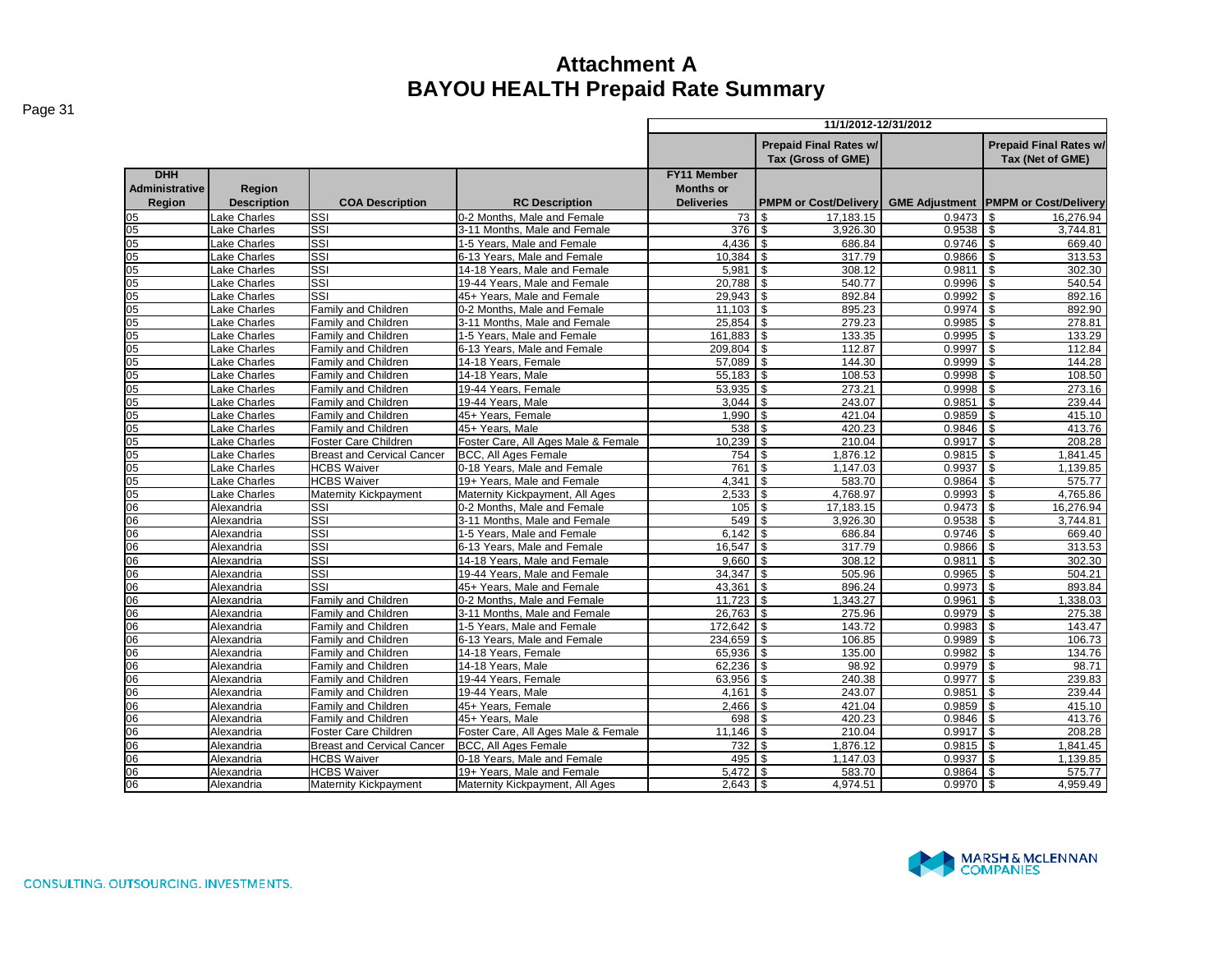|                       |                    |                                          |                                     | 11/1/2012-12/31/2012 |                               |                       |                               |  |  |
|-----------------------|--------------------|------------------------------------------|-------------------------------------|----------------------|-------------------------------|-----------------------|-------------------------------|--|--|
|                       |                    |                                          |                                     |                      |                               |                       |                               |  |  |
|                       |                    |                                          |                                     |                      | <b>Prepaid Final Rates w/</b> |                       | <b>Prepaid Final Rates w/</b> |  |  |
|                       |                    |                                          |                                     |                      | Tax (Gross of GME)            |                       | Tax (Net of GME)              |  |  |
| <b>DHH</b>            |                    |                                          |                                     | <b>FY11 Member</b>   |                               |                       |                               |  |  |
| <b>Administrative</b> | Region             |                                          |                                     | <b>Months or</b>     |                               |                       |                               |  |  |
| Region                | <b>Description</b> | <b>COA Description</b>                   | <b>RC Description</b>               | <b>Deliveries</b>    | <b>PMPM or Cost/Delivery</b>  | <b>GME Adjustment</b> | <b>PMPM or Cost/Delivery</b>  |  |  |
| 07                    | Shreveport         | SSI                                      | 0-2 Months, Male and Female         | 302                  | 17.183.15<br>\$.              | 0.9473                | 16.276.94                     |  |  |
| 07                    | Shreveport         | SSI                                      | 3-11 Months, Male and Female        | $1,206$ \$           | 3,926.30                      | 0.9538                | 3.744.81<br>\$                |  |  |
| 07                    | Shreveport         | SSI                                      | 1-5 Years, Male and Female          |                      | 686.84                        | 0.9746                | \$<br>669.40                  |  |  |
| 07                    | Shreveport         | SSI                                      | 6-13 Years, Male and Female         | $32,276$ \$          | 317.79                        | 0.9866                | 313.53<br>\$                  |  |  |
| 07                    | Shreveport         | SSI                                      | 14-18 Years. Male and Female        | 20.402               | \$<br>308.12                  | 0.9811                | 302.30                        |  |  |
| $\overline{2}$        | Shreveport         | $\overline{\text{SSI}}$                  | 19-44 Years, Male and Female        | 57,262               | \$<br>556.82                  | 0.9594                | 534.21                        |  |  |
| 07                    | Shreveport         | SSI                                      | 45+ Years. Male and Female          | 68,689 \$            | 823.32                        | 0.9625                | \$<br>792.41                  |  |  |
| 07                    | Shreveport         | Family and Children                      | 0-2 Months. Male and Female         | 21,897               | $\sqrt{3}$<br>1,105.64        | 0.9184                | 1.015.41<br>\$                |  |  |
| 07                    | Shreveport         | Family and Children                      | 3-11 Months, Male and Female        | 48.945               | \$<br>237.81                  | 0.9717                | \$<br>231.09                  |  |  |
| 07                    | Shreveport         | Family and Children                      | 1-5 Years, Male and Female          | 299.375              | $\mathfrak{s}$<br>111.85      | 0.9800                | \$<br>109.62                  |  |  |
| 07                    | Shreveport         | Family and Children                      | 6-13 Years, Male and Female         | 388,940 \$           | 80.11                         | 0.9877                | \$<br>79.12                   |  |  |
| ງ7                    | Shreveport         | Family and Children                      | 14-18 Years, Female                 | 107,694 \$           | 122.85                        | 0.9834                | \$<br>120.80                  |  |  |
| 07                    | Shreveport         | <b>Family and Children</b>               | 14-18 Years, Male                   | 98,222 \$            | 79.35                         | 0.9840                | \$<br>78.08                   |  |  |
| 07                    | Shreveport         | <b>Family and Children</b>               | 19-44 Years, Female                 | 118.258              | \$<br>234.75                  | 0.9747                | 228.81                        |  |  |
| $\overline{17}$       | Shreveport         | Family and Children                      | 19-44 Years, Male                   | 3,975                | \$<br>243.07                  | 0.9851                | 239.44                        |  |  |
| 07                    | Shreveport         | Family and Children                      | 45+ Years, Female                   | 4,513                | \$<br>421.04                  | 0.9859                | 415.10                        |  |  |
| 07                    | Shreveport         | Family and Children                      | 45+ Years, Male                     | 861                  | 420.23<br>\$                  | 0.9846                | 413.76                        |  |  |
| 07                    | Shreveport         | Foster Care Children                     | Foster Care, All Ages Male & Female | 11.832               | 210.04<br>\$                  | 0.9917                | 208.28                        |  |  |
| )7                    | Shreveport         | <b>Breast and Cervical Cancer</b>        | <b>BCC, All Ages Female</b>         | 1.383                | \$.<br>1.876.12               | 0.9815                | ደ<br>1.841.45                 |  |  |
| 07                    | Shreveport         | <b>HCBS Waiver</b>                       | 0-18 Years, Male and Female         | 848                  | \$<br>1,147.03                | 0.9937                | \$<br>1,139.85                |  |  |
| 07                    | Shreveport         | <b>HCBS Waiver</b>                       | 19+ Years. Male and Female          | 7.476                | 583.70<br><b>S</b>            | 0.9864                | 575.77                        |  |  |
| 07                    | Shreveport         | <b>Maternity Kickpayment</b>             | Maternity Kickpayment, All Ages     | 4,961                | $\overline{1}$ s<br>5,357.57  | 0.9999                | 5,356.99<br>\$                |  |  |
| 08                    | Monroe             | SSI                                      | 0-2 Months, Male and Female         | 121                  | 17,183.15<br>\$               | 0.9473                | 16,276.94                     |  |  |
| 38                    | Monroe             | SSI                                      | 3-11 Months, Male and Female        | 583                  | 3,926.30<br>\$                | 0.9538                | 3.744.81                      |  |  |
| 08                    | Monroe             | SSI                                      | 1-5 Years, Male and Female          | 7,354                | \$<br>686.84                  | 0.9746                | 669.40                        |  |  |
| 08                    | Monroe             | $\overline{\text{SSI}}$                  | 6-13 Years, Male and Female         | 19,143               | 317.79<br>\$                  | 0.9866                | 313.53                        |  |  |
| 08                    | Monroe             | SSI                                      | 14-18 Years. Male and Female        | 12,255               | \$<br>308.12                  | 0.9811                | 302.30<br>\$                  |  |  |
| 08                    | Monroe             | SSI                                      | 19-44 Years. Male and Female        | 37.539               | 565.50<br>\$.                 | 0.9939                | \$<br>562.05                  |  |  |
| $\overline{08}$       | Monroe             | SSI                                      | 45+ Years, Male and Female          | 46,667               | $\mathsf{s}$<br>886.08        | 0.9939                | \$<br>880.67                  |  |  |
| 38                    | Monroe             | <b>Family and Children</b>               | 0-2 Months, Male and Female         | 15,642               | \$<br>1,308.56                | 0.9891                | 1,294.32                      |  |  |
| 08                    | Monroe             | Family and Children                      | 3-11 Months, Male and Female        | 35,441               | $\sqrt{3}$<br>326.85          | 0.9965                | \$<br>325.69                  |  |  |
| 36                    | Monroe             | Family and Children                      | 1-5 Years. Male and Female          | 223.806              | \$<br>154.15                  | 0.9972                | 153.73                        |  |  |
| 36                    | Monroe             | Family and Children                      | 6-13 Years, Male and Female         | 299,386              | \$<br>96.17                   | 0.9979                | 95.97<br>\$                   |  |  |
| 08                    | Monroe             | Family and Children                      | 14-18 Years, Female                 | 82,837               | $\mathfrak{S}$<br>129.27      | 0.9972                | 128.91                        |  |  |
| 08                    | Monroe             | Family and Children                      | 14-18 Years, Male                   | 79,756               | <b>\$</b><br>86.71            | 0.9963                | 86.40                         |  |  |
| $\overline{08}$       | Monroe             | Family and Children                      | 19-44 Years, Female                 | 102.127              | \$<br>221.84                  | 0.9955                | 220.85                        |  |  |
| 08                    | Monroe             | Family and Children                      | 19-44 Years, Male                   | 4,958                | \$<br>243.07                  | 0.9851                | \$<br>239.44                  |  |  |
| 08                    | Monroe             | Family and Children                      | 45+ Years, Female                   | 3,826                | \$<br>421.04                  | 0.9859                | \$<br>415.10                  |  |  |
| 38                    | Monroe             | Family and Children                      | 45+ Years, Male                     | 772                  | $\mathfrak{s}$<br>420.23      | 0.9846                | 413.76                        |  |  |
| 08                    | Monroe             | Foster Care Children                     | Foster Care, All Ages Male & Female | $9,178$ \$           | 210.04                        | 0.9917                | \$.<br>208.28                 |  |  |
| 08                    | Monroe             | <b>Breast and Cervical Cancer</b>        | <b>BCC, All Ages Female</b>         | 1.231                | \$<br>1,876.12                | 0.9815                | \$<br>1.841.45                |  |  |
| 08<br>$\overline{08}$ | Monroe             | <b>HCBS Waiver</b><br><b>HCBS Waiver</b> | 0-18 Years, Male and Female         | 680<br>7,723         | 1.147.03<br>\$<br>\$          | 0.9937                | 1.139.85                      |  |  |
|                       | Monroe             |                                          | 19+ Years, Male and Female          |                      | 583.70                        | 0.9864                | 575.77                        |  |  |
| 08                    | Monroe             | Maternity Kickpayment                    | Maternity Kickpayment, All Ages     | 3,657                | \$<br>5,413.95                | 0.9999                | 5,413.37                      |  |  |

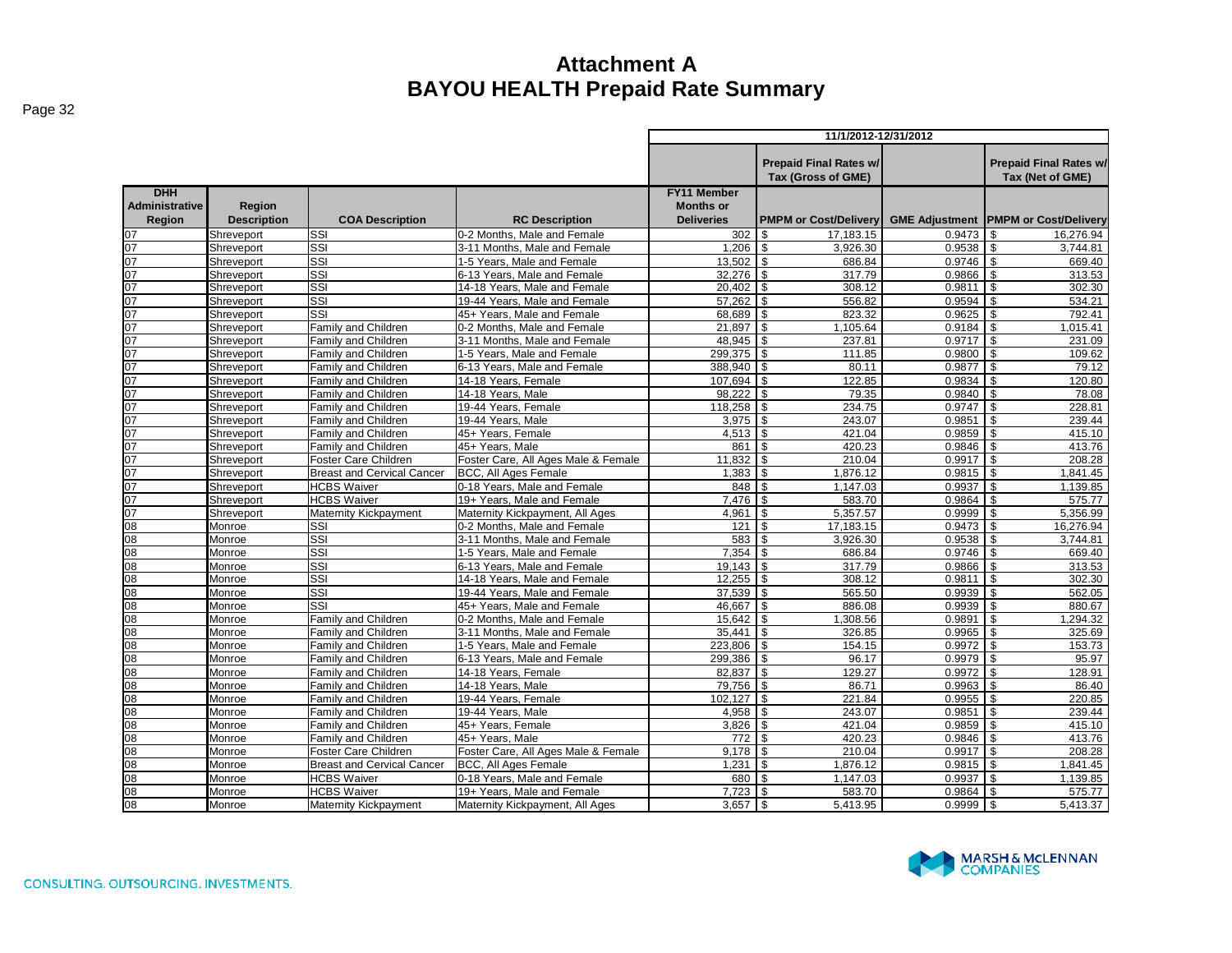|                 |                              |                                                         |                                                            |                                        | 11/1/2012-12/31/2012 |                    | 11/1/2012-12/31/2012                       |                                         |                      |                                |                        |                                         |                       |                        |                    |                       |                    |
|-----------------|------------------------------|---------------------------------------------------------|------------------------------------------------------------|----------------------------------------|----------------------|--------------------|--------------------------------------------|-----------------------------------------|----------------------|--------------------------------|------------------------|-----------------------------------------|-----------------------|------------------------|--------------------|-----------------------|--------------------|
|                 |                              |                                                         |                                                            |                                        |                      |                    |                                            | State Fiscal Year 2010 Rate Development |                      |                                |                        | State Fiscal Year 2011 Rate Development |                       |                        |                    |                       |                    |
|                 |                              |                                                         |                                                            |                                        |                      |                    |                                            |                                         | <b>FY10 Prepaid</b>  |                                |                        | <b>FY11 Prepaid</b>                     |                       |                        |                    |                       |                    |
|                 |                              |                                                         |                                                            | <b>FY10 Prepaid</b>                    |                      |                    |                                            |                                         | <b>PMPM Post</b>     |                                | <b>Projected FY11</b>  | FY11 Prepaid                            |                       |                        |                    |                       | <b>PMPM Post</b>   |
|                 |                              |                                                         |                                                            | <b>Base PMPM</b>                       |                      | <b>Adjustments</b> |                                            |                                         | Adjustments          |                                | <b>Prepaid PMPM</b>    | <b>Base PMPM</b>                        |                       | <b>Adjustments</b>     | <b>Adjustments</b> |                       |                    |
|                 |                              |                                                         |                                                            |                                        |                      |                    |                                            |                                         |                      |                                |                        |                                         |                       |                        |                    |                       |                    |
|                 |                              |                                                         |                                                            |                                        |                      | Program            |                                            |                                         |                      |                                |                        |                                         |                       | Program                | IP and OP          |                       |                    |
|                 |                              |                                                         |                                                            |                                        |                      |                    |                                            |                                         |                      |                                |                        |                                         |                       |                        | Hospital           |                       |                    |
| <b>DHH</b>      |                              |                                                         |                                                            |                                        |                      | Integrity          | IP and OP                                  |                                         |                      |                                |                        |                                         |                       | Integrity              |                    |                       |                    |
|                 |                              |                                                         |                                                            |                                        |                      | ecoupments         |                                            |                                         | <b>PMPM</b> or       |                                | PMPM or                | <b>PMPM</b> or                          |                       | Recoupme               | Cost               | Fee                   | <b>PMPM</b> or     |
| Admin.          | Region<br><b>Description</b> | <b>COA Description</b>                                  | <b>RC Description</b>                                      | <b>PMPM</b> or<br><b>Cost/Delivery</b> | Completion<br>Factor | (Fraud &<br>Abuse) | <b>Hospital Cost</b><br><b>Settlements</b> | <b>Fee Schedule</b><br><b>Changes</b>   | <b>Cost/Delivery</b> | <b>Trend to</b><br><b>FY11</b> | <b>Cost/Delivery</b>   | <b>Cost/Delivery</b>                    | Completio<br>n Factor | nts (Fraud<br>& Abuse) | <b>Settlement</b>  | <b>Schedule</b>       | Cost/Delivery      |
| Region          |                              | <b>SSI</b>                                              | 0-2 Months, Male and Female                                | 17,876.93                              | 1.0019               |                    | 1.0486                                     | 0.8927                                  | 16.745.26            | 1.7%                           | 17,033.96              | 18,309.07                               |                       | 0.9952                 | 1.0798             | Changes<br>0.9508     | 20,257.45          |
| 01              | New Orleans<br>New Orleans   | <b>SSI</b>                                              | 3-11 Months, Male and Female                               | 4,369.23<br>- \$                       | 1.0015               | 0.9987<br>0.9994   | 1.0336                                     | 0.8978                                  | 4,058.32             | 1.9%                           | 4,135.34               | 4,816.39                                | 1.0828<br>1.0687      | 0.9959                 | 1.0613             | 0.9510                | 5,173.43           |
| 01              | New Orleans                  | Issi                                                    | 1-5 Years. Male and Female                                 | 830.98<br><b>S</b>                     | 1.0009               | 0.9994             | 1.0126                                     | 0.9079                                  | 764.07               | 2.4%                           | 782.61                 | 631.08                                  | 1.0412                | 0.9973                 | 1.0094             | 0.9551                | 631.83             |
| 01              | New Orleans                  | <b>SSI</b>                                              | 6-13 Years. Male and Female                                | 259.81<br><b>\$</b>                    | 0.9997               | 0.9994             | 0.9920                                     | 0.9266                                  | 238.59               | 2.6%                           | 244.77                 | 293.64                                  | 1.0237                | 0.9982                 | 1.0000             | 0.9564                | 286.95             |
| 01              | New Orleans                  | Issi                                                    | 14-18 Years, Male and Female                               | 267.08<br>l \$                         | 1.0000               | 0.9994             | 0.9948                                     | 0.9188                                  | 243.97               | 2.8%                           | 250.69                 | 265.31                                  | 1.0256                | 0.9982                 | 1.0039             | 0.9552                | 260.46             |
| 01              | New Orleans                  | SSI                                                     | 19-44 Years, Male and Female                               | 638.85<br><b>S</b>                     | 1.0003               | 0.9994             | 1.0011                                     | 0.9118                                  | 582.96               | 2.7%                           | 598.60                 | 571.61                                  | 1.0322                | 0.9978                 | 1.0116             | 0.9540                | 568.14             |
| 01              | New Orleans                  | SSI                                                     | 45+ Years. Male and Female                                 | S.<br>994.62                           | 1.0002               | 0.9993             | 0.9916                                     | 0.9117                                  | 898.70               | 2.7%                           | 923.17                 | 885.46                                  | 1.0314                | 0.9977                 | 1.0035             | 0.9534                | 871.82             |
| 01              | New Orleans                  | Family and Children                                     | 0-2 Months. Male and Female                                | <b>S</b><br>1.158.94                   | 1.0006               | 0.9988             | 1.0412                                     | 0.9192                                  | 1.108.37             | 1.5%                           | 1.124.82               | 1.061.93                                | 1.0616                | 0.9958                 | 1.0660             | 0.9753                | 1.167.04           |
| 01              | New Orleans                  | <b>Family and Children</b>                              | 3-11 Months, Male and Female                               | 202.58<br>l \$                         | 0.9982               | 0.9988             | 1.0010                                     | 0.9334                                  | 188.71               | 2.7%                           | 193.87                 | 193.89                                  | 1.0246                | 0.9980                 | 1.0120             | 0.9752                | 195.70             |
| 01              | New Orleans                  | Family and Children                                     | 1-5 Years, Male and Female                                 | <b>S</b><br>100.05                     | 0.9977               | 0.9986             | 0.9884                                     | 0.9329                                  | 91.91                | 3.0%                           | $94.71$ $\frac{1}{3}$  | 95.84                                   | 1.0145                | 0.9985                 | 0.9958             | $0.9733$ \$           | 94.10              |
| 01              | New Orleans                  | <b>Family and Children</b>                              | 6-13 Years, Male and Female                                | l \$<br>73.95                          | 0.9976               | 0.9986             | 0.9878                                     | 0.9343                                  | 67.99                | 2.8%                           | $69.90$ $\frac{8}{3}$  | 73.55                                   | 1.0076                | 0.9989                 | 0.991              | $0.9706$ \ \$         | 71.22              |
| 01              | New Orleans                  | Family and Children                                     | 14-18 Years, Female                                        | 98.44<br><b>S</b>                      | 0.9976               | 0.9988             | 0.9829                                     | 0.9256                                  | 89.23                | 3.4%                           | 92.22                  | 95.67                                   | 1.0121                | 0.9987                 | 0.986              | 0.9685                | 92.35              |
| 01              | New Orleans                  | <b>Family and Children</b>                              | 14-18 Years, Male                                          | l S<br>78.70                           | 0.9981               | 0.9988             | 0.9890                                     | 0.9269                                  | 71.92                | 3.0%                           | 74.06                  | 77.30                                   | 1.0189                | 0.9981                 | 0.9967             | $0.9696$ \$           | 75.98              |
| 01              | New Orleans                  | Family and Children                                     | 19-44 Years, Female                                        | l S<br>202.00                          | 0.9979               | 0.9989             | 0.9785                                     | 0.9206                                  | 181.38               | 3.5%                           | 187.65                 | 199.74                                  | 1.0166                | 0.9983                 | 0.9920             | 0.9680                | 194.66             |
| 01              | New Orleans                  | Family and Children                                     | 19-44 Years, Male                                          | 203.44<br><b>S</b>                     | 0.9983               | 0.9988             | 0.9947                                     | 0.9236                                  | 186.37               | 2.9%                           | 191.82                 | 194.59                                  | 1.0170                | 0.998'                 | 0.9943             | 0.9679                | 190.09             |
| 01              | New Orleans                  | Family and Children                                     | 45+ Years, Female                                          | 367.98<br><b>S</b>                     | 0.9983               | 0.9989             | 0.9861                                     | 0.9247                                  | 334.57               | 2.6%                           | 343.39<br>-96          | 313.47                                  | 1.0133                | 0.9983                 | 0.9828             | 0.9672                | 301.40             |
| 01              | <b>New Orleans</b>           | Family and Children                                     | 45+ Years, Male                                            | 452.16                                 | 0.9982               | 0.9990             | 0.9757                                     | 0.9243                                  | 406.65               | 2.7%                           | 417.51                 | 336.68                                  | 1.0104                | 0.9985                 | 0.9916             | 0.9647                | 324.94             |
| 01              | New Orleans                  | Foster Care Children                                    | Foster Care, All Ages Male & Female                        | 172.54                                 | 0.9998               | 0.9990             | 0.9923                                     | 0.9224                                  | 157.73               | 3.0%                           | 162.41                 | 189.19                                  | 1.0236                | 0.9984                 | 1.0043             | 0.9464                | 183.76             |
| 01              | New Orleans                  | <b>Breast and Cervical Cancer</b>                       | BCC, All Ages Female                                       | 2,044.06                               | 0.9993               | 0.9996             | 0.8341                                     | 0.8938                                  | 1,522.20             | 6.1%                           | 1,615.48               | 1,547.89                                | 1.0199                | 0.9965                 | 0.8905             | 0.9302                | 1,303.02           |
| 01              | New Orleans                  | <b>HCBS Waiver</b>                                      | 0-18 Years, Male and Female                                | 810.80                                 | 1.0003               | 0.9997             | 1.0089                                     | 0.9179                                  | 750.82               | 4.5%                           | 784.96                 | 648.13                                  | 1.0269                | 0.9989                 | 1.0098             | 0.9558                | 641.59             |
| 01              | New Orleans                  | <b>HCBS Waiver</b>                                      | 19+ Years. Male and Female                                 | 520.24<br>S.                           | 0.9998               | 0.9996             | 1.0006                                     | 0.9227                                  | 479.99               | 7.0%                           | 513.47                 | 534.59                                  | 1.0281                | 0.9983                 | 1.0148             | 0.9467                | 527.15             |
| 01              | <b>New Orleans</b>           | Maternity Kickpayment                                   | Maternity Kickpayment, All Ages                            | I \$<br>7.230.05                       | 1.0000               | 1.0000             | 1.0000                                     | 0.8752                                  | 6.328.07             | 0.0%                           | 6.328.07               | 6.093.23                                | 1.0000                | 1.0000                 | 1.0000             | 0.9520                | 5,800.68           |
| 09              | Mandeville                   | Issi                                                    | -2 Months, Male and Female                                 | l \$<br>16.947.18                      | 1.0020               | 0.9990             | 1.0145                                     | 0.8905                                  | 15.326.75            | 1.6%                           | 15.578.92 \$           | 11.620.29                               | 1.0787                | 0.9955                 | 1.003              | 0.9523                | 11.918.68          |
| 09              | Mandeville                   | <b>SSI</b>                                              | 3-11 Months, Male and Female                               | l \$<br>6.784.31                       | 1.0016               | 0.9992             | 1.0108                                     | 0.8964                                  | 6,151.93             | 1.9%                           | 6.271.43               | 2.418.53                                | 1.0368                | 0.9977                 | 1.0005             | 0.9566                | 2,394.41           |
| 09              | Mandeville                   | <b>ISSI</b>                                             | 1-5 Years, Male and Female                                 | 721.53<br>S.                           | 1.0002               | 0.9992             | 0.9972                                     | 0.9228                                  | 663.52               | 3.0%                           | 683.33                 | 666.29                                  | 1.0316                | 0.9979                 | 0.9978             | 0.9577                | 655.48             |
| 09              | Mandeville                   | <b>SSI</b>                                              | 6-13 Years. Male and Female                                | 333.00<br>l \$                         | 0.9995               | 0.9993             | 0.9946                                     | 0.9343                                  | 309.06               | 3.0%                           | 318.18                 | 347.00                                  | 1.0154                | 0.9987                 | 0.9965             | 0.9605                | 336.82             |
| 09              | Mandeville                   | Issi                                                    | 14-18 Years, Male and Female                               | 271.70<br><b>S</b>                     | 0.9995               | 0.9993             | 0.9937                                     | 0.9313                                  | 251.15               | 3.3%                           | 259.52                 | 302.64                                  | 1.0182                | 0.9987                 | 0.998              | 0.9608                | 295.06             |
| 09              | Mandeville                   | Issi                                                    | 19-44 Years, Male and Female                               | <b>S</b><br>662.16                     | 0.9999               | 0.9994             | 0.9964                                     | 0.9183                                  | 605.46               | 3.0%                           |                        | 613.28                                  | 1.0224                | 0.9984                 | 0.9982             | 0.9547                | 596.61             |
| 09              | Mandeville                   | Issi                                                    | 45+ Years, Male and Female                                 | l \$<br>1,038.66                       | 1.0000               | 0.9992             | 0.9953                                     | 0.9165                                  | 946.73               | 2.9%                           | 974.27                 | 944.23                                  | 1.0256                | 0.9980                 | 0.9975             | 0.9542                | 919.92             |
| 09              | Mandeville                   | <b>Family and Children</b>                              | -2 Months, Male and Female                                 | <b>S</b><br>1.024.89                   | 1.000                | 0.9985             | 1.0104                                     | 0.9198                                  | 951.33               | 1.6%                           | 966.99                 | 1,010.04                                | 1.0573                | 0.9960                 | 1.0023             | $0.9757$ \$           | 1,040.13           |
| 09              | Mandeville                   | Family and Children                                     | 3-11 Months, Male and Female                               | <b>S</b><br>243.95                     | 0.9979               | 0.9985             | 0.9985                                     | 0.9357                                  | 227.10               | 2.7%                           |                        | 220.03                                  | 1.0170                | 0.9985                 | 0.999 <sup>o</sup> | $0.9754$ \$           | 217.73             |
| 09              | Mandeville                   | <b>Family and Children</b>                              | 1-5 Years, Male and Female                                 | 126.74<br>l S                          | 0.9976               | 0.9983             | 0.9956                                     | 0.9345                                  | 117.43               | 3.0%                           | 120.96                 | 121.86                                  | 1.0115                | 0.9987                 | 0.998 <sup>4</sup> | 0.9733                | 119.58             |
| 09              | Mandeville                   | Family and Children                                     | 3-13 Years. Male and Female                                | 106.86<br>l S                          | 0.9975               | 0.9988             | 0.9960                                     | 0.9382                                  | 99.48                | 2.8%                           | 102.26                 | 106.83                                  | 1.005 <sup>′</sup>    | 0.9992                 | 0.9986             | $0.9717$ \$           | 104.11             |
| $\overline{09}$ | Mandeville                   | Family and Children                                     | 14-18 Years, Female                                        | l \$<br>130.70                         | 0.9973               | 0.9989             | 0.9933                                     | 0.9310                                  | 120.40               | 3.5%                           | 124.59                 | 127.75                                  | 1.0081                | 0.9991                 | 0.9979             | 0.9698                | 124.50             |
| 09              | Mandeville                   | Family and Children                                     | 14-18 Years, Male                                          | l \$<br>106.48                         | 0.9974               | 0.9989             | 0.9939                                     | 0.9335                                  | 98.42                | 3.2%                           | $101.59$ $\frac{1}{3}$ | 108.04                                  | 1.0066                | 0.9990                 | 0.9976             | 0.9690                | 105.03             |
| 09              | Mandeville                   | Family and Children                                     | 19-44 Years, Female                                        | 263.70<br>l s                          | 0.9976               | 0.9991             | 0.9916                                     | 0.9229                                  | 240.54               | 3.6%                           | 249.27                 | 245.75                                  | 1.0108                | 0.9987                 | 0.9970             | $0.9655$ \$           | 238.78             |
| 09              | Mandeville                   | Family and Children                                     | 19-44 Years, Male                                          | 328.42<br>- \$                         | 0.9982               | 0.9990             | 0.9957                                     | 0.9244                                  | 301.44               | 3.1%                           | 310.81                 | 279.40                                  | 1.0154                | 0.9984                 | 0.9982             | 0.9653                | 272.93             |
| 09              | Mandeville                   | Family and Children                                     | 45+ Years, Female                                          | 547.03<br>l s                          | 0.9981               | 0.9990             | 0.9958                                     | 0.9262                                  | 503.05               | 2.7%                           | 516.49                 | 534.68                                  | 1.0174                | 0.9981                 | 0.9977             | $0.9649$ \$           | 522.70             |
| 09              | Mandeville                   | <b>Family and Children</b>                              | 45+ Years, Male                                            | 517.45                                 | 0.9981               | 0.9989             | 0.9973                                     | 0.9278                                  | 477.37               | 2.5%                           | 489.21                 | 486.85                                  | 1.0071                | 0.9985                 | 0.995'             | 0.9620                | 468.67             |
| 09<br>09        | Mandeville                   | Foster Care Children                                    | Foster Care, All Ages Male & Female                        | 181.70                                 | 0.9993               | 0.9988             | 0.9954                                     | 0.9330<br>0.8944                        | 168.42<br>940.49     | 3.0%                           | 173.45                 | 203.88                                  | 1.0154                | 0.9989                 | 0.9985             |                       | 198.46             |
| 09              | Mandeville<br>Mandeville     | <b>Breast and Cervical Cancer</b><br><b>HCBS Waiver</b> | <b>BCC, All Ages Female</b><br>0-18 Years, Male and Female | 1,094.02<br>-S<br>934.19               | 0.9995<br>0.9997     | 0.9994<br>0.9996   | 0.9622<br>0.9965                           | 0.9362                                  | 870.94               | 5.4%<br>5.2%                   | 990.87<br>916.30       | 1,345.17<br>853.07                      | 1.0218<br>1.0207      | 0.9970<br>0.9994       | 0.9864<br>0.999'   | $0.9359$ \$<br>0.9599 | 1,265.16<br>834.46 |
| 09              | Mandeville                   | <b>HCBS</b> Waiver                                      | 19+ Years, Male and Female                                 | 453.01<br>l \$                         | 0.9999               | 0.9994             | 0.9983                                     | 0.9161                                  | 414.02               | 6.9%                           | 442.67                 | 477.72                                  | 1.0303                | 0.9981                 | 0.9992             | 0.9462                | 464.47             |
| 09              | Mandeville                   | Maternity Kickpayment                                   | Maternity Kickpayment, All Ages                            | 5,169.46<br><b>S</b>                   | 1.0000               | 1.0000             | 1.0000                                     | 0.8752                                  | 4,524.55             | 0.0%                           | $4,524.55$ \$          | 4,661.70                                | 1.0000                | 1.0000                 | 1.0000             | $0.9520$ \$           | 4,437.89           |
|                 |                              |                                                         |                                                            |                                        |                      |                    |                                            |                                         |                      |                                |                        |                                         |                       |                        |                    |                       |                    |

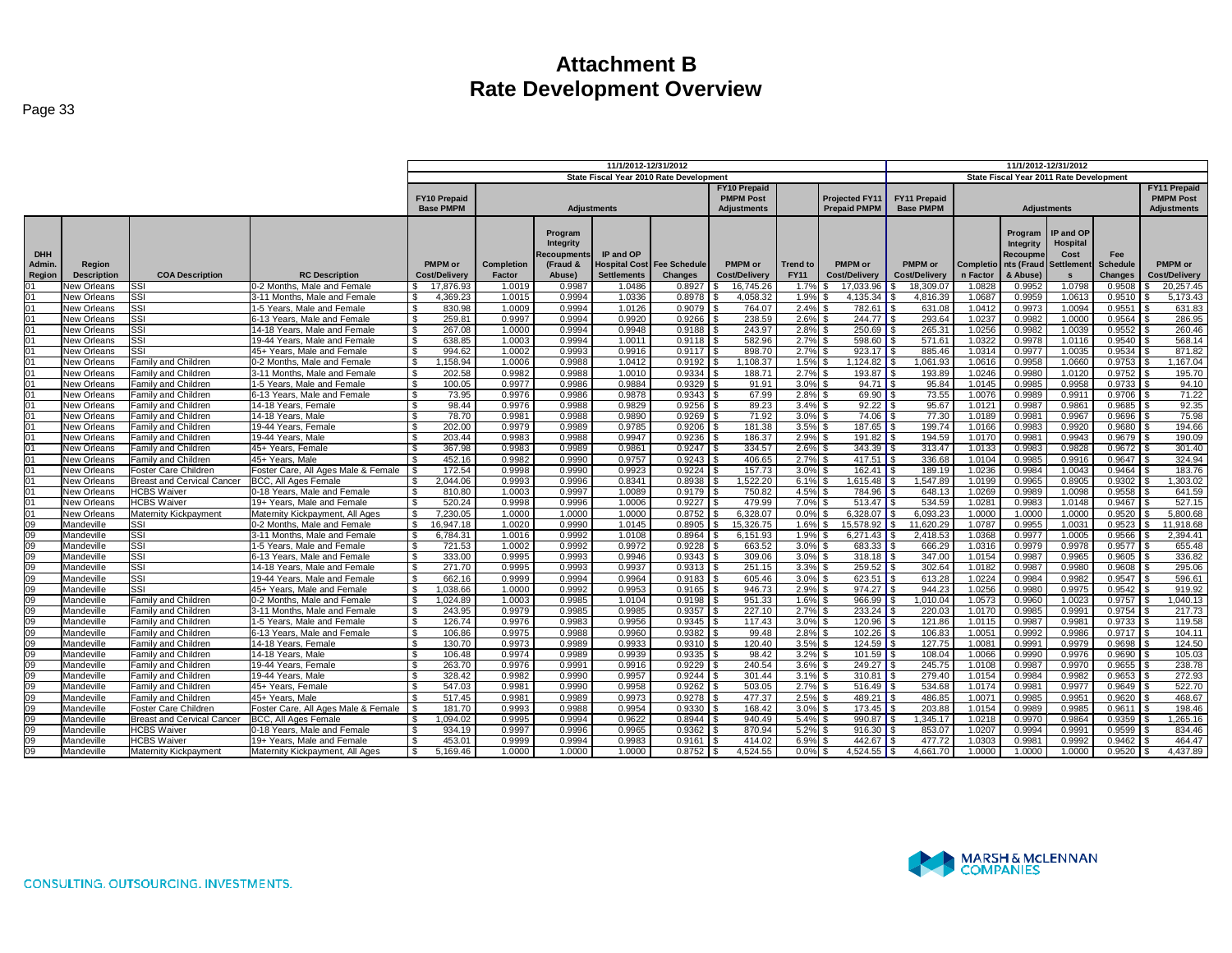| <b>PMPM Post</b><br><b>Weighted FY10</b><br><b>Final Prepaid</b><br><b>Final Prepaid</b><br><b>Projected FFS</b><br><b>PMPM Post MC</b><br>and FY11 PMPM<br>Smoothing<br>Premium w/Tax<br>Premium w/Tax<br><b>PMPM</b><br><b>Savings</b><br>Net of GME)<br>at FY11<br>w/Statewide<br>(Gross of GME)<br><b>DHH</b><br>Premium<br>PMPM or<br>Admin.<br><b>PMPM</b> or<br><b>PMPM</b> or<br><b>PMPM</b> or<br><b>PMPM</b> or<br>w/Tax<br><b>PMPM</b> or<br><b>GME</b><br>Region<br><b>COA Description</b><br><b>Cost/Delivery</b><br><b>MC Savings</b><br><b>Cost/Delivery</b><br><b>Cost/Delivery</b><br>Load<br><b>Cost/Delivery</b><br><b>Adjustment</b><br><b>Cost/Delivery</b><br><b>Region Description</b><br><b>RC Description</b><br><b>Cost/Delivery</b><br><b>Trend</b><br>SSI<br>18.968.06<br>1.68%<br>19.587.55<br>16,556.96<br>14.929.37<br>0.9473<br>New Orleans<br>0-2 Months. Male and Female<br>$-15.47%$<br>13.19<br>17,183.15<br>16,276.94<br>SSI<br>4,932.41<br>13.19<br>0.9538<br>3.744.81<br>New Orleans<br>3-11 Months, Male and Female<br>4,758.19<br>1.89%<br>$-14.169$<br>4.233.81<br>3,411.26<br>3,926.30<br><b>SSI</b><br>692.14<br>2.77%<br>729.48<br>$-10.30%$<br>654.33<br>596.73<br>13.1%<br>686.84<br>0.9746<br>669.40<br>$^{\circ}$<br>New Orleans<br>1-5 Years, Male and Female<br>-\$<br>l \$<br>SSI<br>254.01<br>13.1%<br>317.79<br>313.53<br>$^{\circ}$<br>New Orleans<br>6-13 Years. Male and Female<br>\$<br>270.08<br>2.71%<br>284.33<br>$-10.67%$<br>276.09<br>0.9866<br>l s<br>SSI<br>256.55<br>2.83%<br>270.69<br>$-11.409$<br>239.84<br>267.69<br>13.19<br>308.12<br>0.9811<br>302.30<br>01<br>New Orleans<br>14-18 Years, Male and Female<br>$\hat{\mathcal{L}}$<br>SSI<br>2.80%<br>611.98<br>$-12.85%$<br>533.37<br>533.37<br>13.19<br>0.9335<br>573.07<br>New Orleans<br>19-44 Years, Male and Female<br>580.32<br>613.91<br>01<br>-S<br>SSI<br>13.1%<br>885.06<br>New Orleans<br>45+ Years. Male and Female<br>892.36<br>2.83%<br>941.60<br>$-12.75%$<br>821.54<br>821.54<br>945.60<br>0.9360<br>$^{\circ}$<br>-\$<br>Family and Children<br>1.51%<br>1.183.79<br>$-20.26%$<br>943.95<br>943.95<br>13.1%<br>1.086.46<br>0.8544<br>928.25<br>New Orleans<br>0-2 Months. Male and Female<br>1.150.15<br>New Orleans<br>Family and Children<br>3-11 Months, Male and Female<br>194.96<br>2.83%<br>205.72<br>$-9.03%$<br>187.14<br>187.14<br>13.1%<br>215.39<br>0.9583<br>206.41<br>$\Omega$ 1<br>94.35<br>3.14%<br>$-8.93%$<br>91.20<br>13.1%<br>102.33<br>$^{\circ}$<br>New Orleans<br>Family and Children<br>1-5 Years. Male and Female<br>100.13<br>91.20<br>104.97<br>0.9748<br>. ድ<br>2.91%<br>67.65<br>13.1%<br><b>New Orleans</b><br>Family and Children<br>6-13 Years. Male and Female<br>70.69<br>74.71<br>$-9.45%$<br>67.65<br>77.86<br>0.9841<br>76.62<br>01<br>-S<br>98.57<br>14-18 Years, Female<br>92.30<br>3.47%<br>$-10.77%$<br>87.96<br>87.96<br>13.19<br>101.24<br>0.9785<br>99.06<br>$^{\circ}$<br>New Orleans<br>Family and Children<br>£.<br>69.42<br>Family and Children<br>14-18 Years, Male<br>75.21<br>3.07%<br>79.71<br>$-12.91%$<br>69.42<br>13.1%<br>79.90<br>0.9625<br>76.91<br>New Orleans<br>3.47%<br>204.89<br>$-13.12%$<br>178.00<br>178.00<br>13.1%<br>204.87<br>0.9625<br>197.19<br>$^{\circ}$<br>New Orleans<br>Family and Children<br>19-44 Years, Female<br>191.85<br>190.78<br>3.06%<br>202.19<br>$-14.74%$<br>172.38<br>211.18<br>13.19<br>243.07<br>0.9851<br>239.44<br>0 <sub>1</sub><br>New Orleans<br>Family and Children<br>19-44 Years, Male<br>2.94%<br>$-13.58%$<br>290.76<br>365.80<br>13.1%<br>0.9859<br>415.10<br>New Orleans<br>45+ Years. Female<br>318.20<br>336.43<br>421.04<br>01<br>Family and Children<br>$\mathbf{\$}$<br>361.97<br>2.68%<br>380.90<br>$-14.27%$<br>326.57<br>365.09<br>13.19<br>420.23<br>0.9846<br>413.76<br>New Orleans<br>Family and Children<br>45+ Years, Male<br>01<br>. ድ<br>Foster Care, All Ages Male & Female<br>2.93%<br>185.23<br>$-8.66%$<br>182.48<br>13.19<br>$0.9917$ \$<br>208.28<br>New Orleans<br>Foster Care Children<br>175.22<br>169.18<br>210.04<br>01<br>\$<br>5.94%<br>.595.68<br>$-12.55%$<br>1.395.47<br>13.1%<br>1.841.45<br>New Orleans<br><b>Breast and Cervical Cancer</b><br><b>BCC. All Ages Female</b><br>.428.00<br>.630.04<br>1.876.12<br>0.9815<br>$^{\circ}$<br>1.139.85<br>0 <sub>1</sub><br><b>HCBS Waiver</b><br>0-18 Years. Male and Female<br>698.94<br>4.78%<br>764.70<br>$-4.63%$<br>729.30<br>996.55<br>13.19<br>1.147.03<br>0.9937<br>New Orleans<br>\$.<br>592.56<br>13.1%<br>6.84%<br>$-13.02%$<br>515.38<br>507.12<br>583.70<br>0.9864<br>575.77<br>01<br>New Orleans<br><b>HCBS Waiver</b><br>19+ Years. Male and Female<br>521.68<br>\$<br>01<br>6.011.64<br>0.00%<br>6.011.64<br>6.116.24<br>6.116.24<br>7.7%<br>6.625.69<br>0.9488<br>6.286.46<br>New Orleans<br>Maternity Kickpayment<br>Maternity Kickpayment, All Ages<br>$\mathbf{R}$<br>1.74%<br>16,276.94<br>09<br><b>SSI</b><br>0-2 Months. Male and Female<br>\$<br>13.382.77<br>1.72%<br>13.829.40<br>$-15.59%$<br>11.672.75<br>14.929.37<br>13.19<br>17.183.15<br>0.9473<br>Mandeville<br>SSI<br>13.19<br>3.744.81<br>09<br>3-11 Months. Male and Female<br>3.945.22<br>2.08%<br>4.104.90<br>$-12.90%$<br>3.575.41<br>3.411.26<br>3.926.30<br>0.9538<br>Mandeville<br>$\mathfrak{L}$<br>SSI<br>09<br>1-5 Years, Male and Female<br>666.62<br>3.13%<br>707.42<br>$-8.36%$<br>648.27<br>596.73<br>13.1%<br>686.84<br>0.9746<br>669.40<br>Mandeville<br>. ድ<br>09<br>SSI<br>3.22%<br>350.11<br>321.94<br>276.09<br>13.1%<br>0.9866<br>313.53<br>Mandeville<br>6-13 Years, Male and Female<br>\$<br>329.36<br>$-8.05\%$ \$<br>317.79<br>SSI<br>09<br>299.04<br>$-9.06%$<br>271.95<br>267.69<br>$13.1^{\circ}$<br>308.12<br>0.9811<br>302.30<br>Mandeville<br>14-18 Years, Male and Female<br>-S<br>280.85<br>3.32%<br>09<br>SSI<br>644.02<br>$-12.389$<br>564.29<br>564.29<br>13.19<br>649.51<br>0.9954<br>646.52<br>19-44 Years, Male and Female<br>607.37<br>3.09%<br>Mandeville<br>-S<br>SSI<br>998.00<br>13.19<br>941.66<br>3.06%<br>$-12.31%$<br>875.13<br>875.13<br>1.007.28<br>0.9977<br>1.004.92<br>09<br>Mandeville<br>45+ Years. Male and Female<br>$\mathfrak{L}$<br>Family and Children<br>969.42<br>0-2 Months, Male and Female<br>1.010.88<br>1.66%<br>1.043.46<br>$-18.88%$<br>846.49<br>846.49<br>13.1%<br>974.29<br>0.9950<br>09<br>Mandeville<br>2.82%<br>236.25<br>219.38<br>219.38<br>13.1%<br>252.51<br>0.9989<br>252.23<br>09<br>Mandeville<br>3-11 Months, Male and Female<br>223.94<br>$-7.14%$<br>Family and Children<br>09<br>120.14<br>3.12%<br>127.46<br>$-8.17%$<br>117.05<br>117.05<br>13.19<br>134.72<br>0.9985<br>134.52<br>Mandeville<br>Family and Children<br>1-5 Years. Male and Female<br>$\mathbf{\$}$<br>99.41<br>09<br>2.85%<br>109.12<br>$-8.90%$<br>99.41<br>13.19<br>114.42<br>0.9990<br>114.31<br>Mandeville<br>Family and Children<br>6-13 Years, Male and Female<br>\$<br>103.37<br>120.42<br>138.60<br>138.48<br>09<br>Family and Children<br>14-18 Years, Female<br>\$<br>124.54<br>3.52%<br>133.11<br>$-9.54%$<br>120.42<br>$13.1^{\circ}$<br>0.9991<br>Mandeville<br>98.88<br>98.88<br>113.72<br>Family and Children<br>14-18 Years, Male<br>103.65<br>3.28%<br>110.30<br>$-10.35%$<br>13.19<br>113.81<br>0.9992<br>09<br>Mandeville<br>$-12.55%$<br>228.03<br>13.1%<br>262.27<br>09<br>242.98<br>3.73%<br>260.74<br>228.03<br>262.46<br>0.9993<br>Mandeville<br>Family and Children<br>19-44 Years, Female<br>09<br>Family and Children<br>19-44 Years, Male<br>288.08<br>3.20%<br>306.06<br>$-14.67%$<br>261.15<br>211.18<br>13.1%<br>243.07<br>0.9851<br>239.44<br>Mandeville<br>09<br>548.27<br>469.91<br>365.80<br>13.1%<br>415.10<br>Mandeville<br>Family and Children<br>45+ Years, Female<br>520.21<br>2.77%<br>$-14.29%$<br>421.04<br>0.9859<br>413.76<br>09<br>45+ Years, Male<br>476.89<br>2.98%<br>504.67<br>$-13.569$<br>436.21<br>365.09<br>13.19<br>420.23<br>0.9846<br>Mandeville<br>Family and Children<br>-S<br>l \$<br>09<br>Foster Care, All Ages Male & Female<br>3.09%<br>199.81<br>185.04<br>182.48<br>13.19<br>210.04<br>208.28<br>Mandeville<br>Foster Care Children<br>\$<br>188.46<br>$-7.40\%$ \$<br>\$.<br>$0.9917$ \$<br>1.155.44<br>1,283.44<br>$-11.85%$<br>1.131.36<br>13.1%<br>1.876.12<br>0.9815<br>1.841.45<br>09<br>Mandeville<br><b>Breast and Cervical Cancer</b><br><b>BCC. All Ages Female</b><br>5.61%<br>1.630.04<br><b>HCBS Waiver</b><br>867.20<br>5.30%<br>957.87<br>$-1.369$<br>944.86<br>996.55<br>13.19<br>1.147.03<br>0.9937<br>1,139.85<br>09<br>0-18 Years, Male and Female<br>Mandeville<br>$-12.92%$<br>451.23<br>13.1%<br>583.70<br>09<br>Mandeville<br><b>HCBS Waiver</b><br>19+ Years. Male and Female<br>455.75<br>6.89%<br>518.16<br>507.12<br>0.9864<br>575.77<br>\$<br>09<br>0.00%<br>4.550.38<br>4.550.38<br>4.929.40<br>4,912.18<br>Maternity Kickpayment, All Ages<br>$\mathfrak{s}$<br>4.472.55<br>4.472.55<br>1.74%<br>7.7%<br>0.9965<br>Mandeville<br>Maternity Kickpayment |  |  | 11/1/2012-12/31/2012 |  |  |  |  |  |  |  |  |  |
|-------------------------------------------------------------------------------------------------------------------------------------------------------------------------------------------------------------------------------------------------------------------------------------------------------------------------------------------------------------------------------------------------------------------------------------------------------------------------------------------------------------------------------------------------------------------------------------------------------------------------------------------------------------------------------------------------------------------------------------------------------------------------------------------------------------------------------------------------------------------------------------------------------------------------------------------------------------------------------------------------------------------------------------------------------------------------------------------------------------------------------------------------------------------------------------------------------------------------------------------------------------------------------------------------------------------------------------------------------------------------------------------------------------------------------------------------------------------------------------------------------------------------------------------------------------------------------------------------------------------------------------------------------------------------------------------------------------------------------------------------------------------------------------------------------------------------------------------------------------------------------------------------------------------------------------------------------------------------------------------------------------------------------------------------------------------------------------------------------------------------------------------------------------------------------------------------------------------------------------------------------------------------------------------------------------------------------------------------------------------------------------------------------------------------------------------------------------------------------------------------------------------------------------------------------------------------------------------------------------------------------------------------------------------------------------------------------------------------------------------------------------------------------------------------------------------------------------------------------------------------------------------------------------------------------------------------------------------------------------------------------------------------------------------------------------------------------------------------------------------------------------------------------------------------------------------------------------------------------------------------------------------------------------------------------------------------------------------------------------------------------------------------------------------------------------------------------------------------------------------------------------------------------------------------------------------------------------------------------------------------------------------------------------------------------------------------------------------------------------------------------------------------------------------------------------------------------------------------------------------------------------------------------------------------------------------------------------------------------------------------------------------------------------------------------------------------------------------------------------------------------------------------------------------------------------------------------------------------------------------------------------------------------------------------------------------------------------------------------------------------------------------------------------------------------------------------------------------------------------------------------------------------------------------------------------------------------------------------------------------------------------------------------------------------------------------------------------------------------------------------------------------------------------------------------------------------------------------------------------------------------------------------------------------------------------------------------------------------------------------------------------------------------------------------------------------------------------------------------------------------------------------------------------------------------------------------------------------------------------------------------------------------------------------------------------------------------------------------------------------------------------------------------------------------------------------------------------------------------------------------------------------------------------------------------------------------------------------------------------------------------------------------------------------------------------------------------------------------------------------------------------------------------------------------------------------------------------------------------------------------------------------------------------------------------------------------------------------------------------------------------------------------------------------------------------------------------------------------------------------------------------------------------------------------------------------------------------------------------------------------------------------------------------------------------------------------------------------------------------------------------------------------------------------------------------------------------------------------------------------------------------------------------------------------------------------------------------------------------------------------------------------------------------------------------------------------------------------------------------------------------------------------------------------------------------------------------------------------------------------------------------------------------------------------------------------------------------------------------------------------------------------------------------------------------------------------------------------------------------------------------------------------------------------------------------------------------------------------------------------------------------------------------------------------------------------------------------------------------------------------------------------------------------------------------------------------------------------------------------------------------------------------------------------------------------------------------------------------------------------------------------------------------------------------------------------------------------------------------------------------------------------------------------------------------------------------------------------------------------------------------------------------------------------------------------------------------------------------------------------------------------------------------------------------------------------------------------------------------------------------------------------------------------------------------------------------------------------------------------------------------------------------------------------------------------------------------------------------------------------------------------------------------------------------------------------------------------------------------------------------------------------------------------------------------------------------------------------------------------------------------------------------------------------------------------------------------------------------------------------------------------------------------------------------------------------------------------------------------------------------------------------------------------------------------------------------------------------------------------------------------------------------------------|--|--|----------------------|--|--|--|--|--|--|--|--|--|
|                                                                                                                                                                                                                                                                                                                                                                                                                                                                                                                                                                                                                                                                                                                                                                                                                                                                                                                                                                                                                                                                                                                                                                                                                                                                                                                                                                                                                                                                                                                                                                                                                                                                                                                                                                                                                                                                                                                                                                                                                                                                                                                                                                                                                                                                                                                                                                                                                                                                                                                                                                                                                                                                                                                                                                                                                                                                                                                                                                                                                                                                                                                                                                                                                                                                                                                                                                                                                                                                                                                                                                                                                                                                                                                                                                                                                                                                                                                                                                                                                                                                                                                                                                                                                                                                                                                                                                                                                                                                                                                                                                                                                                                                                                                                                                                                                                                                                                                                                                                                                                                                                                                                                                                                                                                                                                                                                                                                                                                                                                                                                                                                                                                                                                                                                                                                                                                                                                                                                                                                                                                                                                                                                                                                                                                                                                                                                                                                                                                                                                                                                                                                                                                                                                                                                                                                                                                                                                                                                                                                                                                                                                                                                                                                                                                                                                                                                                                                                                                                                                                                                                                                                                                                                                                                                                                                                                                                                                                                                                                                                                                                                                                                                                                                                                                                                                                                                                                                                                                                                                                                                                                                                                                                                                                                                                                                                                                                                                                                                                                                                                     |  |  |                      |  |  |  |  |  |  |  |  |  |
|                                                                                                                                                                                                                                                                                                                                                                                                                                                                                                                                                                                                                                                                                                                                                                                                                                                                                                                                                                                                                                                                                                                                                                                                                                                                                                                                                                                                                                                                                                                                                                                                                                                                                                                                                                                                                                                                                                                                                                                                                                                                                                                                                                                                                                                                                                                                                                                                                                                                                                                                                                                                                                                                                                                                                                                                                                                                                                                                                                                                                                                                                                                                                                                                                                                                                                                                                                                                                                                                                                                                                                                                                                                                                                                                                                                                                                                                                                                                                                                                                                                                                                                                                                                                                                                                                                                                                                                                                                                                                                                                                                                                                                                                                                                                                                                                                                                                                                                                                                                                                                                                                                                                                                                                                                                                                                                                                                                                                                                                                                                                                                                                                                                                                                                                                                                                                                                                                                                                                                                                                                                                                                                                                                                                                                                                                                                                                                                                                                                                                                                                                                                                                                                                                                                                                                                                                                                                                                                                                                                                                                                                                                                                                                                                                                                                                                                                                                                                                                                                                                                                                                                                                                                                                                                                                                                                                                                                                                                                                                                                                                                                                                                                                                                                                                                                                                                                                                                                                                                                                                                                                                                                                                                                                                                                                                                                                                                                                                                                                                                                                                     |  |  |                      |  |  |  |  |  |  |  |  |  |
|                                                                                                                                                                                                                                                                                                                                                                                                                                                                                                                                                                                                                                                                                                                                                                                                                                                                                                                                                                                                                                                                                                                                                                                                                                                                                                                                                                                                                                                                                                                                                                                                                                                                                                                                                                                                                                                                                                                                                                                                                                                                                                                                                                                                                                                                                                                                                                                                                                                                                                                                                                                                                                                                                                                                                                                                                                                                                                                                                                                                                                                                                                                                                                                                                                                                                                                                                                                                                                                                                                                                                                                                                                                                                                                                                                                                                                                                                                                                                                                                                                                                                                                                                                                                                                                                                                                                                                                                                                                                                                                                                                                                                                                                                                                                                                                                                                                                                                                                                                                                                                                                                                                                                                                                                                                                                                                                                                                                                                                                                                                                                                                                                                                                                                                                                                                                                                                                                                                                                                                                                                                                                                                                                                                                                                                                                                                                                                                                                                                                                                                                                                                                                                                                                                                                                                                                                                                                                                                                                                                                                                                                                                                                                                                                                                                                                                                                                                                                                                                                                                                                                                                                                                                                                                                                                                                                                                                                                                                                                                                                                                                                                                                                                                                                                                                                                                                                                                                                                                                                                                                                                                                                                                                                                                                                                                                                                                                                                                                                                                                                                                     |  |  |                      |  |  |  |  |  |  |  |  |  |
|                                                                                                                                                                                                                                                                                                                                                                                                                                                                                                                                                                                                                                                                                                                                                                                                                                                                                                                                                                                                                                                                                                                                                                                                                                                                                                                                                                                                                                                                                                                                                                                                                                                                                                                                                                                                                                                                                                                                                                                                                                                                                                                                                                                                                                                                                                                                                                                                                                                                                                                                                                                                                                                                                                                                                                                                                                                                                                                                                                                                                                                                                                                                                                                                                                                                                                                                                                                                                                                                                                                                                                                                                                                                                                                                                                                                                                                                                                                                                                                                                                                                                                                                                                                                                                                                                                                                                                                                                                                                                                                                                                                                                                                                                                                                                                                                                                                                                                                                                                                                                                                                                                                                                                                                                                                                                                                                                                                                                                                                                                                                                                                                                                                                                                                                                                                                                                                                                                                                                                                                                                                                                                                                                                                                                                                                                                                                                                                                                                                                                                                                                                                                                                                                                                                                                                                                                                                                                                                                                                                                                                                                                                                                                                                                                                                                                                                                                                                                                                                                                                                                                                                                                                                                                                                                                                                                                                                                                                                                                                                                                                                                                                                                                                                                                                                                                                                                                                                                                                                                                                                                                                                                                                                                                                                                                                                                                                                                                                                                                                                                                                     |  |  |                      |  |  |  |  |  |  |  |  |  |
|                                                                                                                                                                                                                                                                                                                                                                                                                                                                                                                                                                                                                                                                                                                                                                                                                                                                                                                                                                                                                                                                                                                                                                                                                                                                                                                                                                                                                                                                                                                                                                                                                                                                                                                                                                                                                                                                                                                                                                                                                                                                                                                                                                                                                                                                                                                                                                                                                                                                                                                                                                                                                                                                                                                                                                                                                                                                                                                                                                                                                                                                                                                                                                                                                                                                                                                                                                                                                                                                                                                                                                                                                                                                                                                                                                                                                                                                                                                                                                                                                                                                                                                                                                                                                                                                                                                                                                                                                                                                                                                                                                                                                                                                                                                                                                                                                                                                                                                                                                                                                                                                                                                                                                                                                                                                                                                                                                                                                                                                                                                                                                                                                                                                                                                                                                                                                                                                                                                                                                                                                                                                                                                                                                                                                                                                                                                                                                                                                                                                                                                                                                                                                                                                                                                                                                                                                                                                                                                                                                                                                                                                                                                                                                                                                                                                                                                                                                                                                                                                                                                                                                                                                                                                                                                                                                                                                                                                                                                                                                                                                                                                                                                                                                                                                                                                                                                                                                                                                                                                                                                                                                                                                                                                                                                                                                                                                                                                                                                                                                                                                                     |  |  |                      |  |  |  |  |  |  |  |  |  |
|                                                                                                                                                                                                                                                                                                                                                                                                                                                                                                                                                                                                                                                                                                                                                                                                                                                                                                                                                                                                                                                                                                                                                                                                                                                                                                                                                                                                                                                                                                                                                                                                                                                                                                                                                                                                                                                                                                                                                                                                                                                                                                                                                                                                                                                                                                                                                                                                                                                                                                                                                                                                                                                                                                                                                                                                                                                                                                                                                                                                                                                                                                                                                                                                                                                                                                                                                                                                                                                                                                                                                                                                                                                                                                                                                                                                                                                                                                                                                                                                                                                                                                                                                                                                                                                                                                                                                                                                                                                                                                                                                                                                                                                                                                                                                                                                                                                                                                                                                                                                                                                                                                                                                                                                                                                                                                                                                                                                                                                                                                                                                                                                                                                                                                                                                                                                                                                                                                                                                                                                                                                                                                                                                                                                                                                                                                                                                                                                                                                                                                                                                                                                                                                                                                                                                                                                                                                                                                                                                                                                                                                                                                                                                                                                                                                                                                                                                                                                                                                                                                                                                                                                                                                                                                                                                                                                                                                                                                                                                                                                                                                                                                                                                                                                                                                                                                                                                                                                                                                                                                                                                                                                                                                                                                                                                                                                                                                                                                                                                                                                                                     |  |  |                      |  |  |  |  |  |  |  |  |  |
|                                                                                                                                                                                                                                                                                                                                                                                                                                                                                                                                                                                                                                                                                                                                                                                                                                                                                                                                                                                                                                                                                                                                                                                                                                                                                                                                                                                                                                                                                                                                                                                                                                                                                                                                                                                                                                                                                                                                                                                                                                                                                                                                                                                                                                                                                                                                                                                                                                                                                                                                                                                                                                                                                                                                                                                                                                                                                                                                                                                                                                                                                                                                                                                                                                                                                                                                                                                                                                                                                                                                                                                                                                                                                                                                                                                                                                                                                                                                                                                                                                                                                                                                                                                                                                                                                                                                                                                                                                                                                                                                                                                                                                                                                                                                                                                                                                                                                                                                                                                                                                                                                                                                                                                                                                                                                                                                                                                                                                                                                                                                                                                                                                                                                                                                                                                                                                                                                                                                                                                                                                                                                                                                                                                                                                                                                                                                                                                                                                                                                                                                                                                                                                                                                                                                                                                                                                                                                                                                                                                                                                                                                                                                                                                                                                                                                                                                                                                                                                                                                                                                                                                                                                                                                                                                                                                                                                                                                                                                                                                                                                                                                                                                                                                                                                                                                                                                                                                                                                                                                                                                                                                                                                                                                                                                                                                                                                                                                                                                                                                                                                     |  |  |                      |  |  |  |  |  |  |  |  |  |
|                                                                                                                                                                                                                                                                                                                                                                                                                                                                                                                                                                                                                                                                                                                                                                                                                                                                                                                                                                                                                                                                                                                                                                                                                                                                                                                                                                                                                                                                                                                                                                                                                                                                                                                                                                                                                                                                                                                                                                                                                                                                                                                                                                                                                                                                                                                                                                                                                                                                                                                                                                                                                                                                                                                                                                                                                                                                                                                                                                                                                                                                                                                                                                                                                                                                                                                                                                                                                                                                                                                                                                                                                                                                                                                                                                                                                                                                                                                                                                                                                                                                                                                                                                                                                                                                                                                                                                                                                                                                                                                                                                                                                                                                                                                                                                                                                                                                                                                                                                                                                                                                                                                                                                                                                                                                                                                                                                                                                                                                                                                                                                                                                                                                                                                                                                                                                                                                                                                                                                                                                                                                                                                                                                                                                                                                                                                                                                                                                                                                                                                                                                                                                                                                                                                                                                                                                                                                                                                                                                                                                                                                                                                                                                                                                                                                                                                                                                                                                                                                                                                                                                                                                                                                                                                                                                                                                                                                                                                                                                                                                                                                                                                                                                                                                                                                                                                                                                                                                                                                                                                                                                                                                                                                                                                                                                                                                                                                                                                                                                                                                                     |  |  |                      |  |  |  |  |  |  |  |  |  |
|                                                                                                                                                                                                                                                                                                                                                                                                                                                                                                                                                                                                                                                                                                                                                                                                                                                                                                                                                                                                                                                                                                                                                                                                                                                                                                                                                                                                                                                                                                                                                                                                                                                                                                                                                                                                                                                                                                                                                                                                                                                                                                                                                                                                                                                                                                                                                                                                                                                                                                                                                                                                                                                                                                                                                                                                                                                                                                                                                                                                                                                                                                                                                                                                                                                                                                                                                                                                                                                                                                                                                                                                                                                                                                                                                                                                                                                                                                                                                                                                                                                                                                                                                                                                                                                                                                                                                                                                                                                                                                                                                                                                                                                                                                                                                                                                                                                                                                                                                                                                                                                                                                                                                                                                                                                                                                                                                                                                                                                                                                                                                                                                                                                                                                                                                                                                                                                                                                                                                                                                                                                                                                                                                                                                                                                                                                                                                                                                                                                                                                                                                                                                                                                                                                                                                                                                                                                                                                                                                                                                                                                                                                                                                                                                                                                                                                                                                                                                                                                                                                                                                                                                                                                                                                                                                                                                                                                                                                                                                                                                                                                                                                                                                                                                                                                                                                                                                                                                                                                                                                                                                                                                                                                                                                                                                                                                                                                                                                                                                                                                                                     |  |  |                      |  |  |  |  |  |  |  |  |  |
|                                                                                                                                                                                                                                                                                                                                                                                                                                                                                                                                                                                                                                                                                                                                                                                                                                                                                                                                                                                                                                                                                                                                                                                                                                                                                                                                                                                                                                                                                                                                                                                                                                                                                                                                                                                                                                                                                                                                                                                                                                                                                                                                                                                                                                                                                                                                                                                                                                                                                                                                                                                                                                                                                                                                                                                                                                                                                                                                                                                                                                                                                                                                                                                                                                                                                                                                                                                                                                                                                                                                                                                                                                                                                                                                                                                                                                                                                                                                                                                                                                                                                                                                                                                                                                                                                                                                                                                                                                                                                                                                                                                                                                                                                                                                                                                                                                                                                                                                                                                                                                                                                                                                                                                                                                                                                                                                                                                                                                                                                                                                                                                                                                                                                                                                                                                                                                                                                                                                                                                                                                                                                                                                                                                                                                                                                                                                                                                                                                                                                                                                                                                                                                                                                                                                                                                                                                                                                                                                                                                                                                                                                                                                                                                                                                                                                                                                                                                                                                                                                                                                                                                                                                                                                                                                                                                                                                                                                                                                                                                                                                                                                                                                                                                                                                                                                                                                                                                                                                                                                                                                                                                                                                                                                                                                                                                                                                                                                                                                                                                                                                     |  |  |                      |  |  |  |  |  |  |  |  |  |
|                                                                                                                                                                                                                                                                                                                                                                                                                                                                                                                                                                                                                                                                                                                                                                                                                                                                                                                                                                                                                                                                                                                                                                                                                                                                                                                                                                                                                                                                                                                                                                                                                                                                                                                                                                                                                                                                                                                                                                                                                                                                                                                                                                                                                                                                                                                                                                                                                                                                                                                                                                                                                                                                                                                                                                                                                                                                                                                                                                                                                                                                                                                                                                                                                                                                                                                                                                                                                                                                                                                                                                                                                                                                                                                                                                                                                                                                                                                                                                                                                                                                                                                                                                                                                                                                                                                                                                                                                                                                                                                                                                                                                                                                                                                                                                                                                                                                                                                                                                                                                                                                                                                                                                                                                                                                                                                                                                                                                                                                                                                                                                                                                                                                                                                                                                                                                                                                                                                                                                                                                                                                                                                                                                                                                                                                                                                                                                                                                                                                                                                                                                                                                                                                                                                                                                                                                                                                                                                                                                                                                                                                                                                                                                                                                                                                                                                                                                                                                                                                                                                                                                                                                                                                                                                                                                                                                                                                                                                                                                                                                                                                                                                                                                                                                                                                                                                                                                                                                                                                                                                                                                                                                                                                                                                                                                                                                                                                                                                                                                                                                                     |  |  |                      |  |  |  |  |  |  |  |  |  |
|                                                                                                                                                                                                                                                                                                                                                                                                                                                                                                                                                                                                                                                                                                                                                                                                                                                                                                                                                                                                                                                                                                                                                                                                                                                                                                                                                                                                                                                                                                                                                                                                                                                                                                                                                                                                                                                                                                                                                                                                                                                                                                                                                                                                                                                                                                                                                                                                                                                                                                                                                                                                                                                                                                                                                                                                                                                                                                                                                                                                                                                                                                                                                                                                                                                                                                                                                                                                                                                                                                                                                                                                                                                                                                                                                                                                                                                                                                                                                                                                                                                                                                                                                                                                                                                                                                                                                                                                                                                                                                                                                                                                                                                                                                                                                                                                                                                                                                                                                                                                                                                                                                                                                                                                                                                                                                                                                                                                                                                                                                                                                                                                                                                                                                                                                                                                                                                                                                                                                                                                                                                                                                                                                                                                                                                                                                                                                                                                                                                                                                                                                                                                                                                                                                                                                                                                                                                                                                                                                                                                                                                                                                                                                                                                                                                                                                                                                                                                                                                                                                                                                                                                                                                                                                                                                                                                                                                                                                                                                                                                                                                                                                                                                                                                                                                                                                                                                                                                                                                                                                                                                                                                                                                                                                                                                                                                                                                                                                                                                                                                                                     |  |  |                      |  |  |  |  |  |  |  |  |  |
|                                                                                                                                                                                                                                                                                                                                                                                                                                                                                                                                                                                                                                                                                                                                                                                                                                                                                                                                                                                                                                                                                                                                                                                                                                                                                                                                                                                                                                                                                                                                                                                                                                                                                                                                                                                                                                                                                                                                                                                                                                                                                                                                                                                                                                                                                                                                                                                                                                                                                                                                                                                                                                                                                                                                                                                                                                                                                                                                                                                                                                                                                                                                                                                                                                                                                                                                                                                                                                                                                                                                                                                                                                                                                                                                                                                                                                                                                                                                                                                                                                                                                                                                                                                                                                                                                                                                                                                                                                                                                                                                                                                                                                                                                                                                                                                                                                                                                                                                                                                                                                                                                                                                                                                                                                                                                                                                                                                                                                                                                                                                                                                                                                                                                                                                                                                                                                                                                                                                                                                                                                                                                                                                                                                                                                                                                                                                                                                                                                                                                                                                                                                                                                                                                                                                                                                                                                                                                                                                                                                                                                                                                                                                                                                                                                                                                                                                                                                                                                                                                                                                                                                                                                                                                                                                                                                                                                                                                                                                                                                                                                                                                                                                                                                                                                                                                                                                                                                                                                                                                                                                                                                                                                                                                                                                                                                                                                                                                                                                                                                                                                     |  |  |                      |  |  |  |  |  |  |  |  |  |
|                                                                                                                                                                                                                                                                                                                                                                                                                                                                                                                                                                                                                                                                                                                                                                                                                                                                                                                                                                                                                                                                                                                                                                                                                                                                                                                                                                                                                                                                                                                                                                                                                                                                                                                                                                                                                                                                                                                                                                                                                                                                                                                                                                                                                                                                                                                                                                                                                                                                                                                                                                                                                                                                                                                                                                                                                                                                                                                                                                                                                                                                                                                                                                                                                                                                                                                                                                                                                                                                                                                                                                                                                                                                                                                                                                                                                                                                                                                                                                                                                                                                                                                                                                                                                                                                                                                                                                                                                                                                                                                                                                                                                                                                                                                                                                                                                                                                                                                                                                                                                                                                                                                                                                                                                                                                                                                                                                                                                                                                                                                                                                                                                                                                                                                                                                                                                                                                                                                                                                                                                                                                                                                                                                                                                                                                                                                                                                                                                                                                                                                                                                                                                                                                                                                                                                                                                                                                                                                                                                                                                                                                                                                                                                                                                                                                                                                                                                                                                                                                                                                                                                                                                                                                                                                                                                                                                                                                                                                                                                                                                                                                                                                                                                                                                                                                                                                                                                                                                                                                                                                                                                                                                                                                                                                                                                                                                                                                                                                                                                                                                                     |  |  |                      |  |  |  |  |  |  |  |  |  |
|                                                                                                                                                                                                                                                                                                                                                                                                                                                                                                                                                                                                                                                                                                                                                                                                                                                                                                                                                                                                                                                                                                                                                                                                                                                                                                                                                                                                                                                                                                                                                                                                                                                                                                                                                                                                                                                                                                                                                                                                                                                                                                                                                                                                                                                                                                                                                                                                                                                                                                                                                                                                                                                                                                                                                                                                                                                                                                                                                                                                                                                                                                                                                                                                                                                                                                                                                                                                                                                                                                                                                                                                                                                                                                                                                                                                                                                                                                                                                                                                                                                                                                                                                                                                                                                                                                                                                                                                                                                                                                                                                                                                                                                                                                                                                                                                                                                                                                                                                                                                                                                                                                                                                                                                                                                                                                                                                                                                                                                                                                                                                                                                                                                                                                                                                                                                                                                                                                                                                                                                                                                                                                                                                                                                                                                                                                                                                                                                                                                                                                                                                                                                                                                                                                                                                                                                                                                                                                                                                                                                                                                                                                                                                                                                                                                                                                                                                                                                                                                                                                                                                                                                                                                                                                                                                                                                                                                                                                                                                                                                                                                                                                                                                                                                                                                                                                                                                                                                                                                                                                                                                                                                                                                                                                                                                                                                                                                                                                                                                                                                                                     |  |  |                      |  |  |  |  |  |  |  |  |  |
|                                                                                                                                                                                                                                                                                                                                                                                                                                                                                                                                                                                                                                                                                                                                                                                                                                                                                                                                                                                                                                                                                                                                                                                                                                                                                                                                                                                                                                                                                                                                                                                                                                                                                                                                                                                                                                                                                                                                                                                                                                                                                                                                                                                                                                                                                                                                                                                                                                                                                                                                                                                                                                                                                                                                                                                                                                                                                                                                                                                                                                                                                                                                                                                                                                                                                                                                                                                                                                                                                                                                                                                                                                                                                                                                                                                                                                                                                                                                                                                                                                                                                                                                                                                                                                                                                                                                                                                                                                                                                                                                                                                                                                                                                                                                                                                                                                                                                                                                                                                                                                                                                                                                                                                                                                                                                                                                                                                                                                                                                                                                                                                                                                                                                                                                                                                                                                                                                                                                                                                                                                                                                                                                                                                                                                                                                                                                                                                                                                                                                                                                                                                                                                                                                                                                                                                                                                                                                                                                                                                                                                                                                                                                                                                                                                                                                                                                                                                                                                                                                                                                                                                                                                                                                                                                                                                                                                                                                                                                                                                                                                                                                                                                                                                                                                                                                                                                                                                                                                                                                                                                                                                                                                                                                                                                                                                                                                                                                                                                                                                                                                     |  |  |                      |  |  |  |  |  |  |  |  |  |
|                                                                                                                                                                                                                                                                                                                                                                                                                                                                                                                                                                                                                                                                                                                                                                                                                                                                                                                                                                                                                                                                                                                                                                                                                                                                                                                                                                                                                                                                                                                                                                                                                                                                                                                                                                                                                                                                                                                                                                                                                                                                                                                                                                                                                                                                                                                                                                                                                                                                                                                                                                                                                                                                                                                                                                                                                                                                                                                                                                                                                                                                                                                                                                                                                                                                                                                                                                                                                                                                                                                                                                                                                                                                                                                                                                                                                                                                                                                                                                                                                                                                                                                                                                                                                                                                                                                                                                                                                                                                                                                                                                                                                                                                                                                                                                                                                                                                                                                                                                                                                                                                                                                                                                                                                                                                                                                                                                                                                                                                                                                                                                                                                                                                                                                                                                                                                                                                                                                                                                                                                                                                                                                                                                                                                                                                                                                                                                                                                                                                                                                                                                                                                                                                                                                                                                                                                                                                                                                                                                                                                                                                                                                                                                                                                                                                                                                                                                                                                                                                                                                                                                                                                                                                                                                                                                                                                                                                                                                                                                                                                                                                                                                                                                                                                                                                                                                                                                                                                                                                                                                                                                                                                                                                                                                                                                                                                                                                                                                                                                                                                                     |  |  |                      |  |  |  |  |  |  |  |  |  |
|                                                                                                                                                                                                                                                                                                                                                                                                                                                                                                                                                                                                                                                                                                                                                                                                                                                                                                                                                                                                                                                                                                                                                                                                                                                                                                                                                                                                                                                                                                                                                                                                                                                                                                                                                                                                                                                                                                                                                                                                                                                                                                                                                                                                                                                                                                                                                                                                                                                                                                                                                                                                                                                                                                                                                                                                                                                                                                                                                                                                                                                                                                                                                                                                                                                                                                                                                                                                                                                                                                                                                                                                                                                                                                                                                                                                                                                                                                                                                                                                                                                                                                                                                                                                                                                                                                                                                                                                                                                                                                                                                                                                                                                                                                                                                                                                                                                                                                                                                                                                                                                                                                                                                                                                                                                                                                                                                                                                                                                                                                                                                                                                                                                                                                                                                                                                                                                                                                                                                                                                                                                                                                                                                                                                                                                                                                                                                                                                                                                                                                                                                                                                                                                                                                                                                                                                                                                                                                                                                                                                                                                                                                                                                                                                                                                                                                                                                                                                                                                                                                                                                                                                                                                                                                                                                                                                                                                                                                                                                                                                                                                                                                                                                                                                                                                                                                                                                                                                                                                                                                                                                                                                                                                                                                                                                                                                                                                                                                                                                                                                                                     |  |  |                      |  |  |  |  |  |  |  |  |  |
|                                                                                                                                                                                                                                                                                                                                                                                                                                                                                                                                                                                                                                                                                                                                                                                                                                                                                                                                                                                                                                                                                                                                                                                                                                                                                                                                                                                                                                                                                                                                                                                                                                                                                                                                                                                                                                                                                                                                                                                                                                                                                                                                                                                                                                                                                                                                                                                                                                                                                                                                                                                                                                                                                                                                                                                                                                                                                                                                                                                                                                                                                                                                                                                                                                                                                                                                                                                                                                                                                                                                                                                                                                                                                                                                                                                                                                                                                                                                                                                                                                                                                                                                                                                                                                                                                                                                                                                                                                                                                                                                                                                                                                                                                                                                                                                                                                                                                                                                                                                                                                                                                                                                                                                                                                                                                                                                                                                                                                                                                                                                                                                                                                                                                                                                                                                                                                                                                                                                                                                                                                                                                                                                                                                                                                                                                                                                                                                                                                                                                                                                                                                                                                                                                                                                                                                                                                                                                                                                                                                                                                                                                                                                                                                                                                                                                                                                                                                                                                                                                                                                                                                                                                                                                                                                                                                                                                                                                                                                                                                                                                                                                                                                                                                                                                                                                                                                                                                                                                                                                                                                                                                                                                                                                                                                                                                                                                                                                                                                                                                                                                     |  |  |                      |  |  |  |  |  |  |  |  |  |
|                                                                                                                                                                                                                                                                                                                                                                                                                                                                                                                                                                                                                                                                                                                                                                                                                                                                                                                                                                                                                                                                                                                                                                                                                                                                                                                                                                                                                                                                                                                                                                                                                                                                                                                                                                                                                                                                                                                                                                                                                                                                                                                                                                                                                                                                                                                                                                                                                                                                                                                                                                                                                                                                                                                                                                                                                                                                                                                                                                                                                                                                                                                                                                                                                                                                                                                                                                                                                                                                                                                                                                                                                                                                                                                                                                                                                                                                                                                                                                                                                                                                                                                                                                                                                                                                                                                                                                                                                                                                                                                                                                                                                                                                                                                                                                                                                                                                                                                                                                                                                                                                                                                                                                                                                                                                                                                                                                                                                                                                                                                                                                                                                                                                                                                                                                                                                                                                                                                                                                                                                                                                                                                                                                                                                                                                                                                                                                                                                                                                                                                                                                                                                                                                                                                                                                                                                                                                                                                                                                                                                                                                                                                                                                                                                                                                                                                                                                                                                                                                                                                                                                                                                                                                                                                                                                                                                                                                                                                                                                                                                                                                                                                                                                                                                                                                                                                                                                                                                                                                                                                                                                                                                                                                                                                                                                                                                                                                                                                                                                                                                                     |  |  |                      |  |  |  |  |  |  |  |  |  |
|                                                                                                                                                                                                                                                                                                                                                                                                                                                                                                                                                                                                                                                                                                                                                                                                                                                                                                                                                                                                                                                                                                                                                                                                                                                                                                                                                                                                                                                                                                                                                                                                                                                                                                                                                                                                                                                                                                                                                                                                                                                                                                                                                                                                                                                                                                                                                                                                                                                                                                                                                                                                                                                                                                                                                                                                                                                                                                                                                                                                                                                                                                                                                                                                                                                                                                                                                                                                                                                                                                                                                                                                                                                                                                                                                                                                                                                                                                                                                                                                                                                                                                                                                                                                                                                                                                                                                                                                                                                                                                                                                                                                                                                                                                                                                                                                                                                                                                                                                                                                                                                                                                                                                                                                                                                                                                                                                                                                                                                                                                                                                                                                                                                                                                                                                                                                                                                                                                                                                                                                                                                                                                                                                                                                                                                                                                                                                                                                                                                                                                                                                                                                                                                                                                                                                                                                                                                                                                                                                                                                                                                                                                                                                                                                                                                                                                                                                                                                                                                                                                                                                                                                                                                                                                                                                                                                                                                                                                                                                                                                                                                                                                                                                                                                                                                                                                                                                                                                                                                                                                                                                                                                                                                                                                                                                                                                                                                                                                                                                                                                                                     |  |  |                      |  |  |  |  |  |  |  |  |  |
|                                                                                                                                                                                                                                                                                                                                                                                                                                                                                                                                                                                                                                                                                                                                                                                                                                                                                                                                                                                                                                                                                                                                                                                                                                                                                                                                                                                                                                                                                                                                                                                                                                                                                                                                                                                                                                                                                                                                                                                                                                                                                                                                                                                                                                                                                                                                                                                                                                                                                                                                                                                                                                                                                                                                                                                                                                                                                                                                                                                                                                                                                                                                                                                                                                                                                                                                                                                                                                                                                                                                                                                                                                                                                                                                                                                                                                                                                                                                                                                                                                                                                                                                                                                                                                                                                                                                                                                                                                                                                                                                                                                                                                                                                                                                                                                                                                                                                                                                                                                                                                                                                                                                                                                                                                                                                                                                                                                                                                                                                                                                                                                                                                                                                                                                                                                                                                                                                                                                                                                                                                                                                                                                                                                                                                                                                                                                                                                                                                                                                                                                                                                                                                                                                                                                                                                                                                                                                                                                                                                                                                                                                                                                                                                                                                                                                                                                                                                                                                                                                                                                                                                                                                                                                                                                                                                                                                                                                                                                                                                                                                                                                                                                                                                                                                                                                                                                                                                                                                                                                                                                                                                                                                                                                                                                                                                                                                                                                                                                                                                                                                     |  |  |                      |  |  |  |  |  |  |  |  |  |
|                                                                                                                                                                                                                                                                                                                                                                                                                                                                                                                                                                                                                                                                                                                                                                                                                                                                                                                                                                                                                                                                                                                                                                                                                                                                                                                                                                                                                                                                                                                                                                                                                                                                                                                                                                                                                                                                                                                                                                                                                                                                                                                                                                                                                                                                                                                                                                                                                                                                                                                                                                                                                                                                                                                                                                                                                                                                                                                                                                                                                                                                                                                                                                                                                                                                                                                                                                                                                                                                                                                                                                                                                                                                                                                                                                                                                                                                                                                                                                                                                                                                                                                                                                                                                                                                                                                                                                                                                                                                                                                                                                                                                                                                                                                                                                                                                                                                                                                                                                                                                                                                                                                                                                                                                                                                                                                                                                                                                                                                                                                                                                                                                                                                                                                                                                                                                                                                                                                                                                                                                                                                                                                                                                                                                                                                                                                                                                                                                                                                                                                                                                                                                                                                                                                                                                                                                                                                                                                                                                                                                                                                                                                                                                                                                                                                                                                                                                                                                                                                                                                                                                                                                                                                                                                                                                                                                                                                                                                                                                                                                                                                                                                                                                                                                                                                                                                                                                                                                                                                                                                                                                                                                                                                                                                                                                                                                                                                                                                                                                                                                                     |  |  |                      |  |  |  |  |  |  |  |  |  |
|                                                                                                                                                                                                                                                                                                                                                                                                                                                                                                                                                                                                                                                                                                                                                                                                                                                                                                                                                                                                                                                                                                                                                                                                                                                                                                                                                                                                                                                                                                                                                                                                                                                                                                                                                                                                                                                                                                                                                                                                                                                                                                                                                                                                                                                                                                                                                                                                                                                                                                                                                                                                                                                                                                                                                                                                                                                                                                                                                                                                                                                                                                                                                                                                                                                                                                                                                                                                                                                                                                                                                                                                                                                                                                                                                                                                                                                                                                                                                                                                                                                                                                                                                                                                                                                                                                                                                                                                                                                                                                                                                                                                                                                                                                                                                                                                                                                                                                                                                                                                                                                                                                                                                                                                                                                                                                                                                                                                                                                                                                                                                                                                                                                                                                                                                                                                                                                                                                                                                                                                                                                                                                                                                                                                                                                                                                                                                                                                                                                                                                                                                                                                                                                                                                                                                                                                                                                                                                                                                                                                                                                                                                                                                                                                                                                                                                                                                                                                                                                                                                                                                                                                                                                                                                                                                                                                                                                                                                                                                                                                                                                                                                                                                                                                                                                                                                                                                                                                                                                                                                                                                                                                                                                                                                                                                                                                                                                                                                                                                                                                                                     |  |  |                      |  |  |  |  |  |  |  |  |  |
|                                                                                                                                                                                                                                                                                                                                                                                                                                                                                                                                                                                                                                                                                                                                                                                                                                                                                                                                                                                                                                                                                                                                                                                                                                                                                                                                                                                                                                                                                                                                                                                                                                                                                                                                                                                                                                                                                                                                                                                                                                                                                                                                                                                                                                                                                                                                                                                                                                                                                                                                                                                                                                                                                                                                                                                                                                                                                                                                                                                                                                                                                                                                                                                                                                                                                                                                                                                                                                                                                                                                                                                                                                                                                                                                                                                                                                                                                                                                                                                                                                                                                                                                                                                                                                                                                                                                                                                                                                                                                                                                                                                                                                                                                                                                                                                                                                                                                                                                                                                                                                                                                                                                                                                                                                                                                                                                                                                                                                                                                                                                                                                                                                                                                                                                                                                                                                                                                                                                                                                                                                                                                                                                                                                                                                                                                                                                                                                                                                                                                                                                                                                                                                                                                                                                                                                                                                                                                                                                                                                                                                                                                                                                                                                                                                                                                                                                                                                                                                                                                                                                                                                                                                                                                                                                                                                                                                                                                                                                                                                                                                                                                                                                                                                                                                                                                                                                                                                                                                                                                                                                                                                                                                                                                                                                                                                                                                                                                                                                                                                                                                     |  |  |                      |  |  |  |  |  |  |  |  |  |
|                                                                                                                                                                                                                                                                                                                                                                                                                                                                                                                                                                                                                                                                                                                                                                                                                                                                                                                                                                                                                                                                                                                                                                                                                                                                                                                                                                                                                                                                                                                                                                                                                                                                                                                                                                                                                                                                                                                                                                                                                                                                                                                                                                                                                                                                                                                                                                                                                                                                                                                                                                                                                                                                                                                                                                                                                                                                                                                                                                                                                                                                                                                                                                                                                                                                                                                                                                                                                                                                                                                                                                                                                                                                                                                                                                                                                                                                                                                                                                                                                                                                                                                                                                                                                                                                                                                                                                                                                                                                                                                                                                                                                                                                                                                                                                                                                                                                                                                                                                                                                                                                                                                                                                                                                                                                                                                                                                                                                                                                                                                                                                                                                                                                                                                                                                                                                                                                                                                                                                                                                                                                                                                                                                                                                                                                                                                                                                                                                                                                                                                                                                                                                                                                                                                                                                                                                                                                                                                                                                                                                                                                                                                                                                                                                                                                                                                                                                                                                                                                                                                                                                                                                                                                                                                                                                                                                                                                                                                                                                                                                                                                                                                                                                                                                                                                                                                                                                                                                                                                                                                                                                                                                                                                                                                                                                                                                                                                                                                                                                                                                                     |  |  |                      |  |  |  |  |  |  |  |  |  |
|                                                                                                                                                                                                                                                                                                                                                                                                                                                                                                                                                                                                                                                                                                                                                                                                                                                                                                                                                                                                                                                                                                                                                                                                                                                                                                                                                                                                                                                                                                                                                                                                                                                                                                                                                                                                                                                                                                                                                                                                                                                                                                                                                                                                                                                                                                                                                                                                                                                                                                                                                                                                                                                                                                                                                                                                                                                                                                                                                                                                                                                                                                                                                                                                                                                                                                                                                                                                                                                                                                                                                                                                                                                                                                                                                                                                                                                                                                                                                                                                                                                                                                                                                                                                                                                                                                                                                                                                                                                                                                                                                                                                                                                                                                                                                                                                                                                                                                                                                                                                                                                                                                                                                                                                                                                                                                                                                                                                                                                                                                                                                                                                                                                                                                                                                                                                                                                                                                                                                                                                                                                                                                                                                                                                                                                                                                                                                                                                                                                                                                                                                                                                                                                                                                                                                                                                                                                                                                                                                                                                                                                                                                                                                                                                                                                                                                                                                                                                                                                                                                                                                                                                                                                                                                                                                                                                                                                                                                                                                                                                                                                                                                                                                                                                                                                                                                                                                                                                                                                                                                                                                                                                                                                                                                                                                                                                                                                                                                                                                                                                                                     |  |  |                      |  |  |  |  |  |  |  |  |  |
|                                                                                                                                                                                                                                                                                                                                                                                                                                                                                                                                                                                                                                                                                                                                                                                                                                                                                                                                                                                                                                                                                                                                                                                                                                                                                                                                                                                                                                                                                                                                                                                                                                                                                                                                                                                                                                                                                                                                                                                                                                                                                                                                                                                                                                                                                                                                                                                                                                                                                                                                                                                                                                                                                                                                                                                                                                                                                                                                                                                                                                                                                                                                                                                                                                                                                                                                                                                                                                                                                                                                                                                                                                                                                                                                                                                                                                                                                                                                                                                                                                                                                                                                                                                                                                                                                                                                                                                                                                                                                                                                                                                                                                                                                                                                                                                                                                                                                                                                                                                                                                                                                                                                                                                                                                                                                                                                                                                                                                                                                                                                                                                                                                                                                                                                                                                                                                                                                                                                                                                                                                                                                                                                                                                                                                                                                                                                                                                                                                                                                                                                                                                                                                                                                                                                                                                                                                                                                                                                                                                                                                                                                                                                                                                                                                                                                                                                                                                                                                                                                                                                                                                                                                                                                                                                                                                                                                                                                                                                                                                                                                                                                                                                                                                                                                                                                                                                                                                                                                                                                                                                                                                                                                                                                                                                                                                                                                                                                                                                                                                                                                     |  |  |                      |  |  |  |  |  |  |  |  |  |
|                                                                                                                                                                                                                                                                                                                                                                                                                                                                                                                                                                                                                                                                                                                                                                                                                                                                                                                                                                                                                                                                                                                                                                                                                                                                                                                                                                                                                                                                                                                                                                                                                                                                                                                                                                                                                                                                                                                                                                                                                                                                                                                                                                                                                                                                                                                                                                                                                                                                                                                                                                                                                                                                                                                                                                                                                                                                                                                                                                                                                                                                                                                                                                                                                                                                                                                                                                                                                                                                                                                                                                                                                                                                                                                                                                                                                                                                                                                                                                                                                                                                                                                                                                                                                                                                                                                                                                                                                                                                                                                                                                                                                                                                                                                                                                                                                                                                                                                                                                                                                                                                                                                                                                                                                                                                                                                                                                                                                                                                                                                                                                                                                                                                                                                                                                                                                                                                                                                                                                                                                                                                                                                                                                                                                                                                                                                                                                                                                                                                                                                                                                                                                                                                                                                                                                                                                                                                                                                                                                                                                                                                                                                                                                                                                                                                                                                                                                                                                                                                                                                                                                                                                                                                                                                                                                                                                                                                                                                                                                                                                                                                                                                                                                                                                                                                                                                                                                                                                                                                                                                                                                                                                                                                                                                                                                                                                                                                                                                                                                                                                                     |  |  |                      |  |  |  |  |  |  |  |  |  |
|                                                                                                                                                                                                                                                                                                                                                                                                                                                                                                                                                                                                                                                                                                                                                                                                                                                                                                                                                                                                                                                                                                                                                                                                                                                                                                                                                                                                                                                                                                                                                                                                                                                                                                                                                                                                                                                                                                                                                                                                                                                                                                                                                                                                                                                                                                                                                                                                                                                                                                                                                                                                                                                                                                                                                                                                                                                                                                                                                                                                                                                                                                                                                                                                                                                                                                                                                                                                                                                                                                                                                                                                                                                                                                                                                                                                                                                                                                                                                                                                                                                                                                                                                                                                                                                                                                                                                                                                                                                                                                                                                                                                                                                                                                                                                                                                                                                                                                                                                                                                                                                                                                                                                                                                                                                                                                                                                                                                                                                                                                                                                                                                                                                                                                                                                                                                                                                                                                                                                                                                                                                                                                                                                                                                                                                                                                                                                                                                                                                                                                                                                                                                                                                                                                                                                                                                                                                                                                                                                                                                                                                                                                                                                                                                                                                                                                                                                                                                                                                                                                                                                                                                                                                                                                                                                                                                                                                                                                                                                                                                                                                                                                                                                                                                                                                                                                                                                                                                                                                                                                                                                                                                                                                                                                                                                                                                                                                                                                                                                                                                                                     |  |  |                      |  |  |  |  |  |  |  |  |  |
|                                                                                                                                                                                                                                                                                                                                                                                                                                                                                                                                                                                                                                                                                                                                                                                                                                                                                                                                                                                                                                                                                                                                                                                                                                                                                                                                                                                                                                                                                                                                                                                                                                                                                                                                                                                                                                                                                                                                                                                                                                                                                                                                                                                                                                                                                                                                                                                                                                                                                                                                                                                                                                                                                                                                                                                                                                                                                                                                                                                                                                                                                                                                                                                                                                                                                                                                                                                                                                                                                                                                                                                                                                                                                                                                                                                                                                                                                                                                                                                                                                                                                                                                                                                                                                                                                                                                                                                                                                                                                                                                                                                                                                                                                                                                                                                                                                                                                                                                                                                                                                                                                                                                                                                                                                                                                                                                                                                                                                                                                                                                                                                                                                                                                                                                                                                                                                                                                                                                                                                                                                                                                                                                                                                                                                                                                                                                                                                                                                                                                                                                                                                                                                                                                                                                                                                                                                                                                                                                                                                                                                                                                                                                                                                                                                                                                                                                                                                                                                                                                                                                                                                                                                                                                                                                                                                                                                                                                                                                                                                                                                                                                                                                                                                                                                                                                                                                                                                                                                                                                                                                                                                                                                                                                                                                                                                                                                                                                                                                                                                                                                     |  |  |                      |  |  |  |  |  |  |  |  |  |
|                                                                                                                                                                                                                                                                                                                                                                                                                                                                                                                                                                                                                                                                                                                                                                                                                                                                                                                                                                                                                                                                                                                                                                                                                                                                                                                                                                                                                                                                                                                                                                                                                                                                                                                                                                                                                                                                                                                                                                                                                                                                                                                                                                                                                                                                                                                                                                                                                                                                                                                                                                                                                                                                                                                                                                                                                                                                                                                                                                                                                                                                                                                                                                                                                                                                                                                                                                                                                                                                                                                                                                                                                                                                                                                                                                                                                                                                                                                                                                                                                                                                                                                                                                                                                                                                                                                                                                                                                                                                                                                                                                                                                                                                                                                                                                                                                                                                                                                                                                                                                                                                                                                                                                                                                                                                                                                                                                                                                                                                                                                                                                                                                                                                                                                                                                                                                                                                                                                                                                                                                                                                                                                                                                                                                                                                                                                                                                                                                                                                                                                                                                                                                                                                                                                                                                                                                                                                                                                                                                                                                                                                                                                                                                                                                                                                                                                                                                                                                                                                                                                                                                                                                                                                                                                                                                                                                                                                                                                                                                                                                                                                                                                                                                                                                                                                                                                                                                                                                                                                                                                                                                                                                                                                                                                                                                                                                                                                                                                                                                                                                                     |  |  |                      |  |  |  |  |  |  |  |  |  |
|                                                                                                                                                                                                                                                                                                                                                                                                                                                                                                                                                                                                                                                                                                                                                                                                                                                                                                                                                                                                                                                                                                                                                                                                                                                                                                                                                                                                                                                                                                                                                                                                                                                                                                                                                                                                                                                                                                                                                                                                                                                                                                                                                                                                                                                                                                                                                                                                                                                                                                                                                                                                                                                                                                                                                                                                                                                                                                                                                                                                                                                                                                                                                                                                                                                                                                                                                                                                                                                                                                                                                                                                                                                                                                                                                                                                                                                                                                                                                                                                                                                                                                                                                                                                                                                                                                                                                                                                                                                                                                                                                                                                                                                                                                                                                                                                                                                                                                                                                                                                                                                                                                                                                                                                                                                                                                                                                                                                                                                                                                                                                                                                                                                                                                                                                                                                                                                                                                                                                                                                                                                                                                                                                                                                                                                                                                                                                                                                                                                                                                                                                                                                                                                                                                                                                                                                                                                                                                                                                                                                                                                                                                                                                                                                                                                                                                                                                                                                                                                                                                                                                                                                                                                                                                                                                                                                                                                                                                                                                                                                                                                                                                                                                                                                                                                                                                                                                                                                                                                                                                                                                                                                                                                                                                                                                                                                                                                                                                                                                                                                                                     |  |  |                      |  |  |  |  |  |  |  |  |  |
|                                                                                                                                                                                                                                                                                                                                                                                                                                                                                                                                                                                                                                                                                                                                                                                                                                                                                                                                                                                                                                                                                                                                                                                                                                                                                                                                                                                                                                                                                                                                                                                                                                                                                                                                                                                                                                                                                                                                                                                                                                                                                                                                                                                                                                                                                                                                                                                                                                                                                                                                                                                                                                                                                                                                                                                                                                                                                                                                                                                                                                                                                                                                                                                                                                                                                                                                                                                                                                                                                                                                                                                                                                                                                                                                                                                                                                                                                                                                                                                                                                                                                                                                                                                                                                                                                                                                                                                                                                                                                                                                                                                                                                                                                                                                                                                                                                                                                                                                                                                                                                                                                                                                                                                                                                                                                                                                                                                                                                                                                                                                                                                                                                                                                                                                                                                                                                                                                                                                                                                                                                                                                                                                                                                                                                                                                                                                                                                                                                                                                                                                                                                                                                                                                                                                                                                                                                                                                                                                                                                                                                                                                                                                                                                                                                                                                                                                                                                                                                                                                                                                                                                                                                                                                                                                                                                                                                                                                                                                                                                                                                                                                                                                                                                                                                                                                                                                                                                                                                                                                                                                                                                                                                                                                                                                                                                                                                                                                                                                                                                                                                     |  |  |                      |  |  |  |  |  |  |  |  |  |
|                                                                                                                                                                                                                                                                                                                                                                                                                                                                                                                                                                                                                                                                                                                                                                                                                                                                                                                                                                                                                                                                                                                                                                                                                                                                                                                                                                                                                                                                                                                                                                                                                                                                                                                                                                                                                                                                                                                                                                                                                                                                                                                                                                                                                                                                                                                                                                                                                                                                                                                                                                                                                                                                                                                                                                                                                                                                                                                                                                                                                                                                                                                                                                                                                                                                                                                                                                                                                                                                                                                                                                                                                                                                                                                                                                                                                                                                                                                                                                                                                                                                                                                                                                                                                                                                                                                                                                                                                                                                                                                                                                                                                                                                                                                                                                                                                                                                                                                                                                                                                                                                                                                                                                                                                                                                                                                                                                                                                                                                                                                                                                                                                                                                                                                                                                                                                                                                                                                                                                                                                                                                                                                                                                                                                                                                                                                                                                                                                                                                                                                                                                                                                                                                                                                                                                                                                                                                                                                                                                                                                                                                                                                                                                                                                                                                                                                                                                                                                                                                                                                                                                                                                                                                                                                                                                                                                                                                                                                                                                                                                                                                                                                                                                                                                                                                                                                                                                                                                                                                                                                                                                                                                                                                                                                                                                                                                                                                                                                                                                                                                                     |  |  |                      |  |  |  |  |  |  |  |  |  |
|                                                                                                                                                                                                                                                                                                                                                                                                                                                                                                                                                                                                                                                                                                                                                                                                                                                                                                                                                                                                                                                                                                                                                                                                                                                                                                                                                                                                                                                                                                                                                                                                                                                                                                                                                                                                                                                                                                                                                                                                                                                                                                                                                                                                                                                                                                                                                                                                                                                                                                                                                                                                                                                                                                                                                                                                                                                                                                                                                                                                                                                                                                                                                                                                                                                                                                                                                                                                                                                                                                                                                                                                                                                                                                                                                                                                                                                                                                                                                                                                                                                                                                                                                                                                                                                                                                                                                                                                                                                                                                                                                                                                                                                                                                                                                                                                                                                                                                                                                                                                                                                                                                                                                                                                                                                                                                                                                                                                                                                                                                                                                                                                                                                                                                                                                                                                                                                                                                                                                                                                                                                                                                                                                                                                                                                                                                                                                                                                                                                                                                                                                                                                                                                                                                                                                                                                                                                                                                                                                                                                                                                                                                                                                                                                                                                                                                                                                                                                                                                                                                                                                                                                                                                                                                                                                                                                                                                                                                                                                                                                                                                                                                                                                                                                                                                                                                                                                                                                                                                                                                                                                                                                                                                                                                                                                                                                                                                                                                                                                                                                                                     |  |  |                      |  |  |  |  |  |  |  |  |  |
|                                                                                                                                                                                                                                                                                                                                                                                                                                                                                                                                                                                                                                                                                                                                                                                                                                                                                                                                                                                                                                                                                                                                                                                                                                                                                                                                                                                                                                                                                                                                                                                                                                                                                                                                                                                                                                                                                                                                                                                                                                                                                                                                                                                                                                                                                                                                                                                                                                                                                                                                                                                                                                                                                                                                                                                                                                                                                                                                                                                                                                                                                                                                                                                                                                                                                                                                                                                                                                                                                                                                                                                                                                                                                                                                                                                                                                                                                                                                                                                                                                                                                                                                                                                                                                                                                                                                                                                                                                                                                                                                                                                                                                                                                                                                                                                                                                                                                                                                                                                                                                                                                                                                                                                                                                                                                                                                                                                                                                                                                                                                                                                                                                                                                                                                                                                                                                                                                                                                                                                                                                                                                                                                                                                                                                                                                                                                                                                                                                                                                                                                                                                                                                                                                                                                                                                                                                                                                                                                                                                                                                                                                                                                                                                                                                                                                                                                                                                                                                                                                                                                                                                                                                                                                                                                                                                                                                                                                                                                                                                                                                                                                                                                                                                                                                                                                                                                                                                                                                                                                                                                                                                                                                                                                                                                                                                                                                                                                                                                                                                                                                     |  |  |                      |  |  |  |  |  |  |  |  |  |
|                                                                                                                                                                                                                                                                                                                                                                                                                                                                                                                                                                                                                                                                                                                                                                                                                                                                                                                                                                                                                                                                                                                                                                                                                                                                                                                                                                                                                                                                                                                                                                                                                                                                                                                                                                                                                                                                                                                                                                                                                                                                                                                                                                                                                                                                                                                                                                                                                                                                                                                                                                                                                                                                                                                                                                                                                                                                                                                                                                                                                                                                                                                                                                                                                                                                                                                                                                                                                                                                                                                                                                                                                                                                                                                                                                                                                                                                                                                                                                                                                                                                                                                                                                                                                                                                                                                                                                                                                                                                                                                                                                                                                                                                                                                                                                                                                                                                                                                                                                                                                                                                                                                                                                                                                                                                                                                                                                                                                                                                                                                                                                                                                                                                                                                                                                                                                                                                                                                                                                                                                                                                                                                                                                                                                                                                                                                                                                                                                                                                                                                                                                                                                                                                                                                                                                                                                                                                                                                                                                                                                                                                                                                                                                                                                                                                                                                                                                                                                                                                                                                                                                                                                                                                                                                                                                                                                                                                                                                                                                                                                                                                                                                                                                                                                                                                                                                                                                                                                                                                                                                                                                                                                                                                                                                                                                                                                                                                                                                                                                                                                                     |  |  |                      |  |  |  |  |  |  |  |  |  |
|                                                                                                                                                                                                                                                                                                                                                                                                                                                                                                                                                                                                                                                                                                                                                                                                                                                                                                                                                                                                                                                                                                                                                                                                                                                                                                                                                                                                                                                                                                                                                                                                                                                                                                                                                                                                                                                                                                                                                                                                                                                                                                                                                                                                                                                                                                                                                                                                                                                                                                                                                                                                                                                                                                                                                                                                                                                                                                                                                                                                                                                                                                                                                                                                                                                                                                                                                                                                                                                                                                                                                                                                                                                                                                                                                                                                                                                                                                                                                                                                                                                                                                                                                                                                                                                                                                                                                                                                                                                                                                                                                                                                                                                                                                                                                                                                                                                                                                                                                                                                                                                                                                                                                                                                                                                                                                                                                                                                                                                                                                                                                                                                                                                                                                                                                                                                                                                                                                                                                                                                                                                                                                                                                                                                                                                                                                                                                                                                                                                                                                                                                                                                                                                                                                                                                                                                                                                                                                                                                                                                                                                                                                                                                                                                                                                                                                                                                                                                                                                                                                                                                                                                                                                                                                                                                                                                                                                                                                                                                                                                                                                                                                                                                                                                                                                                                                                                                                                                                                                                                                                                                                                                                                                                                                                                                                                                                                                                                                                                                                                                                                     |  |  |                      |  |  |  |  |  |  |  |  |  |
|                                                                                                                                                                                                                                                                                                                                                                                                                                                                                                                                                                                                                                                                                                                                                                                                                                                                                                                                                                                                                                                                                                                                                                                                                                                                                                                                                                                                                                                                                                                                                                                                                                                                                                                                                                                                                                                                                                                                                                                                                                                                                                                                                                                                                                                                                                                                                                                                                                                                                                                                                                                                                                                                                                                                                                                                                                                                                                                                                                                                                                                                                                                                                                                                                                                                                                                                                                                                                                                                                                                                                                                                                                                                                                                                                                                                                                                                                                                                                                                                                                                                                                                                                                                                                                                                                                                                                                                                                                                                                                                                                                                                                                                                                                                                                                                                                                                                                                                                                                                                                                                                                                                                                                                                                                                                                                                                                                                                                                                                                                                                                                                                                                                                                                                                                                                                                                                                                                                                                                                                                                                                                                                                                                                                                                                                                                                                                                                                                                                                                                                                                                                                                                                                                                                                                                                                                                                                                                                                                                                                                                                                                                                                                                                                                                                                                                                                                                                                                                                                                                                                                                                                                                                                                                                                                                                                                                                                                                                                                                                                                                                                                                                                                                                                                                                                                                                                                                                                                                                                                                                                                                                                                                                                                                                                                                                                                                                                                                                                                                                                                                     |  |  |                      |  |  |  |  |  |  |  |  |  |
|                                                                                                                                                                                                                                                                                                                                                                                                                                                                                                                                                                                                                                                                                                                                                                                                                                                                                                                                                                                                                                                                                                                                                                                                                                                                                                                                                                                                                                                                                                                                                                                                                                                                                                                                                                                                                                                                                                                                                                                                                                                                                                                                                                                                                                                                                                                                                                                                                                                                                                                                                                                                                                                                                                                                                                                                                                                                                                                                                                                                                                                                                                                                                                                                                                                                                                                                                                                                                                                                                                                                                                                                                                                                                                                                                                                                                                                                                                                                                                                                                                                                                                                                                                                                                                                                                                                                                                                                                                                                                                                                                                                                                                                                                                                                                                                                                                                                                                                                                                                                                                                                                                                                                                                                                                                                                                                                                                                                                                                                                                                                                                                                                                                                                                                                                                                                                                                                                                                                                                                                                                                                                                                                                                                                                                                                                                                                                                                                                                                                                                                                                                                                                                                                                                                                                                                                                                                                                                                                                                                                                                                                                                                                                                                                                                                                                                                                                                                                                                                                                                                                                                                                                                                                                                                                                                                                                                                                                                                                                                                                                                                                                                                                                                                                                                                                                                                                                                                                                                                                                                                                                                                                                                                                                                                                                                                                                                                                                                                                                                                                                                     |  |  |                      |  |  |  |  |  |  |  |  |  |
|                                                                                                                                                                                                                                                                                                                                                                                                                                                                                                                                                                                                                                                                                                                                                                                                                                                                                                                                                                                                                                                                                                                                                                                                                                                                                                                                                                                                                                                                                                                                                                                                                                                                                                                                                                                                                                                                                                                                                                                                                                                                                                                                                                                                                                                                                                                                                                                                                                                                                                                                                                                                                                                                                                                                                                                                                                                                                                                                                                                                                                                                                                                                                                                                                                                                                                                                                                                                                                                                                                                                                                                                                                                                                                                                                                                                                                                                                                                                                                                                                                                                                                                                                                                                                                                                                                                                                                                                                                                                                                                                                                                                                                                                                                                                                                                                                                                                                                                                                                                                                                                                                                                                                                                                                                                                                                                                                                                                                                                                                                                                                                                                                                                                                                                                                                                                                                                                                                                                                                                                                                                                                                                                                                                                                                                                                                                                                                                                                                                                                                                                                                                                                                                                                                                                                                                                                                                                                                                                                                                                                                                                                                                                                                                                                                                                                                                                                                                                                                                                                                                                                                                                                                                                                                                                                                                                                                                                                                                                                                                                                                                                                                                                                                                                                                                                                                                                                                                                                                                                                                                                                                                                                                                                                                                                                                                                                                                                                                                                                                                                                                     |  |  |                      |  |  |  |  |  |  |  |  |  |
|                                                                                                                                                                                                                                                                                                                                                                                                                                                                                                                                                                                                                                                                                                                                                                                                                                                                                                                                                                                                                                                                                                                                                                                                                                                                                                                                                                                                                                                                                                                                                                                                                                                                                                                                                                                                                                                                                                                                                                                                                                                                                                                                                                                                                                                                                                                                                                                                                                                                                                                                                                                                                                                                                                                                                                                                                                                                                                                                                                                                                                                                                                                                                                                                                                                                                                                                                                                                                                                                                                                                                                                                                                                                                                                                                                                                                                                                                                                                                                                                                                                                                                                                                                                                                                                                                                                                                                                                                                                                                                                                                                                                                                                                                                                                                                                                                                                                                                                                                                                                                                                                                                                                                                                                                                                                                                                                                                                                                                                                                                                                                                                                                                                                                                                                                                                                                                                                                                                                                                                                                                                                                                                                                                                                                                                                                                                                                                                                                                                                                                                                                                                                                                                                                                                                                                                                                                                                                                                                                                                                                                                                                                                                                                                                                                                                                                                                                                                                                                                                                                                                                                                                                                                                                                                                                                                                                                                                                                                                                                                                                                                                                                                                                                                                                                                                                                                                                                                                                                                                                                                                                                                                                                                                                                                                                                                                                                                                                                                                                                                                                                     |  |  |                      |  |  |  |  |  |  |  |  |  |
|                                                                                                                                                                                                                                                                                                                                                                                                                                                                                                                                                                                                                                                                                                                                                                                                                                                                                                                                                                                                                                                                                                                                                                                                                                                                                                                                                                                                                                                                                                                                                                                                                                                                                                                                                                                                                                                                                                                                                                                                                                                                                                                                                                                                                                                                                                                                                                                                                                                                                                                                                                                                                                                                                                                                                                                                                                                                                                                                                                                                                                                                                                                                                                                                                                                                                                                                                                                                                                                                                                                                                                                                                                                                                                                                                                                                                                                                                                                                                                                                                                                                                                                                                                                                                                                                                                                                                                                                                                                                                                                                                                                                                                                                                                                                                                                                                                                                                                                                                                                                                                                                                                                                                                                                                                                                                                                                                                                                                                                                                                                                                                                                                                                                                                                                                                                                                                                                                                                                                                                                                                                                                                                                                                                                                                                                                                                                                                                                                                                                                                                                                                                                                                                                                                                                                                                                                                                                                                                                                                                                                                                                                                                                                                                                                                                                                                                                                                                                                                                                                                                                                                                                                                                                                                                                                                                                                                                                                                                                                                                                                                                                                                                                                                                                                                                                                                                                                                                                                                                                                                                                                                                                                                                                                                                                                                                                                                                                                                                                                                                                                                     |  |  |                      |  |  |  |  |  |  |  |  |  |
|                                                                                                                                                                                                                                                                                                                                                                                                                                                                                                                                                                                                                                                                                                                                                                                                                                                                                                                                                                                                                                                                                                                                                                                                                                                                                                                                                                                                                                                                                                                                                                                                                                                                                                                                                                                                                                                                                                                                                                                                                                                                                                                                                                                                                                                                                                                                                                                                                                                                                                                                                                                                                                                                                                                                                                                                                                                                                                                                                                                                                                                                                                                                                                                                                                                                                                                                                                                                                                                                                                                                                                                                                                                                                                                                                                                                                                                                                                                                                                                                                                                                                                                                                                                                                                                                                                                                                                                                                                                                                                                                                                                                                                                                                                                                                                                                                                                                                                                                                                                                                                                                                                                                                                                                                                                                                                                                                                                                                                                                                                                                                                                                                                                                                                                                                                                                                                                                                                                                                                                                                                                                                                                                                                                                                                                                                                                                                                                                                                                                                                                                                                                                                                                                                                                                                                                                                                                                                                                                                                                                                                                                                                                                                                                                                                                                                                                                                                                                                                                                                                                                                                                                                                                                                                                                                                                                                                                                                                                                                                                                                                                                                                                                                                                                                                                                                                                                                                                                                                                                                                                                                                                                                                                                                                                                                                                                                                                                                                                                                                                                                                     |  |  |                      |  |  |  |  |  |  |  |  |  |
|                                                                                                                                                                                                                                                                                                                                                                                                                                                                                                                                                                                                                                                                                                                                                                                                                                                                                                                                                                                                                                                                                                                                                                                                                                                                                                                                                                                                                                                                                                                                                                                                                                                                                                                                                                                                                                                                                                                                                                                                                                                                                                                                                                                                                                                                                                                                                                                                                                                                                                                                                                                                                                                                                                                                                                                                                                                                                                                                                                                                                                                                                                                                                                                                                                                                                                                                                                                                                                                                                                                                                                                                                                                                                                                                                                                                                                                                                                                                                                                                                                                                                                                                                                                                                                                                                                                                                                                                                                                                                                                                                                                                                                                                                                                                                                                                                                                                                                                                                                                                                                                                                                                                                                                                                                                                                                                                                                                                                                                                                                                                                                                                                                                                                                                                                                                                                                                                                                                                                                                                                                                                                                                                                                                                                                                                                                                                                                                                                                                                                                                                                                                                                                                                                                                                                                                                                                                                                                                                                                                                                                                                                                                                                                                                                                                                                                                                                                                                                                                                                                                                                                                                                                                                                                                                                                                                                                                                                                                                                                                                                                                                                                                                                                                                                                                                                                                                                                                                                                                                                                                                                                                                                                                                                                                                                                                                                                                                                                                                                                                                                                     |  |  |                      |  |  |  |  |  |  |  |  |  |

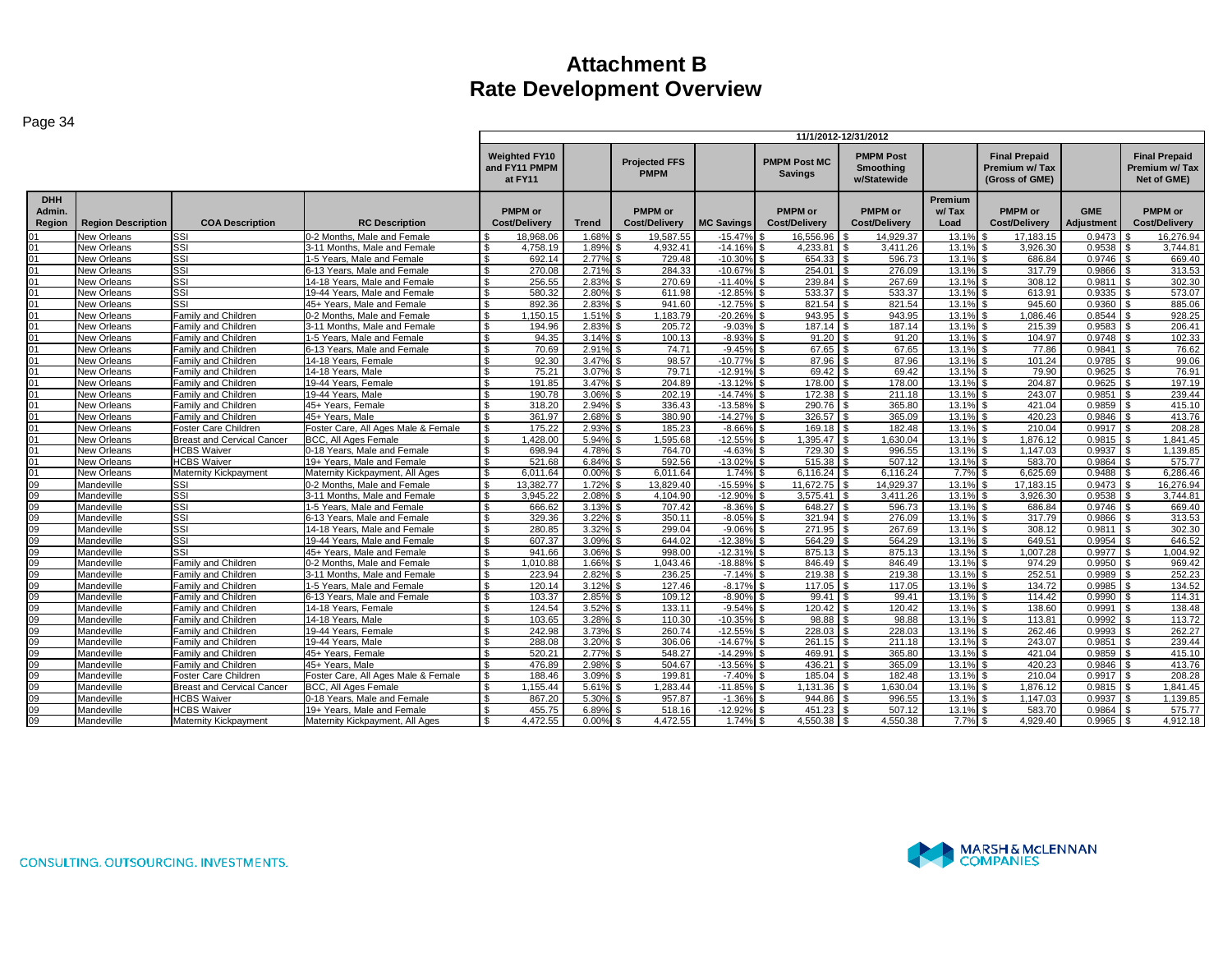| raye oo                        |                                          |                                          |                                                               |                                  |                      |                                                           |                                         |                                              |                                                               |                                |                                              |                                         |                  |                                                                                 |                                               |                                          |                                                               |
|--------------------------------|------------------------------------------|------------------------------------------|---------------------------------------------------------------|----------------------------------|----------------------|-----------------------------------------------------------|-----------------------------------------|----------------------------------------------|---------------------------------------------------------------|--------------------------------|----------------------------------------------|-----------------------------------------|------------------|---------------------------------------------------------------------------------|-----------------------------------------------|------------------------------------------|---------------------------------------------------------------|
|                                |                                          |                                          |                                                               |                                  |                      |                                                           | 11/1/2012-12/31/2012                    |                                              |                                                               |                                |                                              |                                         |                  |                                                                                 | 11/1/2012-12/31/2012                          |                                          |                                                               |
|                                |                                          |                                          |                                                               |                                  |                      |                                                           | State Fiscal Year 2010 Rate Development |                                              |                                                               |                                |                                              |                                         |                  | State Fiscal Year 2011 Rate Development                                         |                                               |                                          |                                                               |
|                                |                                          |                                          |                                                               | FY10 Prepaid<br><b>Base PMPM</b> |                      |                                                           | <b>Adjustments</b>                      |                                              | <b>FY10 Prepaid</b><br><b>PMPM Post</b><br><b>Adjustments</b> |                                | <b>Projected FY11</b><br><b>Prepaid PMPM</b> | <b>FY11 Prepaid</b><br><b>Base PMPM</b> |                  |                                                                                 | <b>Adiustments</b>                            |                                          | <b>FY11 Prepaid</b><br><b>PMPM Post</b><br><b>Adjustments</b> |
|                                |                                          |                                          |                                                               |                                  |                      |                                                           |                                         |                                              |                                                               |                                |                                              |                                         |                  |                                                                                 |                                               |                                          |                                                               |
| <b>DHH</b><br>Admin.<br>Region | Region<br><b>Description</b>             | <b>COA Description</b>                   | <b>RC Description</b>                                         | PMPM or<br><b>Cost/Delivery</b>  | Completion<br>Factor | Program<br>Integrity<br>Recoupments<br>(Fraud &<br>Abuse) | IP and OP<br><b>Settlements</b>         | <b>Hospital Cost Fee Schedule</b><br>Changes | PMPM or<br>Cost/Delivery                                      | <b>Trend to</b><br><b>FY11</b> | <b>PMPM</b> or<br><b>Cost/Delivery</b>       | <b>PMPM</b> or<br>Cost/Delivery         | n Factor         | Program<br>Integrity<br>Recoupme<br>Completio nts (Fraud Settlement<br>& Abuse) | IP and OP<br>Hospital<br>Cost<br>$\mathbf{s}$ | Fee<br><b>Schedule</b><br><b>Changes</b> | <b>PMPM</b> or<br><b>Cost/Delivery</b>                        |
| 02                             | <b>Baton Rouge</b>                       | <b>SSI</b>                               | 0-2 Months. Male and Female                                   | 15,519.05<br>S.                  | 1.0019               | 0.9987                                                    | 1.0363                                  | 0.8933                                       | 14,375.89                                                     | 1.7%                           | 14,624.81                                    | 19,897.93                               | 1.0832           | 0.9952                                                                          | 1.0153                                        | 0.9515                                   | 20,721.25                                                     |
| 02                             | <b>Baton Rouge</b>                       | <b>SSI</b>                               | 3-11 Months. Male and Female                                  | 3,822.62<br>I S                  | 1.0012               | 0.9992                                                    | 1.0260                                  | 0.9035                                       | 3.545.14                                                      | 2.0%                           | 3,615.57                                     | 3.277.45                                | 1.0579           | 0.9966                                                                          | 1.0094                                        | 0.9529                                   | 3,323.35                                                      |
| 02                             | <b>Baton Rouge</b>                       | Issi                                     | 1-5 Years. Male and Female                                    | 651.89<br>- \$                   | 1.0004               | 0.9991                                                    | 1.0115                                  | 0.9187                                       | 605.48                                                        | 2.8%                           | 622.26                                       | 588.85                                  | 1.0263           | 0.9984                                                                          | 1.001                                         | 0.9584                                   | 578.99                                                        |
| 02                             | <b>Baton Rouge</b>                       | <b>SSI</b>                               | 6-13 Years. Male and Female                                   | 295.72<br>l \$                   | 0.9999               | 0.9993                                                    | 1.0084                                  | 0.9253                                       | 275.72                                                        | 2.5%                           | 282.50                                       | 274.17                                  | 1.0164           | 0.9988                                                                          | 1.0007                                        | 0.9605                                   | 267.55                                                        |
| 02                             | <b>Baton Rouge</b>                       | <b>SSI</b>                               | 14-18 Years. Male and Female                                  | 295.00<br>$\mathcal{S}$          | 0.9999               | 0.9994                                                    | 1.0085                                  | 0.9229                                       | 274.39                                                        | 2.6%                           | 281.60                                       | 252.07                                  | 1.0201           | 0.9986                                                                          | 1.001                                         | 0.9582                                   | 246.32                                                        |
| 02                             | <b>Baton Rouge</b>                       | SSI                                      | 19-44 Years. Male and Female                                  | 715.18<br>\$                     | 1.0001               | 0.9995                                                    | 1.0105                                  | 0.9146                                       | 660.72                                                        | $2.6\%$ \$                     | 677.99                                       | 660.41                                  | 1.0260           | 0.9982                                                                          | 1.001                                         | 0.9536                                   | 646.11                                                        |
| 02                             | <b>Baton Rouge</b>                       | SSI                                      | 45+ Years. Male and Female                                    | 954.24<br>- \$                   | 0.9999               | 0.9993                                                    | 1.0034                                  | 0.9165                                       | 876.85                                                        | $3.0\%$ \$                     | 903.15                                       | 933.82                                  | 1.0255           | 0.9980                                                                          | 0.9993                                        | 0.9533                                   | 910.45                                                        |
| 02                             | <b>Baton Rouge</b>                       | Family and Children                      | 0-2 Months, Male and Female                                   | 1,129.71<br>l \$                 | 1.0006               | 0.9987                                                    | 1.0322                                  | 0.9187                                       | 1,070.56                                                      | 1.5%                           | 1,086.17                                     | 1,109.52                                | 1.0629           | 0.9957                                                                          | 1.013                                         | 0.9753                                   | 1,160.24                                                      |
| 02                             | <b>Baton Rouge</b>                       | <b>Family and Children</b>               | 3-11 Months, Male and Female                                  | 235.61<br>\$                     | 0.9985               | 0.9987                                                    | 1.0106                                  | 0.9323                                       | 221.38                                                        | 2.5%                           | 226.84                                       | 213.50                                  | 1.0281           | 0.9978                                                                          | 1.004 <sup>2</sup>                            | $0.9757$ \$                              | 214.57                                                        |
| 02                             | <b>Baton Rouge</b>                       | <b>Family and Children</b>               | 1-5 Years. Male and Female                                    | 98.02<br>S.                      | 0.9977               | 0.9984                                                    | 1.0014                                  | 0.9353                                       | 91.44                                                         | 3.0%                           | 94.16                                        | 97.07                                   | 1.0144           | 0.9986                                                                          | 1.0003                                        | 0.9739                                   | 95.78                                                         |
| 02                             | <b>Baton Rouge</b>                       | <b>Family and Children</b>               | 6-13 Years, Male and Female                                   | 75.27<br>\$                      | 0.9975               | 0.9987                                                    | 1.0002                                  | 0.9386                                       | 70.39                                                         | 2.8%                           | 72.33                                        | 75.32                                   | 1.0060           | 0.9992                                                                          | 0.9995                                        | 0.9719                                   | 73.55                                                         |
| 02                             | <b>Baton Rouge</b>                       | <b>Family and Children</b>               | 14-18 Years, Female                                           | \$<br>98.12                      | 0.9974               | 0.9989                                                    | 0.9986                                  | 0.9308                                       | 90.86                                                         | 3.5%                           | 94.05                                        | 93.54                                   | 1.0087           | 0.9991                                                                          | 0.9983                                        | 0.9694                                   | 91.22                                                         |
| 02                             | <b>Baton Rouge</b>                       | Family and Children                      | 14-18 Years, Male                                             | l \$<br>76.20                    | 0.9976               | 0.9988                                                    | 1.0001                                  | 0.9328                                       | 70.83                                                         | 3.2%                           | 73.11                                        | 74.72                                   | 1.0094           | 0.9989                                                                          | 0.9988                                        | 0.9705                                   | 73.04                                                         |
| 02                             | <b>Baton Rouge</b>                       | <b>Family and Children</b>               | 19-44 Years. Female                                           | 209.14                           | 0.9976               | 0.9992                                                    | 0.9974                                  | 0.9226                                       | 191.84                                                        | 3.7%                           | 198.94                                       | 202.81                                  | 1.0105           | 0.9987                                                                          | 0.9968                                        | 0.9640                                   | 196.68                                                        |
| 02                             | <b>Baton Rouge</b>                       | <b>Family and Children</b>               | 19-44 Years, Male                                             | 283.62                           | 0.9982               | 0.9992                                                    | 1.0043                                  | 0.9255                                       | 262.92                                                        | 3.0%                           | 270.70                                       | 225.72                                  | 1.0138           | 0.9985                                                                          | 0.9995                                        | 0.9652                                   | 220.45                                                        |
| 02                             | <b>Baton Rouge</b>                       | <b>Family and Children</b>               | 45+ Years, Female                                             | 411.18<br>- \$                   | 0.9979               | 0.9990                                                    | 0.9981                                  | 0.9254                                       | 378.62                                                        | 3.1%                           | 390.32                                       | 410.01                                  | 1.0126           | 0.9984                                                                          | 0.9985                                        | 0.9646                                   | 399.26                                                        |
| 02                             | <b>Baton Rouge</b>                       | Family and Children                      | 45+ Years, Male                                               | 389.56                           | 0.9982               | 0.9990                                                    | 1.0055                                  | 0.9280                                       | 362.52                                                        | 2.4%                           | 371.24                                       | 307.94                                  | 1.0137           | 0.9984                                                                          | 0.9995                                        | 0.9659                                   | 300.89                                                        |
| 02                             | <b>Baton Rouge</b>                       | Foster Care Children                     | Foster Care, All Ages Male & Female                           | 183.84<br>- \$                   | 0.9995               | 0.9991                                                    | 1.0024                                  | 0.9323                                       | 171.56                                                        | 2.8%                           | 176.36                                       | 174.34                                  | 1.0153           | 0.9990                                                                          | 1.0005                                        | 0.9586                                   | 169.60                                                        |
| 02                             | <b>Baton Rouge</b>                       | <b>Breast and Cervical Cancer</b>        | <b>BCC. All Ages Female</b>                                   | 1.743.17<br>-S                   | 0.9994               | 0.9997                                                    | 0.9707                                  | 0.8940                                       | .511.33                                                       | 5.8% \$                        | 1.599.56                                     | 1.701.1                                 | 1.0176           | 0.9967                                                                          | 0.978                                         | 0.9321                                   | 1.572.89                                                      |
| 02<br>02                       | <b>Baton Rouge</b>                       | <b>HCBS Waiver</b><br><b>HCBS</b> Waiver | 0-18 Years, Male and Female                                   | 601.85<br>\$<br>434.26<br>- \$   | 0.9996<br>0.9998     | 0.9997<br>0.9995                                          | 1.0013<br>1.0057                        | 0.9431<br>0.9190                             | 567.90<br>401.09                                              | 4.9%<br>7.0%                   | 595.90<br>429.18                             | 593.75<br>409.81                        | 1.0164<br>1.0186 | 0.9993<br>0.9988                                                                | 0.9991<br>1.000 <sup>1</sup>                  | 0.9618<br>0.9520                         | 579.53<br>396.99                                              |
| 02                             | <b>Baton Rouge</b><br><b>Baton Rouge</b> | Maternity Kickpayment                    | 19+ Years. Male and Female<br>Maternity Kickpayment, All Ages | 5,612.40<br>- \$                 | 1.0000               | 1.0000                                                    | 1.0000                                  | 0.8752                                       | 4,912.23                                                      | 0.0%                           | 4,912.23                                     | 5,042.42                                | 1.0000           | 1.0000                                                                          | 1.0000                                        | 0.9520                                   | 4,800.33                                                      |
| 03                             | Thibodaux                                | SSI                                      | 0-2 Months. Male and Female                                   | \$<br>20,312.19                  | 1.0020               | 0.9990                                                    | 1.1003                                  | 0.8895                                       | 19,901.20                                                     | 1.6%                           | 20.218.68                                    | 20.404.22                               | 1.0852           | 0.9951                                                                          | 1.0226                                        | 0.9496                                   | 21,396.97                                                     |
| 03                             | Thibodaux                                | <b>SSI</b>                               | 3-11 Months, Male and Female                                  | 3.828.31<br>l \$                 | 1.0014               | 0.9993                                                    | 1.0793                                  | 0.8993                                       | 3.718.29                                                      | 1.9%                           | 3.788.89                                     | 4.053.16                                | 1.0604           | 0.9964                                                                          | 1.0166                                        | 0.9530                                   | 4.148.77                                                      |
| 03                             | Thibodaux                                | SSI                                      | 1-5 Years, Male and Female                                    | \$<br>582.02                     | 0.9999               | 0.9994                                                    | 1.0260                                  | 0.9254                                       | 552.23                                                        | 2.9%                           | 568.00                                       | 601.70                                  | 1.0309           | 0.9980                                                                          | 1.0090                                        | 0.9570                                   | 597.82                                                        |
| 0 <sub>3</sub>                 | Thibodaux                                | SSI                                      | 6-13 Years. Male and Female                                   | 247.50<br>$\mathbf{s}$           | 0.9995               | 0.9993                                                    | 1.0145                                  | 0.9331                                       | 234.02                                                        | 2.9%                           | 240.81                                       | 259.12                                  | 1.0136           | 0.9990                                                                          | 1.0046                                        | 0.9620                                   | 253.56                                                        |
| 03                             | Thibodaux                                | <b>SSI</b>                               | 14-18 Years, Male and Female                                  | 243.60<br><b>S</b>               | 0.9994               | 0.9994                                                    | 1.0105                                  | 0.9317                                       | 229.06                                                        | 3.3%                           | 236.59                                       | 268.13                                  | 1.0165           | 0.9988                                                                          | 1.0055                                        | 0.9590                                   | 262.49                                                        |
| 03                             | Thibodaux                                | SSI                                      | 19-44 Years, Male and Female                                  | 552.31<br>- \$                   | 0.9998               | 0.9995                                                    | 1.0253                                  | 0.9179                                       | 519.41                                                        | 3.3%                           | 536.52                                       | 510.75                                  | 1.0225           | 0.9983                                                                          | 1.008 <sup>4</sup>                            | 0.9541                                   | 501.47                                                        |
| 03                             | Thibodaux                                | SSI                                      | 45+ Years, Male and Female                                    | $\mathbf{s}$<br>893.85           | 0.9998               | 0.9993                                                    | 1.0256                                  | 0.9166                                       | 839.48                                                        | 3.4%                           | 868.07                                       | 885.85                                  | 1.0250           | 0.9979                                                                          | 1.0100                                        | 0.9532                                   | 872.27                                                        |
| 03                             | Thibodaux                                | Family and Children                      | 0-2 Months. Male and Female                                   | 936.00<br>∣\$                    | 1.0001               | 0.9985                                                    | 1.0740                                  | 0.9213                                       | 924.92                                                        | 1.7%                           | 940.61                                       | 880.37                                  | 1.0542           | 0.9962                                                                          | 1.0167                                        | 0.9764                                   | 917.88                                                        |
| 03                             | Thibodaux                                | Family and Children                      | 3-11 Months. Male and Female                                  | 225.89<br>\$                     | 0.9979               | 0.9986                                                    | 1.0196                                  | 0.9380                                       | 215.28                                                        | $2.9\%$ \$                     | 221.43                                       | 231.93<br>l S                           | 1.0177           | 0.9985                                                                          | 1.0063                                        | 0.9746                                   | 231.15<br>l \$                                                |
| 03                             | Thibodaux                                | <b>Family and Children</b>               | 1-5 Years, Male and Female                                    | 116.94<br>- \$                   | 0.9975               | 0.9986                                                    | 1.0121                                  | 0.9370                                       | 110.47                                                        | 3.2%                           | 114.02                                       | 114.92                                  | 1.0105           | 0.9989                                                                          | 1.0043                                        | 0.9742                                   | 113.48                                                        |
| 03                             | Thibodaux                                | <b>Family and Children</b>               | 6-13 Years, Male and Female                                   | 92.79<br>- \$                    | 0.9974               | 0.9988                                                    | 1.0060                                  | 0.9399                                       | 87.39                                                         | 3.0%                           | 90.04                                        | 94.73                                   | 1.0049           | 0.9992                                                                          | 1.0029                                        | 0.9728                                   | 92.80                                                         |
| 03                             | Thibodaux                                | <b>Family and Children</b>               | 14-18 Years. Female                                           | 128.63<br>S.                     | 0.9973               | 0.9989                                                    | 1.0076                                  | 0.9311                                       | 120.23                                                        | 3.7%                           | 124.72                                       | 126.10<br>-S                            | 1.0086           | 0.9990                                                                          | 1.0044                                        | 0.9704                                   | 123.82                                                        |
| 03                             | Thibodaux                                | Family and Children                      | 14-18 Years, Male                                             | 98.27<br>- \$                    | 0.9976               | 0.9989                                                    | 1.0125                                  | 0.9335                                       | 92.55                                                         | 3.4%                           | 95.74                                        | 99.25                                   | 1.0097           | 0.9988                                                                          | 1.0054                                        | 0.9706                                   | 97.67                                                         |
| 03                             | Thibodaux                                | Family and Children                      | 19-44 Years, Female                                           | 244.77                           | 0.9976               | 0.9991                                                    | 1.0157                                  | 0.9228                                       | 228.69                                                        | 3.9%                           | 237.62                                       | 237.37                                  | 1.013'           | 0.9985                                                                          | 1.0067                                        | 0.9665                                   | 233.61                                                        |
| 03                             | Thibodaux                                | Family and Children                      | 19-44 Years, Male                                             | 268.54<br>£.                     | 0.9982               | 0.999 <sup>o</sup>                                        | 1.0292                                  | 0.9216                                       | 254.04                                                        | 3.6%                           | 263.25                                       | 216.09                                  | 1.0122           | 0.9982                                                                          | 1.0085                                        | 0.9652                                   | 212.53                                                        |
| 03                             | Thibodaux                                | Family and Children                      | 45+ Years, Female                                             | 471.26<br>- \$                   | 0.9980               | 0.9991                                                    | 1.0221                                  | 0.9245                                       | 444.06                                                        | 3.4%                           | 459.13                                       | 434.76                                  | 1.0145           | 0.9982                                                                          | 1.0083                                        | 0.9650                                   | 428.41                                                        |
| 03                             | Thibodaux                                | Family and Children                      | 45+ Years, Male                                               | 404.22                           | 0.9980               | 0.9993                                                    | 1.0233                                  | 0.9191                                       | 379.15                                                        | 3.7%                           | 393.29                                       | 375.72                                  | 1.0190           | 0.9976                                                                          | 1.0113                                        | 0.9643                                   | 372.50                                                        |
| 03                             | Thibodaux                                | Foster Care Children                     | Foster Care, All Ages Male & Female                           | 194.40<br>. ፍ                    | 0.9993               | 0.9988                                                    | 1.0057                                  | 0.9353                                       | 182.51                                                        | 3.0%                           | 187.96                                       | 179.86                                  | 1.0094           | 0.9992                                                                          | 1.0029                                        | 0.9689                                   | 176.29                                                        |
| 03                             | Thibodaux                                | <b>Breast and Cervical Cancer</b>        | <b>BCC. All Ages Female</b>                                   | 2.422.94<br>-S                   | 0.9993               | 0.9996                                                    | 1.0080                                  | 0.8956                                       | 2,184.91                                                      | 6.8%                           | 2.333.52                                     | 2.071.89                                | 1.0229           | 0.9963                                                                          | 1.0190                                        | 0.9270                                   | 1.994.66                                                      |
| 03                             | hibodaux                                 | <b>HCBS Waiver</b>                       | 0-18 Years. Male and Female                                   | 585.66<br>-S                     | 0.9996               | 0.9997                                                    | 1.0063                                  | 0.9442                                       | 556.07                                                        | 5.4%                           | 586.09                                       | 562.98                                  | 1.0217           | 0.9992                                                                          | 1.0038                                        | 0.9586                                   | 552.99                                                        |
| 03                             | Thibodaux                                | <b>HCBS Waiver</b>                       | 19+ Years, Male and Female                                    | $\hat{\mathcal{L}}$<br>451.47    | 0.9998               | 0.9996                                                    | 1.0214                                  | 0.9225                                       | 425.1                                                         | 7.1%                           | 455.44                                       | 416.90                                  | 1.0219           | 0.9987                                                                          | 1.0060                                        | 0.9515                                   | 407.31                                                        |
| 03                             | Thibodaux                                | Maternity Kickpayment                    | Maternity Kickpayment, All Ages                               | 5.412.89                         | 1.0000               | 1.0000                                                    | 1.0000                                  | 0.8752                                       | 4.737.61                                                      | 0.0%                           | 4.737.61                                     | 5.036.47                                | 1.0000           | 1.0000                                                                          | 1.0000                                        | 0.9520                                   | 4.794.66                                                      |

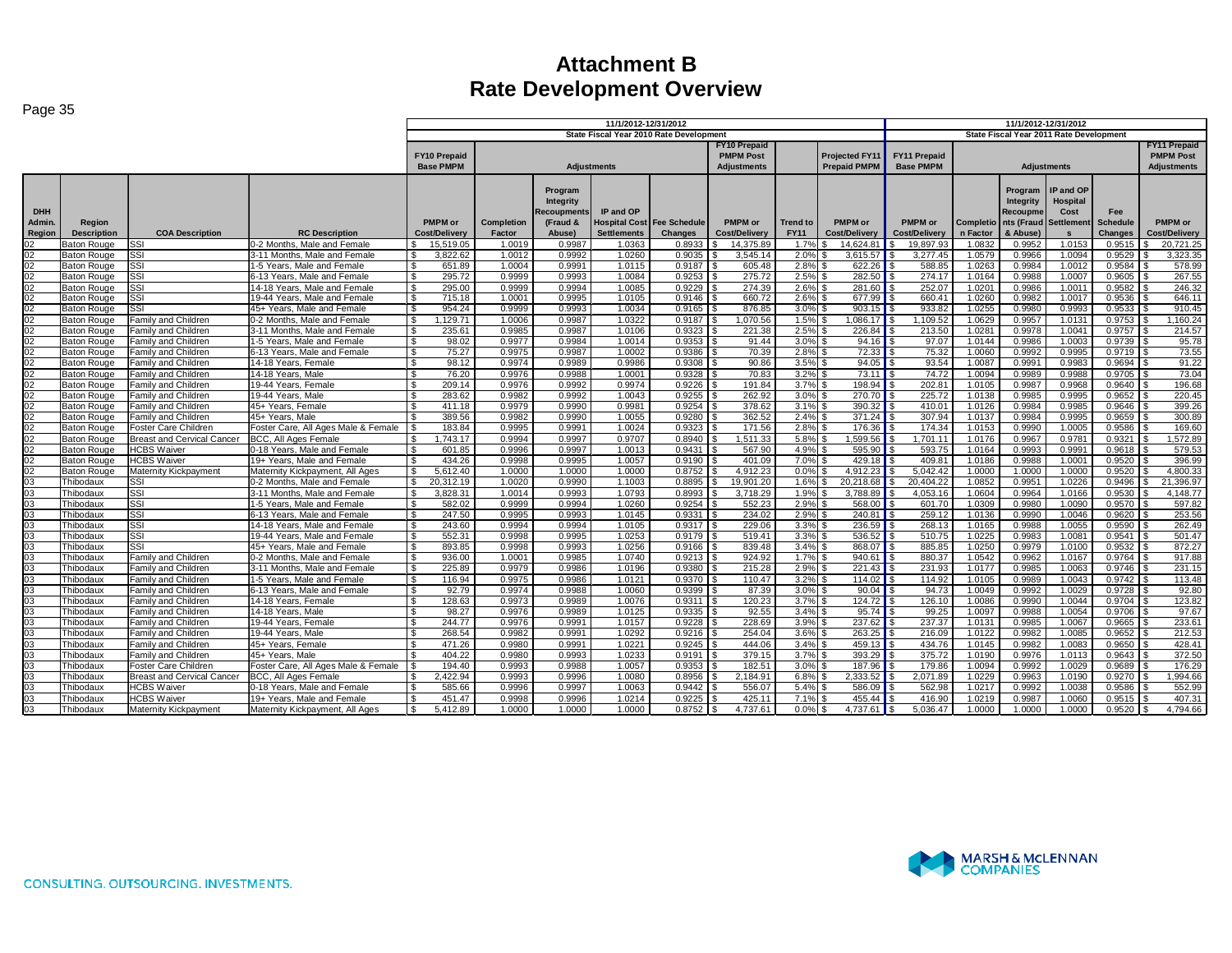|                                |                           |                                   |                                     | 11/1/2012-12/31/2012                             |              |                                        |                   |                                        |                                              |                          |                                                                |                          |                                                      |
|--------------------------------|---------------------------|-----------------------------------|-------------------------------------|--------------------------------------------------|--------------|----------------------------------------|-------------------|----------------------------------------|----------------------------------------------|--------------------------|----------------------------------------------------------------|--------------------------|------------------------------------------------------|
|                                |                           |                                   |                                     | <b>Weighted FY10</b><br>and FY11 PMPM<br>at FY11 |              | <b>Projected FFS</b><br><b>PMPM</b>    |                   | <b>PMPM Post MC</b><br><b>Savings</b>  | <b>PMPM Post</b><br>Smoothing<br>w/Statewide |                          | <b>Final Prepaid</b><br><b>Premium w/Tax</b><br>(Gross of GME) |                          | <b>Final Prepaid</b><br>Premium w/Tax<br>Net of GME) |
| <b>DHH</b><br>Admin.<br>Region | <b>Region Description</b> | <b>COA Description</b>            | <b>RC Description</b>               | <b>PMPM</b> or<br>Cost/Delivery                  | <b>Trend</b> | <b>PMPM</b> or<br><b>Cost/Delivery</b> | <b>MC Savings</b> | <b>PMPM</b> or<br><b>Cost/Delivery</b> | <b>PMPM</b> or<br>Cost/Delivery              | Premium<br>w/Tax<br>Load | <b>PMPM</b> or<br><b>Cost/Delivery</b>                         | <b>GME</b><br>Adjustment | <b>PMPM</b> or<br><b>Cost/Delivery</b>               |
| 02                             | <b>Baton Rouge</b>        | SSI                               | 0-2 Months, Male and Female         | 18.282.68                                        | 1.69%        | 18.882.42                              | $-15.37%$         | 15.980.90                              | 14.929.37                                    | 13.1%                    | 17.183.15                                                      | 0.9473                   | 16,276.94                                            |
| 02                             | <b>Baton Rouge</b>        | SSI                               | 3-11 Months, Male and Female        | 3.440.24                                         | 2.08%        | 3.579.23                               | $-12.549$         | 3.130.47                               | 3.411.26                                     | 13.1%                    | 3.926.30                                                       | 0.9538                   | 3.744.81                                             |
| 02                             | <b>Baton Rouge</b>        | <b>SSI</b>                        | 1-5 Years. Male and Female          | 596.29                                           | 2.84%        | 629.32                                 | $-8.19%$          | 577.80                                 | 596.73                                       | 13.1%                    | 686.84                                                         | 0.9746                   | 669.40                                               |
| 02                             | <b>Baton Rouge</b>        | SSI                               | 6-13 Years. Male and Female         | 273.53<br>$\mathbf{\$}$                          | 2.55%        | 287.10                                 | $-9.39%$          | 260.14                                 | 276.09                                       | 13.1%                    | 317.79<br>$\mathfrak{L}$                                       | 0.9866                   | 313.53                                               |
| 02                             | <b>Baton Rouge</b>        | SSI                               | 14-18 Years, Male and Female        | 260.44<br>ፍ                                      | 2.78%        | 274.54                                 | $-10.439$         | 245.91                                 | 267.69                                       | 13.1%                    | 308.12                                                         | 0.9811                   | 302.30                                               |
| 02                             | <b>Baton Rouge</b>        | SSI                               | 19-44 Years, Male and Female        | 658.86<br><b>.ε</b>                              | 2.77%        | 694.45                                 | $-12.599$         | 607.01                                 | 607.01                                       | 13.1%                    | 698.68                                                         | 0.9902                   | 691.80                                               |
| 02                             | Baton Rouge               | SSI                               | 45+ Years. Male and Female          | 907.53<br>$\mathfrak{L}$                         | 3.13%        | 963.09                                 | $-12.25%$         | 845.12                                 | 845.12                                       | 13.1%                    | 972.75                                                         | 0.9909                   | 963.94                                               |
| 02                             | <b>Baton Rouge</b>        | Family and Children               | 0-2 Months. Male and Female         | 1.130.61                                         | 1.47%        | .162.85                                | $-20.75%$         | 921.61                                 | 921.61                                       | 13.1%                    | 060.75                                                         | 0.9873                   | 1.047.33                                             |
| 02                             | <b>Baton Rouge</b>        | Family and Children               | 3-11 Months, Male and Female        | 219.48                                           | 2.56%        | 230.42                                 | $-9.88%$          | 207.66                                 | 207.66                                       | 13.1%                    | 239.02                                                         | 0.9937                   | 237.52                                               |
| 02                             | <b>Baton Rouge</b>        | Family and Children               | 1-5 Years, Male and Female          | 95.13                                            | 3.02%        | 100.74                                 | $-8.10%$          | 92.58                                  | 92.58                                        | 13.1%                    | 106.56                                                         | 0.9960                   | 106.14                                               |
| 02                             | <b>Baton Rouge</b>        | Family and Children               | 6-13 Years. Male and Female         | 73.06<br>Я.                                      | 2.81%        | 77.06                                  | $-8.26%$          | 70.69                                  | 70.69                                        | 13.1%                    | 81.37<br>£.                                                    | 0.9975                   | 81.16                                                |
| 02                             | <b>Baton Rouge</b>        | Family and Children               | 14-18 Years, Female                 | 92.35<br>$\mathfrak{L}$                          | 3.59%        | 98.84                                  | $-9.129$          | 89.83                                  | 89.83                                        | 13.1%                    | 103.39<br>$\mathcal{F}$                                        | 0.9965                   | 103.03                                               |
| 02                             | <b>Baton Rouge</b>        | Family and Children               | 14-18 Years, Male                   | 73.07                                            | 3.30%        | 77.77                                  | $-9.88%$          | 70.09                                  | 70.09                                        | 13.1%                    | 80.67                                                          | 0.9963                   | 80.37                                                |
| 02                             | <b>Baton Rouge</b>        | Family and Children               | 19-44 Years, Female                 | 197.59                                           | 3.86%        | 212.51                                 | $-12.50%$         | 185.95                                 | 185.95                                       | 13.1%                    | 214.03                                                         | 0.9943                   | 212.80                                               |
| 02                             | <b>Baton Rouge</b>        | Family and Children               | 19-44 Years, Male                   | 240.55                                           | 3.09%        | 255.06                                 | $-14.25%$         | 218.73                                 | 211.18                                       | 13.1%                    | 243.07                                                         | 0.9851                   | 239.44                                               |
| 02                             | <b>Baton Rouge</b>        | Family and Children               | 45+ Years. Female                   | 395.68<br>\$                                     | 3.09%        | 419.52                                 | $-13.529$         | 362.80                                 | 365.80                                       | 13.1%                    | 421.04                                                         | 0.9859                   | 415.10                                               |
| 02                             | <b>Baton Rouge</b>        | Family and Children               | 45+ Years, Male                     | 329.03                                           | 2.69%        | 346.29                                 | $-13.929$         | 298.10                                 | 365.09                                       | 13.1%                    | 420.23<br>$\mathfrak{L}$                                       | 0.9846                   | 413.76                                               |
| 02                             | <b>Baton Rouge</b>        | Foster Care Children              | Foster Care, All Ages Male & Female | 172.30<br>S.                                     | 2.84%        | 181.84<br>£.                           | $-7.38%$          | 168.42                                 | 182.48                                       | 13.1%                    | S.<br>210.04                                                   | 0.9917                   | 208.28<br>\$.                                        |
| 02                             | <b>Baton Rouge</b>        | <b>Breast and Cervical Cancer</b> | <b>BCC. All Ages Female</b>         | .583.56                                          | 6.30%        | .781.32                                | $-11.96%$         | .568.36                                | 1.630.04                                     | 13.1%                    | 1.876.12                                                       | 0.9815                   | 1.841.45                                             |
| 02                             | <b>Baton Rouge</b>        | <b>HCBS Waiver</b>                | 0-18 Years, Male and Female         | 586.08                                           | 4.90%        | 642.57                                 | $-1.97%$          | 629.89                                 | 996.55                                       | 13.1%                    | 1.147.03                                                       | 0.9937                   | 1,139.85                                             |
| 02                             | <b>Baton Rouge</b>        | <b>HCBS Waiver</b>                | 19+ Years. Male and Female          | 409.87                                           | 7.25%        | 468.95                                 | $-12.04%$         | 412.48                                 | 507.12                                       | 13.1%                    | 583.70                                                         | 0.9864                   | 575.77                                               |
| 02                             | <b>Baton Rouge</b>        | Maternity Kickpayment             | Maternity Kickpayment, All Ages     | 4.845.09<br>. ድ                                  | 0.00%        | 4.845.09                               | 1.74%             | 4.929.40                               | 4.929.40                                     | 7.7%                     | 5.339.99                                                       | 0.9988                   | 5.333.68                                             |
| 03                             | Thibodaux                 | SSI                               | 0-2 Months. Male and Female         | 20.925.65<br>-S                                  | 1.60%        | 21.575.43                              | $-15.90%$         | 18.144.93                              | 14.929.37<br>l \$                            | 13.1%                    | $\mathbf{s}$<br>17.183.15                                      | 0.9473                   | 16,276.94<br>\$                                      |
| 03                             | Thibodaux                 | SSI                               | 3-11 Months, Male and Female        | $\mathfrak{L}$<br>4.004.82                       | 1.98%        | 4.158.75                               | $-13.73%$         | 3.587.93                               | 3.411.26                                     | 13.1%                    | 3.926.30                                                       | 0.9538                   | 3.744.81                                             |
| 03                             | Thibodaux                 | <b>SSI</b>                        | 1-5 Years, Male and Female          | 585.89                                           | 2.95%        | 619.64                                 | $-8.64%$          | 566.13                                 | 596.73                                       | 13.1%                    | 686.84<br>ፍ                                                    | 0.9746                   | 669.40                                               |
| 03                             | Thibodaux                 | SSI                               | 6-13 Years. Male and Female         | \$<br>248.46                                     | 3.03%        | 263.18                                 | $-8.83%$          | 239.94                                 | 276.09                                       | 13.1%                    | 317.79<br>£.                                                   | 0.9866                   | 313.53                                               |
| 03                             | Thibodaux                 | SSI                               | 14-18 Years, Male and Female        | 252.13<br>$\mathbf{R}$                           | 3.35%        | 268.65                                 | $-10.129$         | 241.47                                 | 267.69                                       | 13.1%                    | 308.12                                                         | 0.9811                   | 302.30                                               |
| 03                             | Thibodaux                 | SSI                               | 19-44 Years, Male and Female        | 515.49<br>\$                                     | 3.46%        | 550.38                                 | $-12.59%$         | 481.10                                 | 481.10                                       | 13.1%                    | 553.75                                                         | 0.9840                   | 544.87                                               |
| 03                             | Thibodaux                 | SSI                               | 45+ Years. Male and Female          | 870.59<br>$\mathbf{\$}$                          | 3.57%        | 931.45                                 | $-12.60%$         | 814.09                                 | 814.09                                       | 13.1%                    | 937.03<br>l \$                                                 | 0.9845                   | 922.48                                               |
| 03                             | Thibodaux                 | Family and Children               | 0-2 Months, Male and Female         | 926.97                                           | 1.77%        | 958.88                                 | $-17.69%$         | 789.25                                 | 789.25                                       | 13.1%                    | 908.41<br>S                                                    | 0.9696                   | 880.83                                               |
| 03                             | Thibodaux                 | Family and Children               | 3-11 Months, Male and Female        | 227.26                                           | 2.94%        | 240.29                                 | $-7.65%$          | 221.92                                 | 221.92                                       | 13.1%                    | \$<br>255.43                                                   | 0.9907                   | 253.06                                               |
| 03                             | Thibodaux                 | Family and Children               | 1-5 Years. Male and Female          | 113.70                                           | 3.33%        | 121.09                                 | $-7.87%$          | 111.56                                 | 111.56                                       | 13.1%                    | 128.41<br>ፍ                                                    | 0.9940                   | 127.65                                               |
| 03                             | Thibodaux                 | Family and Children               | 6-13 Years, Male and Female         | 91.69<br>-S                                      | 3.11%        | 97.27                                  | $-8.31%$          | 89.19                                  | 89.19                                        | 13.1%                    | 102.66<br>\$                                                   | 0.9954                   | 102.19                                               |
| 03                             | Thibodaux                 | Family and Children               | 14-18 Years, Female                 | 124.18                                           | 3.90%        | 133.68                                 | $-9.10%$          | 121.51                                 | 121.51                                       | 13.1%                    | 139.86<br>£.                                                   | 0.9940                   | 139.02                                               |
| 03                             | Thibodaux                 | Family and Children               | 14-18 Years, Male                   | 96.90                                            | 3.63%        | 103.78                                 | $-10.509$         | 92.88                                  | 92.88                                        | 13.1%                    | 106.90                                                         | 0.9919                   | 106.04                                               |
| 03                             | Thibodaux                 | Family and Children               | 19-44 Years, Female                 | 235.22                                           | 4.10%        | 254.12                                 | $-12.30%$         | 222.86                                 | 222.86                                       | 13.1%                    | 256.51                                                         | 0.9897                   | 253.87                                               |
| 03                             | Thibodaux                 | Family and Children               | 19-44 Years, Male                   | 232.82                                           | 4.05%        | 251.32                                 | $-14.919$         | 213.86                                 | 211.18                                       | 13.1%                    | \$<br>243.07                                                   | 0.9851                   | 239.44                                               |
| 03                             | Thibodaux                 | Family and Children               | 45+ Years, Female                   | 440.70                                           | 3.43%        | 470.29                                 | $-14.189$         | 403.61                                 | 365.80                                       | 13.1%                    | 421.04                                                         | 0.9859                   | 415.10                                               |
| 03                             | Thibodaux                 | Family and Children               | 45+ Years, Male                     | 380.82                                           | 3.72%        | 408.53                                 | $-15.129$         | 346.78                                 | 365.09                                       | 13.1%                    | 420.23<br>ፍ                                                    | 0.9846                   | 413.76                                               |
| 03                             | Thibodaux                 | Foster Care Children              | Foster Care, All Ages Male & Female | 180.96<br>l \$                                   | 3.26%        | 192.47                                 | $-6.80%$          | 179.37                                 | 182.48                                       | 13.1%                    | 210.04<br>$\mathbf{s}$                                         | 0.9917                   | 208.28<br>\$                                         |
| 03                             | Thibodaux                 | <b>Breast and Cervical Cancer</b> | BCC. All Ages Female                | 2.130.20                                         | 6.71%        | 2,413.94                               | $-12.669$         | 2,108.25                               | 1,630.04                                     | 13.1%                    | 1.876.12                                                       | 0.9815                   | 1,841.45                                             |
| 03                             | Thibodaux                 | <b>HCBS Waiver</b>                | 0-18 Years, Male and Female         | 566.23                                           | 5.17%        | 623.98                                 | $-1.749$          | 613.12                                 | 996.55                                       | 13.1%                    | 1,147.03                                                       | 0.9937                   | 1,139.85                                             |
| 03                             | Thibodaux                 | <b>HCBS Waiver</b>                | 19+ Years. Male and Female          | 426.56                                           | 7.29%        | 488.40                                 | $-12.00%$         | 429.79                                 | 507.12                                       | 13.1%                    | 583.70<br>\$.                                                  | 0.9864                   | 575.77                                               |
| 03                             | Thibodaux                 | Maternity Kickpayment             | Maternity Kickpayment, All Ages     | 4.771.84<br>$\mathbf{R}$                         | 0.00%        | 4.771.84                               | 1.74%             | 4.854.87                               | 4.854.87                                     | 7.7%                     | 5.259.26                                                       | 0.9856                   | 5,183.58                                             |
|                                |                           |                                   |                                     |                                                  |              |                                        |                   |                                        |                                              |                          |                                                                |                          |                                                      |

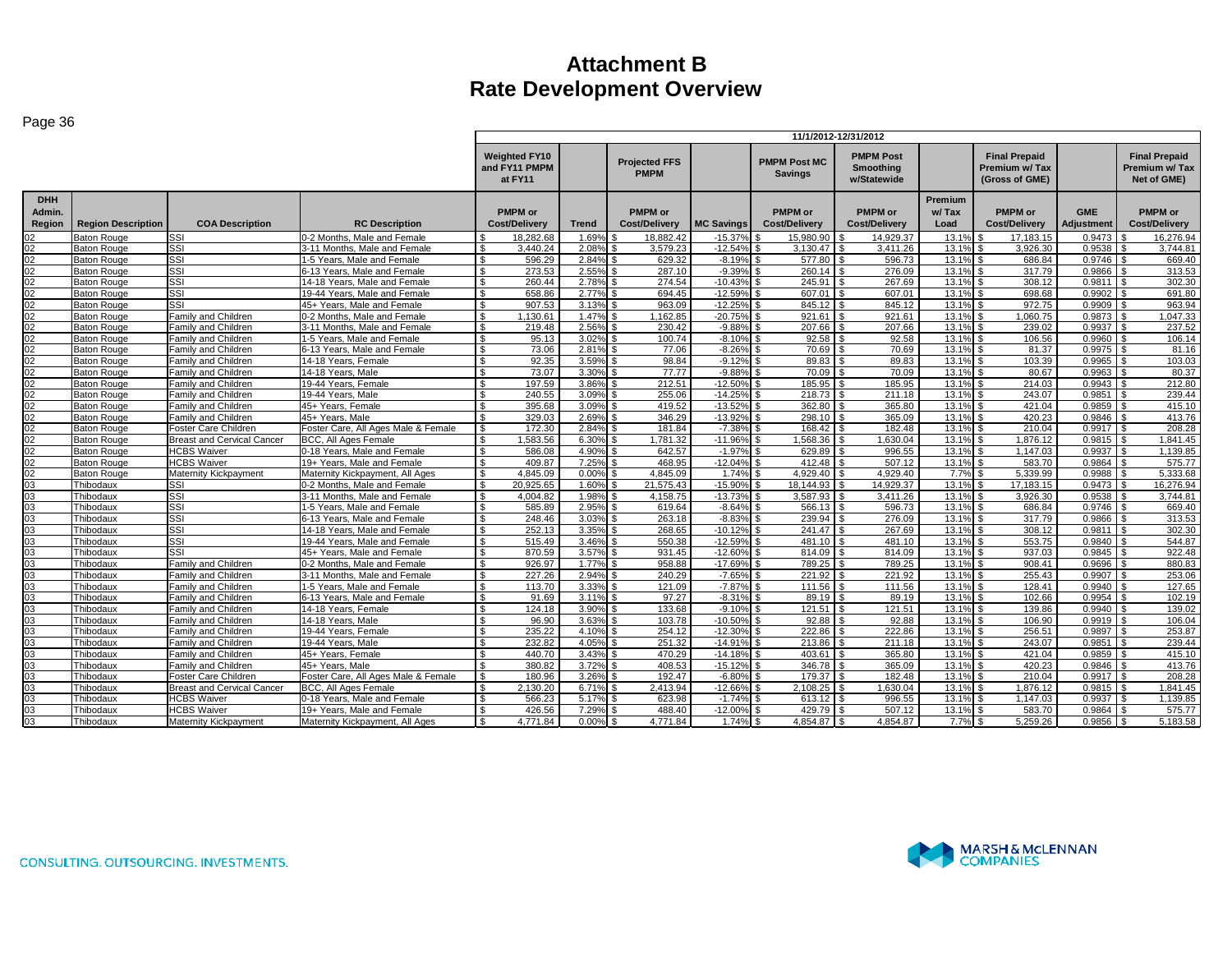|                                |                              |                                   |                                     |                                         |                             |                                                                         | 11/1/2012-12/31/2012            |                                                     |                                                               |                                |                                              | 11/1/2012-12/31/2012<br>State Fiscal Year 2011 Rate Development |          |                                                     |                                                                  |                                                 |                                                               |
|--------------------------------|------------------------------|-----------------------------------|-------------------------------------|-----------------------------------------|-----------------------------|-------------------------------------------------------------------------|---------------------------------|-----------------------------------------------------|---------------------------------------------------------------|--------------------------------|----------------------------------------------|-----------------------------------------------------------------|----------|-----------------------------------------------------|------------------------------------------------------------------|-------------------------------------------------|---------------------------------------------------------------|
|                                |                              |                                   |                                     |                                         |                             |                                                                         |                                 | State Fiscal Year 2010 Rate Development             |                                                               |                                |                                              |                                                                 |          |                                                     |                                                                  |                                                 |                                                               |
|                                |                              |                                   |                                     | <b>FY10 Prepaid</b><br><b>Base PMPM</b> |                             | Adjustments                                                             |                                 |                                                     | <b>FY10 Prepaid</b><br><b>PMPM Post</b><br><b>Adjustments</b> |                                | <b>Projected FY11</b><br><b>Prepaid PMPM</b> | <b>FY11 Prepaid</b><br><b>Base PMPM</b>                         |          |                                                     | <b>Adjustments</b>                                               |                                                 | <b>FY11 Prepaid</b><br><b>PMPM Post</b><br><b>Adjustments</b> |
| <b>DHH</b><br>Admin.<br>Region | Region<br><b>Description</b> | <b>COA Description</b>            | <b>RC Description</b>               | PMPM or<br><b>Cost/Delivery</b>         | <b>Completion</b><br>Factor | Program<br><b>Integrity</b><br><b>Recoupments</b><br>(Fraud &<br>Abuse) | IP and OP<br><b>Settlements</b> | <b>Hospital Cost Fee Schedule</b><br><b>Changes</b> | PMPM or<br><b>Cost/Delivery</b>                               | <b>Trend to</b><br><b>FY11</b> | PMPM or<br><b>Cost/Delivery</b>              | <b>PMPM</b> or<br><b>Cost/Delivery</b>                          | n Factor | Program<br><b>Integrity</b><br>Recoupme<br>& Abusel | IP and OP<br>Hospital<br>Cost<br>Completio nts (Fraud Settlement | <b>Fee</b><br><b>Schedule</b><br><b>Changes</b> | <b>PMPM</b> or<br><b>Cost/Delivery</b>                        |
| 04                             | _afavette                    | SSI                               | 0-2 Months, Male and Female         | 19.289.85                               | .0019                       | 0.9988                                                                  | 1.0662                          | 0.8922                                              | 18.364.34                                                     | 1.7%                           | 18.674.71                                    | 15.394.46                                                       | 1.081    | 0.9953                                              | 1.0260                                                           | 0.9517                                          | 16,175.46                                                     |
| 04                             | _afavette                    | <b>SSI</b>                        | 3-11 Months, Male and Female        | 4.570.54                                | 1.0014                      | 0.9994                                                                  | 1.0498                          | 0.8990                                              | 4.317.06                                                      | 2.0%                           | 4.401.29                                     | 3.299.85                                                        | 1.0588   | 0.9966                                              | 1.0143                                                           | 0.9515                                          | 3.360.24                                                      |
| 04                             | _afavette                    | <b>SSI</b>                        | 1-5 Years. Male and Female          | 811.13                                  | 1.0004                      | 0.9993                                                                  | 1.0206                          | 0.9197                                              | 761.13                                                        | $2.7\%$ \$                     | 781.85                                       | 588.64                                                          | 1.0348   | 0.9983                                              | 1.0022                                                           | 0.9577                                          | 583.57                                                        |
|                                | _afavette                    | SSI                               | 6-13 Years, Male and Female         | 400.65                                  | 0.9994                      | 0.9995                                                                  | 0.9993                          | 0.9345                                              | 373.75                                                        | $2.5\%$ \$                     | 382.96                                       | 415.72                                                          | 1.0105   | 0.9992                                              | 0.9976                                                           | 0.9585                                          | 401.36                                                        |
|                                | Lafavette                    | SSI                               | 14-18 Years. Male and Female        | 383.76                                  | 1.0001                      | 0.9994                                                                  | 1.0164                          | $0.9198$ \ \$                                       | 358.60                                                        | $2.5\%$ \$                     | $367.64$ S                                   | 319.51                                                          | 1.0149   | 0.9989                                              | 0.9975                                                           | 0.9589                                          | 309.82                                                        |
|                                | _afavette                    | SSI                               | 19-44 Years. Male and Female        | 617.59                                  | 0.9997                      | 0.9994                                                                  | 1.0058                          | 0.9199                                              | 570.94                                                        | $2.9\%$ \$                     | 587.50                                       | 596.18                                                          | 1.0196   | 0.9986                                              | 0.9958                                                           | 0.9545                                          | 576.94                                                        |
|                                | _afavette                    | SSI                               | 45+ Years. Male and Female          | 938.65                                  | 0.9997                      | 0.9992                                                                  | 1.0012                          | 0.9201                                              | 863.80                                                        | 2.9%                           | 888.76                                       | 884.48                                                          | 1.0223   | 0.9983                                              | 0.9946                                                           | 0.9548                                          | 857.22                                                        |
|                                | _afavette                    | Family and Children               | 0-2 Months, Male and Female         | .056.37                                 | .0002                       | 0.9984                                                                  | 1.0502                          | 0.9210                                              | .020.33                                                       | 1.6%                           | .036.96                                      | 072.27                                                          | 1.0577   | 0.9960                                              | 1.0204                                                           | 0.9765                                          | ,125.44                                                       |
| 04                             | _afavette                    | Family and Children               | 3-11 Months, Male and Female        | 254.95                                  | 0.9982                      | 0.9987                                                                  | 1.0122                          | 0.9336                                              | 240.17                                                        | 2.6%                           | $246.41$ \$                                  | 227.62                                                          | 1.0147   | 0.9987                                              | 0.9995                                                           | 0.9733                                          | 224.40                                                        |
| 04                             | _afavette                    | Family and Children               | 1-5 Years. Male and Female          | 113.06                                  | 0.9977                      | 0.9985                                                                  | 1.0018                          | 0.9340                                              | 105.39                                                        | $2.9\%$ \$                     | $108.47$ \$                                  | 108.07                                                          | 1.0118   | 0.9988                                              | 0.9973                                                           | 0.9728                                          | 105.95                                                        |
| 04                             | _afavette                    | Family and Children               | 6-13 Years. Male and Female         | 95.41                                   | 0.9975                      | 0.9988                                                                  | 0.9984                          | 0.9379                                              | 89.01                                                         | 2.6%                           | $91.34$ S                                    | 95.29                                                           | 1.0036   | 0.9993                                              | 0.9961                                                           | 0.9703                                          | 92.36                                                         |
| 04                             | _afavette                    | Family and Children               | 14-18 Years, Female                 | 119.59                                  | 0.9975                      | 0.9989                                                                  | 0.9939                          | 0.9300                                              | 110.13                                                        | $3.4\%$ \$                     | 113.83 S                                     | 116.1                                                           | 1.0075   | 0.9990                                              | 0.9918                                                           | 0.9684                                          | 112.30                                                        |
| 04                             | _afavette                    | Family and Children               | 14-18 Years, Male                   | 92.03                                   | 0.9976                      | 0.9989                                                                  | 0.9972                          | 0.9319                                              | 85.21                                                         | $3.1\%$ \$                     | $87.86$ $\overline{\phantom{1}5}$            | 91.58                                                           | 1.0082   | 0.9990                                              | 0.9958                                                           | $0.9692$ \$                                     | 89.03                                                         |
| 04                             | Lafayette                    | Family and Children               | 19-44 Years, Female                 | 226.56                                  | 0.9976                      | 0.9990                                                                  | 0.9933                          | 0.9244                                              | 207.32                                                        | $3.6\%$ \$                     | 214.70                                       | 217.75                                                          | 1.0107   | 0.9987                                              | 0.9901                                                           | 0.9656                                          | 210.13                                                        |
|                                | .afavette                    | Family and Children               | 19-44 Years, Male                   | 247.28                                  | 0.9979                      | 0.9991                                                                  | 0.9978                          | 0.9249                                              | 227.53                                                        | $3.3\%$ \$                     | $234.95$ \$                                  | 227.56                                                          | 1.0163   | 0.9982                                              | 0.9923                                                           | 0.9658                                          | 221.25                                                        |
|                                | _afavette                    | Family and Children               | 45+ Years, Female                   | 422.64                                  | 0.9977                      | 0.9991                                                                  | 0.9927                          | 0.9288                                              | 388.41                                                        | $2.9\%$ \$                     |                                              | 414.42                                                          | 1.0082   | 0.9985                                              | 0.9850                                                           | 0.9633                                          | 395.85                                                        |
|                                | _afavette                    | Family and Children               | 45+ Years, Male                     | 425.63                                  | 0.9980                      | 0.9987                                                                  | 0.9982                          | 0.9270                                              | 392.52                                                        | $2.6\%$ \$                     | 402.88                                       | 394.35                                                          | 1.0094   | 0.9985                                              | 0.9902                                                           | $0.9627$ :                                      | 378.91                                                        |
| 04                             | _afavette                    | Foster Care Children              | Foster Care, All Ages Male & Female | 186.31                                  | 0.9994                      | 0.9990                                                                  | 0.9985                          | 0.9337                                              | 173.40                                                        | $2.8\%$ \$                     | 178.22 $\textsf{S}$                          | 200.34                                                          | 1.0126   | 0.9991                                              | 0.9971                                                           | 0.9605                                          | 194.13                                                        |
|                                | _afayette                    | <b>Breast and Cervical Cancer</b> | BCC, All Ages Female                | 2,864.84                                | 0.9994                      | 0.9993                                                                  | 0.9389                          | 0.8941                                              | 2,402.14                                                      | 5.5%                           | 2,533.84                                     | 2,126.48                                                        | 1.0176   | 0.9973                                              | 0.9520                                                           | 0.9385                                          | 1,928.08                                                      |
| 04                             | _afavette                    | <b>HCBS Waiver</b>                | 0-18 Years. Male and Female         | .436.78                                 | 0.9996                      | 0.9998                                                                  | 0.9988                          | 0.9460                                              | 1.356.85                                                      | 5.9%                           | $.437.33$                                    | .587.84                                                         | 1.0297   | 0.9992                                              | 1.0025                                                           | 0.9557                                          | .565.29                                                       |
|                                | _afavette                    | <b>HCBS Waiver</b>                | 19+ Years. Male and Female          | 685.71                                  | 0.9998                      | 0.9994                                                                  | 1.0103                          | 0.9207                                              | 637.39                                                        | 7.0%                           | 681.80                                       | 653.84                                                          | 1.0233   | 0.9987                                              | 1.0017                                                           | 0.9498                                          | 635.75                                                        |
| 04                             | Lafavette                    | Maternity Kickpayment             | Maternity Kickpayment, All Ages     | 4.721.41                                | 1.0000                      | 1.0000                                                                  | 1.0000                          | 0.8752                                              | 4.132.39                                                      | $0.0\%$ \$                     | 4.132.39 $\textsf{S}$                        | 4.522.43                                                        | 1.0000   | 1.0000                                              | 1.0000                                                           | 0.9520                                          | 4.305.30                                                      |

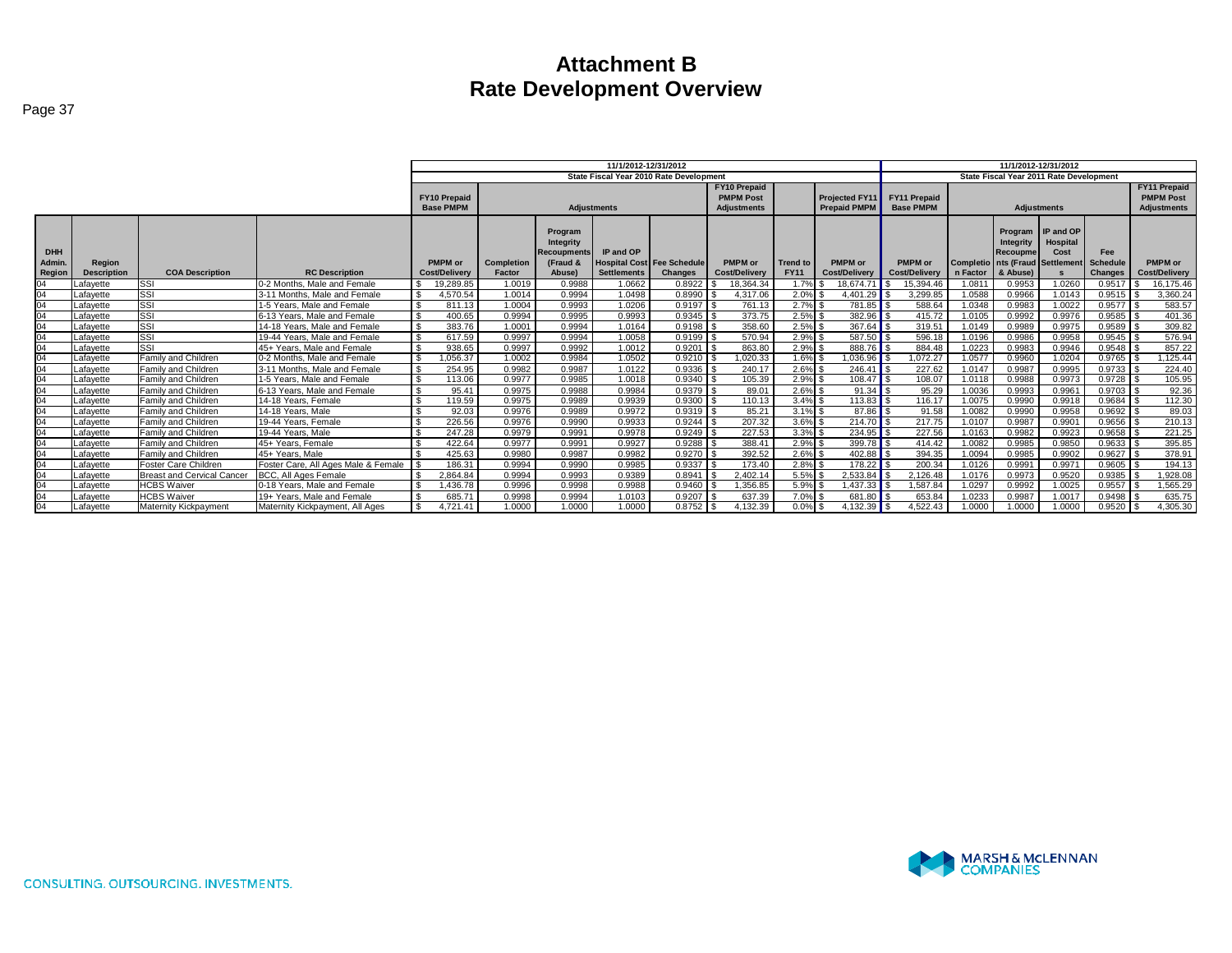|                               |                           |                                   |                                     |                |                                                  |              |                                     |                   |                                        | 11/1/2012-12/31/2012                         |                          |                                                         |                          |                                                       |
|-------------------------------|---------------------------|-----------------------------------|-------------------------------------|----------------|--------------------------------------------------|--------------|-------------------------------------|-------------------|----------------------------------------|----------------------------------------------|--------------------------|---------------------------------------------------------|--------------------------|-------------------------------------------------------|
|                               |                           |                                   |                                     |                | <b>Weighted FY10</b><br>and FY11 PMPM<br>at FY11 |              | <b>Projected FFS</b><br><b>PMPM</b> |                   | <b>PMPM Post MC</b><br><b>Savings</b>  | <b>PMPM Post</b><br>Smoothing<br>w/Statewide |                          | <b>Final Prepaid</b><br>Premium w/Tax<br>(Gross of GME) |                          | <b>Final Prepaid</b><br>Premium w/ Tax<br>Net of GME) |
| <b>DHH</b><br>Admin<br>Region | <b>Region Description</b> | <b>COA Description</b>            | <b>RC Description</b>               |                | <b>PMPM</b> or<br><b>Cost/Deliverv</b>           | <b>Trend</b> | PMPM or<br><b>Cost/Delivery</b>     | <b>MC Savings</b> | <b>PMPM</b> or<br><b>Cost/Delivery</b> | <b>PMPM</b> or<br><b>Cost/Delivery</b>       | Premium<br>w/Tax<br>Load | <b>PMPM</b> or<br>Cost/Delivery                         | <b>GME</b><br>Adjustment | <b>PMPM</b> or<br>Cost/Delivery                       |
| 04                            | Lafavette                 | SSI                               | 0-2 Months. Male and Female         | $\mathfrak{L}$ | 17.175.16                                        | 1.71%        | 17.744.55                           | $-14.49%$         | 15.172.63 \$                           | 14.929.37                                    | 13.1%                    | 17.183.15                                               | 0.9473                   | 16.276.94                                             |
|                               | Lafavette                 | <b>SSI</b>                        | 3-11 Months, Male and Female        | -\$            | 3.776.66                                         | 2.08%        | 3.929.09                            | $-12.56\%$ \$     | $3.435.78$ \$                          | 3.411.26                                     | 13.1% \$                 | 3.926.30                                                | 0.9538                   | 3.744.81                                              |
|                               | Lafavette                 | SSI                               | 1-5 Years. Male and Female          |                | 662.88                                           | 2.90%        | 700.37                              | $-6.39%$          | 655.65 \$                              | 596.73                                       | 13.1% \$                 | 686.84                                                  | 0.9746                   | 669.40                                                |
|                               | Lafavette                 | SSI                               | 6-13 Years. Male and Female         | $\mathfrak{L}$ | 394.00                                           | 2.44%        | 412.75                              | $-9.01%$          |                                        | 276.09                                       | $13.1\%$ \$              | 317.79                                                  | 0.9866                   | 313.53                                                |
| 04                            | Lafavette                 | SSI                               | 14-18 Years. Male and Female        | \$             | 332.95                                           | 2.71% \$     | 350.57                              | $-10.42\%$ \$     | $314.04$ \$                            | 267.69                                       | 13.1% \$                 | 308.12                                                  | $0.9811$ \$              | 302.30                                                |
| 04                            | Lafavette                 | SSI                               | 19-44 Years. Male and Female        | $\mathfrak{L}$ | 581.16                                           | $3.04\%$ \$  | 615.68                              | $-12.11\%$ \$     | $541.14$ \\$                           | 541.14                                       | $13.1\%$ \$              | 622.87                                                  | $0.9899$ \$              | 616.59                                                |
|                               | Lafavette                 | SSI                               | 45+ Years. Male and Female          | \$             | 869.83                                           | 2.98% \$     | 920.45                              | $-12.05\%$ \$     | 809.49 \$                              | 809.49                                       | 13.1% \$                 | 931.75                                                  | $0.9900$ \$              | 922.43                                                |
|                               | Lafavette                 | Family and Children               | 0-2 Months. Male and Female         | \$             | 1,090.05                                         | 1.63% \$     | 1,124.53                            | $-18.33\%$ \$     | $918.42$ \$                            | 918.42                                       | 13.1% \$                 | 1,057.08                                                | $0.9740$ \$              | 1,029.63                                              |
|                               | Lafayette                 | Family and Children               | 3-11 Months, Male and Female        |                | 233.21                                           | 2.76%        | 245.75                              | $-8.15%$          | 225.72                                 | 225.72                                       | 13.1% \$                 | 259.80                                                  | 0.9923                   | 257.81                                                |
| 04                            | Lafavette                 | Family and Children               | 1-5 Years. Male and Female          | $\mathfrak{L}$ | 106.96                                           | 3.03%        | 113.28                              | $-8.50%$          | $103.65$ \$                            | 103.65                                       | $13.1\%$ \$              | 119.30                                                  | 0.9943                   | 118.63                                                |
|                               | Lafavette                 | Family and Children               | 6-13 Years. Male and Female         | $\mathfrak{L}$ | 91.95                                            | 2.68% \$     | 96.75                               | $-8.85\%$ \$      | 88.19 \$                               | 88.19                                        | 13.1% \$                 | 101.51                                                  | $0.9970$ \$              | 101.21                                                |
| $\Omega$                      | Lafavette                 | Family and Children               | 14-18 Years, Female                 | \$             | 112.91                                           | $3.47\%$ \$  | 120.56                              | $-9.86\%$ \$      | $108.67$ \$                            | 108.67                                       | 13.1% \$                 | 125.08                                                  | $0.9952$ \$              | 124.48                                                |
|                               | Lafavette                 | Family and Children               | 14-18 Years, Male                   |                | 88.56                                            | $3.12\%$ \$  | 93.95                               | $-10.72\%$ \$     | 83.88 \$                               | 83.88                                        | 13.1% \$                 | 96.55                                                   | $0.9937$ \$              | 95.94                                                 |
|                               | Lafavette                 | Family and Children               | 19-44 Years, Female                 |                | 211.96                                           | 3.71%        | 227.35                              | $-12.23%$         | 199.55                                 | 199.55                                       | 13.1% \$                 | 229.68                                                  | 0.9939                   | 228.29                                                |
| 04                            | Lafavette                 | Family and Children               | 19-44 Years, Male                   | $\mathfrak{L}$ | 226.73                                           | $3.43\%$ \$  | 241.94                              | $-14.49%$         | 206.89                                 | 211.18                                       | $13.1\%$ \$              | 243.07                                                  | $0.9851$ \$              | 239.44                                                |
|                               | Lafavette                 | Family and Children               | 45+ Years, Female                   |                | 397.42                                           | 3.22%        | 422.42                              | $-13.02%$         | $367.43$ \$                            | 365.80                                       | 13.1% \$                 | 421.04                                                  | 0.9859                   | 415.10                                                |
|                               | Lafavette                 | Family and Children               | 45+ Years, Male                     |                | 388.50                                           | 2.82% \$     | 409.83                              | $-13.91\%$ \$     |                                        | 365.09                                       | 13.1% \$                 | 420.23                                                  | 0.9846                   | 413.76                                                |
| 04                            | Lafavette                 | Foster Care Children              | Foster Care, All Ages Male & Female | -\$            | 187.76                                           | $2.81\%$ \$  | 198.06                              | $-6.90\%$ \$      | 184.40 \$                              | 182.48                                       | $13.1\%$ \$              | 210.04                                                  | 0.9917                   | 208.28                                                |
|                               | Lafavette                 | <b>Breast and Cervical Cancer</b> | BCC. All Ages Female                |                | 2.170.39                                         | 5.50%        | 2.406.17                            | $-12.19%$         | 2.112.75                               | .630.04                                      | 13.1% \$                 | 1.876.12                                                | 0.9815                   | .841.45                                               |
| 04                            | Lafavette                 | <b>HCBS Waiver</b>                | 0-18 Years. Male and Female         | $\mathfrak{L}$ | 1.514.11                                         | 5.87%        | 1.689.71                            | 0.60%             | 1,699.85 \$                            | 996.55                                       | $13.1\%$ \$              | 1.147.03                                                | $0.9937$ \$              | 1,139.85                                              |
|                               | Lafavette                 | <b>HCBS Waiver</b>                | 19+ Years. Male and Female          | $\mathfrak{L}$ | 654.17                                           | 7.04%        | 745.77                              | $-11.62\%$ \$     | 659.08 \$                              | 507.12                                       | 13.1% \$                 | 583.70                                                  | 0.9864                   | 575.77                                                |
| 04                            | Lafavette                 | Maternity Kickpayment             | Maternity Kickpayment, All Ages     | \$             | 4,236.13                                         | $0.00\%$ \$  | 4,236.13                            | $1.74\%$ \$       | 4,309.85 \$                            | 4,309.85                                     | $7.7\%$ \$               | 4.668.83                                                | $0.9996$ \$              | 4,666.81                                              |

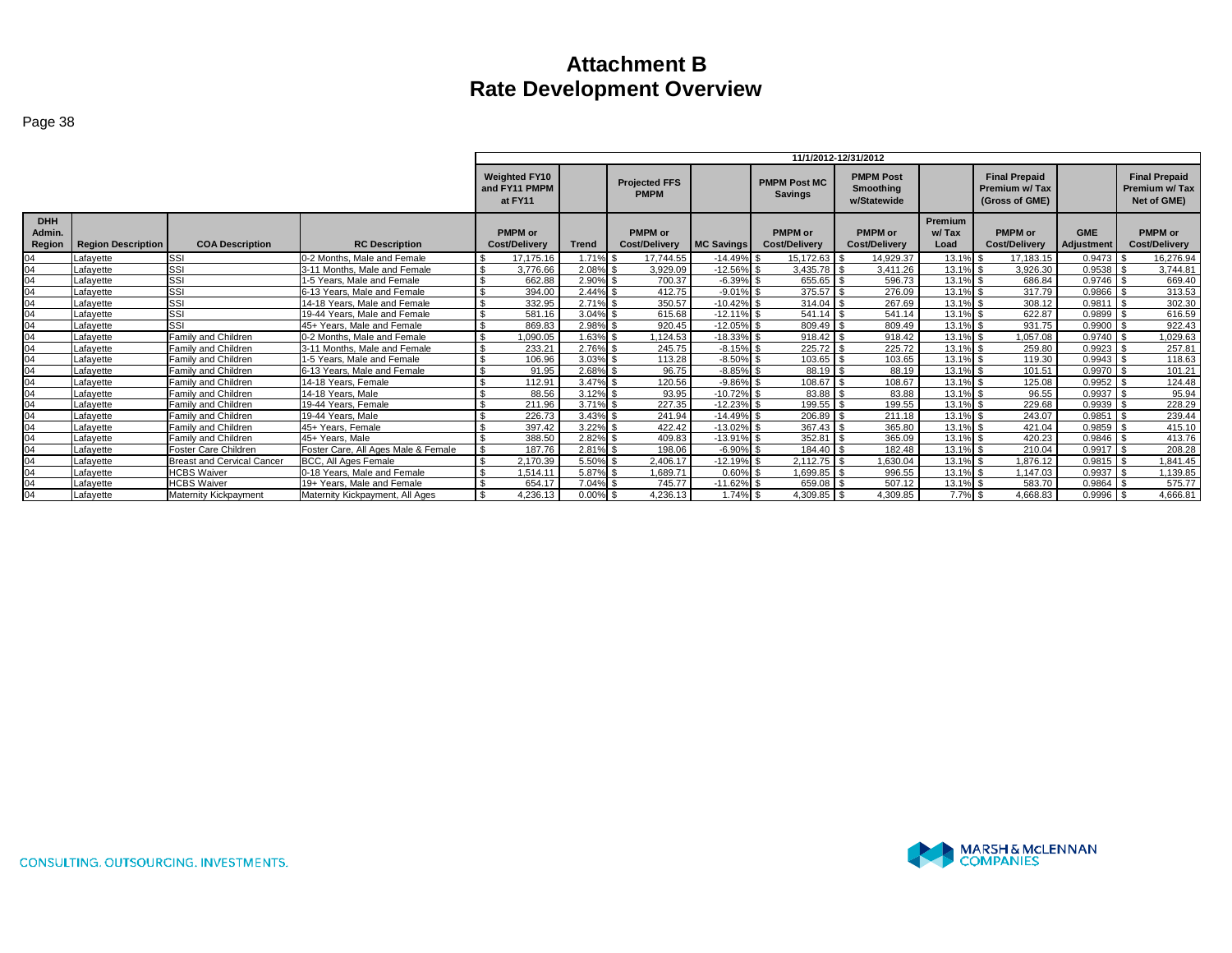| ٧ |  |
|---|--|
|   |  |

|                 |                             |                                                   |                                                     | 11/1/2012-12/31/2012             |                  |                  |                    |                                         |                     |                 |                       |                     | 11/1/2012-12/31/2012 |                                         |                    |                  |                      |
|-----------------|-----------------------------|---------------------------------------------------|-----------------------------------------------------|----------------------------------|------------------|------------------|--------------------|-----------------------------------------|---------------------|-----------------|-----------------------|---------------------|----------------------|-----------------------------------------|--------------------|------------------|----------------------|
|                 |                             |                                                   |                                                     |                                  |                  |                  |                    | State Fiscal Year 2010 Rate Development |                     |                 |                       |                     |                      | State Fiscal Year 2011 Rate Development |                    |                  |                      |
|                 |                             |                                                   |                                                     |                                  |                  |                  |                    |                                         | <b>FY10 Prepaid</b> |                 |                       |                     |                      |                                         |                    |                  | <b>FY11 Prepaid</b>  |
|                 |                             |                                                   |                                                     | <b>FY10 Prepaid</b>              |                  |                  |                    |                                         | <b>PMPM Post</b>    |                 | <b>Projected FY11</b> | <b>FY11 Prepaid</b> |                      |                                         |                    |                  | <b>PMPM Post</b>     |
|                 |                             |                                                   |                                                     | <b>Base PMPM</b>                 |                  |                  | <b>Adjustments</b> |                                         | <b>Adjustments</b>  |                 | <b>Prepaid PMPM</b>   | <b>Base PMPM</b>    |                      |                                         | <b>Adjustments</b> |                  | <b>Adjustments</b>   |
|                 |                             |                                                   |                                                     |                                  |                  |                  |                    |                                         |                     |                 |                       |                     |                      |                                         |                    |                  |                      |
|                 |                             |                                                   |                                                     |                                  |                  | Program          |                    |                                         |                     |                 |                       |                     |                      | Program                                 | IP and OP          |                  |                      |
|                 |                             |                                                   |                                                     |                                  |                  | Integrity        |                    |                                         |                     |                 |                       |                     |                      | Integrity                               | Hospital           |                  |                      |
| <b>DHH</b>      |                             |                                                   |                                                     |                                  |                  | Recoupment       | IP and OP          |                                         |                     |                 |                       |                     |                      | Recoupme                                | Cost               | Fee              |                      |
| Admin.          | Region                      |                                                   |                                                     | <b>PMPM or</b>                   | Completion       | (Fraud &         |                    | <b>Hospital Cost Fee Schedule</b>       | <b>PMPM</b> or      | <b>Trend to</b> | PMPM or               | PMPM or             |                      | Completio nts (Fraud                    | Settlement         | <b>Schedule</b>  | <b>PMPM</b> or       |
| Region          | <b>Description</b>          | <b>COA Description</b>                            | <b>RC Description</b>                               | <b>Cost/Delivery</b>             | Factor           | Abuse)           | <b>Settlements</b> | <b>Changes</b>                          | Cost/Delivery       | <b>FY11</b>     | <b>Cost/Deliverv</b>  | Cost/Delivery       | n Factor             | & Abuse)                                | $\mathbf{s}$       | <b>Changes</b>   | <b>Cost/Delivery</b> |
| 05              | ake Charles                 | lssi                                              | 0-2 Months, Male and Female                         | 9.268.44                         | 1.0014           | 0.9980           | 1.0075             | 0.9021                                  | 8.418.60            | 2.2%            | 8.600.66              | 28.475.1            | 1.0827               | 0.9953                                  | 1.0054             | 0.9516           | 29,355.23            |
| 05              | ake Charles                 | <b>ISSI</b>                                       | 3-11 Months, Male and Female                        | 2.511.72<br>IS.                  | 1.0003           | 0.9990           | 1.0039             | 0.9199                                  | 2.317.95            | 2.1%            | 2.367.66              | 3.212.29            | 1.0451               | 0.9974                                  | 1.0050             | 0.9567           | 3.219.50             |
| 05              | ake Charles                 | SSI                                               | 1-5 Years, Male and Female                          | 1.013.59<br>S.                   | 0.9999           | 0.9995           | 1.0022             | 0.9276                                  | 941.69              | 2.7%            | 966.69                | 997.81              | 1.0349               | 0.9980                                  | 1.0058             | 0.9557           | 990.57               |
| 05              | _ake Charles                | SSI                                               | 6-13 Years, Male and Female                         | 373.38<br><b>S</b>               | 1.0000           | 0.9994           | 1.0028             | 0.9243                                  | 345.88              | 2.6%            | 354.83                | 334.48              | 1.0149               | 0.9989                                  | 1.0066             | 0.9593           | 327.42               |
| 05              | ake Charles                 | lssi                                              | 14-18 Years, Male and Female                        | 274.97<br><b>S</b>               | 0.9993           | 0.9995           | 1.0008             | 0.9333                                  | 256.54              | 2.8%            | 263.66                | 396.51              | 1.0358               | 0.9978                                  | 1.0053             | 0.9550           | 393.40               |
| 05              | Lake Charles                | SSI                                               | 19-44 Years, Male and Female                        | 565.91<br>\$                     | 0.9999           | 0.9995           | 1.0025             | 0.9177                                  | 520.26              | 3.2%            | 536.85                | 487.59              | 1.0231               | 0.9983                                  | 1.0085             | 0.9538           | 479.04               |
| 05              | ake Charles                 | SSI                                               | 45+ Years, Male and Female                          | 916.63<br>-\$                    | 1.0000           | 0.9993           | 1.0026             | 0.9159                                  | 841.18              | 3.1%            | 867.47                | 818.36              | 1.0260               | 0.9980                                  | 1.0106             | 0.9529           | 806.89               |
| 05              | Lake Charles                | Family and Children                               | 0-2 Months, Male and Female                         | 960.92<br><b>S</b>               | 0.9999           | 0.9983           | 1.0067             | 0.9215                                  | 889.80              | 1.8%            | 905.74                | 878.04              | 1.0521               | 0.9964                                  | 1.0045             | 0.9766           | 902.93               |
| 05              | ake Charles                 | Family and Children                               | 3-11 Months, Male and Female                        | 281.07<br>\$.                    | 0.9982           | 0.9989           | 1.0025             | 0.9351                                  | 262.69              | 2.5%            | 269.15                | 244.02              | 1.0164               | 0.9986                                  | 1.0032             | 0.9730           | 241.75               |
| 05<br>05        | ake Charles                 | Family and Children                               | 1-5 Years. Male and Female                          | 131.69<br>-\$                    | 0.9976<br>0.9975 | 0.9987<br>0.9989 | 1.0010<br>1.0006   | 0.9355<br>0.9381                        | 122.8<br>99.47      | 2.9%            | 126.49<br>102.18      | 116.5'<br>105.12    | 1.0104               | 0.9989<br>0.9993                        | 1.0046<br>1.0033   | 0.9728<br>0.9703 | 114.91<br>102.62     |
| 05              | Lake Charles<br>ake Charles | Family and Children<br><b>Family and Children</b> | 6-13 Years, Male and Female<br>14-18 Years, Female  | 106.35<br>-S<br>\$<br>135.66     | 0.9974           | 0.9991           | 1.0005             | 0.9320                                  | 126.05              | 2.7%<br>3.5%    | 130.40<br>-96         | 132.27              | 1.0035<br>1.0085     | 0.9990                                  | 1.0070             | 0.9684           | 129.95               |
| 05              | ake Charles                 | Family and Children                               | 14-18 Years, Male                                   | 102.39<br>-\$                    | 0.9976           | 0.9990           | 1.0007             | 0.9319                                  | 95.15               | 3.2%            | 98.22                 | 102.43              | 1.0066               | 0.9991                                  | 1.0054             | 0.9679           | 100.24               |
| 05              | Lake Charles                | Family and Children                               | 19-44 Years, Female                                 | 269.69<br>IS.                    | 0.9979           | 0.9993           | 1.0013             | 0.9232                                  | 248.60              | 3.6%            | 257.64                | 254.55              | 1.0140               | 0.9984                                  | 1.0110             | 0.9643           | 251.23               |
| 05              | ake Charles                 | Family and Children                               | 19-44 Years, Male                                   | 256.19                           | 0.9983           | 0.9992           | 1.0026             | 0.9226                                  | 236.36              | 3.4%            | 244.32                | 211.90              | 1.0183               | 0.9984                                  | 1.0076             | 0.9662           | 209.72               |
| 05              | ake Charles                 | Family and Children                               | 45+ Years. Female                                   | 518.99                           | 0.9984           | 0.9992           | 1.0026             | 0.9245                                  | 479.91              | 2.7%            | 492.91                | 507.74              | 1.0143               | 0.9981                                  | 1.0132             | 0.9632           | 501.64               |
| 05              | ake Charles                 | Family and Children                               | 45+ Years, Male                                     | 520.99<br>. ድ                    | 0.9980           | 0.9988           | 1.0015             | 0.9187                                  | 477.85              | 3.6%            | 495.07                | 579.30              | 1.0270               | 0.9968                                  | 1.0224             | 0.9631           | 583.93               |
| 05              | ake Charles                 | Foster Care Children                              | Foster Care, All Ages Male & Female                 | 221.54                           | 0.9994           | 0.9992           | 1.0008             | 0.9308                                  | 206.08              | 2.8%            | 211.88                | 241.67              | 1.0197               | 0.9982                                  | 1.0119             | 0.9509           | 236.70               |
| 05              | ake Charles                 | <b>Breast and Cervical Cancer</b>                 | <b>BCC, All Ages Female</b>                         | 1.914.87                         | 0.9994           | 0.9996           | 0.9982             | 0.8950                                  | 1.708.90            | 6.5%            | 1.820.23              | 1.889.79            | 1.0195               | 0.9963                                  | 1.0446             | 0.9263           | 1.857.27             |
| 05              | Lake Charles                | <b>HCBS Waiver</b>                                | 0-18 Years, Male and Female                         | 1.089.94<br>-\$                  | 0.9997           | 0.9998           | 1.0010             | 0.9391                                  | 1.024.13            | 5.4%            | 1.079.80              | 1.041.17            | 1.0201               | 0.9997                                  | 1.0015             | 0.9630           | 1.024.10             |
| 05              | ake Charles                 | <b>HCBS Waiver</b>                                | 19+ Years, Male and Female                          | 486.01                           | 0.9997           | 0.9996           | 1.0016             | 0.9215                                  | 448.24              | 7.1%            | 480.18                | 487.19              | 1.021                | 0.9989                                  | 1.0036             | 0.9525           | 475.07               |
| 05              | ake Charles                 | Maternity Kickpayment                             | Maternity Kickpayment, All Ages                     | 4.710.61<br>\$                   | 1.0000           | 1.0000           | 1.0000             | 0.8752                                  | 4.122.94            | 0.0%            | 4.122.94              | 4.688.10            | 1.0000               | 1.0000                                  | 1.0000             | 0.9520           | 4.463.02             |
| 06              | Alexandria                  | <b>SSI</b>                                        | 0-2 Months, Male and Female                         | 13,524.84<br>l \$                | 1.0015           | 0.9977           | 1.0112             | 0.9024                                  | 12,331.97           | 2.0%            | 12,583.39             | 13,690.03           | 1.0798               | 0.9954                                  | 1.0116             | 0.9537           | 14,197.16            |
| 06              | Alexandria                  | SSI                                               | 3-11 Months, Male and Female                        | -\$<br>4,482.37                  | 1.0015           | 0.9993           | 1.0111             | 0.8987                                  | 4,076.36            | 1.9%            | 4,153.81              | 4,401.63            | 1.0640               | 0.9962                                  | 1.0096             | 0.9505           | 4,477.53             |
| 06              | Alexandria                  | SSI                                               | 1-5 Years, Male and Female                          | 473.49<br>S.                     | 0.9999           | 0.9992           | 0.9998             | 0.9255                                  | 437.75              | 3.3%            | 452.06                | 456.24              | 1.0300               | 0.9982                                  | 1.0036             | 0.9597           | 451.79               |
| 06              | Alexandria                  | <b>SSI</b>                                        | 6-13 Years, Male and Female                         | 313.62<br><b>S</b>               | 0.9997           | 0.9994           | 1.0005             | 0.9288                                  | 291.1               | 2.8%            | 299.23                | 315.65              | 1.0187               | 0.9987                                  | 1.0026             | 0.9590           | 308.78               |
| 06              | Alexandria                  | lssi                                              | 14-18 Years. Male and Female                        | 268.68<br><b>S</b>               | 0.9994           | 0.9995           | 0.9988             | 0.9295                                  | 249.17              | 3.2%            | 257.19                | 278.03              | 1.0164               | 0.9989                                  | 1.0021             | 0.9585           | 271.12               |
| 06              | Alexandria                  | SSI                                               | 19-44 Years, Male and Female                        | 479.94<br>\$                     | 0.9998           | 0.9995           | 1.0005             | 0.9198                                  | 441.30              | 3.3%            | 455.79                | 489.60              | 1.0242               | 0.9983                                  | 1.0034             | 0.9545           | 479.47               |
| 06              | Alexandria                  | SSI                                               | 45+ Years, Male and Female                          | 883.14<br><b>S</b>               | 1.0000           | 0.9994           | 1.0006             | 0.9174                                  | 810.15              | 3.0%            | 834.48                | 853.56              | 1.0283               | 0.9980                                  | 1.0042             | 0.9536           | 838.84               |
| 06              | Alexandria                  | Family and Children                               | 0-2 Months, Male and Female                         | 1.460.29<br><b>S</b>             | 1.0006           | 0.9988           | 1.0115             | 0.9198                                  | 1.357.78            | $1.5\%$ \$      | 1.378.48              | 1.387.05            | 1.0621               | 0.9957                                  | 1.0107             | 0.9754           | 1.446.13             |
| 06              | Alexandria                  | Family and Children                               | 3-11 Months, Male and Female                        | 255.37<br>-S                     | 0.9982           | 0.9988           | 1.0023             | 0.9363                                  | 238.94              | 2.9%            | 245.91                | 254.68              | 1.0205               | 0.9983                                  | 1.0035             | 0.9736           | 253.48               |
| 06              | Alexandria                  | Family and Children                               | 1-5 Years, Male and Female                          | 131.52<br>l S                    | 0.9976           | 0.9988           | 0.9992             | 0.9369                                  | 122.68              | 3.3%            | 126.77                | 132.00              | 1.0128               | 0.9987                                  | 1.0022             | 0.9729           | 130.18               |
| 06              | Alexandria                  | Family and Children                               | 6-13 Years, Male and Female                         | 97.55<br>-S                      | 0.9974           | 0.9989           | 0.9983             | 0.9395                                  | 91.15               | 3.1%            | 94.02                 | 99.83               | 1.0062               | 0.9992                                  | 1.0012             | 0.9716           | 97.63                |
| $\overline{06}$ | Alexandria                  | Family and Children                               | 14-18 Years, Female                                 | <b>S</b><br>126.34               | 0.9974           | 0.9991           | 0.9973             | 0.9298                                  | 116.74              | 3.9%            | 121.24                | 123.61              | 1.0099               | 0.9989                                  | 1.0015             | 0.9683           | 120.93               |
| 06              | Alexandria                  | Family and Children                               | 14-18 Years, Male                                   | 92.06<br>-96                     | 0.9975           | 0.9991           | 0.9980             | 0.9324                                  | 85.37               | 3.7%            | 88.49                 | 92.45               | 1.0116               | 0.9988                                  | 1.0020             | 0.9702           | 90.81                |
| 06              | Alexandria                  | Family and Children                               | 19-44 Years, Female                                 | 241.94<br>-S                     | 0.9977           | 0.9993           | 0.9971             | 0.9225                                  | 221.86              | 3.9%            | 230.50                | 222.06              | 1.0128               | 0.9986                                  | 1.0023             | 0.9650           | 217.22               |
| 06              | Alexandria                  | Family and Children                               | 19-44 Years, Male                                   | 258.73<br>£.                     | 0.9978           | 0.9991           | 0.9971             | 0.9234                                  | 237.46              | 3.8%            | 246.37                | 254.56              | 1.0099               | 0.9983                                  | 1.0023             | 0.9631           | 247.77               |
| 06              | Alexandria                  | Family and Children                               | 45+ Years, Female                                   | 502.17                           | 0.9980           | 0.9992           | 0.9985             | 0.9260                                  | 463.00              | 3.1%            | 477.41                | 456.30              | 1.0127               | 0.9985                                  | 1.0028             | 0.9640           | 446.04               |
| 06              | Alexandria                  | Family and Children                               | 45+ Years, Male                                     | 672.20                           | 0.9988           | 0.9993           | 1.0015             | 0.9232                                  | 620.37              | 2.6%            | 636.51                | 317.54              | 1.0070               | 0.9988                                  | 1.0013             | 0.9657           | 308.82               |
| 06              | Alexandria                  | Foster Care Children                              | Foster Care, All Ages Male & Female                 | 161.68<br><b>S</b>               | 0.9995           | 0.9991           | 0.9996             | 0.9322                                  | 150.42              | 3.2%            | 155.17                | 164.13              | 1.0145               | 0.9989                                  | 1.0018             | 0.9594           | 159.87               |
| 06<br>06        | Alexandria                  | Breast and Cervical Cancer                        | BCC, All Ages Female<br>0-18 Years, Male and Female | 2.007.78<br>£.<br>990.65<br>- \$ | 0.9997           | 0.9994           | 0.9877<br>1.0001   | 0.8906<br>0.9482                        | 1.764.51            | 4.7%<br>5.9%    | 1.848.22<br>994.39    | 1.618.1<br>1.022.92 | 1.0185               | 0.9969<br>0.9998                        | 1.0036<br>1.0002   | 0.9319<br>0.9608 | 1.536.70<br>1.007.79 |
| 06              | Alexandria<br>Alexandria    | <b>HCBS Waiver</b><br>HCBS Waiver                 | 19+ Years, Male and Female                          | 502.56<br>\$.                    | 0.9997<br>0.9997 | 0.9998<br>0.9997 | 1.0009             | 0.9242                                  | 938.92<br>464.6     | 7.2%            | 498.19                | 522.26              | 1.0253<br>1.0183     | 0.9990                                  | 1.0022             | 0.9504           | 506.02               |
| 06              | Alexandria                  | Maternity Kickpayment                             | Maternity Kickpayment, All Ages                     | 5.008.80                         | 1.0000           | 1.0000           | 1.0000             | 0.8752                                  | 4,383.93            | 0.0%            | 4,383.93              | 4,831.8             | 1.0000               | 1.0000                                  | 1.0000             | 0.9520           | 4,599.84             |
|                 |                             |                                                   |                                                     |                                  |                  |                  |                    |                                         |                     |                 |                       |                     |                      |                                         |                    |                  |                      |

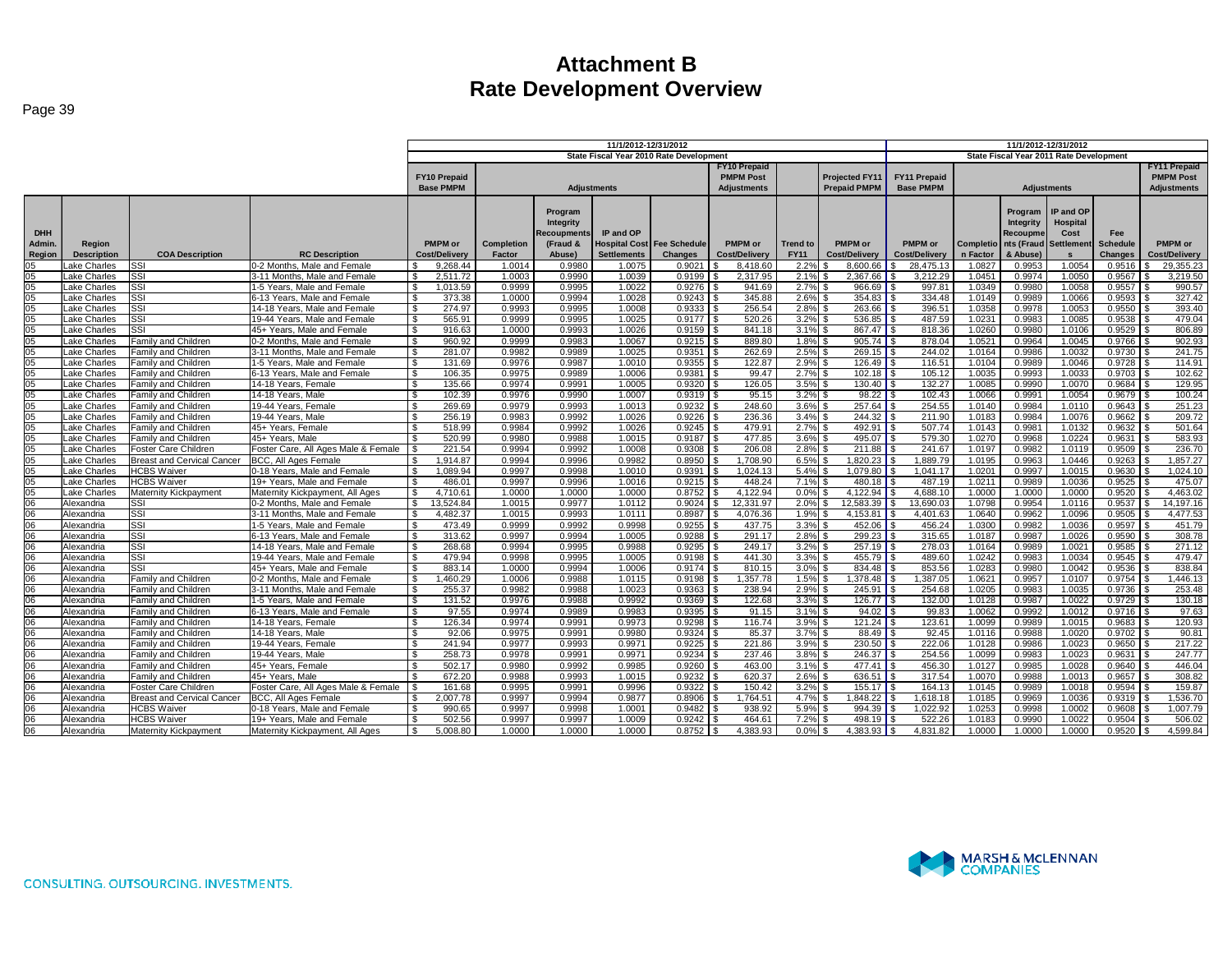|                                       |                           |                                   |                                     | 11/1/2012-12/31/2012                             |                   |                                     |                   |                                        |                                                     |                          |                                                         |                                 |                                                       |
|---------------------------------------|---------------------------|-----------------------------------|-------------------------------------|--------------------------------------------------|-------------------|-------------------------------------|-------------------|----------------------------------------|-----------------------------------------------------|--------------------------|---------------------------------------------------------|---------------------------------|-------------------------------------------------------|
|                                       |                           |                                   |                                     | <b>Weighted FY10</b><br>and FY11 PMPM<br>at FY11 |                   | <b>Projected FFS</b><br><b>PMPM</b> |                   | <b>PMPM Post MC</b><br><b>Savings</b>  | <b>PMPM Post</b><br><b>Smoothing</b><br>w/Statewide |                          | <b>Final Prepaid</b><br>Premium w/Tax<br>(Gross of GME) |                                 | <b>Final Prepaid</b><br>Premium w/ Tax<br>Net of GME) |
| <b>DHH</b><br>Admin.<br><b>Region</b> | <b>Region Description</b> | <b>COA Description</b>            | <b>RC Description</b>               | <b>PMPM</b> or<br><b>Cost/Delivery</b>           | <b>Trend</b>      | <b>PMPM</b> or<br>Cost/Delivery     | <b>MC Savings</b> | <b>PMPM</b> or<br><b>Cost/Delivery</b> | <b>PMPM</b> or<br><b>Cost/Delivery</b>              | Premium<br>w/Tax<br>Load | <b>PMPM</b> or<br><b>Cost/Delivery</b>                  | <b>GME</b><br><b>Adjustment</b> | <b>PMPM</b> or<br><b>Cost/Delivery</b>                |
| 05                                    | ake Charles.              | SSI                               | 0-2 Months, Male and Female         | 21,053.40                                        | 1.77%             | 21,777.21                           | $-15.64%$         | 18,371.40                              | 14,929.37                                           | 13.19                    | 17,183.15                                               | 0.9473                          | 16,276.94                                             |
| 05                                    | ake Charles               | SSI                               | 3-11 Months, Male and Female        | 2.878.76                                         | 2.35%             | 3.010.30                            | $-9.91%$          | 2,711.99                               | 3.411.26                                            | 13.1%                    | 3.926.30                                                | 0.9538                          | 3.744.81                                              |
| 05                                    | ake Charles               | SSI                               | 1-5 Years, Male and Female          | 981.02                                           | 2.74%             | 1.033.40                            | $-8.72%$          | 943.27                                 | 596.73                                              | 13.1%                    | 686.84                                                  | 0.9746                          | 669.40                                                |
| 05                                    | ake Charles               | SSI                               | 6-13 Years, Male and Female         | 338.39                                           | 2.84%             | 357.12                              | $-9.35%$          | 323.75                                 | 276.09                                              | 13.1%                    | 317.79                                                  | 0.9866                          | 313.53                                                |
| 05                                    | ake Charles               | SSI                               | 14-18 Years, Male and Female        | 341.50                                           | 2.669             | 359.21                              | $-11.00%$         | 319.70                                 | 267.69                                              | 13.1%                    | 308.12                                                  | 0.9811                          | 302.30                                                |
| 05                                    | ake Charles               | SSI                               | 19-44 Years, Male and Female        | ፍ<br>502.17                                      | 3.37%             | 535.27                              | $-12.23%$         | 469.82                                 | 469.82                                              | 13.1%                    | 540.77                                                  | 0.9996                          | 540.54                                                |
| 05                                    | ake Charles               | SSI                               | 45+ Years. Male and Female          | $\mathfrak{L}$<br>831.12                         | 3.30%             | 884.77                              | $-12.33%$         | 775.70                                 | 775.70                                              | 13.19                    | 892.84                                                  | 0.9992                          | 892.16<br>$\mathfrak{L}$                              |
| 05                                    | ake Charles               | Family and Children               | 0-2 Months, Male and Female         | $\mathfrak{L}$<br>904.06                         | 1.82%             | 935.98                              | $-16.90%$         | 777.80                                 | 777.80                                              | 13.19                    | 895.23                                                  | 0.9974                          | 892.90                                                |
| 05                                    | Lake Charles              | Family and Children               | 3-11 Months, Male and Female        | 252.71                                           | 2.62%             | 265.63                              | $-8.67%$          | 242.59                                 | 242.59                                              | 13.1%                    | 279.23                                                  | 0.9985                          | 278.81                                                |
| 05                                    | ake Charles.              | Family and Children               | 1-5 Years, Male and Female          | 119.55                                           | 3.10 <sup>6</sup> | 126.79                              | $-8.62%$          | 115.86                                 | 115.86                                              | 13.1%                    | 133.35                                                  | 0.9995                          | 133.29                                                |
| 05                                    | ake Charles               | Family and Children               | 6-13 Years. Male and Female         | 102.44<br>$\hat{\mathcal{L}}$                    | 2.78%             | 107.99                              | $-9.19%$          | 98.06                                  | 98.06                                               | 13.1%                    | 112.87                                                  | 0.9997                          | 112.84                                                |
| 05                                    | ake Charles               | Family and Children               | 14-18 Years, Female                 | 130.13<br>ፍ                                      | 3.58%             | 139.26                              | $-9.98%$          | 125.36                                 | 125.36                                              | 13.1%                    | 144.30                                                  | 0.9999                          | 144.28                                                |
| 05                                    | ake Charles               | Family and Children               | 14-18 Years, Male                   | 99.43<br>$\mathfrak{L}$                          | 3.26%             | 105.78                              | $-10.86%$         | 94.29<br><b>.S</b>                     | 94.29                                               | 13.1%                    | 108.53                                                  | 0.9998                          | 108.50<br>$\mathcal{F}$                               |
| 05                                    | ake Charles               | Family and Children               | 19-44 Years, Female                 | 253.79                                           | 3.84%             | 272.90                              | $-13.02%$         | 237.37                                 | 237.37                                              | 13.1%                    | 273.21                                                  | 0.9998                          | 273.16                                                |
| 05                                    | ake Charles               | Family and Children               | 19-44 Years, Male                   | 223.56                                           | 3.55%             | 239.07                              | $-15.34%$         | 202.41                                 | 211.18                                              | 13.1%                    | 243.07                                                  | 0.9851                          | 239.44                                                |
| 05                                    | ake Charles               | Family and Children               | 45+ Years. Female                   | 498.15<br>ፍ                                      | 3.22%             | 529.52                              | $-14.32%$         | 453.70<br>۱¢                           | 365.80                                              | 13.1%                    | 421.04                                                  | 0.9859                          | 415.10                                                |
| 05                                    | ake Charles               | Family and Children               | 45+ Years, Male                     | 548.38                                           | 3.92%             | 590.55                              | $-15.60%$         | 498.43                                 | 365.09                                              | 13.19                    | 420.23                                                  | 0.9846                          | 413.76                                                |
| 05                                    | ake Charles               | Foster Care Children              | Foster Care, All Ages Male & Female | 226.77<br>ፍ                                      | 3.31%             | 241.46                              | $-8.68%$          | 220.49                                 | 182.48                                              | 13.1%                    | 210.04                                                  | 0.9917                          | 208.28                                                |
| 05                                    | ake Charles               | <b>Breast and Cervical Cancer</b> | <b>BCC. All Ages Female</b>         | 1.842.46                                         | 6.75%             | 2.089.45                            | $-12.54%$         | 1.827.36                               | 1.630.04                                            | 13.19                    | 1.876.12                                                | 0.9815                          | 1.841.45<br>l \$                                      |
| 05                                    | ake Charles               | <b>HCBS</b> Waiver                | 0-18 Years, Male and Female         | 1,046.38                                         | 5.64%             | 1,162.86                            | 0.97%             | 1.174.14<br>l \$                       | 996.55                                              | 13.1%                    | 1.147.03                                                | 0.9937                          | 1,139.85<br>\$                                        |
| 05                                    | ake Charles               | <b>HCBS Waiver</b>                | 19+ Years. Male and Female          | 477.12                                           | 7.23%             | 545.76                              | $-11.05%$         | 485.45                                 | 507.12                                              | 13.1%                    | 583.70                                                  | 0.9864                          | 575.77                                                |
| 05                                    | ake Charles               | Maternity Kickpayment             | Maternity Kickpayment, All Ages     | 4.326.99                                         | 0.00%             | 4.326.99                            | 1.74%             | 4.402.28                               | 4.402.28                                            | 7.7%                     | 4.768.97                                                | 0.9993                          | 4.765.86                                              |
| 06                                    | Alexandria                | SSI                               | 0-2 Months, Male and Female         | 13,551.65<br>$\mathfrak{L}$                      | 1.89%             | 14.047.83                           | $-13.99%$         | 12.082.41                              | 14,929.37                                           | 13.19                    | 17.183.15                                               | 0.9473                          | 16,276.94                                             |
| 06                                    | Alexandria                | SSI                               | 3-11 Months, Male and Female        | $\hat{\mathcal{L}}$<br>4.348.04                  | 1.87%             | 4,506.08                            | $-13.63%$         | 3.891.78                               | 3,411.26                                            | 13.19                    | 3.926.30                                                | 0.9538                          | 3.744.81                                              |
| 06                                    | Alexandria                | SSI                               | 1-5 Years, Male and Female          | 451.90                                           | 3.34%             | 481.38                              | $-7.61%$          | 444.75                                 | 596.73                                              | 13.1%                    | 686.84                                                  | 0.9746                          | 669.40                                                |
| 06                                    | Alexandria                | SSI                               | 6-13 Years, Male and Female         | 304.96                                           | 2.84%             | 321.87                              | $-9.58%$          | 291.04                                 | 276.09                                              | 13.1%                    | 317.79                                                  | 0.9866                          | 313.53                                                |
| 06                                    | Alexandria                | SSI                               | 14-18 Years, Male and Female        | $\mathfrak{L}$<br>265.55                         | 3.30%             | 282.66                              | $-10.11%$         | 254.08                                 | 267.69                                              | 13.1%                    | 308.12                                                  | 0.9811                          | 302.30                                                |
| 06                                    | Alexandria                | SSI                               | 19-44 Years, Male and Female        | 470.00<br>$\mathbf{R}$                           | 3.47%             | 501.90                              | $-12.42%$         | 439.58                                 | 439.58                                              | 13.1%                    | 505.96                                                  | 0.9965                          | 504.21                                                |
| 06                                    | Alexandria                | SSI                               | 45+ Years, Male and Female          | 837.10<br>ፍ                                      | 3.15%             | 888.55                              | $-12.37%$         | 778.66                                 | 778.66                                              | 13.19                    | 896.24                                                  | 0.9973                          | 893.84                                                |
| 06                                    | Alexandria                | Family and Children               | 0-2 Months, Male and Female         | 1.419.07                                         | 1.53%             | 1.461.05                            | $-20.12%$         | 1.167.07<br>l S                        | 1.167.07                                            | 13.19                    | 1.343.27                                                | 0.9961                          | .338.03<br>- \$                                       |
| 06                                    | Alexandria                | Family and Children               | 3-11 Months, Male and Female        | 250.45                                           | 2.97%             | 264.99                              | $-9.52%$          | 239.76                                 | 239.76                                              | 13.1%                    | 275.96                                                  | 0.9979                          | 275.38                                                |
| 06                                    | Alexandria                | Family and Children               | 1-5 Years, Male and Female          | 128.82                                           | 3.44%             | 137.47                              | $-9.17%$          | 124.86                                 | 124.86                                              | 13.1%                    | 143.72                                                  | 0.9983                          | 143.47                                                |
| 06                                    | Alexandria                | Family and Children               | 6-13 Years. Male and Female         | 96.19<br>$\hat{\mathcal{L}}$                     | 3.17%             | 102.13                              | $-9.11%$          | 92.83                                  | 92.83                                               | 13.1%                    | 106.85                                                  | 0.9989                          | 106.73                                                |
| 06                                    | Alexandria                | Family and Children               | 14-18 Years, Female                 | 121.06<br>ፍ                                      | 3.97%             | 130.48                              | $-10.11%$         | 117.29                                 | 117.29                                              | 13.1%                    | 135.00                                                  | 0.9982                          | 134.76                                                |
| 06                                    | Alexandria                | Family and Children               | 14-18 Years, Male                   | $\mathfrak{L}$<br>89.88                          | 3.77%             | 96.51                               | $-10.95\%$ \$     | 85.94                                  | 85.94                                               | 13.1%                    | 98.92                                                   | 0.9979                          | 98.71                                                 |
| 06                                    | Alexandria                | Family and Children               | 19-44 Years, Female                 | 222.53                                           | 4.13%             | 240.57                              | $-13.19%$         | 208.84                                 | 208.84                                              | 13.1%                    | 240.38                                                  | 0.9977                          | 239.83                                                |
| 06                                    | Alexandria                | Family and Children               | 19-44 Years, Male                   | 247.21                                           | 4.25%             | 267.82                              | $-14.26%$         | 229.62                                 | 211.18                                              | 13.1%                    | 243.07                                                  | 0.9851                          | 239.44                                                |
| 06                                    | Alexandria                | Family and Children               | 45+ Years. Female                   | 458.59<br>$\mathfrak{L}$                         | 3.21%             | 487.36                              | $-14.17%$         | 418.28<br>۱۹.                          | 365.80                                              | 13.1%                    | 421.04                                                  | 0.9859                          | 415.10                                                |
| 06                                    | Alexandria                | Family and Children               | 45+ Years, Male                     | 439.90                                           | 3.36%             | 468.81                              | $-15.39%$         | 396.67                                 | 365.09                                              | 13.1%                    | 420.23                                                  | 0.9846                          | 413.76                                                |
| 06                                    | Alexandria                | Foster Care Children              | Foster Care, All Ages Male & Female | 157.99<br><b>¢</b>                               | 3.24%             | 168.00                              | $-7.79%$          | 154.91                                 | 182.48                                              | 13.1%                    | 210.04                                                  | 0.9917                          | 208.28                                                |
| 06                                    | Alexandria                | Breast and Cervical Cancer        | <b>BCC, All Ages Female</b>         | 1.661.31                                         | 5.319             | 1.835.44                            | $-11.91%$         | 1.616.85                               | 1.630.04                                            | 13.19                    | 1,876.12                                                | 0.9815                          | 1.841.45                                              |
| 06                                    | Alexandria                | <b>HCBS Waiver</b>                | 0-18 Years, Male and Female         | 1.002.43                                         | 6.27%             | 1.126.84                            | 3.90%             | 1.170.81                               | 996.55                                              | 13.1%                    | 1.147.03                                                | 0.9937                          | 1.139.85                                              |
| 06                                    | Alexandria                | <b>HCBS Waiver</b>                | 19+ Years. Male and Female          | 502.89                                           | 7.34%             | 576.33                              | $-10.75\%$ \$     | 514.38                                 | 507.12                                              | 13.1%                    | 583.70                                                  | 0.9864                          | 575.77                                                |
| 06                                    | Alexandria                | Maternity Kickpayment             | Maternity Kickpayment, All Ages     | 4.513.48                                         | 0.00%             | 4,513.48                            | 1.74%             | 4,592.02                               | 4.592.02                                            | 7.7%                     | 4,974.51                                                | 0.9970                          | 4,959.49                                              |

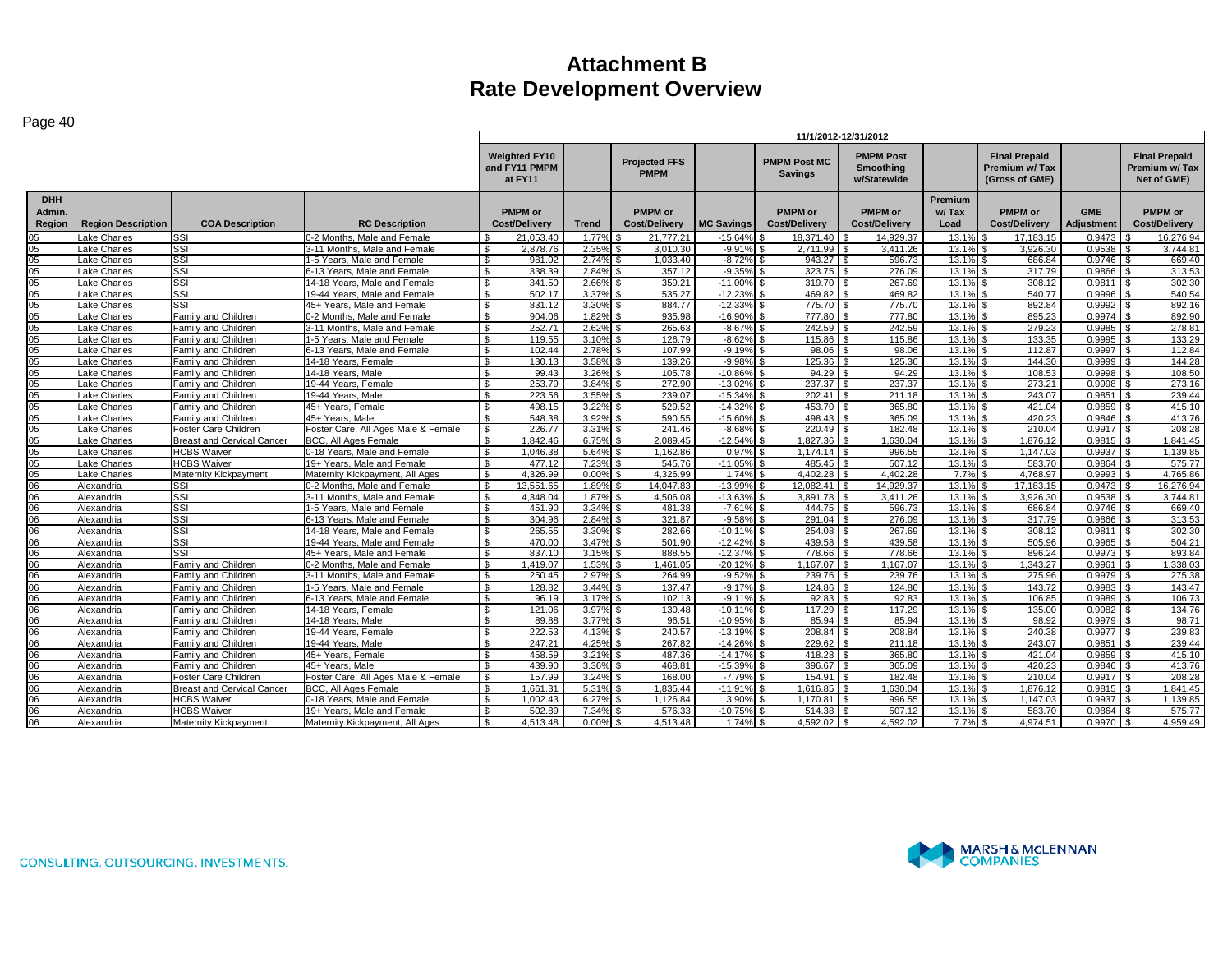|                 |                              |                                   |                                        | 11/1/2012-12/31/2012     |                      |                                |                    |                                       |                                                                                    |                 |                           |                       | 11/1/2012-12/31/2012  |                        |            |                        |                      |
|-----------------|------------------------------|-----------------------------------|----------------------------------------|--------------------------|----------------------|--------------------------------|--------------------|---------------------------------------|------------------------------------------------------------------------------------|-----------------|---------------------------|-----------------------|-----------------------|------------------------|------------|------------------------|----------------------|
|                 |                              |                                   |                                        |                          |                      |                                |                    |                                       | State Fiscal Year 2010 Rate Development<br>State Fiscal Year 2011 Rate Development |                 |                           |                       |                       |                        |            |                        |                      |
|                 |                              |                                   |                                        |                          |                      |                                |                    |                                       | <b>FY10 Prepaid</b>                                                                |                 |                           |                       |                       |                        |            |                        | <b>FY11 Prepaid</b>  |
|                 |                              |                                   |                                        | <b>FY10 Prepaid</b>      |                      |                                |                    |                                       | <b>PMPM Post</b>                                                                   |                 | <b>Projected FY11</b>     | <b>FY11 Prepaid</b>   |                       |                        |            |                        | <b>PMPM Post</b>     |
|                 |                              |                                   |                                        | <b>Base PMPM</b>         |                      | <b>Adjustments</b>             |                    |                                       | <b>Adjustments</b>                                                                 |                 | <b>Prepaid PMPM</b>       | <b>Base PMPM</b>      |                       | <b>Adjustments</b>     |            |                        | <b>Adjustments</b>   |
|                 |                              |                                   |                                        |                          |                      |                                |                    |                                       |                                                                                    |                 |                           |                       |                       |                        |            |                        |                      |
|                 |                              |                                   |                                        |                          |                      |                                |                    |                                       |                                                                                    |                 |                           |                       |                       |                        | IP and OP  |                        |                      |
|                 |                              |                                   |                                        |                          |                      | Program<br>Integrity           |                    |                                       |                                                                                    |                 |                           |                       |                       | Program                | Hospital   |                        |                      |
| <b>DHH</b>      |                              |                                   |                                        |                          |                      |                                | IP and OP          |                                       |                                                                                    |                 |                           |                       |                       | Integrity              |            |                        |                      |
| Admin.          |                              |                                   |                                        | <b>PMPM</b> or           |                      | <b>Recoupments</b><br>(Fraud & |                    |                                       | <b>PMPM</b> or                                                                     | <b>Trend to</b> | PMPM or                   | PMPM or               |                       | Recoupme<br>nts (Fraud | Cost       | Fee<br><b>Schedule</b> | PMPM or              |
|                 | Region<br><b>Description</b> | <b>COA Description</b>            | <b>RC Description</b>                  | <b>Cost/Delivery</b>     | Completion<br>Factor | Abuse)                         | <b>Settlements</b> | Hospital Cost Fee Schedule<br>Changes | <b>Cost/Delivery</b>                                                               | <b>FY11</b>     | <b>Cost/Delivery</b>      | <b>Cost/Delivery</b>  | Completio<br>n Factor | & Abuse)               | Settlement | <b>Changes</b>         | <b>Cost/Delivery</b> |
| Region          |                              | <b>SSI</b>                        | 0-2 Months, Male and Female            | 14,135.46                | 1.0017               | 0.9982                         |                    | 0.8983                                |                                                                                    | 1.9%            | 12,933.25                 |                       |                       | 0.9956                 | 1.0023     | 0.9560                 | 12,625.02            |
| 07              | Shreveport<br>Shreveport     | Issi                              | 3-11 Months, Male and Female           | 5.042.74<br>l \$         | 1.0013               | 0.9991                         | 0.9997<br>1.0128   | 0.9016                                | 12,691.85<br>4,606.69                                                              | 2.1%            | 4.705.02                  | 12,308.17<br>1,966.18 | 1.0751<br>1.0573      | 0.9966                 | 1.0147     | 0.9527                 | 2,002.62             |
| 07              | Shreveport                   | <b>SSI</b>                        | -5 Years. Male and Female              | 492.62<br><b>S</b>       | 1.0004               | 0.9993                         | 1.0320             | 0.9167                                | 465.90                                                                             | 3.0%            | 479.93                    | 392.88                | 1.0364                | 0.9979                 | 1.0387     | 0.9564                 | 403.65               |
| 07              |                              | <b>SSI</b>                        | 5-13 Years, Male and Female            | 254.23<br><b>S</b>       | 0.9996               | 0.9994                         | 1.0325             | 0.9276                                | 243.26                                                                             | 2.9%            | 250.33                    | 258.75                | 1.0161                | 0.9988                 | 1.0290     | 0.9575                 | 258.76               |
| 07              | Shreveport<br>Shreveport     | <b>SSI</b>                        | 14-18 Years, Male and Female           | 358.13<br><b>S</b>       | 0.9999               | 0.9996                         | 1.0302             | 0.9210                                | 339.59                                                                             | 2.8%            | $349.11$ \$               | 288.99                | 1.0170                | 0.9987                 | 1.0316     | 0.9550                 | 289.19               |
| 07              | Shreveport                   | <b>SSI</b>                        | 19-44 Years, Male and Female           | I \$<br>568.30           | 1.0003               | 0.9996                         | 1.0416             | 0.9116                                | 539.58                                                                             | 3.2%            | 556.67                    | 484.48                | 1.0299                | 0.9979                 | 1.0507     | 0.9519                 | 498.00               |
| 07              | Shreveport                   | SSI                               | 45+ Years. Male and Female             | <b>S</b><br>818.40       | 1.0001               | 0.9994                         | 1.0582             | 0.9134                                | 790.72                                                                             | 3.4%            | $817.35$ $\vert$ :        | 708.18                | 1.0290                | 0.9979                 | 1.0549     | 0.9524                 | 730.67               |
| 07              | Shreveport                   | Family and Children               | -2 Months, Male and Female             | <b>S</b><br>1.281.40     | 1.0006               | 0.9987                         | 1.0049             | 0.9195                                | 1.183.29                                                                           | 1.6%            | $1.201.89$ $\blacksquare$ | 1.083.46              | 1.0599                | 0.9959                 | 1.0067     | 0.9769                 | 1.124.65             |
| 07              | Shreveport                   | Family and Children               | 3-11 Months, Male and Female           | 235.33<br>l S            | 0.9985               | 0.9990                         | 1.0275             | 0.9315                                | 224.69                                                                             | 3.0%            |                           | 201.35                | 1.0220                | 0.9983                 | 1.0265     | 0.9740                 | 205.38               |
| 07              | Shreveport                   | <b>Family and Children</b>        | 1-5 Years, Male and Female             | l \$<br>107.10           | 0.9980               | 0.9989                         | 1.0369             | 0.9321                                | 103.20                                                                             | 3.5%            | $106.79$ S                | 94.56                 | 1.0151                | 0.9986                 | 1.0361     | 0.9727                 | 96.60                |
| 07              | Shreveport                   | <b>Family and Children</b>        | 6-13 Years, Male and Female            | l \$<br>74.42            | 0.9976               | 0.9990                         | 1.0329             | 0.9355                                | 71.66                                                                              | 3.3%            | $74.04$ S                 | 70.75                 | 1.0076                | 0.9991                 | 1.0293     | 0.9703                 | 71.13                |
| 07              | Shreveport                   | <b>Family and Children</b>        | 14-18 Years, Female                    | 112.68<br>l \$           | 0.9976               | 0.9992                         | 1.0641             | 0.9267                                | 110.76                                                                             | 4.1%            | 115.30                    | 103.34                | 1.0111                | 0.9988                 | 1.0614     | 0.9673                 | 107.14               |
| 07              | Shreveport                   | Family and Children               | 14-18 Years, Male                      | ΙS<br>71.99              | 0.9976               | 0.9991                         | 1.0488             | 0.9303                                | 70.02                                                                              | 3.9%            | 72.72                     | 70.12                 | 1.0106                | 0.9988                 | 1.0447     | 0.9684                 | 71.61                |
| $\overline{07}$ | Shreveport                   | <b>Family and Children</b>        | 19-44 Years, Female                    | 217.19<br><b>S</b>       | 0.9979               | 0.9993                         | 1.0793             | 0.9194                                | 214.92                                                                             | 4.2%            | 223.96                    | 202.62                | 1.0163                | 0.9983                 | 1.0763     | 0.9642                 | 213.34               |
| 07              | Shreveport                   | <b>Family and Children</b>        | 19-44 Years, Male                      | 255.38<br>l \$           | 0.9986               | 0.9993                         | 1.0472             | 0.9226                                | 246.23                                                                             | 3.5%            | 254.89                    | 222.55                | 1.0144                | 0.998                  | 1.1028     | 0.9641                 | 239.55               |
| 07              | Shreveport                   | <b>Family and Children</b>        | 45+ Years, Female                      | 382.43<br>l \$           | 0.9981               | 0.9993                         | 1.0752             | 0.9232                                | 378.61                                                                             | 3.6%            | $392.32$ \$               | 336.67                | 1.0158                | 0.9983                 | 1.0584     | 0.9638                 | 348.25               |
| 07              | Shreveport                   | <b>Family and Children</b>        | 45+ Years, Male                        | 566.48<br>-9             | 0.9981               | 0.9993                         | 1.0610             | 0.9253                                | 554.70                                                                             | 3.2%            |                           | 422.09                | 1.0166                | 0.9983                 | 1.0368     | 0.9640                 | 428.16               |
| 07              | Shreveport                   | Foster Care Children              | Foster Care, All Ages Male & Female \$ | 199.72                   | 0.9997               | 0.9993                         | 1.0325             | 0.9246                                | 190.47                                                                             | 3.1%            | 196.32 \$                 | 172.68                | 1.0135                | 0.9991                 | 1.0273     | 0.9575                 | 172.00               |
| 07              | Shreveport                   | <b>Breast and Cervical Cancer</b> | BCC, All Ages Female                   | 1,856.22<br>-S           | 0.9994               | 0.9996                         | 1.2697             | 0.8981                                | 2,114.49                                                                           | 6.3%            | $2,247.77$ \$<br>- \$     | 1,903.13              | 1.0126                | 0.9974                 | 1.2290     | 0.9312                 | 2,199.64             |
| 07              | Shreveport                   | <b>HCBS</b> Waiver                | 0-18 Years. Male and Female            | 791.10                   | 0.9997               | 0.9999                         | 1.0091             | 0.9485                                | 756.88                                                                             | 6.2%            | 803.73                    | 791.56                | 1.0237                | 0.9999                 | 1.0043     | 0.9606                 | 781.69               |
| 07              | Shreveport                   | <b>HCBS Waiver</b>                | 19+ Years, Male and Female             | 479.00<br>$\mathcal{S}$  | 1.0001               | 0.9996                         | 1.0194             | 0.9134                                | 445.84                                                                             | 6.7%            | 475.92                    | 459.55                | 1.0272                | 0.9983                 | 1.0324     | 0.9484                 | 461.40               |
| 07              | Shreveport                   | Maternity Kickpayment             | Maternity Kickpayment, All Ages        | $\mathbf{s}$<br>5.474.37 | 1.0000               | 1.0000                         | 1.0000             | 0.8752                                | 4.791.41                                                                           | 0.0%            | 4.791.41 $\frac{1}{3}$    | 5.154.96              | 1.0000                | 1.0000                 | 1.0000     | 0.9520                 | 4,907.47             |
| 08              | Monroe                       | Issi                              | -2 Months, Male and Female             | I \$<br>19.015.92        | 1.0017               | 0.9983                         | 1.0183             | 0.8990                                | 17.409.44                                                                          | 1.9%            | 17.736.13                 | 20.868.22             | 1.0791                | 0.9954                 | 1.0070     | 0.9541                 | 21.535.56            |
| 08              | Monroe                       | <b>SSI</b>                        | 3-11 Months, Male and Female           | l \$<br>3,180.73         | 1.0008               | 0.9990                         | 1.0115             | 0.9120                                | 2,933.65                                                                           | 2.2%            | $2,996.81$ \$             | 3,929.76              | 1.0596                | 0.9967                 | 1.0050     | 0.9536                 | 3,977.73             |
| 08              | Monroe                       | <b>SSI</b>                        | 1-5 Years, Male and Female             | <b>S</b><br>753.27       | 1.0001               | 0.9994                         | 1.0052             | 0.9249                                | 700.00                                                                             | 2.8%            | $719.28$ S                | 653.95                | 1.0301                | 0.9984                 | 1.001      | 0.9583                 | 645.70               |
| $\overline{08}$ | Monroe                       | <b>SSI</b>                        | 6-13 Years, Male and Female            | l \$<br>274.71           | 0.9998               | 0.9994                         | 1.0026             | 0.9289                                | 255.62                                                                             | 3.0%            | 263.17                    | 261.55                | 1.0166                | 0.9989                 | 1.001      | 0.9607                 | 255.44               |
| 08              | Monroe                       | <b>SSI</b>                        | 14-18 Years, Male and Female           | 320.53<br><b>S</b>       | 0.9998               | 0.9995                         | 1.0032             | 0.9259                                | 297.53                                                                             | 2.8%            | 305.79                    | 293.39                | 1.0215                | 0.9986                 | 1.001      | 0.9578                 | 287.07               |
| 08              | Monroe                       | <b>ISSI</b>                       | 19-44 Years, Male and Female           | l \$<br>549.34           | 0.9999               | 0.9996                         | 1.0035             | 0.9179                                | 505.75                                                                             | 2.9%            | 520.64                    | 545.03                | 1.0307                | 0.9980                 | 1.0024     | 0.9538                 | 536.00               |
| 80              | Monroe                       | Issi                              | 45+ Years, Male and Female             | l \$<br>887.77           | 1.0000               | 0.9994                         | 1.0032             | 0.9170                                | 816.23                                                                             | 2.9%            | 840.03                    | 834.37                | 1.0281                | 0.9980                 | 1.0021     | 0.9539                 | 818.34               |
| 08              | Monroe                       | Family and Children               | -2 Months, Male and Female             | .454.37<br><b>S</b>      | 1.0005               | 0.9985                         | 1.0169             | 0.9233                                | 1,364.03                                                                           | 1.6%            | 1.385.40                  | 1.237.66              | 1.0574                | 0.9960                 | 1.0059     | 0.9797                 | 1,284.47             |
| 80              | Monroe                       | Family and Children               | 3-11 Months, Male and Female           | $\sqrt{3}$<br>321.21     | 0.9981               | 0.9991                         | 1.0038             | 0.9379                                | 301.59                                                                             | 2.6%            | $309.44$ \$               | 295.07                | 1.0179                | 0.9985                 | 1.001      | 0.9725                 | 292.17               |
| 08              | Monroe                       | Family and Children               | 1-5 Years, Male and Female             | 148.09<br>l S            | 0.9977               | 0.9991                         | 1.0006             | 0.9386                                | 138.63                                                                             | 3.0%            | 142.79 $\frac{1}{2}$      | 139.26                | 1.0108                | 0.9988                 | 1.0009     | 0.9712                 | 136.68               |
| 08              | Monroe                       | Family and Children               | 6-13 Years. Male and Female            | 90.04<br>l S             | 0.9975               | 0.9991                         | 0.9996             | 0.9402                                | 84.33                                                                              | 3.1%            | $86.93$   \$              | 87.39                 | 1.0058                | 0.9992                 | 1.0004     | 0.9718                 | 85.39                |
| 08              | Monroe                       | <b>Family and Children</b>        | 14-18 Years, Female                    | 123.62<br>l S            | 0.9975               | 0.9992                         | 0.9991             | 0.9339                                | 114.96                                                                             | 3.6%            | 119.13                    | 114.01                | 1.0094                | 0.9990                 | 1.0004     | 0.9704                 | 111.62               |
| 08              | Monroe                       | <b>Family and Children</b>        | 14-18 Years, Male                      | S.<br>87.18              | 0.9977               | 0.9991                         | 1.0002             | 0.9325                                | 81.05                                                                              | 3.6%            | 83.99                     | 75.41                 | 1.0103                | 0.9989                 | 1.0006     | 0.9717                 | 73.98                |
| 80              | Monroe                       | Family and Children               | 19-44 Years, Female                    | 214.34<br>l s            | 0.9979               | 0.9993                         | 1.0000             | 0.9250                                | 197.72                                                                             | 3.6%            | 204.87                    | 210.08                | 1.0159                | 0.9984                 | 1.0012     | 0.9666                 | 206.22               |
| 08              | Monroe                       | Family and Children               | 19-44 Years, Male                      | 253.61                   | 0.9980               | 0.9994                         | 1.0001             | 0.9260                                | 234.23                                                                             | 3.5%            | 242.32                    | 180.05                | 1.0133                | 0.9985                 | 1.0012     | 0.9657                 | 176.14               |
| 80              | Monroe                       | Family and Children               | 45+ Years, Female                      | 494.11<br>l s            | 0.9982               | 0.9993                         | 1.0014             | 0.9271                                | 457.60                                                                             | 2.8%            | 470.56 \$                 | 447.06                | 1.0154                | 0.9982                 | 1.001      | 0.9645                 | 437.75               |
| 80              | Monroe                       | Family and Children               | 45+ Years, Male                        | 461.44                   | 0.9986               | 0.9991                         | 1.0047             | 0.9232                                | 427.03                                                                             | 2.8%            | 439.00                    | 318.75                | 1.0163                | 0.9983                 | 1.0016     | 0.9668                 | 313.14               |
| 08              | Monroe                       | Foster Care Children              | Foster Care, All Ages Male & Female    | 216.12                   | 0.9992               | 0.9994                         | 0.9998             | 0.9358                                | 201.92                                                                             | 2.7%            | 207.43                    | 225.14                | 1.0084                | 0.9994                 | 1.0003     | 0.9629                 | 218.56               |
| $\overline{08}$ | Monroe                       | Breast and Cervical Cancer        | <b>BCC, All Ages Female</b>            | 1,520.01<br>- \$         | 0.9993               | 0.9996                         | 0.9885             | 0.9040                                | 1,356.73                                                                           | 4.8%            |                           | 1,318.36              | 1.0175                | 0.9976                 | 1.0003     | 0.9377                 | 1,255.21             |
| 08              | Monroe                       | <b>HCBS Waiver</b>                | 0-18 Years, Male and Female            | ,341.61                  | 0.9999               | 0.9997                         | 1.0021             | 0.9360                                | 1,257.85                                                                           | 5.5%            | $1,327.37$                | 1.474.85              | 1.0259                | 0.9992                 | 1.001      | 0.9570                 | 1,448.21             |
| $\overline{08}$ | Monroe                       | <b>HCBS</b> Waiver                | 19+ Years. Male and Female             | 586.21<br>l \$           | 0.9997               | 0.9997                         | 1.0024             | 0.9238                                | 542.47                                                                             | 7.3%            | 581.93                    | 593.64                | 1.0213                | 0.9987                 | 1.001      | 0.9503                 | 576.26               |
| $\overline{08}$ | Monroe                       | <b>Maternity Kickpayment</b>      | Maternity Kickpayment, All Ages        | 5.674.85<br><b>S</b>     | 1.0000               | 1.0000                         | 1.0000             | 0.8752                                | 4.966.88                                                                           | 0.0%            | 4.966.88 $\vert$ \$<br>\$ | 5.121.63              | 1.0000                | 1.0000                 | 1.0000     | 0.9520                 | 4.875.73<br>l S      |

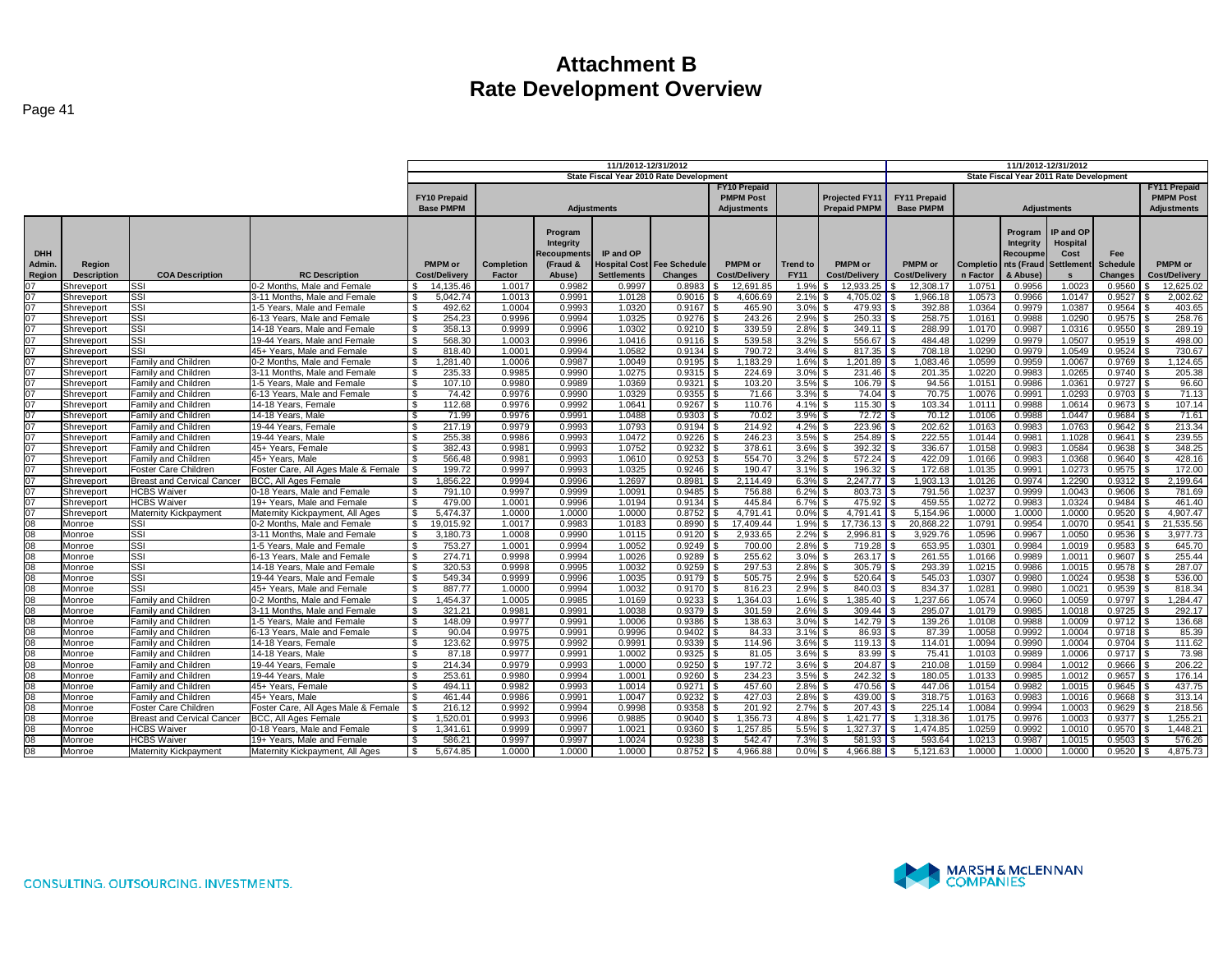| ≏ו<br>10 |
|----------|
|----------|

| - 50 -                         |                           |                                   |                                     |                                                  |              |                                        |                   |                                        | 11/1/2012-12/31/2012                                |                          |                                                         |                          |                                                      |
|--------------------------------|---------------------------|-----------------------------------|-------------------------------------|--------------------------------------------------|--------------|----------------------------------------|-------------------|----------------------------------------|-----------------------------------------------------|--------------------------|---------------------------------------------------------|--------------------------|------------------------------------------------------|
|                                |                           |                                   |                                     | <b>Weighted FY10</b><br>and FY11 PMPM<br>at FY11 |              | <b>Projected FFS</b><br><b>PMPM</b>    |                   | <b>PMPM Post MC</b><br><b>Savings</b>  | <b>PMPM Post</b><br><b>Smoothing</b><br>w/Statewide |                          | <b>Final Prepaid</b><br>Premium w/Tax<br>(Gross of GME) |                          | <b>Final Prepaid</b><br>Premium w/Tax<br>Net of GME) |
| <b>DHH</b><br>Admin.<br>Region | <b>Region Description</b> | <b>COA Description</b>            | <b>RC Description</b>               | <b>PMPM</b> or<br><b>Cost/Delivery</b>           | <b>Trend</b> | <b>PMPM</b> or<br><b>Cost/Delivery</b> | <b>MC Savings</b> | <b>PMPM</b> or<br><b>Cost/Delivery</b> | <b>PMPM</b> or<br><b>Cost/Delivery</b>              | Premium<br>w/Tax<br>Load | <b>PMPM</b> or<br><b>Cost/Delivery</b>                  | <b>GME</b><br>Adjustment | <b>PMPM</b> or<br>Cost/Delivery                      |
| 07                             | Shreveport                | SSI                               | 0-2 Months. Male and Female         | 12.748.3                                         | 1.92%        | 13.224.45                              | $-13.759$         | 11.405.63                              | 14.929.37                                           | 13.19                    | 17.183.15                                               | 0.9473                   | 16.276.94                                            |
| 07                             | Shreveport                | SSI                               | 3-11 Months, Male and Female        | 3,083.58                                         | 2.20%        | 3,215.72                               | $-12.749$         | 2,805.94                               | 3,411.26                                            | 13.1%                    | 3,926.30                                                | 0.9538                   | 3.744.81                                             |
| 07                             | Shreveport                | SSI                               | 1-5 Years. Male and Female          | £.<br>434.16                                     | 3.29%        | 462.05                                 | $-9.05%$          | 420.25                                 | 596.73                                              | 13.1%                    | 686.84                                                  | 0.9746                   | 669.40                                               |
| 07                             | Shreveport                | SSI                               | 6-13 Years, Male and Female         | 255.39<br>$\mathbf{\$}$                          | 2.95%        | 270.10                                 | $-9.94%$          | 243.25                                 | 276.09                                              | 13.1%                    | 317.79                                                  | 0.9866                   | 313.53                                               |
| 07                             | Shreveport                | SSI                               | 14-18 Years. Male and Female        | 313.16<br>\$                                     | 2.96%        | 331.26                                 | $-11.62%$         | 292.77                                 | 267.69                                              | 13.1%                    | 308.12                                                  | $0.9811$ \$              | 302.30                                               |
| 07                             | Shreveport                | SSI                               | 19-44 Years. Male and Female        | $\mathfrak{L}$<br>521.47                         | 3.43%        | 556.47                                 | $-13.07%$         | 483.77                                 | 483.77                                              | 13.1%                    | 556.82                                                  | 0.9594                   | 534.21                                               |
| 07                             | Shreveport                | SSI                               | 45+ Years. Male and Female          | 765.34                                           | 3.48%        | 817.41                                 | $-12.499$         | 715.30                                 | 715.30                                              | 13.19                    | 823.32                                                  | 0.9625                   | 792.41                                               |
| $\overline{07}$                | Shreveport                | <b>Family and Children</b>        | 0-2 Months, Male and Female         | 1.155.55<br>$\mathfrak{L}$                       | 1.62%        | 1.191.79                               | $-19.40%$         | 960.61                                 | 960.61                                              | 13.1%                    | 1.105.64                                                | 0.9184                   | 1.015.41                                             |
| 07                             | Shreveport                | Family and Children               | 3-11 Months. Male and Female        | $\mathfrak{L}$<br>215.81                         | 3.17%        | 229.17                                 | $-9.84%$          | 206.61                                 | 206.61                                              | 13.1%                    | 237.81                                                  | 0.9717                   | 231.09<br>$\mathbf{\hat{f}}$                         |
| 07                             | Shreveport                | Family and Children               | 1-5 Years. Male and Female          | 100.67                                           | 3.65%        | 107.88                                 | $-9.919$          | 97.18                                  | 97.18                                               | 13.1%                    | 111.85                                                  | 0.9800                   | 109.62                                               |
| 07                             | Shreveport                | Family and Children               | 6-13 Years, Male and Female         | 72.29                                            | 3.39%        | 77.08                                  | $-9.71%$          | 69.59                                  | 69.59                                               | 13.1%                    | 80.11                                                   | 0.9877                   | 79.12                                                |
| 07                             | Shreveport                | Family and Children               | 14-18 Years, Female                 | 110.40<br>$\hat{\mathcal{L}}$                    | 4.26%        | 119.63                                 | $-10.789$         | 106.73                                 | 106.73                                              | 13.1%                    | 122.85                                                  | 0.9834                   | 120.80                                               |
| $\overline{07}$                | Shreveport                | Family and Children               | 14-18 Years, Male                   | 72.05<br>\$                                      | 3.96%        | 77.64                                  | $-11.219$         | 68.94                                  | 68.94                                               | 13.1%                    | 79.35                                                   | 0.9840                   | 78.08                                                |
| 07                             | Shreveport                | Family and Children               | 19-44 Years, Female                 | 217.59                                           | 4.35%        | 236.16                                 | $-13.64%$         | 203.96                                 | 203.96                                              | 13.19                    | 234.75                                                  | 0.9747                   | 228.81                                               |
| 07                             | Shreveport                | Family and Children               | 19-44 Years, Male                   | 245.68                                           | 4.23%        | 266.07                                 | $-15.10%$         | 225.91                                 | 211.18                                              | 13.19                    | 243.07                                                  | 0.9851                   | 239.44                                               |
| 07                             | Shreveport                | Family and Children               | 45+ Years. Female                   | 365.88<br>\$                                     | 3.63%        | 391.88                                 | $-14.30%$         | 335.83                                 | 365.80                                              | 13.1%                    | 421.04                                                  | 0.9859                   | 415.10                                               |
| $\overline{07}$                | Shreveport                | Family and Children               | 45+ Years, Male                     | 485.79<br>$\mathcal{L}$                          | 3.12%        | 515.35                                 | $-14.88%$         | 438.64                                 | 365.09                                              | 13.19                    | 420.23                                                  | 0.9846                   | 413.76                                               |
| 07                             | Shreveport                | Foster Care Children              | Foster Care, All Ages Male & Female | $\mathbf{\$}$<br>181.73                          | 3.18%        | 193.00                                 | $-8.45%$          | 176.69                                 | 182.48                                              | 13.1%                    | 210.04                                                  | 0.9917                   | 208.28<br>l \$                                       |
| $\overline{07}$                | Shreveport                | <b>Breast and Cervical Cancer</b> | BCC, All Ages Female                | 2.218.89                                         | 6.19%        | 2.490.88                               | $-12.389$         | 2,182.56                               | 1,630.04                                            | 13.1%                    | 1.876.12                                                | 0.9815                   | 1.841.45                                             |
| 07                             | Shreveport                | <b>HCBS Waiver</b>                | 0-18 Years, Male and Female         | 790.51                                           | 6.28%        | 888.80                                 | 3.86%             | 923.13                                 | 996.55                                              | 13.1%                    | 1.147.03                                                | 0.9937                   | 1,139.85                                             |
| 07                             | Shreveport                | <b>HCBS Waiver</b>                | 19+ Years. Male and Female          | 467.21<br>\$                                     | 7.05%        | 532.70                                 | $-12.619$         | 465.52                                 | 507.12                                              | 13.1%                    | 583.70                                                  | 0.9864                   | 575.77                                               |
| 07                             | Shreveport                | Maternity Kickpayment             | Maternity Kickpayment, All Ages     | 4.861.05<br>$\mathfrak{L}$                       | 0.00%        | 4,861.05                               | 1.74%             | 4.945.63                               | 4.945.63                                            | 7.7%                     | 5.357.57                                                | 0.9999                   | 5.356.99                                             |
| 08                             | Monroe                    | SSI                               | 0-2 Months. Male and Female         | 20.015.79<br>-S                                  | 1.84%        | 20.730.14                              | $-12.339$         | 18.174.63                              | 14.929.37                                           | 13.19                    | 17.183.15                                               | 0.9473                   | 16.276.94                                            |
| 08                             | Monroe                    | SSI                               | 3-11 Months, Male and Female        | 3,585.36                                         | 2.14%        | 3.734.41                               | $-10.749$         | 3,333.47                               | 3,411.26                                            | 13.1%                    | 3.926.30                                                | 0.9538                   | 3.744.81                                             |
| 08                             | Monroe                    | SSI                               | 1-5 Years. Male and Female          | $\mathfrak{L}$<br>675.13                         | 2.90%        | 713.31                                 | $-7.069$          | 662.93                                 | 596.73                                              | 13.19                    | 686.84                                                  | 0.9746                   | 669.40                                               |
| $\overline{08}$                | Monroe                    | SSI                               | 6-13 Years, Male and Female         | $\mathfrak{L}$<br>258.53                         | 2.96%        | 273.45                                 | $-8.44%$          | 250.36                                 | 276.09                                              | 13.1%                    | 317.79                                                  | 0.9866                   | 313.53                                               |
| 08                             | Monroe                    | SSI                               | 14-18 Years. Male and Female        | \$<br>294.56                                     | 2.90%        | 311.20                                 | $-10.51%$         | 278.51                                 | 267.69                                              | 13.1%                    | 308.12                                                  | 0.9811                   | 302.30<br>l \$                                       |
| $\overline{08}$                | Monroe                    | SSI                               | 19-44 Years, Male and Female        | 529.85<br>-S                                     | 3.04%        | 561.26                                 | $-12.46%$         | 491.31                                 | 491.31                                              | 13.1%                    | 565.50                                                  | 0.9939                   | 562.05<br>\$                                         |
| 08                             | Monroe                    | SSI                               | 45+ Years. Male and Female          | 827.02                                           | 3.00%        | 875.51                                 | $-12.07%$         | 769.83                                 | 769.83                                              | 13.1%                    | 886.08                                                  | 0.9939                   | 880.67                                               |
| 08                             | Monroe                    | <b>Family and Children</b>        | 0-2 Months. Male and Female         | $\mathcal{L}$<br>1.324.84                        | 1.63%        | 1.366.60                               | $-16.81%$         | 1.136.91                               | 1.136.91                                            | 13.1%                    | 1.308.56                                                | 0.9891                   | 1.294.32                                             |
| 80                             | Monroe                    | Family and Children               | 3-11 Months, Male and Female        | 299.08<br>\$                                     | 2.68%        | 314.73                                 | $-9.77%$          | 283.96                                 | 283.96                                              | 13.1%                    | 326.85                                                  | 0.9965                   | 325.69                                               |
| 08                             | Monroe                    | Family and Children               | 1-5 Years, Male and Female          | 139.12                                           | 3.10%        | 147.55                                 | $-9.239$          | 133.93                                 | 133.93                                              | 13.19                    | 154.15                                                  | 0.9972                   | 153.73                                               |
| 08                             | Monroe                    | amily and Children                | 6-13 Years, Male and Female         | 86.00                                            | 3.15%        | 91.30                                  | $-8.48%$          | 83.56                                  | 83.56                                               | 13.19                    | 96.17                                                   | 0.9979                   | 95.97                                                |
| 08                             | Monroe                    | Family and Children               | 14-18 Years, Female                 | 114.62<br>\$                                     | 3.73%        | 123.01                                 | $-8.69%$          | 112.31                                 | 112.31                                              | 13.1%                    | 129.27                                                  | 0.9972                   | 128.91                                               |
| 08                             | Monroe                    | Family and Children               | 14-18 Years, Male                   | $\mathbf{R}$<br>77.99                            | 3.81%        | 83.80                                  | $-10.109$         | 75.34                                  | 75.34                                               | 13.19                    | 86.71                                                   | 0.9963                   | 86.40                                                |
| 08                             | Monroe                    | Family and Children               | 19-44 Years, Female                 | 205.68<br>\$                                     | 3.75%        | 220.77                                 | $-12.70%$         | 192.74                                 | 192.74                                              | 13.19                    | 221.84                                                  | 0.9955                   | 220.85                                               |
| 08                             | Monroe                    | Family and Children               | 19-44 Years, Male                   | 202.61                                           | 3.49%        | 216.44                                 | $-13.85%$         | 186.45                                 | 211.18                                              | 13.1%                    | 243.07                                                  | 0.9851                   | 239.44                                               |
| 08                             | Monroe                    | Family and Children               | 45+ Years. Female                   | 450.88<br>\$                                     | 2.95%        | 476.83                                 | $-14.18%$         | 409.21                                 | 365.80                                              | 13.1%                    | 421.04                                                  | 0.9859                   | 415.10                                               |
| 08                             | Monroe                    | Family and Children               | 45+ Years, Male                     | 363.49<br>$\mathcal{L}$                          | 3.02%        | 384.95                                 | $-15.36%$         | 325.82                                 | 365.09                                              | 13.1%                    | 420.23                                                  | 0.9846                   | 413.76                                               |
| 08                             | Monroe                    | Foster Care Children              | Foster Care, All Ages Male & Female | \$<br>214.11                                     | 2.83%        | 225.94                                 | $-7.66%$          | 208.64                                 | 182.48                                              | 13.1%                    | 210.04                                                  | 0.9917                   | 208.28<br>ፍ                                          |
| 08                             | Monroe                    | <b>Breast and Cervical Cancer</b> | <b>BCC, All Ages Female</b>         | 1,321.84                                         | 4.76%        | 1,445.72                               | $-11.629$         | 1.277.69                               | 1,630.04                                            | 13.1%                    | 1.876.12                                                | 0.9815                   | 1.841.45                                             |
| 08                             | Monroe                    | <b>HCBS Waiver</b>                | 0-18 Years. Male and Female         | 1.399.87                                         | 5.47%        | 1,551.03                               | $-0.75%$          | 1,539.45                               | 996.55                                              | 13.1%                    | 1.147.03                                                | 0.9937                   | 1.139.85                                             |
| 08                             | Monroe                    | <b>HCBS Waiver</b>                | 19+ Years. Male and Female          | 578.52<br>$\mathcal{L}$                          | 7.26%        | 662.06                                 | $-12.109$         | 581.96                                 | 507.12                                              | 13.1%                    | 583.70                                                  | 0.9864                   | 575.77                                               |
| 80                             | Monroe                    | Maternity Kickpayment             | Maternity Kickpayment, All Ages     | 4.912.19<br>$\mathcal{L}$                        | 0.00%        | 4,912.19                               | $1.74\%$ \$       | 4,997.67                               | 4.997.67                                            | 7.7%                     | 5.413.95                                                | 0.9999                   | 5.413.37<br>. ድ                                      |
|                                |                           |                                   |                                     |                                                  |              |                                        |                   |                                        |                                                     |                          |                                                         |                          |                                                      |

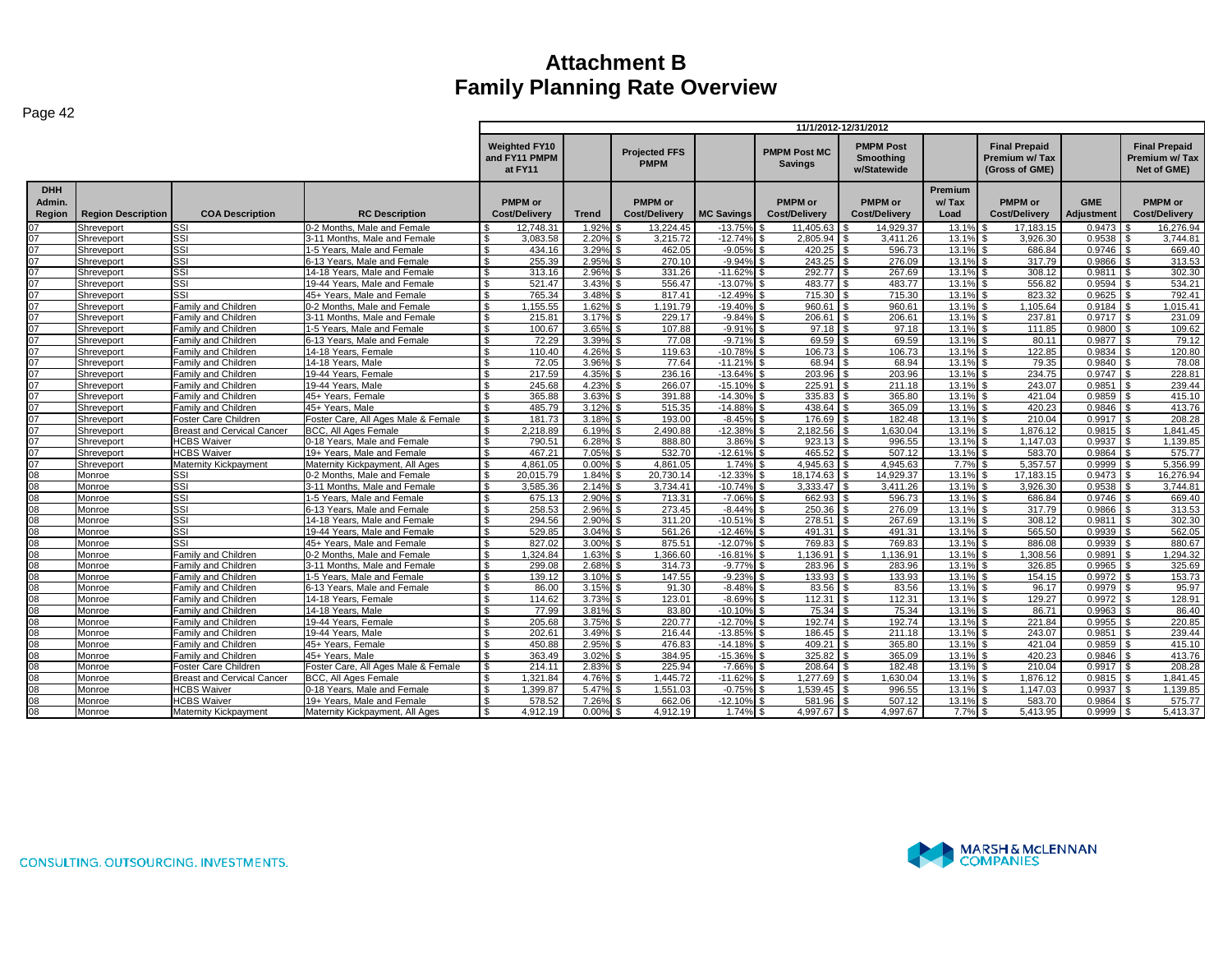| <b>DHH</b><br>Admin.<br><b>Region</b> | <b>Region Description</b>         | <b>COA Description</b>            | <b>RC Description</b>                                       |          | <b>PMPM Post</b><br><b>Smoothing</b><br>w/Statewide | FY11 Family<br><b>Planning</b><br>Percentage | <b>Family Planning</b><br><b>PMPM</b>      |
|---------------------------------------|-----------------------------------|-----------------------------------|-------------------------------------------------------------|----------|-----------------------------------------------------|----------------------------------------------|--------------------------------------------|
|                                       |                                   |                                   |                                                             |          |                                                     |                                              |                                            |
| 01<br>01                              | New Orleans<br><b>New Orleans</b> | SSI<br>SSI                        | 0-2 Months, Male and Female<br>3-11 Months, Male and Female | \$<br>\$ | 14,929.37                                           | $0.0\%$ \$<br>0.0%                           | $\mathfrak{S}$                             |
| 01                                    | New Orleans                       | SSI                               | 1-5 Years, Male and Female                                  | \$       | 3,411.26<br>596.73                                  | $0.0\%$ \$                                   | $\sim$<br>$\overline{\phantom{a}}$         |
| 01                                    | New Orleans                       | SSI                               | 6-13 Years. Male and Female                                 | \$       | 276.09                                              | $0.0\%$ \$                                   | 0.05                                       |
| 01                                    | New Orleans                       | SSI                               | 14-18 Years, Male and Female                                | \$       | 267.69                                              | $1.1\%$ \$                                   | 2.87                                       |
| 01                                    | <b>New Orleans</b>                | $\overline{\text{SSI}}$           | 19-44 Years, Male and Female                                | \$       | 533.37                                              | 0.5%                                         | \$<br>2.43                                 |
| 01                                    | New Orleans                       | SSI                               | 45+ Years, Male and Female                                  | \$       | 821.54                                              | 0.0%                                         | \$<br>0.24                                 |
| 01                                    | New Orleans                       | Family and Children               | 0-2 Months. Male and Female                                 | \$       | 943.95                                              | 0.0%                                         | $\mathfrak{S}$<br>$\mathcal{L}$            |
| 01                                    | <b>New Orleans</b>                | <b>Family and Children</b>        | 3-11 Months, Male and Female                                | \$       | 187.14                                              | 0.0%                                         | \$<br>$\overline{\phantom{a}}$             |
| 01                                    | New Orleans                       | Family and Children               | 1-5 Years. Male and Female                                  | \$       | 91.20                                               | 0.0%                                         | $\overline{\mathcal{S}}$                   |
| 01                                    | New Orleans                       | Family and Children               | 6-13 Years, Male and Female                                 | \$       | 67.65                                               | 0.1%                                         | \$<br>0.05                                 |
| $\overline{01}$                       | New Orleans                       | Family and Children               | 14-18 Years, Female                                         | \$       | 87.96                                               | 5.6%                                         | \$<br>4.89                                 |
| 01                                    | <b>New Orleans</b>                | Family and Children               | 14-18 Years, Male                                           | \$       | 69.42                                               | 0.1%                                         | \$<br>0.04                                 |
| 01                                    | New Orleans                       | Family and Children               | 19-44 Years, Female                                         | \$       | 178.00                                              | 4.2%                                         | $\mathsf{\$}$<br>7.55                      |
| 01                                    | New Orleans                       | Family and Children               | 19-44 Years, Male                                           | \$       | 211.18                                              | $0.0\%$ \$                                   | 0.00                                       |
| 01                                    | New Orleans                       | Family and Children               | 45+ Years, Female                                           | \$       | 365.80                                              | $0.5\%$ \$                                   | 1.73                                       |
| 01                                    | <b>New Orleans</b>                | <b>Family and Children</b>        | 45+ Years, Male                                             | \$       | 365.09                                              | 0.0%                                         | \$<br>$\overline{\phantom{a}}$             |
| $\overline{01}$                       | New Orleans                       | Foster Care Children              | Foster Care, All Ages Male & Female                         | \$       | 182.48                                              | 0.7%                                         | \$<br>1.34                                 |
| 01                                    | <b>New Orleans</b>                | <b>Breast and Cervical Cancer</b> | <b>BCC. All Ages Female</b>                                 | \$       | 1.630.04                                            | 0.1%                                         | \$<br>1.72                                 |
| 01                                    | New Orleans                       | <b>HCBS Waiver</b>                | 0-18 Years. Male and Female                                 | \$       | 996.55                                              | 0.1%                                         | $\mathfrak{S}$<br>0.90                     |
| 01                                    | New Orleans                       | <b>HCBS Waiver</b>                | 19+ Years. Male and Female                                  | \$       | 507.12                                              | 0.2%                                         | $\mathfrak{S}$<br>0.97                     |
| 01                                    | New Orleans                       | Maternity Kickpayment             | Maternity Kickpayment, All Ages                             | \$       | 6,116.24                                            | 0.1%                                         | \$<br>3.69                                 |
| 09                                    | Mandeville                        | SSI                               | 0-2 Months, Male and Female                                 | \$       | 14,929.37                                           | 0.0%                                         | \$<br>$\blacksquare$                       |
| 09                                    | Mandeville                        | $\overline{\text{SSI}}$           | 3-11 Months, Male and Female                                | \$       | 3,411.26                                            | 0.0%                                         | $\mathfrak s$<br>$\overline{\phantom{a}}$  |
| 09                                    | Mandeville                        | SSI                               | 1-5 Years. Male and Female                                  | \$       | 596.73                                              | $0.0\%$ \$                                   | $\overline{\phantom{a}}$                   |
| 09                                    | Mandeville                        | SSI                               | 6-13 Years. Male and Female                                 | \$       | 276.09                                              | $0.1\%$ \$                                   | 0.21                                       |
| $\overline{09}$                       | Mandeville                        | SSI                               | 14-18 Years, Male and Female                                | \$       | 267.69                                              | $0.8\%$ \$                                   | 2.08                                       |
| 09                                    | Mandeville                        | SSI                               | 19-44 Years, Male and Female                                | \$       | 564.29                                              | 0.5%                                         | \$<br>2.73                                 |
| 09                                    | Mandeville                        | SSI                               | 45+ Years. Male and Female                                  | \$       | 875.13                                              | 0.0%                                         | \$<br>0.11                                 |
| 09                                    | Mandeville                        | Family and Children               | 0-2 Months. Male and Female                                 | \$       | 846.49                                              | 0.0%                                         | $\mathfrak{S}$<br>$\overline{\phantom{a}}$ |
| 09                                    | Mandeville                        | <b>Family and Children</b>        | 3-11 Months. Male and Female                                | \$       | 219.38                                              | 0.0%                                         | $\mathfrak{S}$<br>$\blacksquare$           |
| 09                                    | Mandeville                        | Family and Children               | 1-5 Years. Male and Female                                  | \$       | 117.05                                              | 0.0%                                         | $\mathfrak{S}$                             |
| $\overline{09}$                       | Mandeville                        | <b>Family and Children</b>        | 6-13 Years, Male and Female                                 | \$       | 99.41                                               | 0.1%                                         | \$<br>0.10                                 |
| 09                                    | Mandeville                        | Family and Children               | 14-18 Years, Female                                         | \$       | 120.42                                              | 5.2%                                         | \$<br>6.27                                 |
| 09                                    | Mandeville                        | Family and Children               | 14-18 Years, Male                                           | \$       | 98.88                                               | 0.0%                                         | \$<br>0.00                                 |
| 09                                    | Mandeville                        | Family and Children               | 19-44 Years, Female                                         | \$       | 228.03                                              | 3.8%                                         | $\mathfrak{S}$<br>8.61                     |
| 09                                    | Mandeville                        | Family and Children               | 19-44 Years, Male                                           | \$       | 211.18                                              | 0.0%                                         | \$<br>0.01                                 |
| $\overline{09}$                       | Mandeville                        | Family and Children               | 45+ Years, Female                                           | \$       | 365.80                                              | $0.1\%$ \$                                   | 0.55                                       |
| 09                                    | Mandeville                        | Family and Children               | 45+ Years, Male                                             | \$       | 365.09                                              | 0.0%                                         | \$<br>$\sim$                               |
| $\overline{09}$                       | Mandeville                        | Foster Care Children              | Foster Care, All Ages Male & Female                         | \$       | 182.48                                              | 0.9%                                         | \$<br>1.57                                 |
| 09                                    | Mandeville                        | <b>Breast and Cervical Cancer</b> | <b>BCC. All Ages Female</b>                                 | \$       | 1.630.04                                            | 0.2%                                         | \$<br>2.60                                 |
| 09                                    | Mandeville                        | <b>HCBS Waiver</b>                | 0-18 Years. Male and Female                                 | \$       | 996.55                                              | 0.0%                                         | $\mathfrak{S}$<br>0.18                     |
| 09                                    | Mandeville                        | <b>HCBS Waiver</b>                | 19+ Years, Male and Female                                  | \$       | 507.12                                              | 0.2%                                         | $\mathfrak{S}$<br>1.16                     |
| 09                                    | Mandeville                        | <b>Maternity Kickpayment</b>      | Maternity Kickpayment, All Ages                             | \$       | 4,550.38                                            | $0.1\sqrt{8}$ \$                             | 5.08                                       |

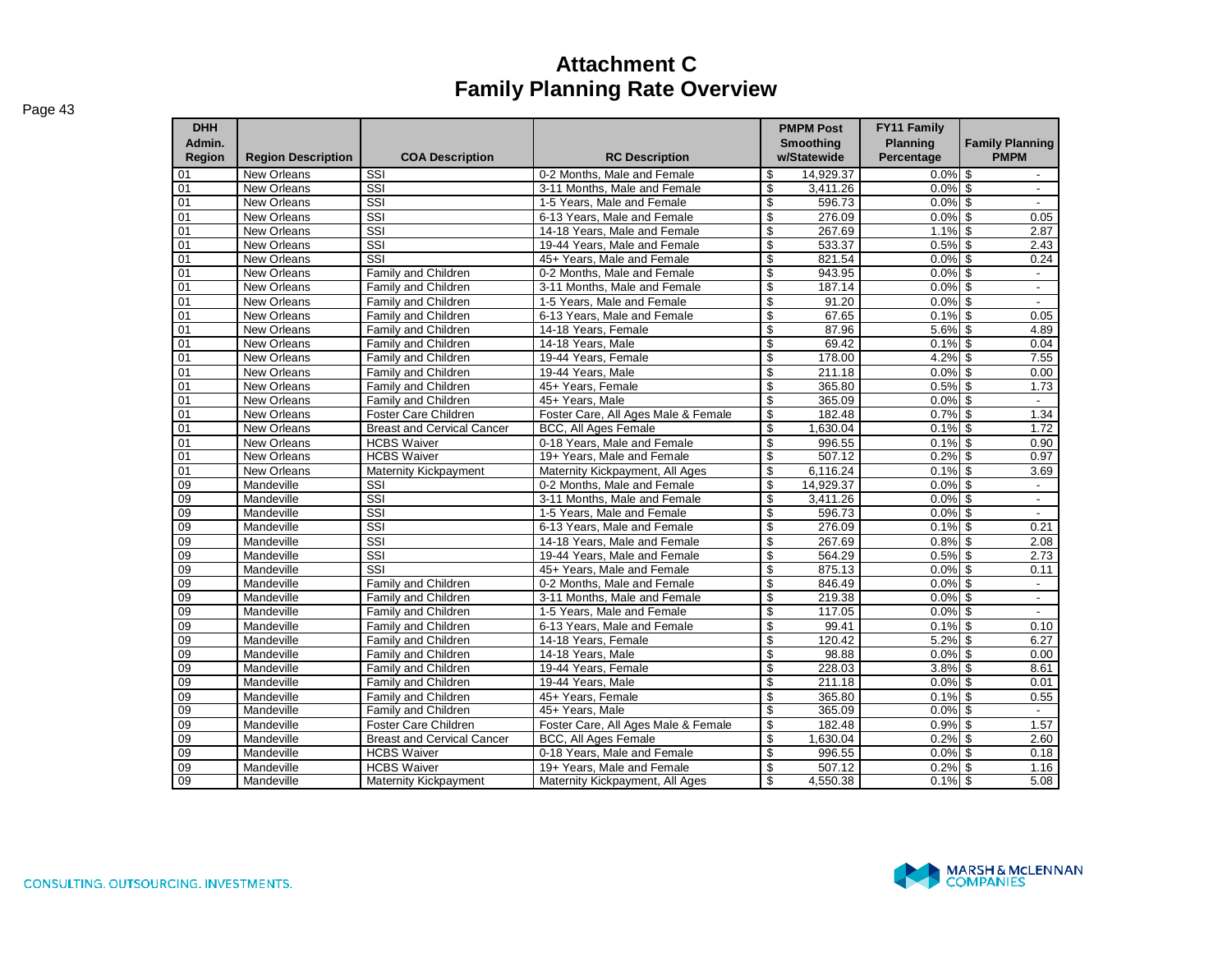| <b>DHH</b>       |                           |                                   |                                                              |                          | <b>PMPM Post</b>         | <b>FY11 Family</b>            |                                       |
|------------------|---------------------------|-----------------------------------|--------------------------------------------------------------|--------------------------|--------------------------|-------------------------------|---------------------------------------|
| Admin.<br>Region | <b>Region Description</b> | <b>COA Description</b>            | <b>RC Description</b>                                        |                          | Smoothing<br>w/Statewide | <b>Planning</b><br>Percentage | <b>Family Planning</b><br><b>PMPM</b> |
| 02               | <b>Baton Rouge</b>        | SSI                               | 0-2 Months. Male and Female                                  | \$                       | 14.929.37                | $0.0\%$ \$                    | $\sim$                                |
| 02               | <b>Baton Rouge</b>        | SSI                               | 3-11 Months, Male and Female                                 | \$                       | 3,411.26                 | $0.0\%$ \$                    | $\sim$                                |
| $\overline{02}$  | <b>Baton Rouge</b>        | $\overline{\text{SSI}}$           | 1-5 Years. Male and Female                                   | $\mathfrak{L}$           | 596.73                   | $0.0\%$ \$                    | $\sim$                                |
| 02               | <b>Baton Rouge</b>        | $\overline{\text{SSI}}$           | 6-13 Years, Male and Female                                  | \$                       | 276.09                   | $0.0\%$ \$                    | 0.12                                  |
| 02               | <b>Baton Rouge</b>        | $\overline{\text{SSI}}$           | 14-18 Years. Male and Female                                 | \$                       | 267.69                   | $1.1\%$ \$                    | 3.01                                  |
| 02               | <b>Baton Rouge</b>        | SSI                               | 19-44 Years, Male and Female                                 | \$                       | 607.01                   | $0.4\%$ \$                    | 2.39                                  |
| $\overline{02}$  | <b>Baton Rouge</b>        | $\overline{\text{SSI}}$           | 45+ Years, Male and Female                                   | $\overline{\mathcal{S}}$ | 845.12                   | $0.0\%$ \$                    | 0.23                                  |
| 02               | <b>Baton Rouge</b>        | Family and Children               | 0-2 Months, Male and Female                                  | $\overline{\mathcal{S}}$ | 921.61                   | $0.0\%$ \$                    | $\sim$                                |
| 02               | <b>Baton Rouge</b>        | Family and Children               | 3-11 Months, Male and Female                                 | \$                       | 207.66                   | $0.0\%$ \$                    | $\sim$                                |
| 02               | <b>Baton Rouge</b>        | Family and Children               | 1-5 Years, Male and Female                                   | \$                       | 92.58                    | $0.0\%$ \$                    | $\sim$                                |
| 02               | <b>Baton Rouge</b>        | Family and Children               | 6-13 Years, Male and Female                                  | \$                       | 70.69                    | $0.1\%$ \$                    | 0.07                                  |
| $\overline{02}$  | <b>Baton Rouge</b>        | Family and Children               | 14-18 Years, Female                                          | \$                       | 89.83                    | $5.9\%$ \$                    | 5.34                                  |
| 02               | <b>Baton Rouge</b>        | Family and Children               | 14-18 Years, Male                                            | \$                       | 70.09                    | $0.0\%$ \$                    | 0.02                                  |
| 02               | <b>Baton Rouge</b>        | Family and Children               | 19-44 Years, Female                                          | \$                       | 185.95                   | $3.7\%$ \$                    | 6.96                                  |
| 02               | <b>Baton Rouge</b>        | Family and Children               | 19-44 Years, Male                                            | \$                       | 211.18                   | $0.0\%$ \$                    | $\blacksquare$                        |
| 02               | <b>Baton Rouge</b>        | Family and Children               | 45+ Years. Female                                            | \$                       | 365.80                   | $0.2\%$ \$                    | 0.64                                  |
| 02               | <b>Baton Rouge</b>        | Family and Children               | 45+ Years. Male                                              | \$                       | 365.09                   | $0.0\%$ \$                    | $\blacksquare$                        |
| 02               | <b>Baton Rouge</b>        | Foster Care Children              | Foster Care, All Ages Male & Female                          | \$                       | 182.48                   | $0.9%$ \$                     | 1.59                                  |
| 02               | <b>Baton Rouge</b>        | <b>Breast and Cervical Cancer</b> | BCC, All Ages Female                                         | \$                       | 1,630.04                 | $0.1\%$ \$                    | 1.24                                  |
| 02               | <b>Baton Rouge</b>        | <b>HCBS Waiver</b>                | 0-18 Years, Male and Female                                  | \$                       | 996.55                   | $0.2%$ \$                     | 2.18                                  |
| $\overline{02}$  | <b>Baton Rouge</b>        | <b>HCBS Waiver</b>                | 19+ Years. Male and Female                                   | \$                       | 507.12                   | $0.3%$ \$                     | 1.53                                  |
| 02               | <b>Baton Rouge</b>        | <b>Maternity Kickpayment</b>      | Maternity Kickpayment. All Ages                              | \$                       | 4,929.40                 | $0.0\%$ \$                    | 2.08                                  |
| 03               | Thibodaux                 | SSI                               | 0-2 Months, Male and Female                                  | \$                       | 14,929.37                | $0.0\%$ \$                    |                                       |
| 03               | Thibodaux                 | SSI                               | 3-11 Months, Male and Female                                 | \$                       | 3,411.26                 | $0.0\%$ \$                    | $\overline{\phantom{a}}$              |
| $\overline{03}$  | Thibodaux                 | $\overline{\text{SSI}}$           | 1-5 Years, Male and Female                                   | \$                       | 596.73                   | $0.0\%$ \$                    |                                       |
| 03               | Thibodaux                 | $\overline{\text{ss}}$<br>SSI     | 6-13 Years, Male and Female                                  | $\overline{\mathcal{S}}$ | 276.09<br>267.69         | $0.1\%$ \$<br>1.5%            | 0.17                                  |
| 03<br>03         | Thibodaux                 | $\overline{\text{SSI}}$           | 14-18 Years, Male and Female<br>19-44 Years, Male and Female | \$<br>\$                 | 481.10                   | $0.8\%$ \$                    | \$<br>4.10<br>3.74                    |
| $\overline{03}$  | Thibodaux<br>Thibodaux    | $\overline{\text{SSI}}$           | 45+ Years, Male and Female                                   | \$                       | 814.09                   | $0.0\%$ \$                    | 0.22                                  |
| $\overline{03}$  | Thibodaux                 | Family and Children               | 0-2 Months. Male and Female                                  | \$                       | 789.25                   | $0.0\%$ \$                    | $\overline{\phantom{a}}$              |
| $\overline{03}$  | Thibodaux                 | Family and Children               | 3-11 Months. Male and Female                                 | \$                       | 221.92                   | $0.0\%$ \$                    | $\blacksquare$                        |
| 03               | Thibodaux                 | Family and Children               | 1-5 Years, Male and Female                                   | \$                       | 111.56                   | $0.0\%$ \$                    | $\blacksquare$                        |
| 03               | Thibodaux                 | Family and Children               | 6-13 Years, Male and Female                                  | \$                       | 89.19                    | $0.2\%$ \$                    | 0.13                                  |
| $\overline{03}$  | Thibodaux                 | Family and Children               | 14-18 Years, Female                                          | \$                       | 121.51                   | $6.6\%$ \$                    | 7.98                                  |
| $\overline{03}$  | Thibodaux                 | Family and Children               | 14-18 Years, Male                                            | $\overline{\mathcal{S}}$ | 92.88                    | $0.0\%$ \$                    | 0.00                                  |
| 03               | Thibodaux                 | Family and Children               | 19-44 Years, Female                                          | \$                       | 222.86                   | $4.3\%$ \$                    | 9.48                                  |
| 03               | Thibodaux                 | Family and Children               | 19-44 Years, Male                                            | \$                       | 211.18                   | $0.0\%$ \$                    | 0.02                                  |
| 03               | Thibodaux                 | Family and Children               | 45+ Years. Female                                            | \$                       | 365.80                   | $0.2\%$ \$                    | 0.73                                  |
| 03               | Thibodaux                 | Family and Children               | 45+ Years, Male                                              | \$                       | 365.09                   | $0.0\%$ \$                    | $\sim$                                |
| 03               | Thibodaux                 | Foster Care Children              | Foster Care, All Ages Male & Female                          | \$                       | 182.48                   | $0.8\%$ \$                    | 1.55                                  |
| 03               | Thibodaux                 | <b>Breast and Cervical Cancer</b> | <b>BCC, All Ages Female</b>                                  | \$                       | 1,630.04                 | $0.0\%$ \$                    | 0.07                                  |
| 03               | Thibodaux                 | <b>HCBS Waiver</b>                | 0-18 Years, Male and Female                                  | \$                       | 996.55                   | $0.2\%$ \$                    | 1.52                                  |
| 03               | Thibodaux                 | <b>HCBS Waiver</b>                | 19+ Years, Male and Female                                   | \$                       | 507.12                   | $0.5\%$ \$                    | 2.50                                  |
| 03               | Thibodaux                 | Maternity Kickpayment             | Maternity Kickpayment, All Ages                              | \$                       | 4,854.87                 | $0.1\%$ \$                    | 4.66                                  |

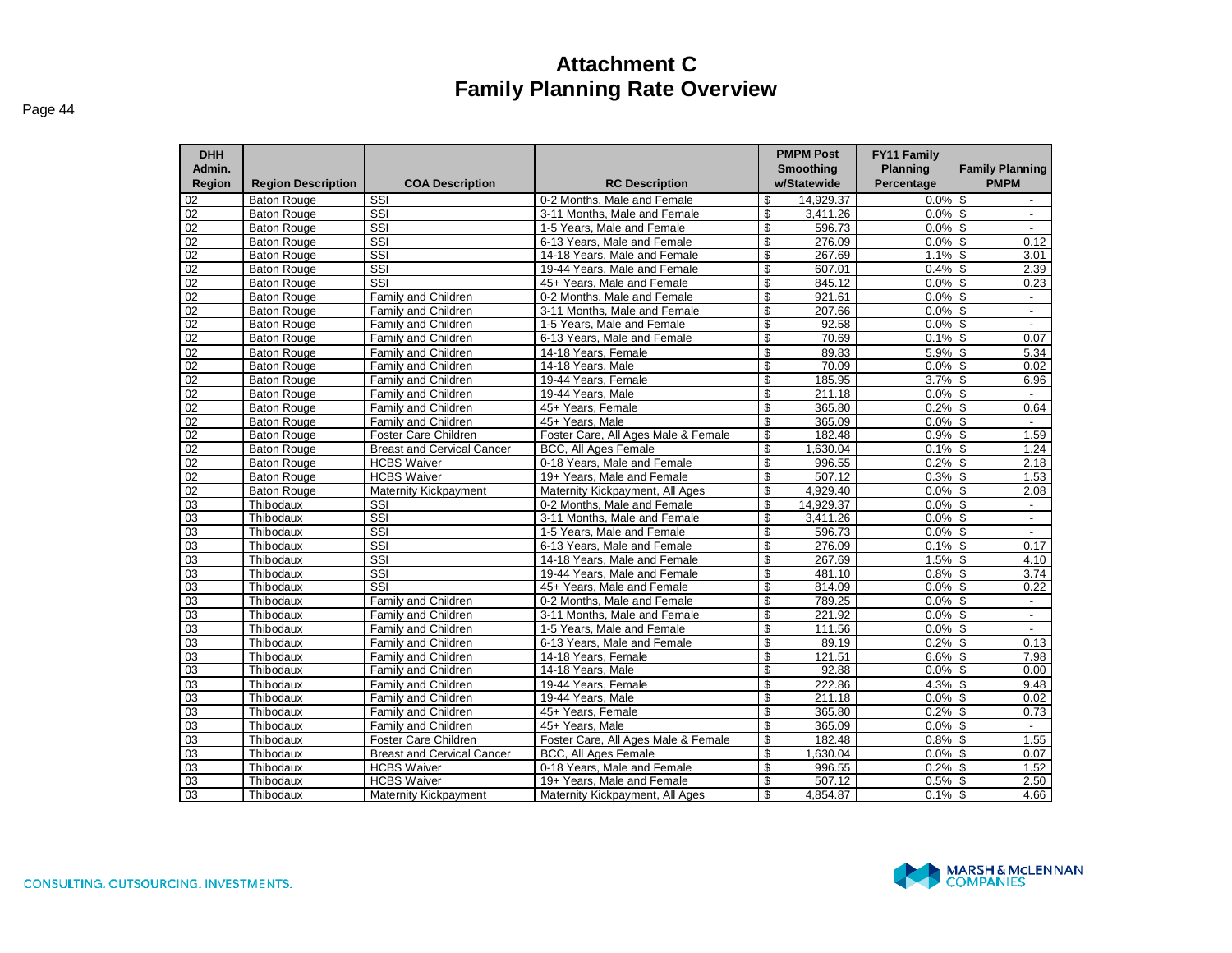| $Pa$ ae 45 |
|------------|
|------------|

| <b>DHH</b><br>Admin.<br>Region | <b>Region Description</b> | <b>COA Description</b>            | <b>RC Description</b>               | <b>PMPM Post</b><br><b>Smoothing</b><br>w/Statewide | <b>FY11 Family</b><br><b>Planning</b><br>Percentage | <b>Family Planning</b><br><b>PMPM</b> |
|--------------------------------|---------------------------|-----------------------------------|-------------------------------------|-----------------------------------------------------|-----------------------------------------------------|---------------------------------------|
| 04                             | Lafayette                 | SSI                               | 0-2 Months, Male and Female         | \$<br>14,929.37                                     | $0.0\%$                                             | -\$                                   |
| 04                             | Lafayette                 | SSI                               | 3-11 Months, Male and Female        | \$<br>3,411.26                                      | $0.0\%$ \$                                          | $\overline{\phantom{0}}$              |
| 04                             | Lafayette                 | SSI                               | 1-5 Years, Male and Female          | \$<br>596.73                                        | $0.0\%$                                             | -S                                    |
| 04                             | Lafayette                 | SSI                               | 6-13 Years, Male and Female         | \$<br>276.09                                        | 0.0%                                                | 0.07<br>-S                            |
| 04                             | Lafayette                 | SSI                               | 14-18 Years. Male and Female        | \$<br>267.69                                        | 0.9%                                                | 2.30<br>-S                            |
| 04                             | Lafayette                 | SSI                               | 19-44 Years, Male and Female        | \$<br>541.14                                        | 0.4%                                                | 2.15<br>-S                            |
| 04                             | Lafayette                 | SSI                               | 45+ Years, Male and Female          | \$<br>809.49                                        | 0.0%                                                | -S<br>0.21                            |
| 04                             | Lafayette                 | Family and Children               | 0-2 Months, Male and Female         | \$<br>918.42                                        | $0.0\%$                                             | -S                                    |
| 04                             | Lafayette                 | Family and Children               | 3-11 Months, Male and Female        | \$<br>225.72                                        | $0.0\%$                                             | -\$<br>$\overline{\phantom{0}}$       |
| 04                             | Lafayette                 | Family and Children               | 1-5 Years, Male and Female          | \$<br>103.65                                        | $0.0\%$                                             | \$                                    |
| 04                             | Lafayette                 | Family and Children               | 6-13 Years, Male and Female         | \$<br>88.19                                         | $0.1\%$ \$                                          | 0.08                                  |
| 04                             | Lafayette                 | Family and Children               | 14-18 Years, Female                 | \$<br>108.67                                        | 5.2%                                                | 5.67<br>-S                            |
| 04                             | Lafayette                 | Family and Children               | 14-18 Years, Male                   | \$<br>83.88                                         | 0.0%                                                | 0.00<br>-S                            |
| 04                             | Lafayette                 | Family and Children               | 19-44 Years, Female                 | \$<br>199.55                                        | 4.2%                                                | 8.46<br>\$                            |
| 04                             | Lafayette                 | Family and Children               | 19-44 Years, Male                   | \$<br>211.18                                        | 0.0%                                                | \$<br>0.01                            |
| 04                             | Lafayette                 | Family and Children               | 45+ Years, Female                   | \$<br>365.80                                        | $0.3\%$ \$                                          | 0.92                                  |
| 04                             | Lafayette                 | Family and Children               | 45+ Years, Male                     | \$<br>365.09                                        | $0.0\%$                                             | -S                                    |
| 04                             | Lafayette                 | Foster Care Children              | Foster Care, All Ages Male & Female | \$<br>182.48                                        | $0.8\%$ \$                                          | 1.40                                  |
| 04                             | Lafayette                 | <b>Breast and Cervical Cancer</b> | BCC, All Ages Female                | \$<br>1,630.04                                      | $0.0\%$                                             | -\$<br>0.49                           |
| 04                             | Lafayette                 | <b>HCBS Waiver</b>                | 0-18 Years, Male and Female         | \$<br>996.55                                        | $0.0\%$ \$                                          | 0.40                                  |
| 04                             | Lafayette                 | <b>HCBS Waiver</b>                | 19+ Years, Male and Female          | \$<br>507.12                                        | 0.2%                                                | 0.86<br>-S                            |
| 04                             | Lafayette                 | <b>Maternity Kickpayment</b>      | Maternity Kickpayment, All Ages     | \$<br>4,309.85                                      | $0.0\%$ \$                                          | 1.78                                  |

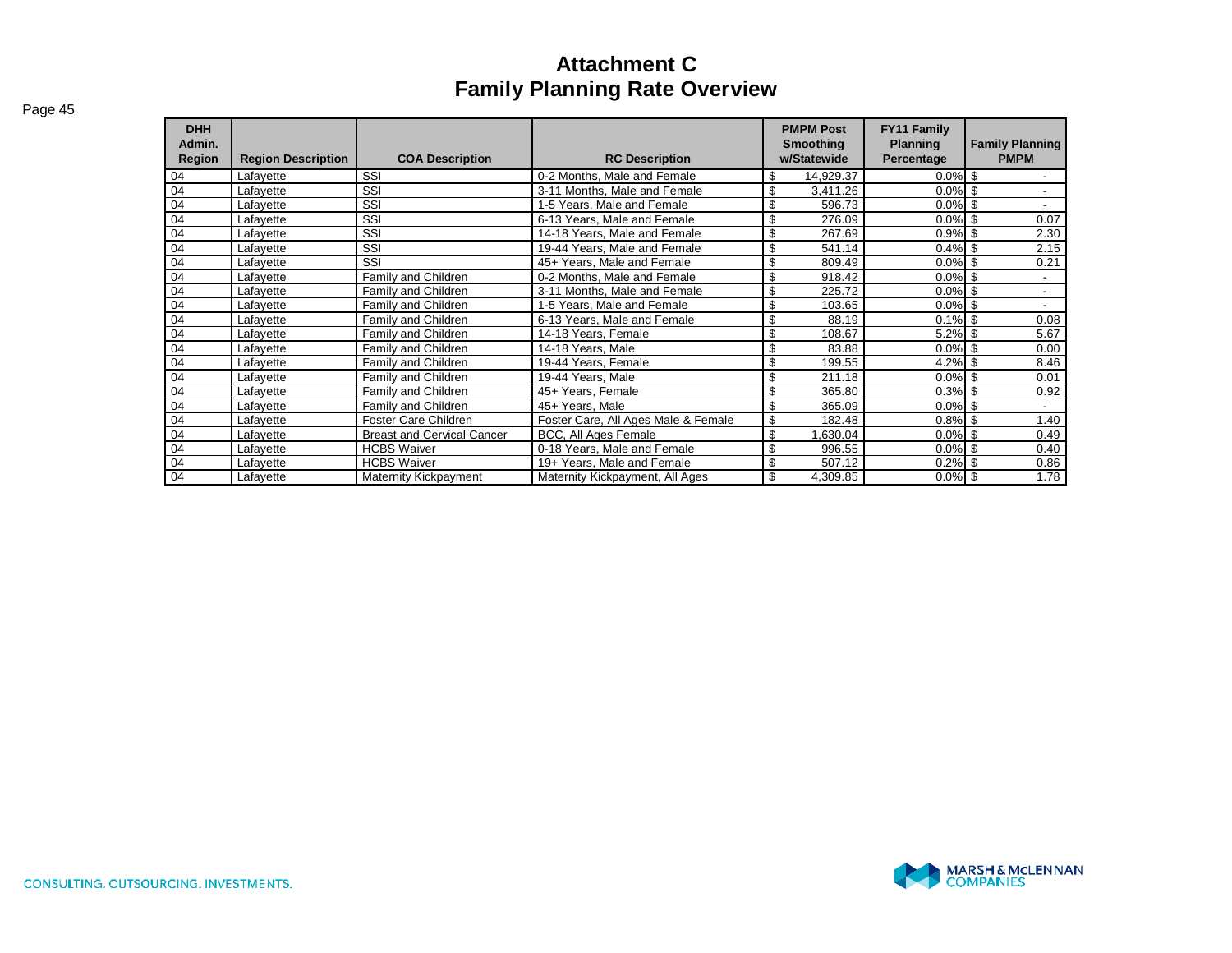| <b>DHH</b><br>Admin.<br>Region | <b>Region Description</b> | <b>COA Description</b>            | <b>RC Description</b>               | <b>PMPM Post</b><br>Smoothing<br>w/Statewide | <b>FY11 Family</b><br><b>Planning</b><br>Percentage | <b>Family Planning</b><br><b>PMPM</b> |
|--------------------------------|---------------------------|-----------------------------------|-------------------------------------|----------------------------------------------|-----------------------------------------------------|---------------------------------------|
| 05                             | <b>Lake Charles</b>       | SSI                               | 0-2 Months, Male and Female         | \$<br>14.929.37                              | $0.0\%$                                             | \$<br>$\sim$                          |
| 05                             | Lake Charles              | SSI                               | 3-11 Months. Male and Female        | \$<br>3,411.26                               | $0.0\%$ \$                                          | $\overline{\phantom{a}}$              |
| 05                             | <b>Lake Charles</b>       | SSI                               | 1-5 Years. Male and Female          | \$<br>596.73                                 | $0.0\%$ \$                                          | $\sim$                                |
| 05                             | Lake Charles              | SSI                               | 6-13 Years. Male and Female         | \$<br>276.09                                 | $0.0\%$ \$                                          | 0.14                                  |
| 05                             | <b>Lake Charles</b>       | SSI                               | 14-18 Years. Male and Female        | \$<br>267.69                                 | $0.9\%$ \$                                          | 2.43                                  |
| 05                             | Lake Charles              | SSI                               | 19-44 Years, Male and Female        | \$<br>469.82                                 | $0.5\%$ \$                                          | 2.42                                  |
| 05                             | Lake Charles              | SSI                               | 45+ Years, Male and Female          | \$<br>775.70                                 | $0.0\%$ \$                                          | 0.05                                  |
| 05                             | Lake Charles              | <b>Family and Children</b>        | 0-2 Months, Male and Female         | \$<br>777.80                                 | $0.0\%$ \$                                          | $\sim$                                |
| 05                             | Lake Charles              | Family and Children               | 3-11 Months, Male and Female        | \$<br>242.59                                 | 0.0%                                                | $\mathfrak{S}$<br>$\sim$              |
| 05                             | <b>Lake Charles</b>       | <b>Family and Children</b>        | 1-5 Years. Male and Female          | \$<br>115.86                                 | $0.0\%$ \$                                          | $\mathbf{r}$                          |
| 05                             | Lake Charles              | Family and Children               | 6-13 Years, Male and Female         | \$<br>98.06                                  | 0.1%                                                | $\sqrt{2}$<br>0.12                    |
| 05                             | <b>Lake Charles</b>       | Family and Children               | 14-18 Years, Female                 | \$<br>125.36                                 | 5.9%                                                | \$<br>7.41                            |
| 05                             | Lake Charles              | Family and Children               | 14-18 Years, Male                   | \$<br>94.29                                  | 0.0%                                                | $\sqrt{2}$<br>0.00                    |
| 05                             | <b>Lake Charles</b>       | Family and Children               | 19-44 Years, Female                 | \$<br>237.37                                 | 4.0%                                                | \$<br>9.51                            |
| 05                             | Lake Charles              | Family and Children               | 19-44 Years, Male                   | \$<br>211.18                                 | 0.0%                                                | $\sqrt{2}$                            |
| 05                             | <b>Lake Charles</b>       | Family and Children               | 45+ Years. Female                   | \$<br>365.80                                 | $0.2\%$ \$                                          | 0.88                                  |
| 05                             | <b>Lake Charles</b>       | Family and Children               | 45+ Years, Male                     | \$<br>365.09                                 | $0.0\%$ \$                                          | $\sim$                                |
| 05                             | Lake Charles              | Foster Care Children              | Foster Care, All Ages Male & Female | \$<br>182.48                                 | $0.4\%$ \$                                          | 0.66                                  |
| 05                             | Lake Charles              | <b>Breast and Cervical Cancer</b> | BCC, All Ages Female                | \$<br>1,630.04                               | $0.0\%$ \$                                          | 0.02                                  |
| 05                             | <b>Lake Charles</b>       | <b>HCBS Waiver</b>                | 0-18 Years. Male and Female         | \$<br>996.55                                 | $0.0\%$ \$                                          | 0.01                                  |
| 05                             | <b>Lake Charles</b>       | <b>HCBS Waiver</b>                | 19+ Years. Male and Female          | \$<br>507.12                                 | $0.2\%$ \$                                          | 1.25                                  |
| 05                             | <b>Lake Charles</b>       | Maternity Kickpayment             | Maternity Kickpayment, All Ages     | \$<br>4.402.28                               | 0.2%                                                | \$<br>10.87                           |
| 06                             | Alexandria                | SSI                               | 0-2 Months, Male and Female         | \$<br>14.929.37                              | $0.0\%$ \$                                          | $\sim$                                |
| 06                             | Alexandria                | SSI                               | 3-11 Months, Male and Female        | \$<br>3,411.26                               | 0.0%                                                | $\mathfrak{S}$<br>$\mathbf{r}$        |
| 06                             | Alexandria                | SSI                               | 1-5 Years. Male and Female          | \$<br>596.73                                 | $0.0\%$ \$                                          | $\sim$                                |
| 06                             | Alexandria                | SSI                               | 6-13 Years, Male and Female         | \$<br>276.09                                 | 0.0%                                                | \$<br>0.11                            |
| 06                             | Alexandria                | SSI                               | 14-18 Years. Male and Female        | \$<br>267.69                                 | 1.3%                                                | \$<br>3.43                            |
| 06                             | Alexandria                | SSI                               | 19-44 Years, Male and Female        | \$<br>439.58                                 | 0.5%                                                | \$<br>2.23                            |
| 06                             | Alexandria                | SSI                               | 45+ Years. Male and Female          | \$<br>778.66                                 | $0.0\%$ \$                                          | 0.10                                  |
| 06                             | Alexandria                | Family and Children               | 0-2 Months, Male and Female         | \$<br>1,167.07                               | $0.0\%$ \$                                          | $\sim$                                |
| 06                             | Alexandria                | <b>Family and Children</b>        | 3-11 Months, Male and Female        | \$<br>239.76                                 | $0.0\%$ \$                                          | $\sim$                                |
| 06                             | Alexandria                | Family and Children               | 1-5 Years, Male and Female          | \$<br>124.86                                 | $0.0\%$ \$                                          | $\sim$                                |
| 06                             | Alexandria                | <b>Family and Children</b>        | 6-13 Years. Male and Female         | \$<br>92.83                                  | 0.1%                                                | $\mathfrak{L}$<br>0.12                |
| 06                             | Alexandria                | <b>Family and Children</b>        | 14-18 Years, Female                 | \$<br>117.29                                 | 6.0%                                                | \$<br>7.05                            |
| 06                             | Alexandria                | Family and Children               | 14-18 Years, Male                   | \$<br>85.94                                  | 0.0%                                                | \$<br>$\sim$                          |
| 06                             | Alexandria                | <b>Family and Children</b>        | 19-44 Years, Female                 | \$<br>208.84                                 | 4.1%                                                | \$<br>8.57                            |
| 06                             | Alexandria                | <b>Family and Children</b>        | 19-44 Years, Male                   | \$<br>211.18                                 | 0.0%                                                | $\mathbf{s}$<br>0.02                  |
| 06                             | Alexandria                | <b>Family and Children</b>        | 45+ Years. Female                   | \$<br>365.80                                 | 0.2%                                                | $\mathfrak{s}$<br>0.71                |
| 06                             | Alexandria                | Family and Children               | 45+ Years, Male                     | \$<br>365.09                                 | 0.0%                                                | \$<br>$\overline{a}$                  |
| 06                             | Alexandria                | Foster Care Children              | Foster Care, All Ages Male & Female | \$<br>182.48                                 | 0.9%                                                | \$<br>1.64                            |
| 06                             | Alexandria                | <b>Breast and Cervical Cancer</b> | <b>BCC, All Ages Female</b>         | \$<br>1,630.04                               | 0.0%                                                | \$<br>0.36                            |
| 06                             | Alexandria                | <b>HCBS Waiver</b>                | 0-18 Years. Male and Female         | \$<br>996.55                                 | $0.0\%$ \$                                          | 0.17                                  |
| 06                             | Alexandria                | <b>HCBS Waiver</b>                | 19+ Years, Male and Female          | \$<br>507.12                                 | $0.1\%$ \$                                          | 0.41                                  |
| 06                             | Alexandria                | Maternity Kickpayment             | Maternity Kickpayment, All Ages     | \$<br>4.592.02                               | $0.1\%$ \$                                          | 3.74                                  |

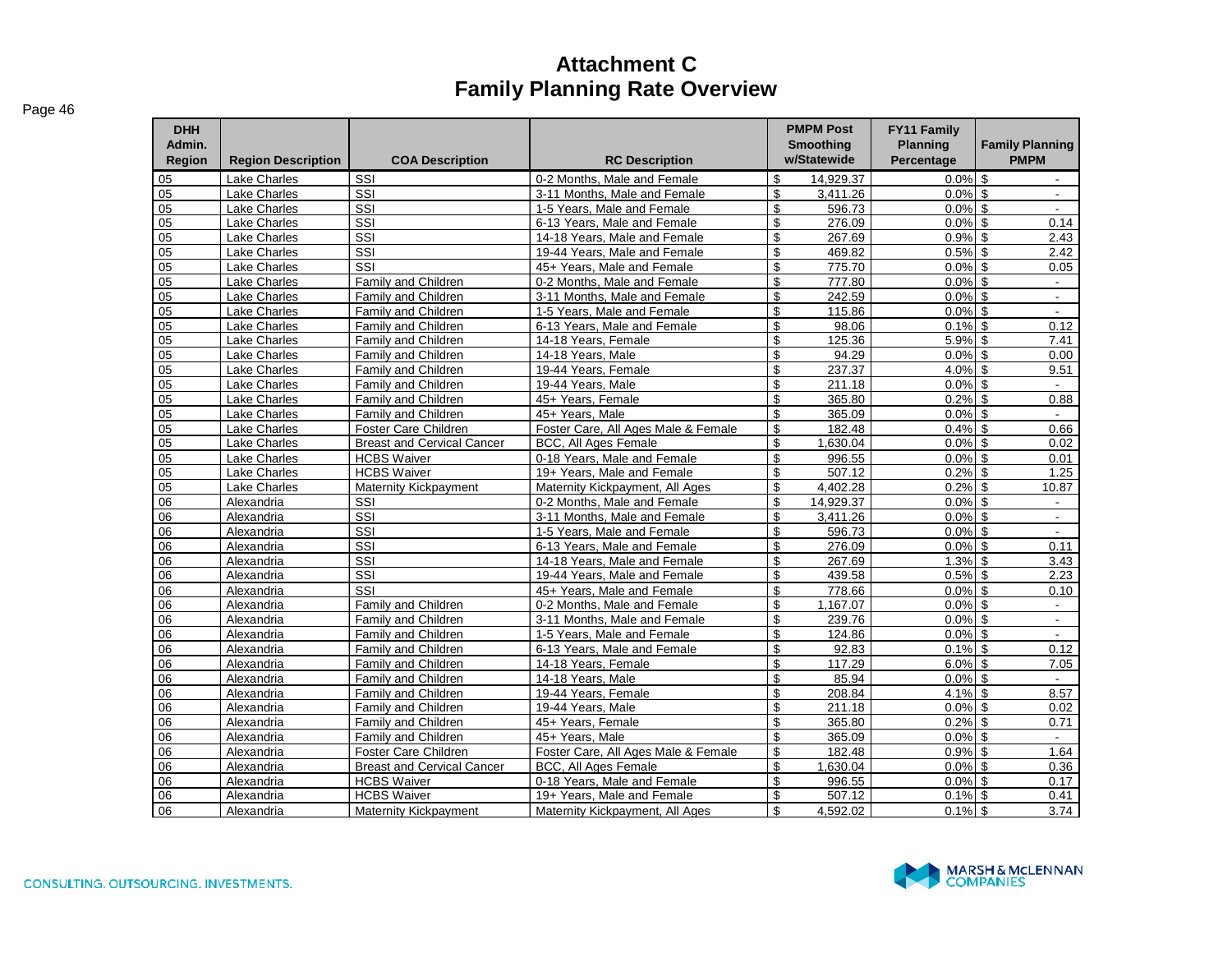| <b>DHH</b><br>Admin.<br>Region | <b>Region Description</b> | <b>COA Description</b>            | <b>RC Description</b>               | <b>PMPM Post</b><br><b>Smoothing</b><br>w/Statewide |           | <b>FY11 Family</b><br><b>Planning</b><br>Percentage | <b>Family Planning</b><br><b>PMPM</b> |
|--------------------------------|---------------------------|-----------------------------------|-------------------------------------|-----------------------------------------------------|-----------|-----------------------------------------------------|---------------------------------------|
| 07                             | Shreveport                | SSI                               | 0-2 Months, Male and Female         | \$                                                  | 14.929.37 | $0.0\%$ \$                                          |                                       |
| 07                             | Shreveport                | SSI                               | 3-11 Months. Male and Female        | \$                                                  | 3,411.26  | $0.0\%$ \$                                          | $\overline{\phantom{a}}$              |
| 07                             | Shreveport                | SSI                               | 1-5 Years, Male and Female          | \$                                                  | 596.73    | $0.0\%$ \$                                          | $\overline{a}$                        |
| 07                             | Shreveport                | SSI                               | 6-13 Years. Male and Female         | \$                                                  | 276.09    | $0.1\%$ \$                                          | 0.29                                  |
| 07                             | Shreveport                | SSI                               | 14-18 Years, Male and Female        | \$                                                  | 267.69    | 1.9%                                                | \$<br>5.00                            |
| 07                             | Shreveport                | SSI                               | 19-44 Years, Male and Female        | \$                                                  | 483.77    | 0.5%                                                | $\mathbb{S}$<br>2.59                  |
| 07                             | Shreveport                | SSI                               | 45+ Years. Male and Female          | \$                                                  | 715.30    | $0.0\%$ \$                                          | 0.29                                  |
| 07                             | Shreveport                | Family and Children               | 0-2 Months, Male and Female         | \$                                                  | 960.61    | $0.0\%$ \$                                          | $\blacksquare$                        |
| 07                             | Shreveport                | Family and Children               | 3-11 Months. Male and Female        | \$                                                  | 206.61    | $0.0\%$ \$                                          | $\overline{\phantom{a}}$              |
| 07                             | Shreveport                | Family and Children               | 1-5 Years, Male and Female          | \$                                                  | 97.18     | 0.0%                                                | \$                                    |
| 07                             | Shreveport                | Family and Children               | 6-13 Years, Male and Female         | \$                                                  | 69.59     | 0.2%                                                | \$<br>0.13                            |
| 07                             | Shreveport                | Family and Children               | 14-18 Years, Female                 | \$                                                  | 106.73    | $7.0\%$ \$                                          | 7.50                                  |
| 07                             | Shreveport                | Family and Children               | 14-18 Years, Male                   | $\overline{\mathcal{S}}$                            | 68.94     | $0.0\%$ \$                                          | 0.01                                  |
| $\overline{07}$                | Shreveport                | Family and Children               | 19-44 Years, Female                 | \$                                                  | 203.96    | $4.4\%$ \$                                          | 8.91                                  |
| 07                             | Shreveport                | Family and Children               | 19-44 Years, Male                   | \$                                                  | 211.18    | 0.1%                                                | \$<br>0.11                            |
| $\overline{07}$                | Shreveport                | Family and Children               | 45+ Years, Female                   | \$                                                  | 365.80    | $0.4\%$ \$                                          | 1.50                                  |
| $\overline{07}$                | Shreveport                | Family and Children               | 45+ Years, Male                     | $\overline{\mathbb{S}}$                             | 365.09    | $0.0\%$ \$                                          | $\blacksquare$                        |
| $\overline{07}$                | Shreveport                | Foster Care Children              | Foster Care, All Ages Male & Female | $\overline{\mathcal{S}}$                            | 182.48    | $1.5\%$ \$                                          | 2.71                                  |
| 07                             | Shreveport                | <b>Breast and Cervical Cancer</b> | BCC, All Ages Female                | $\overline{\mathcal{S}}$                            | 1.630.04  | $0.0\%$ \$                                          |                                       |
| $\overline{07}$                | Shreveport                | <b>HCBS Waiver</b>                | 0-18 Years, Male and Female         | \$                                                  | 996.55    | $0.1\%$ \$                                          | 0.68                                  |
| 07                             | Shreveport                | <b>HCBS Waiver</b>                | 19+ Years, Male and Female          | \$                                                  | 507.12    | $0.4\%$ \$                                          | 1.90                                  |
| $\overline{07}$                | Shreveport                | Maternity Kickpayment             | Maternity Kickpayment, All Ages     | $\overline{\mathcal{S}}$                            | 4.945.63  | $0.1\%$ \$                                          | 3.61                                  |
| 08                             | Monroe                    | SSI                               | 0-2 Months, Male and Female         | \$                                                  | 14,929.37 | $0.0\%$ \$                                          | $\overline{\phantom{a}}$              |
| 08                             | Monroe                    | $\overline{\text{ss}}$            | 3-11 Months. Male and Female        | \$                                                  | 3.411.26  | $0.0\%$ \$                                          | $\overline{\phantom{a}}$              |
| 08                             | Monroe                    | SSI                               | 1-5 Years, Male and Female          | \$                                                  | 596.73    | $0.0\%$ \$                                          | $\overline{\phantom{a}}$              |
| 08                             | Monroe                    | $\overline{\text{SSI}}$           | 6-13 Years, Male and Female         | \$                                                  | 276.09    | 0.1%                                                | \$<br>0.25                            |
| 08                             | Monroe                    | SSI                               | 14-18 Years. Male and Female        | \$                                                  | 267.69    | $1.4\%$ \$                                          | 3.73                                  |
| 08                             | Monroe                    | $\overline{\text{ss}}$            | 19-44 Years, Male and Female        | \$                                                  | 491.31    | $0.5\%$ \$                                          | 2.65                                  |
| 08                             | Monroe                    | SSI                               | 45+ Years. Male and Female          | \$                                                  | 769.83    | $0.0\%$ \$                                          | 0.23                                  |
| 08                             | Monroe                    | Family and Children               | 0-2 Months, Male and Female         | \$                                                  | 1,136.91  | $0.0\%$ \$                                          | $\overline{\phantom{a}}$              |
| 08                             | Monroe                    | Family and Children               | 3-11 Months, Male and Female        | \$                                                  | 283.96    | $0.0\%$ \$                                          | $\overline{\phantom{a}}$              |
| 08                             | Monroe                    | Family and Children               | 1-5 Years, Male and Female          | \$                                                  | 133.93    | $0.0\%$ \$                                          | $\overline{\phantom{a}}$              |
| 08                             | Monroe                    | Family and Children               | 6-13 Years, Male and Female         | $\overline{\mathcal{S}}$                            | 83.56     | $0.2\%$ \$                                          | 0.19                                  |
| 08                             | Monroe                    | Family and Children               | 14-18 Years, Female                 | \$                                                  | 112.31    | $7.7\%$ \$                                          | 8.60                                  |
| 08                             | Monroe                    | Family and Children               | 14-18 Years, Male                   | \$                                                  | 75.34     | 0.0%                                                | $\mathbb{S}$<br>0.00                  |
| 08                             | Monroe                    | Family and Children               | 19-44 Years, Female                 | \$                                                  | 192.74    | $4.8\%$ \$                                          | 9.34                                  |
| $\overline{08}$                | Monroe                    | Family and Children               | 19-44 Years, Male                   | $\overline{\mathbb{S}}$                             | 211.18    | 0.0%                                                | $\overline{\mathbb{S}}$<br>0.10       |
| 08                             | Monroe                    | Family and Children               | 45+ Years. Female                   | $\overline{\mathbb{S}}$                             | 365.80    | $0.3\%$ \$                                          | 0.94                                  |
| 08                             | Monroe                    | Family and Children               | 45+ Years, Male                     | $\overline{\mathcal{S}}$                            | 365.09    | $0.0\%$ \$                                          |                                       |
| 08                             | Monroe                    | Foster Care Children              | Foster Care, All Ages Male & Female | \$                                                  | 182.48    | $1.3\%$ \$                                          | 2.29                                  |
| 08                             | Monroe                    | <b>Breast and Cervical Cancer</b> | <b>BCC, All Ages Female</b>         | \$                                                  | 1,630.04  | $0.1\%$ \$                                          | 1.38                                  |
| 08                             | Monroe                    | <b>HCBS Waiver</b>                | 0-18 Years, Male and Female         | \$                                                  | 996.55    | $0.1\%$ \$                                          | 1.21                                  |
| 08                             | Monroe                    | <b>HCBS Waiver</b>                | 19+ Years, Male and Female          | \$                                                  | 507.12    | $0.3\%$ \$                                          | 1.38                                  |
| 08                             | Monroe                    | <b>Maternity Kickpayment</b>      | Maternity Kickpayment, All Ages     | \$                                                  | 4,997.67  | $0.1\%$ \$                                          | 4.71                                  |